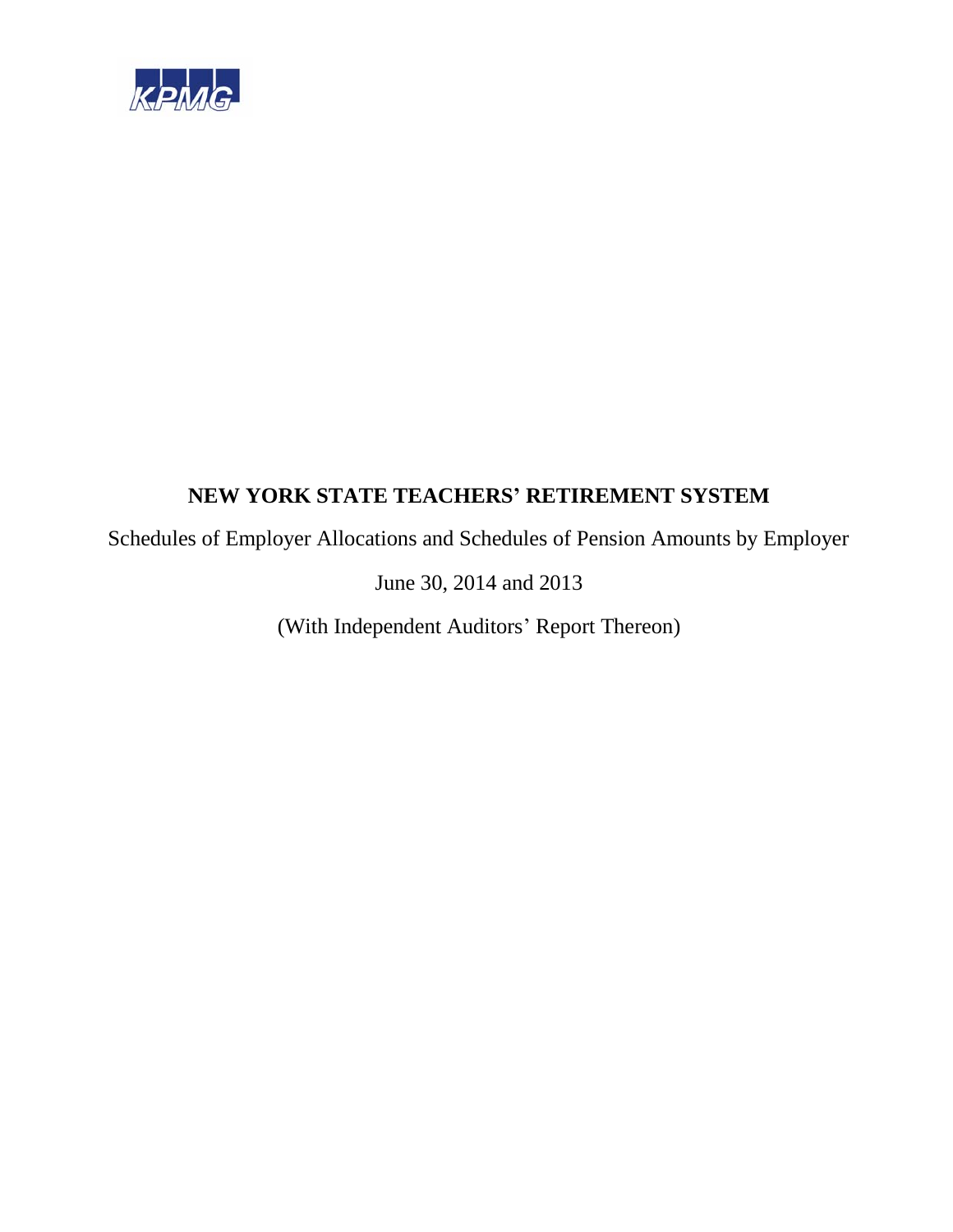# Schedules of Employer Allocations and Schedules of Pension Amounts by Employer

June 30, 2014 and 2013

# **Table of Contents**

|                                                                                                                           | Page |
|---------------------------------------------------------------------------------------------------------------------------|------|
| <b>Independent Auditors' Report</b>                                                                                       |      |
| Schedules of Employer Allocations – as of and for the fiscal years ended June 30, 2014 and 2013                           |      |
| Schedules of Pension Amounts by Employer – as of and for the fiscal year ended June 30, 2014<br>and as of June $30, 2013$ | 21   |
| Notes to Schedules of Employer Allocations and Schedules of Pension Amounts by Employer                                   | 34   |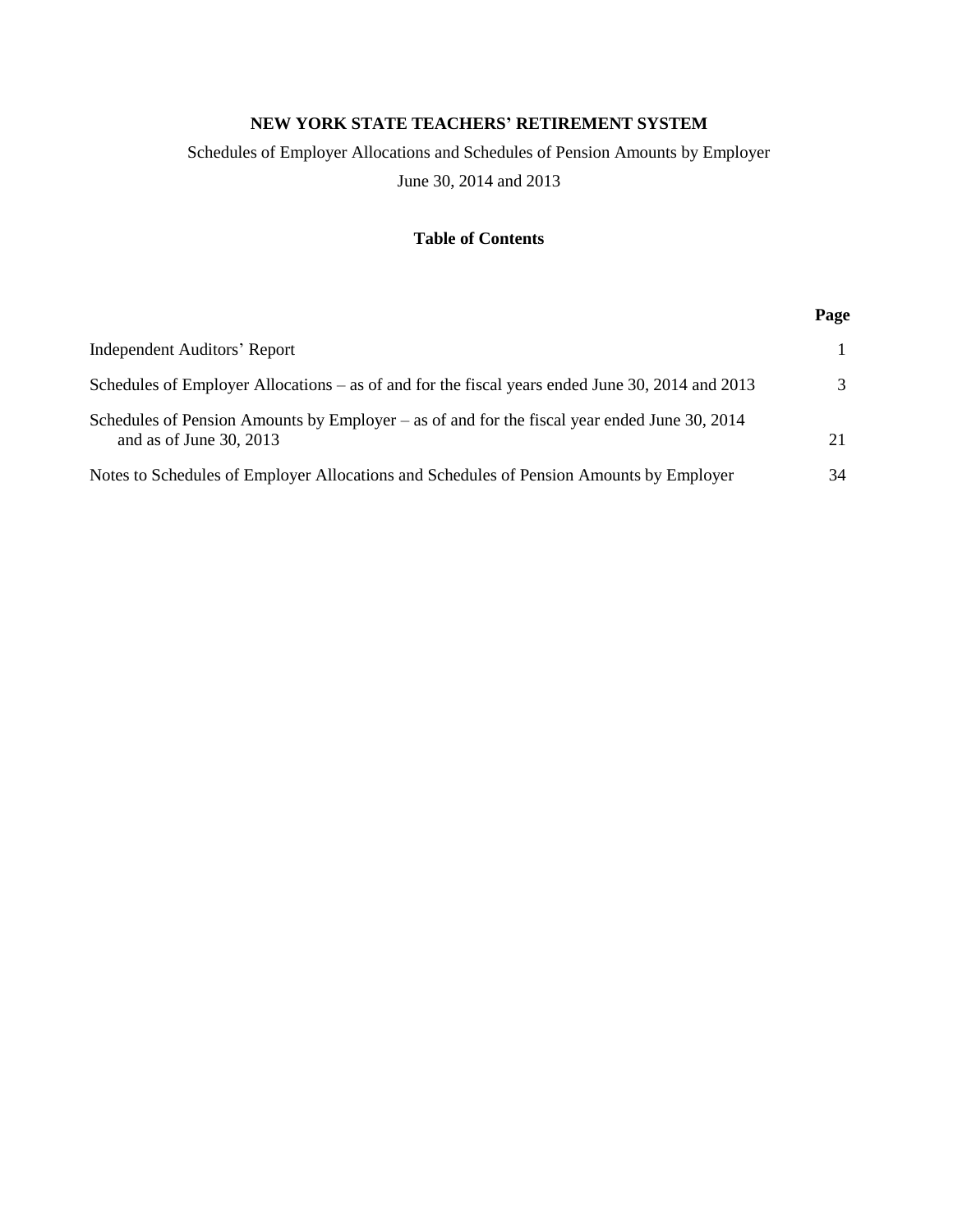

**KPMG LLP** 515 Broadway Albany, NY 12207-2974

# **Independent Auditors' Report**

The Retirement Board New York State Teachers' Retirement System:

We have audited the accompanying schedules of employer allocations of the New York State Teachers' Retirement System (the System) as of and for the years ended June 30, 2014 and 2013, and the related notes. We have also audited the total for all entities of the columns titled net pension liability, total deferred outflows of resources, total deferred inflows of resources, and total employer pension expense included in the accompanying schedule of pension amounts by employer of the System as of and for the year ended June 30, 2014, the total for all entities of the column titled net pension liability included in the accompanying schedule of pension amounts by employer of the System as of June 30, 2013 (collectively the "specified column totals"), and the related notes.

# *Management's Responsibility for the Schedules*

Management is responsible for the preparation and fair presentation of these schedules in accordance with U.S. generally accepted accounting principles; this includes the design, implementation, and maintenance of internal control relevant to the preparation and fair presentation of the schedules that are free from material misstatement, whether due to fraud or error.

# *Auditors' Responsibility*

Our responsibility is to express opinions on the schedules of employer allocations and the specified column totals included in the schedules of pension amounts by employer based on our audit. We conducted our audit in accordance with auditing standards generally accepted in the United States of America. Those standards require that we plan and perform the audit to obtain reasonable assurance about whether the schedules of employer allocations and specified column totals included in the schedules of pension amounts by employer are free from material misstatement.

An audit involves performing procedures to obtain audit evidence about the amounts and disclosures in the schedules of employer allocations and specified column totals included in the schedules of pension amounts by employer. The procedures selected depend on the auditors' judgment, including the assessment of the risks of material misstatement of the schedules of employer allocations and specified column totals included in the schedules of pension amounts by employer, whether due to fraud or error. In making those risk assessments, the auditor considers internal control relevant to the entity's preparation and fair presentation of the schedules of employer allocations and specified column totals included in the schedules of pension amounts by employer in order to design audit procedures that are appropriate in the circumstances, but not for the purpose of expressing an opinion on the effectiveness of the entity's internal control. Accordingly, we express no such opinion. An audit also includes evaluating the appropriateness of accounting policies used and the reasonableness of significant accounting estimates made by management, as well as evaluating the overall presentation of the schedules of employer allocations and specified column totals included in the schedules of pension amounts by employer.

We believe that the audit evidence we have obtained is sufficient and appropriate to provide a basis for our audit opinions.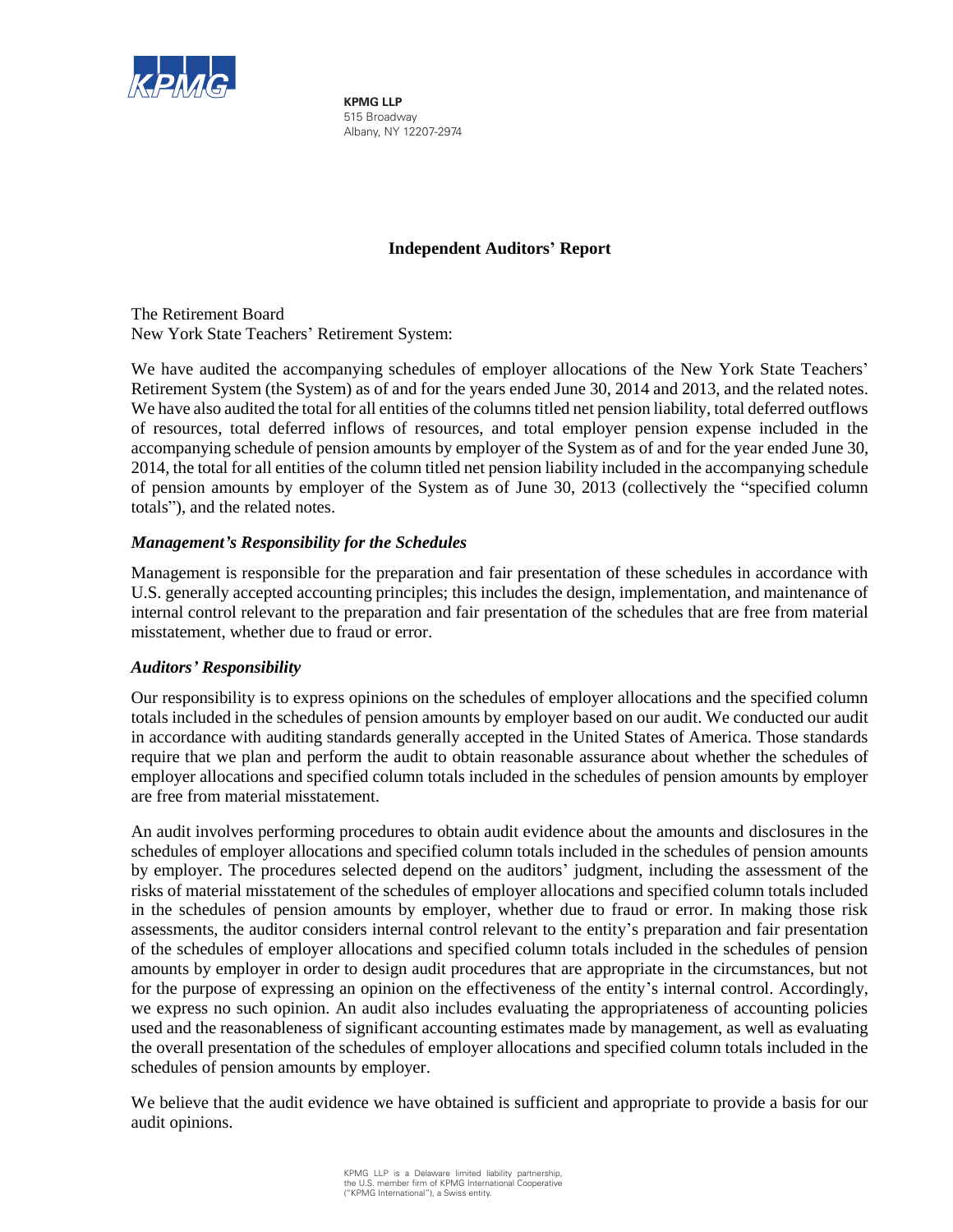

# *Opinion*

In our opinion, the schedules and the related notes referred to above present fairly, in all material respects, the employer allocations and net pension liability, total deferred outflows of resources, total deferred inflows of resources, and total pension expense for the total of all participating entities for the New York State Teachers' Retirement System as of and for the year ended June 30, 2014, and the employer allocations and net pension liability for the total of all participating entities for the New York State Teachers' Retirement System as of and for the year ended June 30, 2013, in accordance with U.S. generally accepted accounting principles.

# **Other Matter**

We have audited, in accordance with auditing standards generally accepted in the United States of America, the financial statements of the New York State Teachers' Retirement System as of and for the years ended June 30, 2014 and 2013, and our report thereon, dated October 28, 2014, expressed an unmodified opinion on those financial statements.

# **Restriction on Use**

Our report is intended solely for the information and use of the New York State Teachers' Retirement System management, The Retirement Board of the New York State Teachers' Retirement System, New York State Teachers' Retirement System employers and their auditors and is not intended to be and should not be used by anyone other than these specified parties.

KPMG LLP

Albany, New York June 30, 2015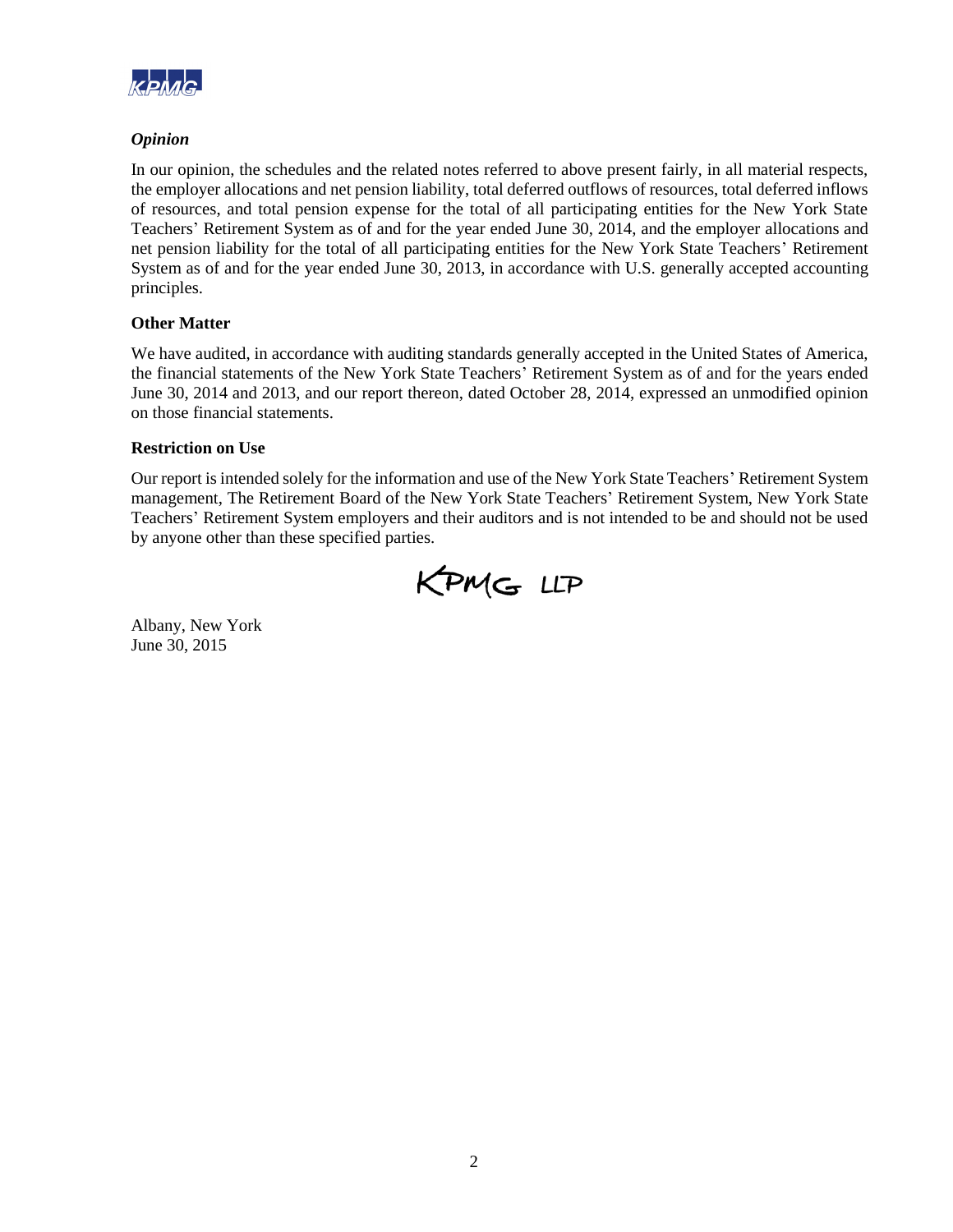Schedules of Employer Allocations

|                         | 2014 |                                             |                                             | 2013 |                                             |                                             |
|-------------------------|------|---------------------------------------------|---------------------------------------------|------|---------------------------------------------|---------------------------------------------|
| <b>District</b><br>code |      | <b>Required</b><br>employer<br>contribution | <b>Employer</b><br>allocation<br>percentage |      | <b>Required</b><br>employer<br>contribution | <b>Employer</b><br>allocation<br>percentage |
| All districts           | \$   | 2,400,377,985                               | 100.000000%                                 | \$.  | 1,734,303,017                               | 100.000000%                                 |
| 1005                    |      | 11,744,356                                  | 0.489271                                    |      | 8,417,506                                   | 0.485354                                    |
| 1010                    |      | 3,643,116                                   | 0.151773                                    |      | 2,506,276                                   | 0.144512                                    |
| 1015                    |      | 4,117,507                                   | 0.171536                                    |      | 2,842,853                                   | 0.163919                                    |
| 1020                    |      | 2,496,155                                   | 0.103990                                    |      | 1,770,297                                   | 0.102075                                    |
| 1025                    |      | 3,789,702                                   | 0.157879                                    |      | 2,718,559                                   | 0.156752                                    |
| 1030                    |      | 5,946,224                                   | 0.247720                                    |      | 4,414,769                                   | 0.254556                                    |
| 1035                    |      | 40,700,597                                  | 1.695591                                    |      | 28, 341, 558                                | 1.634176                                    |
| 1040                    |      | 3,847,669                                   | 0.160294                                    |      | 2,772,433                                   | 0.159859                                    |
| 1045                    |      | 2,109,238                                   | 0.087871                                    |      | 1,569,796                                   | 0.090515                                    |
| 1050                    |      | 5,714,805                                   | 0.238079                                    |      | 4,071,860                                   | 0.234784                                    |
| 1055                    |      | 2,685,851                                   | 0.111893                                    |      | 1,942,564                                   | 0.112008                                    |
| 1060                    |      | 2,570,803                                   | 0.107100                                    |      | 1,892,371                                   | 0.109114                                    |
| 1065                    |      | 5,217,189                                   | 0.217349                                    |      | 3,933,744                                   | 0.226820                                    |
| 1070                    |      | 3,840,765                                   | 0.160007                                    |      | 2,763,336                                   | 0.159334                                    |
| 1075                    |      | 2,624,441                                   | 0.109334                                    |      | 1,907,080                                   | 0.109962                                    |
| 1080                    |      | 5,316,798                                   | 0.221498                                    |      | 3,859,497                                   | 0.222539                                    |
| 1085                    |      | 2,385,099                                   | 0.099363                                    |      | 1,786,136                                   | 0.102989                                    |
| 1090                    |      | 2,982,302                                   | 0.124243                                    |      | 2,102,598                                   | 0.121236                                    |
| 1095                    |      | 1,590,777                                   | 0.066272                                    |      | 1,092,775                                   | 0.063009                                    |
| 1100                    |      | 2,203,400                                   | 0.091794                                    |      | 1,628,207                                   | 0.093882                                    |
| 1105                    |      | 6,117,010                                   | 0.254835                                    |      | 4,299,326                                   | 0.247899                                    |
| 1110                    |      | 5,141,830                                   | 0.214209                                    |      | 3,704,739                                   | 0.213615                                    |
| 1115                    |      | 1,493,174                                   | 0.062206                                    |      | 1,049,353                                   | 0.060506                                    |
| 1120                    |      | 9,217,537                                   | 0.384004                                    |      | 6,890,963                                   | 0.397333                                    |
| 1125                    |      | 2,347,674                                   | 0.097804                                    |      | 1,765,623                                   | 0.101806                                    |
| 1130                    |      | 985,605                                     | 0.041060                                    |      | 689,687                                     | 0.039767                                    |
| 1135                    |      | 5,459,123                                   | 0.227428                                    |      | 3,993,405                                   | 0.230260                                    |
| 1140                    |      | 8,274,692                                   | 0.344725                                    |      | 6,096,352                                   | 0.351516                                    |
| 1145                    |      | 1,180,001                                   | 0.049159                                    |      | 842,709                                     | 0.048591                                    |
| 1150                    |      | 8,940,525                                   | 0.372463                                    |      | 5,893,674                                   | 0.339830                                    |
| 1155                    |      | 14,590,219                                  | 0.607830                                    |      | 10,987,911                                  | 0.633564                                    |
| 1160                    |      | 17,008,546                                  | 0.708578                                    |      | 12,133,499                                  | 0.699618                                    |
| 1165                    |      | 16,423,833                                  | 0.684219                                    |      | 12,118,531                                  | 0.698755                                    |
| 1170                    |      | 7,546,047                                   | 0.314369                                    |      | 5,341,449                                   | 0.307988                                    |
| 1175                    |      | 4,015,377                                   | 0.167281                                    |      | 2,935,850                                   | 0.169281                                    |
| 1180                    |      | 1,968,105                                   | 0.081991                                    |      | 1,378,280                                   | 0.079472                                    |
| 1185                    |      | 1,939,027                                   | 0.080780                                    |      | 1,384,133                                   | 0.079809                                    |
| 1190                    |      | 2,140,254                                   | 0.089163                                    |      | 1,576,590                                   | 0.090906                                    |
| 1195                    |      | 2,185,697                                   | 0.091056                                    |      | 1,586,312                                   | 0.091467                                    |
| 1200                    |      | 2,149,650                                   | 0.089555                                    |      | 1,588,210                                   | 0.091576                                    |
| 1205                    |      | 4,607,236                                   | 0.191938                                    |      | 3,400,654                                   | 0.196082                                    |
| 1210                    |      | 4,837,629                                   | 0.201536                                    |      | 3,500,441                                   | 0.201836                                    |
| 1215                    |      | 2,665,864                                   | 0.111060                                    |      | 1,860,435                                   | 0.107273                                    |
| 1220                    |      | 3,642,201                                   | 0.151734                                    |      | 2,705,255                                   | 0.155985                                    |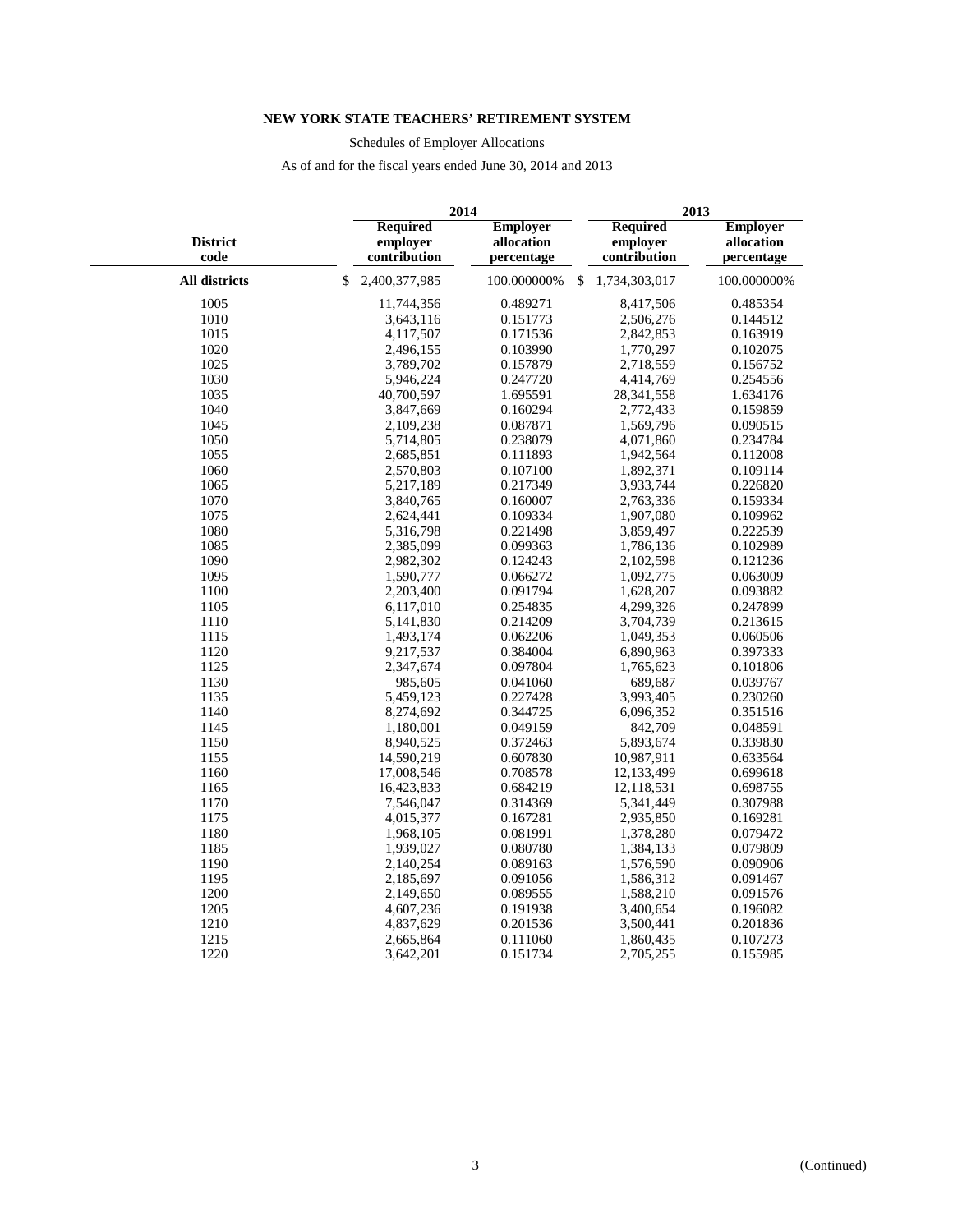Schedules of Employer Allocations

|                         |                                             | 2014                                        | 2013                                        |                                             |  |  |
|-------------------------|---------------------------------------------|---------------------------------------------|---------------------------------------------|---------------------------------------------|--|--|
| <b>District</b><br>code | <b>Required</b><br>employer<br>contribution | <b>Employer</b><br>allocation<br>percentage | <b>Required</b><br>employer<br>contribution | <b>Employer</b><br>allocation<br>percentage |  |  |
| 1225                    | \$<br>6,137,111                             | 0.255673%                                   | $\mathcal{S}$<br>4,396,421                  | 0.253498%                                   |  |  |
| 1230                    | 1,171,320                                   | 0.048797                                    | 836,325                                     | 0.048223                                    |  |  |
| 1235                    | 41,505,107                                  | 1.729107                                    | 27,910,410                                  | 1.609316                                    |  |  |
| 1240                    | 5,998,323                                   | 0.249891                                    | 4,358,421                                   | 0.251307                                    |  |  |
| 1245                    | 5,320,279                                   | 0.221643                                    | 3,950,029                                   | 0.227759                                    |  |  |
| 1250                    | 1,573,333                                   | 0.065545                                    | 1,130,048                                   | 0.065159                                    |  |  |
| 1255                    | 6,224,170                                   | 0.259300                                    | 4,471,394                                   | 0.257821                                    |  |  |
| 1260                    | 10,803,678                                  | 0.450082                                    | 7,801,119                                   | 0.449813                                    |  |  |
| 1265                    | 1,941,418                                   | 0.080880                                    | 1,364,038                                   | 0.078651                                    |  |  |
| 1270                    | 25,734,296                                  | 1.072093                                    | 18,519,242                                  | 1.067820                                    |  |  |
| 1275                    | 1,829,658                                   | 0.076224                                    | 1,358,708                                   | 0.078343                                    |  |  |
| 1280                    | 4,834,327                                   | 0.201399                                    | 3,385,379                                   | 0.195201                                    |  |  |
| 1285                    | 8,945,236                                   | 0.372659                                    | 6,566,004                                   | 0.378596                                    |  |  |
| 1290                    | 3,613,123                                   | 0.150523                                    | 2,687,505                                   | 0.154962                                    |  |  |
| 1295                    | 1,359,745                                   | 0.056647                                    | 1,008,091                                   | 0.058127                                    |  |  |
| 1300                    | 13,100,092                                  | 0.545751                                    | 9,523,761                                   | 0.549141                                    |  |  |
| 1305                    | 35,497,633                                  | 1.478835                                    | 24,975,193                                  | 1.440071                                    |  |  |
| 2005                    | 2,034,074                                   | 0.084740                                    | 1,502,205                                   | 0.086617                                    |  |  |
| 2006                    | 1,791,547                                   | 0.074636                                    | 1,281,818                                   | 0.073910                                    |  |  |
| 2007                    | 4,500,241                                   | 0.187481                                    | 3,286,059                                   | 0.189474                                    |  |  |
| 2008                    | 4,174,621                                   | 0.173915                                    | 2,972,571                                   | 0.171399                                    |  |  |
| 2009                    | 3,459,028                                   | 0.144103                                    | 2,410,792                                   | 0.139006                                    |  |  |
| 2010                    | 11,452,537                                  | 0.477114                                    | 8,374,046                                   | 0.482848                                    |  |  |
| 2014                    | 1,547,946                                   | 0.064488                                    | 1,128,397                                   | 0.065063                                    |  |  |
| 2015                    | 3,105,875                                   | 0.129391                                    | 2,315,667                                   | 0.133521                                    |  |  |
| 2016                    | 1,324,213                                   | 0.055167                                    | 960,246                                     | 0.055368                                    |  |  |
| 2018                    | 2,931,188                                   | 0.122114                                    | 2,172,352                                   | 0.125258                                    |  |  |
| 2020                    | 8,025,673                                   | 0.334350                                    | 6,171,977                                   | 0.355877                                    |  |  |
| 2025                    | 5,806,176                                   | 0.241886                                    | 4,161,567                                   | 0.239956                                    |  |  |
| 2030                    | 5,219,048                                   | 0.217426                                    | 3,696,851                                   | 0.213161                                    |  |  |
| 2035                    | 1,672,422                                   | 0.069673                                    | 1,172,436                                   | 0.067603                                    |  |  |
| 2040                    | 9,302,574                                   | 0.387546                                    | 7,137,528                                   | 0.411550                                    |  |  |
| 2044                    | 2,025,626                                   | 0.084388                                    | 1,496,689                                   | 0.086299                                    |  |  |
| 2045                    | 5,612,219                                   | 0.233806                                    | 4,070,219                                   | 0.234689                                    |  |  |
| 2046                    | 4,845,426                                   | 0.201861                                    | 3,515,806                                   | 0.202722                                    |  |  |
| 2047                    | 22,602,778                                  | 0.941634                                    | 16,681,595                                  | 0.961862                                    |  |  |
| 2048                    | 5,532,837                                   | 0.230499                                    | 4,092,879                                   | 0.235996                                    |  |  |
| 2050                    | 4,142,138                                   | 0.172562                                    | 2,932,595                                   | 0.169094                                    |  |  |
| 2052                    | 3,499,438                                   | 0.145787                                    | 2,571,620                                   | 0.148280                                    |  |  |
| 2055                    | 3,243,123                                   | 0.135109                                    | 2,349,685                                   | 0.135483                                    |  |  |
| 2056                    | 3,928,465                                   | 0.163660                                    | 2,771,138                                   | 0.159784                                    |  |  |
| 2057                    | 5,128,425                                   | 0.213651                                    | 3,641,202                                   | 0.209952                                    |  |  |
| 2058                    | 3,240,594                                   | 0.135003                                    | 2,199,151                                   | 0.126803                                    |  |  |
| 2059                    | 5,114,078                                   | 0.213053                                    | 3,534,384                                   | 0.203793                                    |  |  |
| 2060                    | 1,329,490                                   | 0.055387                                    | 944,799                                     | 0.054477                                    |  |  |
|                         |                                             |                                             |                                             |                                             |  |  |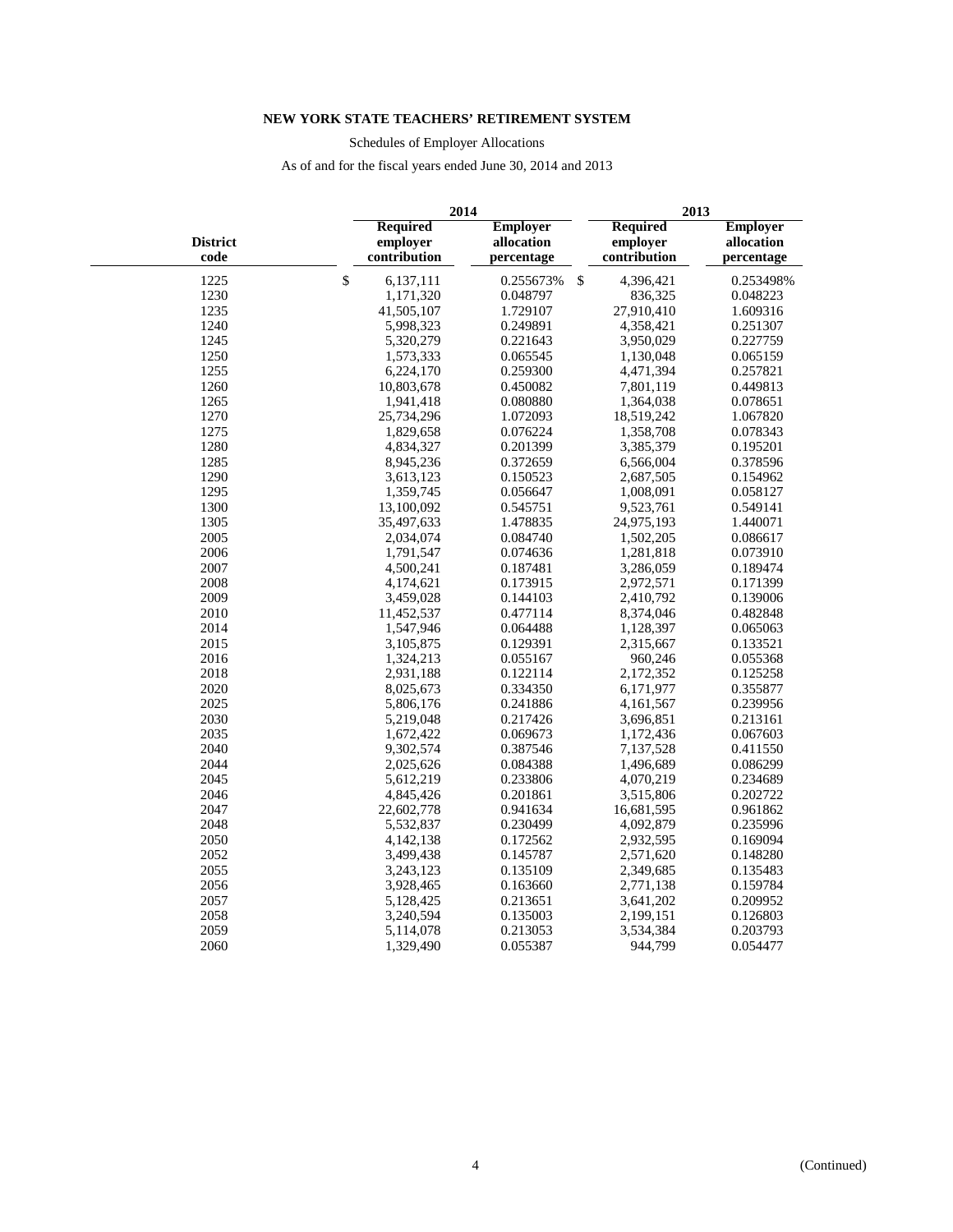Schedules of Employer Allocations

|                         |                                             | 2014                                        | 2013                                        |                                             |
|-------------------------|---------------------------------------------|---------------------------------------------|---------------------------------------------|---------------------------------------------|
| <b>District</b><br>code | <b>Required</b><br>employer<br>contribution | <b>Employer</b><br>allocation<br>percentage | <b>Required</b><br>employer<br>contribution | <b>Employer</b><br>allocation<br>percentage |
| 2061                    | $\mathbb{S}$<br>1,612,582                   | $\mathsf{\$}$<br>0.067180%                  | 1,184,958                                   | 0.068325%                                   |
| 2062                    | 2,345,267                                   | 0.097704                                    | 1,642,594                                   | 0.094712                                    |
| 2063                    | 1,155,466                                   | 0.048137                                    | 853,165                                     | 0.049194                                    |
| 2064                    | 3,903,823                                   | 0.162634                                    | 2,856,453                                   | 0.164703                                    |
| 2065                    | 3,288,152                                   | 0.136985                                    | 2,397,031                                   | 0.138213                                    |
| 2066                    | 7,909,760                                   | 0.329521                                    | 5,628,654                                   | 0.324548                                    |
| 2067                    | 11,416,114                                  | 0.475597                                    | 7,736,778                                   | 0.446103                                    |
| 2068                    | 10,750,039                                  | 0.447848                                    | 7,869,583                                   | 0.453761                                    |
| 2069                    | 1,308,488                                   | 0.054512                                    | 975,988                                     | 0.056276                                    |
| 2070                    | 2,055,775                                   | 0.085644                                    | 1,447,976                                   | 0.083490                                    |
| 2071                    | 1,670,185                                   | 0.069580                                    | 1,198,309                                   | 0.069095                                    |
| 2072                    | 1,907,209                                   | 0.079455                                    | 1,367,301                                   | 0.078839                                    |
| 2073                    | 3,863,678                                   | 0.160961                                    | 2,865,972                                   | 0.165252                                    |
| 2074                    | 4,128,412                                   | 0.171990                                    | 3,015,155                                   | 0.173854                                    |
| 2075                    | 8,089,226                                   | 0.336998                                    | 5,841,418                                   | 0.336816                                    |
| 2076                    | 4,413,271                                   | 0.183857                                    | 3,312,278                                   | 0.190986                                    |
| 2077                    | 1,295,540                                   | 0.053972                                    | 976,451                                     | 0.056302                                    |
| 2078                    | 12,281,670                                  | 0.511656                                    | 8,634,177                                   | 0.497847                                    |
| 2079                    | 6,760,925                                   | 0.281661                                    | 4,884,978                                   | 0.281668                                    |
| 2080                    | 1,582,521                                   | 0.065928                                    | 1,097,718                                   | 0.063294                                    |
| 2081                    | 1,943,222                                   | 0.080955                                    | 1,376,782                                   | 0.079385                                    |
| 2082                    | 1,103,240                                   | 0.045961                                    | 779,994                                     | 0.044974                                    |
| 2083                    | 2,548,811                                   | 0.106184                                    | 1,816,581                                   | 0.104744                                    |
| 2084                    | 4,114,608                                   | 0.171415                                    | 2,922,127                                   | 0.168490                                    |
| 2085                    | 2,089,541                                   | 0.087050                                    | 1,501,465                                   | 0.086575                                    |
| 2086                    | 7,366,076                                   | 0.306872                                    | 5,303,763                                   | 0.305815                                    |
| 2090                    | 3,208,138                                   | 0.133651                                    | 2,271,420                                   | 0.130970                                    |
| 2095                    | 3,008,369                                   | 0.125329                                    | 2,187,850                                   | 0.126152                                    |
| 2104                    | 1,785,386                                   | 0.074379                                    | 1,256,543                                   | 0.072452                                    |
| 2105                    | 1,692,992                                   | 0.070530                                    | 1,181,023                                   | 0.068098                                    |
| 2110                    | 4,880,399                                   | 0.203318                                    | 3,513,645                                   | 0.202597                                    |
| 2112                    | 3,420,533                                   | 0.142500                                    | 2,505,753                                   | 0.144482                                    |
| 2115                    | 7,467,428                                   | 0.311094                                    | 5,292,650                                   | 0.305174                                    |
| 2120                    | 12,743,547                                  | 0.530898                                    | 9,425,759                                   | 0.543490                                    |
| 2125                    | 1,173,971                                   | 0.048908                                    | 872,040                                     | 0.050282                                    |
| 2130                    | 2,497,629                                   | 0.104051                                    | 1,778,919                                   | 0.102573                                    |
| 2135                    | 4,435,156                                   | 0.184769                                    | 3,261,124                                   | 0.188037                                    |
| 2140                    | 3,795,857                                   | 0.158136                                    | 2,935,365                                   | 0.169253                                    |
| 2145                    | 5,729,972                                   | 0.238711                                    | 4,140,316                                   | 0.238731                                    |
| 2146                    | 6,306,467                                   | 0.262728                                    | 4,332,417                                   | 0.249807                                    |
| 2147                    | 1,498,483                                   | 0.062427                                    | 1,111,955                                   | 0.064115                                    |
| 2148                    | 3,519,862                                   | 0.146638                                    | 2,490,114                                   | 0.143580                                    |
| 2149                    | 2,471,732                                   | 0.102973                                    | 1,734,413                                   | 0.100006                                    |
| 2150                    | 951,690                                     | 0.039648                                    | 667,008                                     | 0.038460                                    |
| 2155                    | 3,676,931                                   | 0.153181                                    | 2,632,745                                   | 0.151804                                    |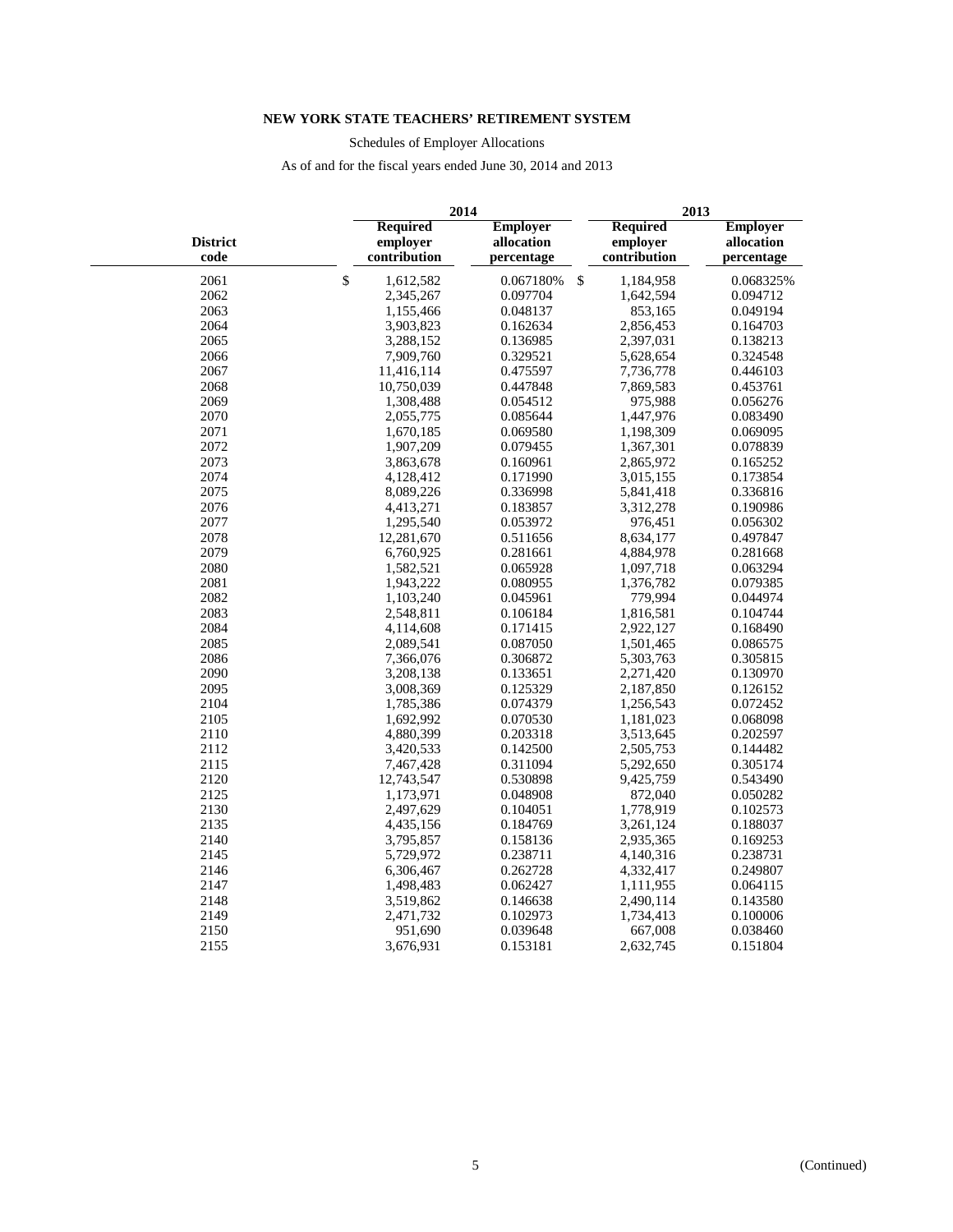Schedules of Employer Allocations

| <b>Required</b><br><b>Employer</b><br><b>Required</b><br><b>District</b><br>employer<br>allocation<br>employer<br>$\mathbf{code}$<br>contribution<br>contribution<br>percentage<br>$\mathbb{S}$<br>\$<br>2160<br>6,662,598<br>0.277565%<br>4,646,330<br>2165<br>2,176,127<br>0.090658<br>1,536,943<br>2170<br>10,059,734<br>0.419090<br>7,231,737<br>0.416982<br>2175<br>931,948<br>0.038825<br>666,334<br>0.038421<br>2180<br>1,315,178<br>1,849,924<br>0.077068<br>2185<br>10,485,206<br>0.436815<br>7,518,126<br>2187<br>4,780,704<br>0.199165<br>3,445,803<br>2190<br>7,008,494<br>0.291975<br>5,169,853<br>2191<br>0.192195<br>3,311,012<br>0.190913<br>4,613,402<br>2195<br>0.056963<br>977,437<br>1,367,328<br>2196<br>1,607,612<br>0.066973<br>1,123,131<br>2198<br>3,337,134<br>0.139025<br>2,363,788<br>2200<br>14,597,426<br>0.608130<br>10,514,953<br>2204<br>13,294,026<br>0.553831<br>9,512,365<br>2205<br>372,481<br>0.015518<br>264,704<br>2206<br>0.082304<br>1,391,741<br>1,975,612<br>2207<br>2,779,805<br>3,697,221<br>0.154027<br>2208<br>5,863,332<br>0.244267<br>4,274,597<br>2209<br>10,790,878<br>14,664,619<br>0.610930<br>0.622203<br>2210<br>3,692,349<br>0.153824<br>2,591,047<br>2212<br>4,899,971<br>0.204133<br>3,494,999<br>2215<br>0.312539<br>7,502,108<br>5,321,885<br>2220<br>3,028,788<br>0.126180<br>2,164,419<br>0.124801<br>2224<br>6,563,520<br>0.273437<br>4,723,082<br>2225<br>12,921,842<br>0.538325<br>9,523,867<br>2230<br>10,698,874<br>0.445716<br>7,442,360<br>2231<br>0.201861<br>3,432,575<br>4,845,437<br>2235<br>992,555<br>0.041350<br>713,013<br>2239<br>4,522,184<br>0.188395<br>3,251,959<br>2240<br>8,338,597<br>0.347387<br>5,867,563<br>2241<br>1,333,930<br>0.055572<br>974,235<br>2242<br>1,746,157<br>2,375,633<br>0.098969<br>2243<br>2,382,673<br>0.099262<br>1,753,918<br>0.101131<br>2244<br>1,419,327<br>0.059129<br>1,004,195<br>2245<br>3,575,680<br>0.148963<br>2,635,148<br>2250<br>1,488,761<br>2,056,002<br>0.085653<br>2255<br>0.278975<br>4,819,913<br>6,696,463<br>2260<br>5,027,480<br>0.209445<br>3,551,966<br>2266<br>3,910,817<br>0.162925<br>2,716,105<br>0.156611<br>2268<br>0.090722<br>1,564,607<br>2,177,681<br>2270<br>0.152321<br>3,656,291<br>2,751,841<br>0.158671<br>2271<br>0.107373<br>2,577,361<br>1,847,620<br>2272<br>0.168980<br>4,056,157<br>2,960,776 |      | 2014      |          | 2013 |           |                                             |  |
|-----------------------------------------------------------------------------------------------------------------------------------------------------------------------------------------------------------------------------------------------------------------------------------------------------------------------------------------------------------------------------------------------------------------------------------------------------------------------------------------------------------------------------------------------------------------------------------------------------------------------------------------------------------------------------------------------------------------------------------------------------------------------------------------------------------------------------------------------------------------------------------------------------------------------------------------------------------------------------------------------------------------------------------------------------------------------------------------------------------------------------------------------------------------------------------------------------------------------------------------------------------------------------------------------------------------------------------------------------------------------------------------------------------------------------------------------------------------------------------------------------------------------------------------------------------------------------------------------------------------------------------------------------------------------------------------------------------------------------------------------------------------------------------------------------------------------------------------------------------------------------------------------------------------------------------------------------------------------------------------------------------------------------------------------------------------------------------------------------------------------------------------------------------------------------------------------------------------------------------------------------------------------------------------------------------------------------------------------------------|------|-----------|----------|------|-----------|---------------------------------------------|--|
|                                                                                                                                                                                                                                                                                                                                                                                                                                                                                                                                                                                                                                                                                                                                                                                                                                                                                                                                                                                                                                                                                                                                                                                                                                                                                                                                                                                                                                                                                                                                                                                                                                                                                                                                                                                                                                                                                                                                                                                                                                                                                                                                                                                                                                                                                                                                                           |      |           |          |      |           | <b>Employer</b><br>allocation<br>percentage |  |
|                                                                                                                                                                                                                                                                                                                                                                                                                                                                                                                                                                                                                                                                                                                                                                                                                                                                                                                                                                                                                                                                                                                                                                                                                                                                                                                                                                                                                                                                                                                                                                                                                                                                                                                                                                                                                                                                                                                                                                                                                                                                                                                                                                                                                                                                                                                                                           |      |           |          |      |           | 0.267908%                                   |  |
|                                                                                                                                                                                                                                                                                                                                                                                                                                                                                                                                                                                                                                                                                                                                                                                                                                                                                                                                                                                                                                                                                                                                                                                                                                                                                                                                                                                                                                                                                                                                                                                                                                                                                                                                                                                                                                                                                                                                                                                                                                                                                                                                                                                                                                                                                                                                                           |      |           |          |      |           | 0.088620                                    |  |
|                                                                                                                                                                                                                                                                                                                                                                                                                                                                                                                                                                                                                                                                                                                                                                                                                                                                                                                                                                                                                                                                                                                                                                                                                                                                                                                                                                                                                                                                                                                                                                                                                                                                                                                                                                                                                                                                                                                                                                                                                                                                                                                                                                                                                                                                                                                                                           |      |           |          |      |           |                                             |  |
|                                                                                                                                                                                                                                                                                                                                                                                                                                                                                                                                                                                                                                                                                                                                                                                                                                                                                                                                                                                                                                                                                                                                                                                                                                                                                                                                                                                                                                                                                                                                                                                                                                                                                                                                                                                                                                                                                                                                                                                                                                                                                                                                                                                                                                                                                                                                                           |      |           |          |      |           |                                             |  |
|                                                                                                                                                                                                                                                                                                                                                                                                                                                                                                                                                                                                                                                                                                                                                                                                                                                                                                                                                                                                                                                                                                                                                                                                                                                                                                                                                                                                                                                                                                                                                                                                                                                                                                                                                                                                                                                                                                                                                                                                                                                                                                                                                                                                                                                                                                                                                           |      |           |          |      |           | 0.075833                                    |  |
|                                                                                                                                                                                                                                                                                                                                                                                                                                                                                                                                                                                                                                                                                                                                                                                                                                                                                                                                                                                                                                                                                                                                                                                                                                                                                                                                                                                                                                                                                                                                                                                                                                                                                                                                                                                                                                                                                                                                                                                                                                                                                                                                                                                                                                                                                                                                                           |      |           |          |      |           | 0.433496                                    |  |
|                                                                                                                                                                                                                                                                                                                                                                                                                                                                                                                                                                                                                                                                                                                                                                                                                                                                                                                                                                                                                                                                                                                                                                                                                                                                                                                                                                                                                                                                                                                                                                                                                                                                                                                                                                                                                                                                                                                                                                                                                                                                                                                                                                                                                                                                                                                                                           |      |           |          |      |           | 0.198685                                    |  |
|                                                                                                                                                                                                                                                                                                                                                                                                                                                                                                                                                                                                                                                                                                                                                                                                                                                                                                                                                                                                                                                                                                                                                                                                                                                                                                                                                                                                                                                                                                                                                                                                                                                                                                                                                                                                                                                                                                                                                                                                                                                                                                                                                                                                                                                                                                                                                           |      |           |          |      |           | 0.298094                                    |  |
|                                                                                                                                                                                                                                                                                                                                                                                                                                                                                                                                                                                                                                                                                                                                                                                                                                                                                                                                                                                                                                                                                                                                                                                                                                                                                                                                                                                                                                                                                                                                                                                                                                                                                                                                                                                                                                                                                                                                                                                                                                                                                                                                                                                                                                                                                                                                                           |      |           |          |      |           |                                             |  |
|                                                                                                                                                                                                                                                                                                                                                                                                                                                                                                                                                                                                                                                                                                                                                                                                                                                                                                                                                                                                                                                                                                                                                                                                                                                                                                                                                                                                                                                                                                                                                                                                                                                                                                                                                                                                                                                                                                                                                                                                                                                                                                                                                                                                                                                                                                                                                           |      |           |          |      |           | 0.056359                                    |  |
|                                                                                                                                                                                                                                                                                                                                                                                                                                                                                                                                                                                                                                                                                                                                                                                                                                                                                                                                                                                                                                                                                                                                                                                                                                                                                                                                                                                                                                                                                                                                                                                                                                                                                                                                                                                                                                                                                                                                                                                                                                                                                                                                                                                                                                                                                                                                                           |      |           |          |      |           | 0.064760                                    |  |
|                                                                                                                                                                                                                                                                                                                                                                                                                                                                                                                                                                                                                                                                                                                                                                                                                                                                                                                                                                                                                                                                                                                                                                                                                                                                                                                                                                                                                                                                                                                                                                                                                                                                                                                                                                                                                                                                                                                                                                                                                                                                                                                                                                                                                                                                                                                                                           |      |           |          |      |           | 0.136296                                    |  |
|                                                                                                                                                                                                                                                                                                                                                                                                                                                                                                                                                                                                                                                                                                                                                                                                                                                                                                                                                                                                                                                                                                                                                                                                                                                                                                                                                                                                                                                                                                                                                                                                                                                                                                                                                                                                                                                                                                                                                                                                                                                                                                                                                                                                                                                                                                                                                           |      |           |          |      |           | 0.606293                                    |  |
|                                                                                                                                                                                                                                                                                                                                                                                                                                                                                                                                                                                                                                                                                                                                                                                                                                                                                                                                                                                                                                                                                                                                                                                                                                                                                                                                                                                                                                                                                                                                                                                                                                                                                                                                                                                                                                                                                                                                                                                                                                                                                                                                                                                                                                                                                                                                                           |      |           |          |      |           | 0.548483                                    |  |
|                                                                                                                                                                                                                                                                                                                                                                                                                                                                                                                                                                                                                                                                                                                                                                                                                                                                                                                                                                                                                                                                                                                                                                                                                                                                                                                                                                                                                                                                                                                                                                                                                                                                                                                                                                                                                                                                                                                                                                                                                                                                                                                                                                                                                                                                                                                                                           |      |           |          |      |           | 0.015263                                    |  |
|                                                                                                                                                                                                                                                                                                                                                                                                                                                                                                                                                                                                                                                                                                                                                                                                                                                                                                                                                                                                                                                                                                                                                                                                                                                                                                                                                                                                                                                                                                                                                                                                                                                                                                                                                                                                                                                                                                                                                                                                                                                                                                                                                                                                                                                                                                                                                           |      |           |          |      |           | 0.080248                                    |  |
|                                                                                                                                                                                                                                                                                                                                                                                                                                                                                                                                                                                                                                                                                                                                                                                                                                                                                                                                                                                                                                                                                                                                                                                                                                                                                                                                                                                                                                                                                                                                                                                                                                                                                                                                                                                                                                                                                                                                                                                                                                                                                                                                                                                                                                                                                                                                                           |      |           |          |      |           | 0.160284                                    |  |
|                                                                                                                                                                                                                                                                                                                                                                                                                                                                                                                                                                                                                                                                                                                                                                                                                                                                                                                                                                                                                                                                                                                                                                                                                                                                                                                                                                                                                                                                                                                                                                                                                                                                                                                                                                                                                                                                                                                                                                                                                                                                                                                                                                                                                                                                                                                                                           |      |           |          |      |           | 0.246473                                    |  |
|                                                                                                                                                                                                                                                                                                                                                                                                                                                                                                                                                                                                                                                                                                                                                                                                                                                                                                                                                                                                                                                                                                                                                                                                                                                                                                                                                                                                                                                                                                                                                                                                                                                                                                                                                                                                                                                                                                                                                                                                                                                                                                                                                                                                                                                                                                                                                           |      |           |          |      |           |                                             |  |
|                                                                                                                                                                                                                                                                                                                                                                                                                                                                                                                                                                                                                                                                                                                                                                                                                                                                                                                                                                                                                                                                                                                                                                                                                                                                                                                                                                                                                                                                                                                                                                                                                                                                                                                                                                                                                                                                                                                                                                                                                                                                                                                                                                                                                                                                                                                                                           |      |           |          |      |           | 0.149400                                    |  |
|                                                                                                                                                                                                                                                                                                                                                                                                                                                                                                                                                                                                                                                                                                                                                                                                                                                                                                                                                                                                                                                                                                                                                                                                                                                                                                                                                                                                                                                                                                                                                                                                                                                                                                                                                                                                                                                                                                                                                                                                                                                                                                                                                                                                                                                                                                                                                           |      |           |          |      |           | 0.201522                                    |  |
|                                                                                                                                                                                                                                                                                                                                                                                                                                                                                                                                                                                                                                                                                                                                                                                                                                                                                                                                                                                                                                                                                                                                                                                                                                                                                                                                                                                                                                                                                                                                                                                                                                                                                                                                                                                                                                                                                                                                                                                                                                                                                                                                                                                                                                                                                                                                                           |      |           |          |      |           | 0.306860                                    |  |
|                                                                                                                                                                                                                                                                                                                                                                                                                                                                                                                                                                                                                                                                                                                                                                                                                                                                                                                                                                                                                                                                                                                                                                                                                                                                                                                                                                                                                                                                                                                                                                                                                                                                                                                                                                                                                                                                                                                                                                                                                                                                                                                                                                                                                                                                                                                                                           |      |           |          |      |           |                                             |  |
|                                                                                                                                                                                                                                                                                                                                                                                                                                                                                                                                                                                                                                                                                                                                                                                                                                                                                                                                                                                                                                                                                                                                                                                                                                                                                                                                                                                                                                                                                                                                                                                                                                                                                                                                                                                                                                                                                                                                                                                                                                                                                                                                                                                                                                                                                                                                                           |      |           |          |      |           | 0.272333                                    |  |
|                                                                                                                                                                                                                                                                                                                                                                                                                                                                                                                                                                                                                                                                                                                                                                                                                                                                                                                                                                                                                                                                                                                                                                                                                                                                                                                                                                                                                                                                                                                                                                                                                                                                                                                                                                                                                                                                                                                                                                                                                                                                                                                                                                                                                                                                                                                                                           |      |           |          |      |           | 0.549147                                    |  |
|                                                                                                                                                                                                                                                                                                                                                                                                                                                                                                                                                                                                                                                                                                                                                                                                                                                                                                                                                                                                                                                                                                                                                                                                                                                                                                                                                                                                                                                                                                                                                                                                                                                                                                                                                                                                                                                                                                                                                                                                                                                                                                                                                                                                                                                                                                                                                           |      |           |          |      |           | 0.429127                                    |  |
|                                                                                                                                                                                                                                                                                                                                                                                                                                                                                                                                                                                                                                                                                                                                                                                                                                                                                                                                                                                                                                                                                                                                                                                                                                                                                                                                                                                                                                                                                                                                                                                                                                                                                                                                                                                                                                                                                                                                                                                                                                                                                                                                                                                                                                                                                                                                                           |      |           |          |      |           | 0.197922                                    |  |
|                                                                                                                                                                                                                                                                                                                                                                                                                                                                                                                                                                                                                                                                                                                                                                                                                                                                                                                                                                                                                                                                                                                                                                                                                                                                                                                                                                                                                                                                                                                                                                                                                                                                                                                                                                                                                                                                                                                                                                                                                                                                                                                                                                                                                                                                                                                                                           |      |           |          |      |           | 0.041112                                    |  |
|                                                                                                                                                                                                                                                                                                                                                                                                                                                                                                                                                                                                                                                                                                                                                                                                                                                                                                                                                                                                                                                                                                                                                                                                                                                                                                                                                                                                                                                                                                                                                                                                                                                                                                                                                                                                                                                                                                                                                                                                                                                                                                                                                                                                                                                                                                                                                           |      |           |          |      |           | 0.187508                                    |  |
|                                                                                                                                                                                                                                                                                                                                                                                                                                                                                                                                                                                                                                                                                                                                                                                                                                                                                                                                                                                                                                                                                                                                                                                                                                                                                                                                                                                                                                                                                                                                                                                                                                                                                                                                                                                                                                                                                                                                                                                                                                                                                                                                                                                                                                                                                                                                                           |      |           |          |      |           | 0.338324                                    |  |
|                                                                                                                                                                                                                                                                                                                                                                                                                                                                                                                                                                                                                                                                                                                                                                                                                                                                                                                                                                                                                                                                                                                                                                                                                                                                                                                                                                                                                                                                                                                                                                                                                                                                                                                                                                                                                                                                                                                                                                                                                                                                                                                                                                                                                                                                                                                                                           |      |           |          |      |           | 0.056174                                    |  |
|                                                                                                                                                                                                                                                                                                                                                                                                                                                                                                                                                                                                                                                                                                                                                                                                                                                                                                                                                                                                                                                                                                                                                                                                                                                                                                                                                                                                                                                                                                                                                                                                                                                                                                                                                                                                                                                                                                                                                                                                                                                                                                                                                                                                                                                                                                                                                           |      |           |          |      |           | 0.100684                                    |  |
|                                                                                                                                                                                                                                                                                                                                                                                                                                                                                                                                                                                                                                                                                                                                                                                                                                                                                                                                                                                                                                                                                                                                                                                                                                                                                                                                                                                                                                                                                                                                                                                                                                                                                                                                                                                                                                                                                                                                                                                                                                                                                                                                                                                                                                                                                                                                                           |      |           |          |      |           |                                             |  |
|                                                                                                                                                                                                                                                                                                                                                                                                                                                                                                                                                                                                                                                                                                                                                                                                                                                                                                                                                                                                                                                                                                                                                                                                                                                                                                                                                                                                                                                                                                                                                                                                                                                                                                                                                                                                                                                                                                                                                                                                                                                                                                                                                                                                                                                                                                                                                           |      |           |          |      |           | 0.057902                                    |  |
|                                                                                                                                                                                                                                                                                                                                                                                                                                                                                                                                                                                                                                                                                                                                                                                                                                                                                                                                                                                                                                                                                                                                                                                                                                                                                                                                                                                                                                                                                                                                                                                                                                                                                                                                                                                                                                                                                                                                                                                                                                                                                                                                                                                                                                                                                                                                                           |      |           |          |      |           | 0.151943                                    |  |
|                                                                                                                                                                                                                                                                                                                                                                                                                                                                                                                                                                                                                                                                                                                                                                                                                                                                                                                                                                                                                                                                                                                                                                                                                                                                                                                                                                                                                                                                                                                                                                                                                                                                                                                                                                                                                                                                                                                                                                                                                                                                                                                                                                                                                                                                                                                                                           |      |           |          |      |           | 0.085842                                    |  |
|                                                                                                                                                                                                                                                                                                                                                                                                                                                                                                                                                                                                                                                                                                                                                                                                                                                                                                                                                                                                                                                                                                                                                                                                                                                                                                                                                                                                                                                                                                                                                                                                                                                                                                                                                                                                                                                                                                                                                                                                                                                                                                                                                                                                                                                                                                                                                           |      |           |          |      |           | 0.277916                                    |  |
|                                                                                                                                                                                                                                                                                                                                                                                                                                                                                                                                                                                                                                                                                                                                                                                                                                                                                                                                                                                                                                                                                                                                                                                                                                                                                                                                                                                                                                                                                                                                                                                                                                                                                                                                                                                                                                                                                                                                                                                                                                                                                                                                                                                                                                                                                                                                                           |      |           |          |      |           | 0.204807                                    |  |
|                                                                                                                                                                                                                                                                                                                                                                                                                                                                                                                                                                                                                                                                                                                                                                                                                                                                                                                                                                                                                                                                                                                                                                                                                                                                                                                                                                                                                                                                                                                                                                                                                                                                                                                                                                                                                                                                                                                                                                                                                                                                                                                                                                                                                                                                                                                                                           |      |           |          |      |           |                                             |  |
|                                                                                                                                                                                                                                                                                                                                                                                                                                                                                                                                                                                                                                                                                                                                                                                                                                                                                                                                                                                                                                                                                                                                                                                                                                                                                                                                                                                                                                                                                                                                                                                                                                                                                                                                                                                                                                                                                                                                                                                                                                                                                                                                                                                                                                                                                                                                                           |      |           |          |      |           | 0.090215                                    |  |
|                                                                                                                                                                                                                                                                                                                                                                                                                                                                                                                                                                                                                                                                                                                                                                                                                                                                                                                                                                                                                                                                                                                                                                                                                                                                                                                                                                                                                                                                                                                                                                                                                                                                                                                                                                                                                                                                                                                                                                                                                                                                                                                                                                                                                                                                                                                                                           |      |           |          |      |           |                                             |  |
|                                                                                                                                                                                                                                                                                                                                                                                                                                                                                                                                                                                                                                                                                                                                                                                                                                                                                                                                                                                                                                                                                                                                                                                                                                                                                                                                                                                                                                                                                                                                                                                                                                                                                                                                                                                                                                                                                                                                                                                                                                                                                                                                                                                                                                                                                                                                                           |      |           |          |      |           | 0.106534                                    |  |
|                                                                                                                                                                                                                                                                                                                                                                                                                                                                                                                                                                                                                                                                                                                                                                                                                                                                                                                                                                                                                                                                                                                                                                                                                                                                                                                                                                                                                                                                                                                                                                                                                                                                                                                                                                                                                                                                                                                                                                                                                                                                                                                                                                                                                                                                                                                                                           |      |           |          |      |           | 0.170718                                    |  |
|                                                                                                                                                                                                                                                                                                                                                                                                                                                                                                                                                                                                                                                                                                                                                                                                                                                                                                                                                                                                                                                                                                                                                                                                                                                                                                                                                                                                                                                                                                                                                                                                                                                                                                                                                                                                                                                                                                                                                                                                                                                                                                                                                                                                                                                                                                                                                           | 2275 | 7,520,130 | 0.313289 |      | 5,459,091 | 0.314771                                    |  |
| 2280<br>0.100511<br>1,717,831<br>2,412,641                                                                                                                                                                                                                                                                                                                                                                                                                                                                                                                                                                                                                                                                                                                                                                                                                                                                                                                                                                                                                                                                                                                                                                                                                                                                                                                                                                                                                                                                                                                                                                                                                                                                                                                                                                                                                                                                                                                                                                                                                                                                                                                                                                                                                                                                                                                |      |           |          |      |           | 0.099050                                    |  |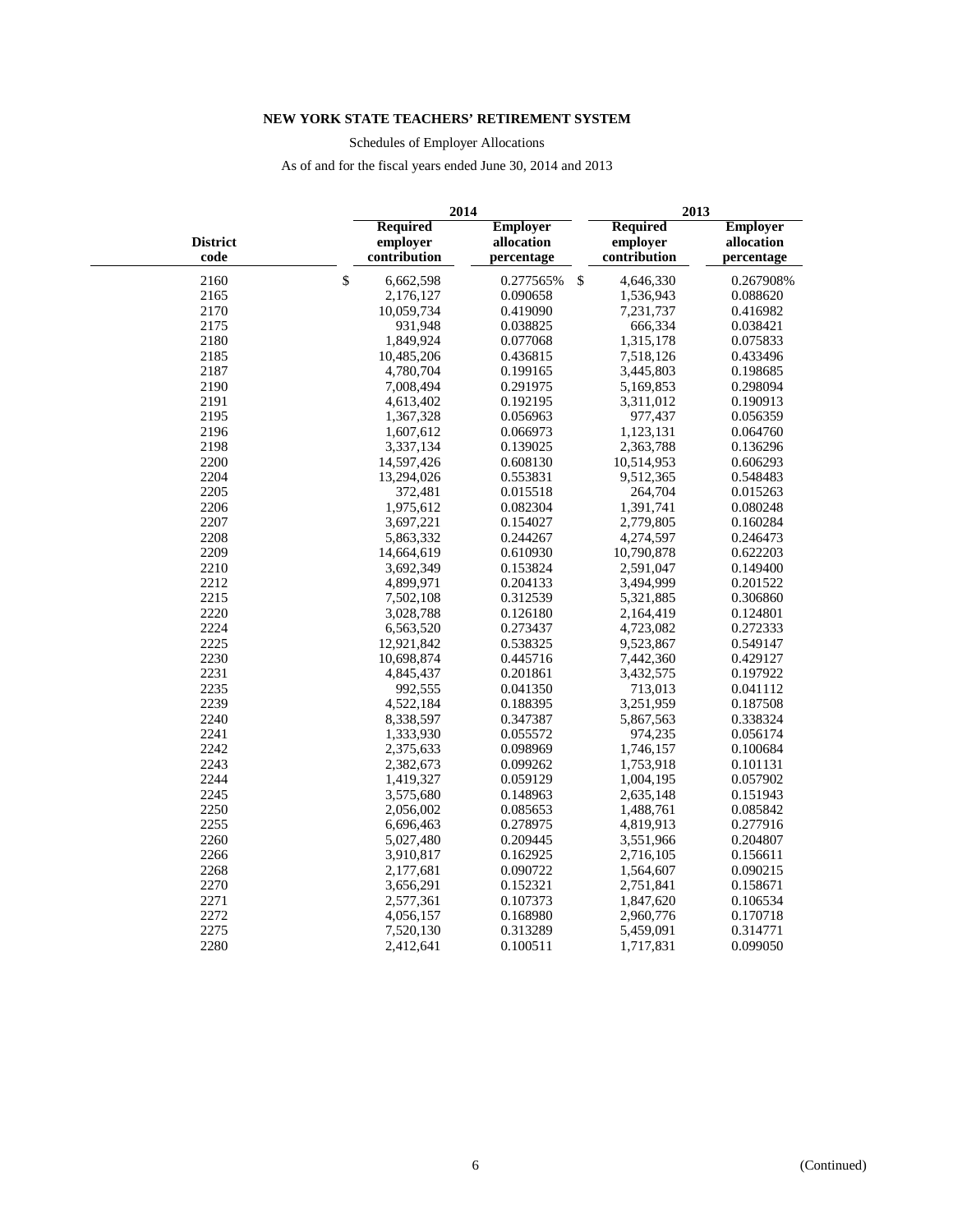Schedules of Employer Allocations

|                         |                                             | 2014                                        |    |                                             | 2013                                        |  |  |  |
|-------------------------|---------------------------------------------|---------------------------------------------|----|---------------------------------------------|---------------------------------------------|--|--|--|
| <b>District</b><br>code | <b>Required</b><br>emplover<br>contribution | <b>Employer</b><br>allocation<br>percentage |    | <b>Required</b><br>emplover<br>contribution | <b>Employer</b><br>allocation<br>percentage |  |  |  |
| 2281                    | \$<br>1,451,670                             | 0.060477%                                   | \$ | 1,082,522                                   | 0.062418%                                   |  |  |  |
| 2282                    | 7,108,094                                   | 0.296124                                    |    | 5,287,103                                   | 0.304855                                    |  |  |  |
| 2285                    | 9,319,081                                   | 0.388234                                    |    | 6,759,031                                   | 0.389726                                    |  |  |  |
| 2286                    | 5,324,209                                   | 0.221807                                    |    | 3,904,190                                   | 0.225116                                    |  |  |  |
| 2288                    | 3,133,007                                   | 0.130521                                    |    | 2,287,515                                   | 0.131898                                    |  |  |  |
| 2289                    | 9,921,472                                   | 0.413330                                    |    | 7,229,689                                   | 0.416864                                    |  |  |  |
| 2290                    | 5,085,263                                   | 0.211853                                    |    | 3,625,110                                   | 0.209024                                    |  |  |  |
| 2295                    | 2,356,198                                   | 0.098159                                    |    | 1,732,176                                   | 0.099877                                    |  |  |  |
| 2300                    | 6,046,644                                   | 0.251904                                    |    | 4,461,776                                   | 0.257266                                    |  |  |  |
| 2305                    | 1,217,596                                   | 0.050725                                    |    | 879,624                                     | 0.050719                                    |  |  |  |
| 2310                    | 14,607,973                                  | 0.608570                                    |    | 10,613,205                                  | 0.611958                                    |  |  |  |
| 2315                    | 2,319,849                                   | 0.096645                                    |    | 1,779,532                                   | 0.102608                                    |  |  |  |
| 2317                    | 2,253,564                                   | 0.093884                                    |    | 1,678,819                                   | 0.096801                                    |  |  |  |
| 2320                    | 9,639,157                                   | 0.401568                                    |    | 6,906,224                                   | 0.398213                                    |  |  |  |
| 2325                    | 8,366,541                                   | 0.348551                                    |    | 6,027,519                                   | 0.347547                                    |  |  |  |
| 2328                    | 1,924,938                                   | 0.080193                                    |    | 1,410,658                                   | 0.081339                                    |  |  |  |
| 2330                    | 4,898,714                                   | 0.204081                                    |    | 3,478,308                                   | 0.200559                                    |  |  |  |
| 2335                    | 5,464,665                                   | 0.227659                                    |    | 3,870,768                                   | 0.223189                                    |  |  |  |
| 2338                    | 7,568,322                                   | 0.315297                                    |    | 5,521,483                                   | 0.318369                                    |  |  |  |
| 2339                    | 2,063,434                                   | 0.085963                                    |    | 1,727,775                                   | 0.099624                                    |  |  |  |
| 2340                    | 2,422,164                                   | 0.100908                                    |    | 1,762,300                                   | 0.101614                                    |  |  |  |
| 2345                    | 3,204,926                                   | 0.133518                                    |    | 2,215,683                                   | 0.127756                                    |  |  |  |
| 2350                    | 8,514,814                                   | 0.354728                                    |    | 6,271,647                                   | 0.361623                                    |  |  |  |
| 2355                    | 6,144,217                                   | 0.255969                                    |    | 4,630,282                                   | 0.266982                                    |  |  |  |
| 2360                    | 4,460,835                                   | 0.185839                                    |    | 3,196,086                                   | 0.184286                                    |  |  |  |
| 2361                    | 1,904,148                                   | 0.079327                                    |    | 1,364,390                                   | 0.078671                                    |  |  |  |
| 2362                    | 2,178,220                                   | 0.090745                                    |    | 1,562,794                                   | 0.090111                                    |  |  |  |
| 2363                    | 1,455,770                                   | 0.060648                                    |    | 1,053,110                                   | 0.060722                                    |  |  |  |
| 2364                    | 2,523,093                                   | 0.105112                                    |    | 2,269,836                                   | 0.130879                                    |  |  |  |
| 2365                    | 13,329,671                                  | 0.555315                                    |    | 9,900,174                                   | 0.570845                                    |  |  |  |
| 2370                    | 2,249,890                                   | 0.093731                                    |    | 1,670,300                                   | 0.096310                                    |  |  |  |
| 2375                    | 1,799,662                                   | 0.074974                                    |    | 1,306,603                                   | 0.075339                                    |  |  |  |
| 2377                    | 2,806,917                                   | 0.116936                                    |    | 1,943,860                                   | 0.112083                                    |  |  |  |
| 2378                    | 13,712,538                                  | 0.571266                                    |    | 10,183,885                                  | 0.587203                                    |  |  |  |
| 2379                    | 13,635,283                                  | 0.568047                                    |    | 9,523,829                                   | 0.549144                                    |  |  |  |
| 2380                    | 5,804,702                                   | 0.241824                                    |    | 4,226,990                                   | 0.243728                                    |  |  |  |
| 2381                    | 2,930,648                                   | 0.122091                                    |    | 2,062,106                                   | 0.118901                                    |  |  |  |
| 2383                    | 10,207,205                                  | 0.425233                                    |    | 7,267,091                                   | 0.419021                                    |  |  |  |
| 2384                    | 5,768,352                                   | 0.240310                                    |    | 4,607,849                                   | 0.265689                                    |  |  |  |
| 2385                    | 4,270,828                                   | 0.177923                                    |    | 3,276,702                                   | 0.188935                                    |  |  |  |
| 2389                    | 3,841,008                                   | 0.160017                                    |    | 2,684,686                                   | 0.154799                                    |  |  |  |
| 2390                    | 8,060,996                                   | 0.335822                                    |    | 5,881,750                                   | 0.339142                                    |  |  |  |
| 2391                    | 4,020,142                                   | 0.167480                                    |    | 2,947,413                                   | 0.169948                                    |  |  |  |
| 2394                    | 2,691,361                                   | 0.112122                                    |    | 1,950,170                                   | 0.112447                                    |  |  |  |
| 2395                    | 2,240,885                                   | 0.093356                                    |    | 1,630,495                                   | 0.094014                                    |  |  |  |
|                         |                                             |                                             |    |                                             |                                             |  |  |  |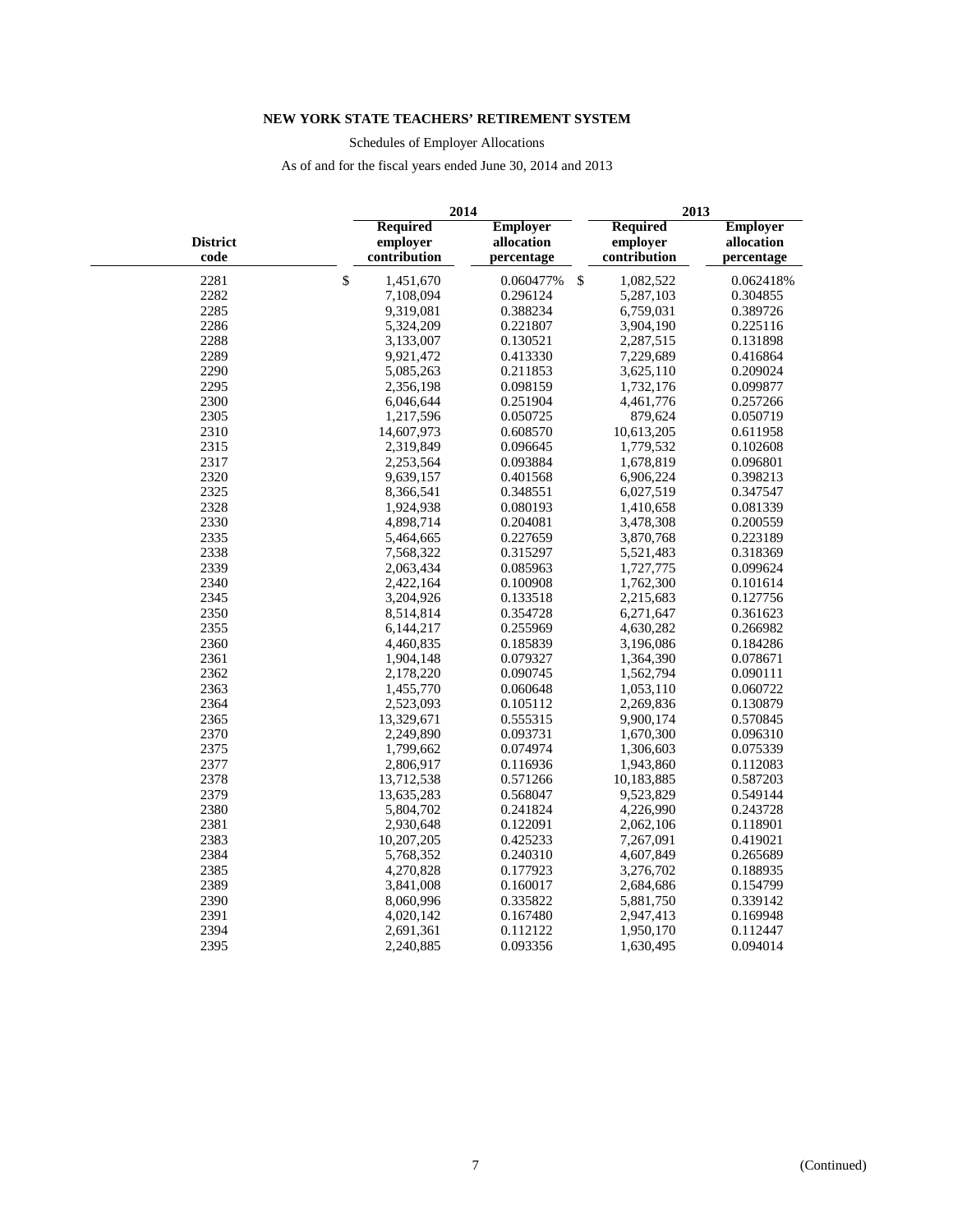Schedules of Employer Allocations

|                         |              | 2014                                        |                                             |               | 2013                                        |                                             |  |  |
|-------------------------|--------------|---------------------------------------------|---------------------------------------------|---------------|---------------------------------------------|---------------------------------------------|--|--|
| <b>District</b><br>code |              | <b>Required</b><br>emplover<br>contribution | <b>Employer</b><br>allocation<br>percentage |               | <b>Required</b><br>emplover<br>contribution | <b>Employer</b><br>allocation<br>percentage |  |  |
| 2396                    | $\mathbb{S}$ | 1,688,120                                   | 0.070327%                                   | $\mathcal{S}$ | 1,278,570                                   | 0.073722%                                   |  |  |
| 2400                    |              | 13,777,647                                  | 0.573978                                    |               | 9,653,162                                   | 0.556602                                    |  |  |
| 2401                    |              | 3,199,024                                   | 0.133272                                    |               | 2,270,807                                   | 0.130935                                    |  |  |
| 2402                    |              | 7,761,531                                   | 0.323346                                    |               | 5,533,141                                   | 0.319041                                    |  |  |
| 2403                    |              | 3,652,538                                   | 0.152165                                    |               | 2,639,359                                   | 0.152186                                    |  |  |
| 2405                    |              | 4,588,404                                   | 0.191153                                    |               | 3,396,682                                   | 0.195853                                    |  |  |
| 2406                    |              | 6,423,683                                   | 0.267611                                    |               | 4,528,590                                   | 0.261119                                    |  |  |
| 2408                    |              | 6,748,681                                   | 0.281151                                    |               | 4,678,150                                   | 0.269742                                    |  |  |
| 2409                    |              | 1,458,433                                   | 0.060758                                    |               | 1,068,252                                   | 0.061595                                    |  |  |
| 2410                    |              | 9,018,512                                   | 0.375712                                    |               | 6,474,033                                   | 0.373293                                    |  |  |
| 2415                    |              | 10,693,152                                  | 0.445478                                    |               | 7,861,665                                   | 0.453304                                    |  |  |
| 2420                    |              | 5,128,089                                   | 0.213637                                    |               | 3,627,858                                   | 0.209182                                    |  |  |
| 2425                    |              | 10,474,334                                  | 0.436362                                    |               | 7,473,801                                   | 0.430940                                    |  |  |
| 2426                    |              | 2,881,688                                   | 0.120051                                    |               | 2,054,819                                   | 0.118481                                    |  |  |
| 2428                    |              | 5,426,461                                   | 0.226067                                    |               | 3,877,282                                   | 0.223564                                    |  |  |
| 2430                    |              | 7,743,414                                   | 0.322591                                    |               | 5,572,745                                   | 0.321325                                    |  |  |
| 2435                    |              | 2,217,060                                   | 0.092363                                    |               | 1,564,960                                   | 0.090236                                    |  |  |
| 2440                    |              | 3,651,809                                   | 0.152135                                    |               | 2,559,615                                   | 0.147588                                    |  |  |
| 2441                    |              | 2,038,241                                   | 0.084913                                    |               | 1,431,672                                   | 0.082550                                    |  |  |
| 2445                    |              | 10,341,609                                  | 0.430833                                    |               | 7,657,645                                   | 0.441540                                    |  |  |
| 2450                    |              | 3,893,350                                   | 0.162197                                    |               | 2,833,696                                   | 0.163391                                    |  |  |
| 2455                    |              | 5,076,861                                   | 0.211503                                    |               | 3,615,168                                   | 0.208451                                    |  |  |
| 2458                    |              | 5,186,898                                   | 0.216087                                    |               | 3,722,377                                   | 0.214632                                    |  |  |
| 2460                    |              | 1,828,038                                   | 0.076156                                    |               | 1,334,853                                   | 0.076968                                    |  |  |
| 2464                    |              | 1,667,067                                   | 0.069450                                    |               | 1,184,829                                   | 0.068317                                    |  |  |
| 2465                    |              | 937,609                                     | 0.039061                                    |               | 713,140                                     | 0.041120                                    |  |  |
| 2466                    |              | 1,951,134                                   | 0.081284                                    |               | 1,496,529                                   | 0.086290                                    |  |  |
| 2467                    |              | 2,855,669                                   | 0.118967                                    |               | 2,092,915                                   | 0.120678                                    |  |  |
| 2468                    |              | 2,467,550                                   | 0.102798                                    |               | 1,820,581                                   | 0.104975                                    |  |  |
| 2469                    |              | 6,541,223                                   | 0.272508                                    |               | 4,715,881                                   | 0.271918                                    |  |  |
| 2470                    |              | 5,767,575                                   | 0.240278                                    |               | 4,009,175                                   | 0.231169                                    |  |  |
| 2471                    |              | 6,500,244                                   | 0.270801                                    |               | 4,676,696                                   | 0.269659                                    |  |  |
| 2475                    |              | 9,728,462                                   | 0.405289                                    |               | 7,306,397                                   | 0.421287                                    |  |  |
| 2480                    |              | 3,117,269                                   | 0.129866                                    |               | 2,282,907                                   | 0.131633                                    |  |  |
| 2485                    |              | 5,927,461                                   | 0.246939                                    |               | 4,209,396                                   | 0.242714                                    |  |  |
| 2490                    |              | 9,602,422                                   | 0.400038                                    |               | 6,896,911                                   | 0.397676                                    |  |  |
| 2495                    |              | 1,143,594                                   | 0.047642                                    |               | 833,972                                     | 0.048087                                    |  |  |
| 2497                    |              | 3,180,508                                   | 0.132500                                    |               | 2,266,139                                   | 0.130666                                    |  |  |
| 2498                    |              | 2,738,399                                   | 0.114082                                    |               | 2,000,625                                   | 0.115356                                    |  |  |
| 2500                    |              | 7,566,319                                   | 0.315214                                    |               | 5,328,247                                   | 0.307227                                    |  |  |
| 2504                    |              | 4,540,010                                   | 0.189137                                    |               | 3,126,296                                   | 0.180262                                    |  |  |
| 2505                    |              | 6,737,480                                   | 0.280684                                    |               | 4,928,078                                   | 0.284153                                    |  |  |
| 2507                    |              | 1,209,663                                   | 0.050395                                    |               | 887,862                                     | 0.051194                                    |  |  |
| 2508                    |              | 3,574,200                                   | 0.148902                                    |               | 2,666,738                                   | 0.153764                                    |  |  |
| 2509                    |              | 6,388,435                                   | 0.266143                                    |               | 4,525,387                                   | 0.260934                                    |  |  |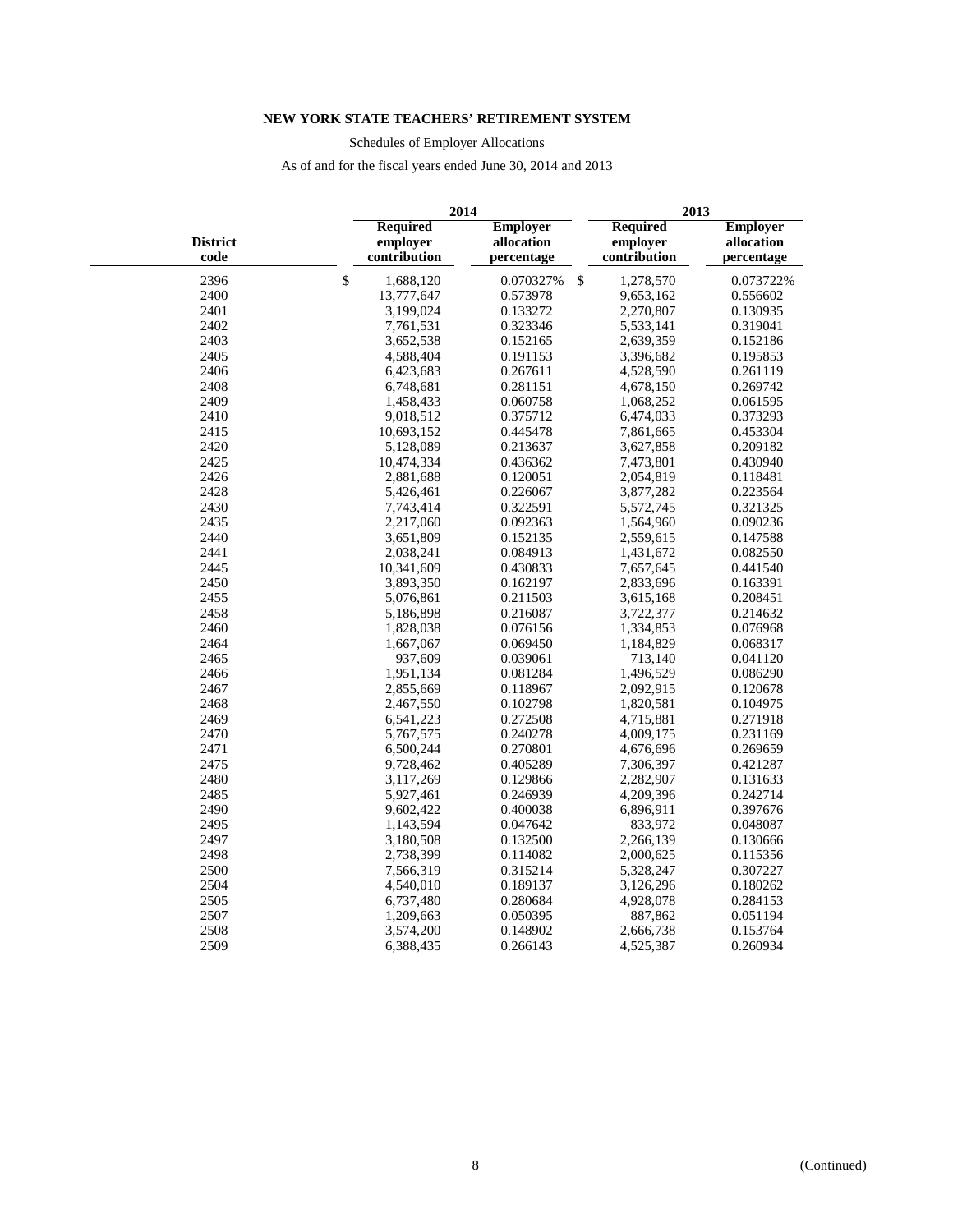Schedules of Employer Allocations

|                         | 2014                                        |                                             |    | 2013                                        |                                             |  |  |
|-------------------------|---------------------------------------------|---------------------------------------------|----|---------------------------------------------|---------------------------------------------|--|--|
| <b>District</b><br>code | <b>Required</b><br>emplover<br>contribution | <b>Employer</b><br>allocation<br>percentage |    | <b>Required</b><br>emplover<br>contribution | <b>Employer</b><br>allocation<br>percentage |  |  |
| 2510                    | \$<br>2,667,308                             | 0.111120%                                   | \$ | 1,894,836                                   | 0.109256%                                   |  |  |
| 2512                    | 18,657,190                                  | 0.777261                                    |    | 14,284,607                                  | 0.823651                                    |  |  |
| 2514                    | 1,820,743                                   | 0.075852                                    |    | 1,304,171                                   | 0.075199                                    |  |  |
| 2515                    | 1,650,988                                   | 0.068780                                    |    | 1,230,512                                   | 0.070951                                    |  |  |
| 2520                    | 3,513,021                                   | 0.146353                                    |    | 2,513,407                                   | 0.144923                                    |  |  |
| 2525                    | 4,993,713                                   | 0.208039                                    |    | 3,652,855                                   | 0.210624                                    |  |  |
| 2530                    | 10,036,827                                  | 0.418135                                    |    | 7,467,029                                   | 0.430549                                    |  |  |
| 2533                    | 2,326,113                                   | 0.096906                                    |    | 1,688,614                                   | 0.097366                                    |  |  |
| 2535                    | 2,860,362                                   | 0.119163                                    |    | 2,104,430                                   | 0.121342                                    |  |  |
| 2540                    | 6,418,380                                   | 0.267390                                    |    | 4,651,542                                   | 0.268208                                    |  |  |
| 2541                    | 4,109,575                                   | 0.171205                                    |    | 3,026,370                                   | 0.174501                                    |  |  |
| 2542                    | 2,503,613                                   | 0.104301                                    |    | 1,844,345                                   | 0.106345                                    |  |  |
| 2545                    | 1,311,287                                   | 0.054628                                    |    | 957,575                                     | 0.055214                                    |  |  |
| 2547                    | 8,846,510                                   | 0.368547                                    |    | 6,345,795                                   | 0.365899                                    |  |  |
| 2550                    | 1,153,093                                   | 0.048038                                    |    | 814,705                                     | 0.046976                                    |  |  |
| 2551                    | 1,691,835                                   | 0.070482                                    |    | 1,277,704                                   | 0.073672                                    |  |  |
| 2555                    | 1,819,947                                   | 0.075819                                    |    | 1,323,069                                   | 0.076288                                    |  |  |
| 2557                    | 14,060,950                                  | 0.585781                                    |    | 10,240,674                                  | 0.590478                                    |  |  |
| 2559                    | 1,463,528                                   | 0.060971                                    |    | 1,047,931                                   | 0.060424                                    |  |  |
| 2560                    | 1,759,100                                   | 0.073284                                    |    | 1,212,299                                   | 0.069901                                    |  |  |
| 2561                    | 5,612,736                                   | 0.233827                                    |    | 4,126,986                                   | 0.237962                                    |  |  |
| 2562                    | 6,569,084                                   | 0.273669                                    |    | 4,877,112                                   | 0.281215                                    |  |  |
| 2563                    | 6,978,931                                   | 0.290743                                    |    | 4,965,831                                   | 0.286330                                    |  |  |
| 2564                    | 8,857,708                                   | 0.369013                                    |    | 6,444,073                                   | 0.371566                                    |  |  |
| 2565                    | 5,722,027                                   | 0.238380                                    |    | 4,158,402                                   | 0.239774                                    |  |  |
| 2570                    | 3,854,705                                   | 0.160587                                    |    | 2,815,870                                   | 0.162363                                    |  |  |
| 2573                    | 3,982,899                                   | 0.165928                                    |    | 2,885,778                                   | 0.166394                                    |  |  |
| 2574                    | 1,411,314                                   | 0.058795                                    |    | 1,060,710                                   | 0.061161                                    |  |  |
| 2575                    | 12,577,546                                  | 0.523982                                    |    | 9,706,914                                   | 0.559701                                    |  |  |
| 2576                    | 2,740,681                                   | 0.114177                                    |    | 1,974,381                                   | 0.113843                                    |  |  |
| 2580                    | 7,342,915                                   | 0.305907                                    |    | 5,529,049                                   | 0.318805                                    |  |  |
| 2582                    | 1,860,966                                   | 0.077528                                    |    | 1,366,374                                   | 0.078785                                    |  |  |
| 2584                    | 4,419,188                                   | 0.184104                                    |    | 3,178,416                                   | 0.183268                                    |  |  |
| 2585                    | 15,936,073                                  | 0.663898                                    |    | 10,987,130                                  | 0.633518                                    |  |  |
| 2590                    | 4,784,100                                   | 0.199306                                    |    | 3,502,569                                   | 0.201958                                    |  |  |
| 2593                    | 11,558,037                                  | 0.481509                                    |    | 8,562,584                                   | 0.493719                                    |  |  |
| 2595                    | 1,021,668                                   | 0.042563                                    |    | 738,382                                     | 0.042575                                    |  |  |
| 2600                    | 1,813,613                                   | 0.075555                                    |    | 1,310,511                                   | 0.075564                                    |  |  |
| 2605                    | 910,740                                     | 0.037942                                    |    | 684,986                                     | 0.039496                                    |  |  |
| 2610                    | 12,098,216                                  | 0.504013                                    |    | 8,719,631                                   | 0.502774                                    |  |  |
| 2611                    | 3,297,726                                   | 0.137384                                    |    | 2,490,615                                   | 0.143609                                    |  |  |
| 2612                    | 4,041,696                                   | 0.168377                                    |    | 2,931,807                                   | 0.169048                                    |  |  |
| 2613                    | 3,731,333                                   | 0.155448                                    |    | 2,661,898                                   | 0.153485                                    |  |  |
| 2614                    | 5,187,357                                   | 0.216106                                    |    | 3,694,362                                   | 0.213017                                    |  |  |
| 2615                    | 13,395,057                                  | 0.558039                                    |    | 9,569,975                                   | 0.551805                                    |  |  |
|                         |                                             |                                             |    |                                             |                                             |  |  |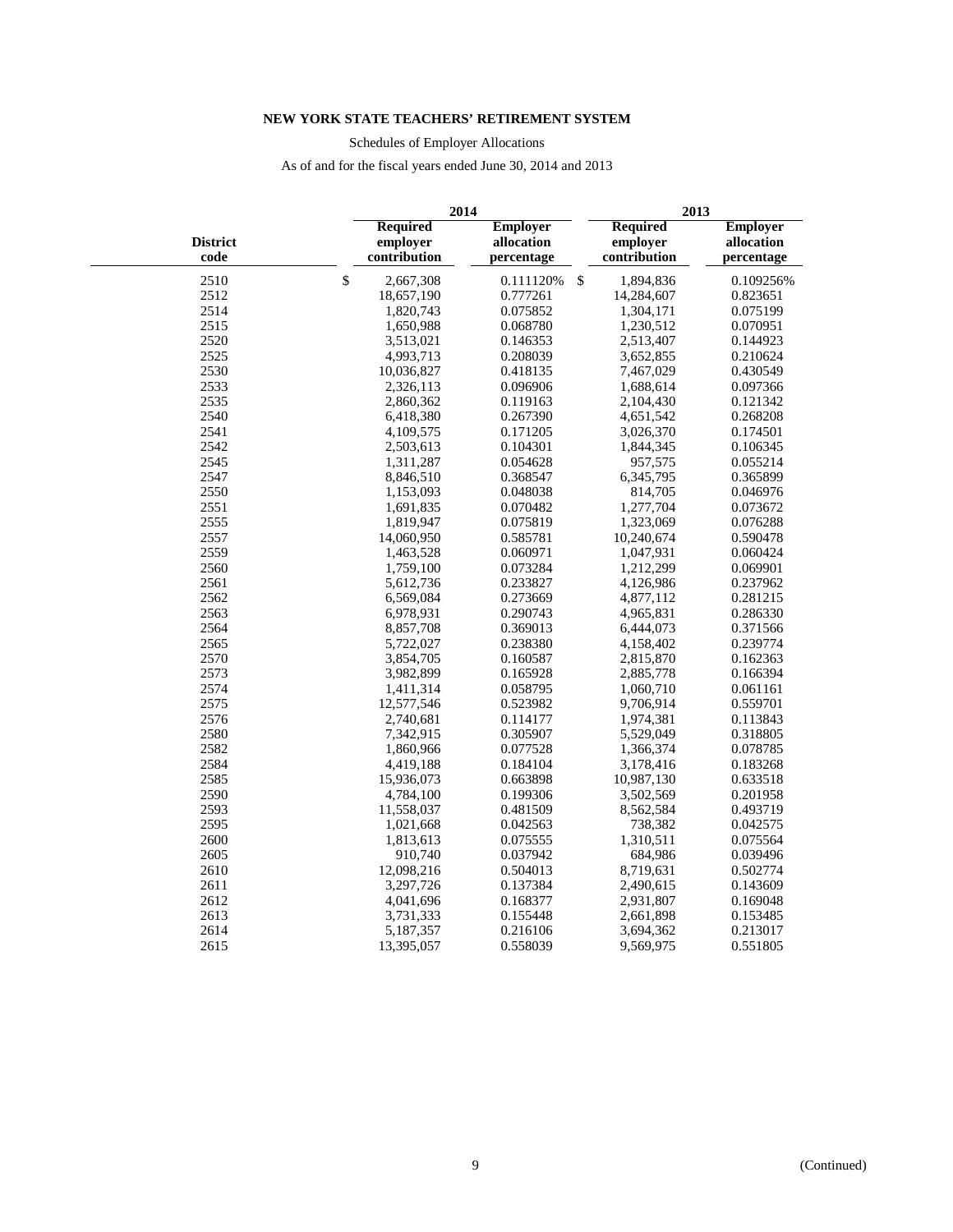Schedules of Employer Allocations

|                         | 2014                                        |                                             | 2013                                        |                                             |
|-------------------------|---------------------------------------------|---------------------------------------------|---------------------------------------------|---------------------------------------------|
| <b>District</b><br>code | <b>Required</b><br>employer<br>contribution | <b>Employer</b><br>allocation<br>percentage | <b>Required</b><br>employer<br>contribution | <b>Employer</b><br>allocation<br>percentage |
| 2616                    | $\mathbb{S}$<br>5,090,447                   | 0.212069%                                   | $\mathbb{S}$<br>3,609,734                   | 0.208137%                                   |
| 2617                    | 5,375,101                                   | 0.223927                                    | 3,905,980                                   | 0.225219                                    |
| 2618                    | 1,311,456                                   | 0.054635                                    | 958,131                                     | 0.055246                                    |
| 2619                    | 2,835,817                                   | 0.118140                                    | 1,996,378                                   | 0.115111                                    |
| 2620                    | 967,779                                     | 0.040318                                    | 685,222                                     | 0.039510                                    |
| 2625                    | 1,722,163                                   | 0.071745                                    | 1,269,076                                   | 0.073175                                    |
| 2626                    | 1,204,926                                   | 0.050197                                    | 859,359                                     | 0.049551                                    |
| 2630                    | 1,415,451                                   | 0.058968                                    | 1,021,163                                   | 0.058880                                    |
| 2632                    | 2,700,785                                   | 0.112515                                    | 1,941,215                                   | 0.111931                                    |
| 2633                    | 9,337,026                                   | 0.388981                                    | 6,630,871                                   | 0.382336                                    |
| 2635                    | 1,225,913                                   | 0.051072                                    | 876,830                                     | 0.050558                                    |
| 2640                    | 3,464,729                                   | 0.144341                                    | 2,448,898                                   | 0.141204                                    |
| 2641                    | 1,891,816                                   | 0.078813                                    | 1,409,699                                   | 0.081283                                    |
| 2642                    | 7,913,964                                   | 0.329697                                    | 5,799,745                                   | 0.334414                                    |
| 2643                    | 7,151,311                                   | 0.297924                                    | 5,193,764                                   | 0.299473                                    |
| 2644                    | 6,730,321                                   | 0.280386                                    | 4,917,711                                   | 0.283555                                    |
| 2645                    | 7,514,127                                   | 0.313039                                    | 5,369,209                                   | 0.309589                                    |
| 2648                    | 1,603,442                                   | 0.066800                                    | 1,161,782                                   | 0.066988                                    |
| 2649                    | 3,287,759                                   | 0.136968                                    | 2,343,638                                   | 0.135134                                    |
| 2650                    | 700,377                                     | 0.029178                                    | 552,314                                     | 0.031846                                    |
| 2651                    | 11,460,764                                  | 0.477457                                    | 8,188,314                                   | 0.472139                                    |
| 2652                    | 1,409,922                                   | 0.058737                                    | 997,540                                     | 0.057518                                    |
| 2653                    | 1,856,001                                   | 0.077321                                    | 1,322,546                                   | 0.076258                                    |
| 2654                    | 12,166,464                                  | 0.506856                                    | 8,617,722                                   | 0.496898                                    |
| 2655                    | 6,632,502                                   | 0.276311                                    | 4,824,820                                   | 0.278199                                    |
| 2656                    | 6,671,896                                   | 0.277952                                    | 4,822,039                                   | 0.278039                                    |
| 3032                    | 858,007                                     | 0.035745                                    | 656,023                                     | 0.037826                                    |
| 3041                    | 366,815                                     | 0.015282                                    | 272,545                                     | 0.015715                                    |
| 3042                    | 1,150,775                                   | 0.047941                                    | 844,690                                     | 0.048705                                    |
| 3043                    | 1,118,743                                   | 0.046607                                    | 787,405                                     | 0.045402                                    |
| 3044                    | 756,840                                     | 0.031530                                    | 550,115                                     | 0.031720                                    |
| 3048                    | 364,709                                     | 0.015194                                    | 255,885                                     | 0.014754                                    |
| 3077                    | 952,608                                     | 0.039686                                    | 709,653                                     | 0.040919                                    |
| 3078                    | 395,019                                     | 0.016457                                    | 305,715                                     | 0.017628                                    |
| 3079                    | 271,112                                     | 0.011295                                    | 205,755                                     | 0.011864                                    |
| 3081                    | 468,349                                     | 0.019511                                    | 324,420                                     | 0.018706                                    |
| 3082                    | 841,100                                     | 0.035040                                    | 600,136                                     | 0.034604                                    |
| 3101                    | 392,102                                     | 0.016335                                    | 304,435                                     | 0.017554                                    |
| 3105                    | 416,346                                     | 0.017345                                    | 292,962                                     | 0.016892                                    |
| 3106                    | 637,991                                     | 0.026579                                    | 456,654                                     | 0.026331                                    |
| 3107                    | 659,737                                     | 0.027485                                    | 479,959                                     | 0.027674                                    |
| 3126<br>3128            | 890,572<br>728,433                          | 0.037101<br>0.030347                        | 675,712<br>463,086                          | 0.038962<br>0.026702                        |
| 3178                    | 1,192,631                                   | 0.049685                                    | 858,600                                     | 0.049507                                    |
| 3179                    | 781,640                                     | 0.032563                                    | 567,569                                     | 0.032726                                    |
|                         |                                             |                                             |                                             |                                             |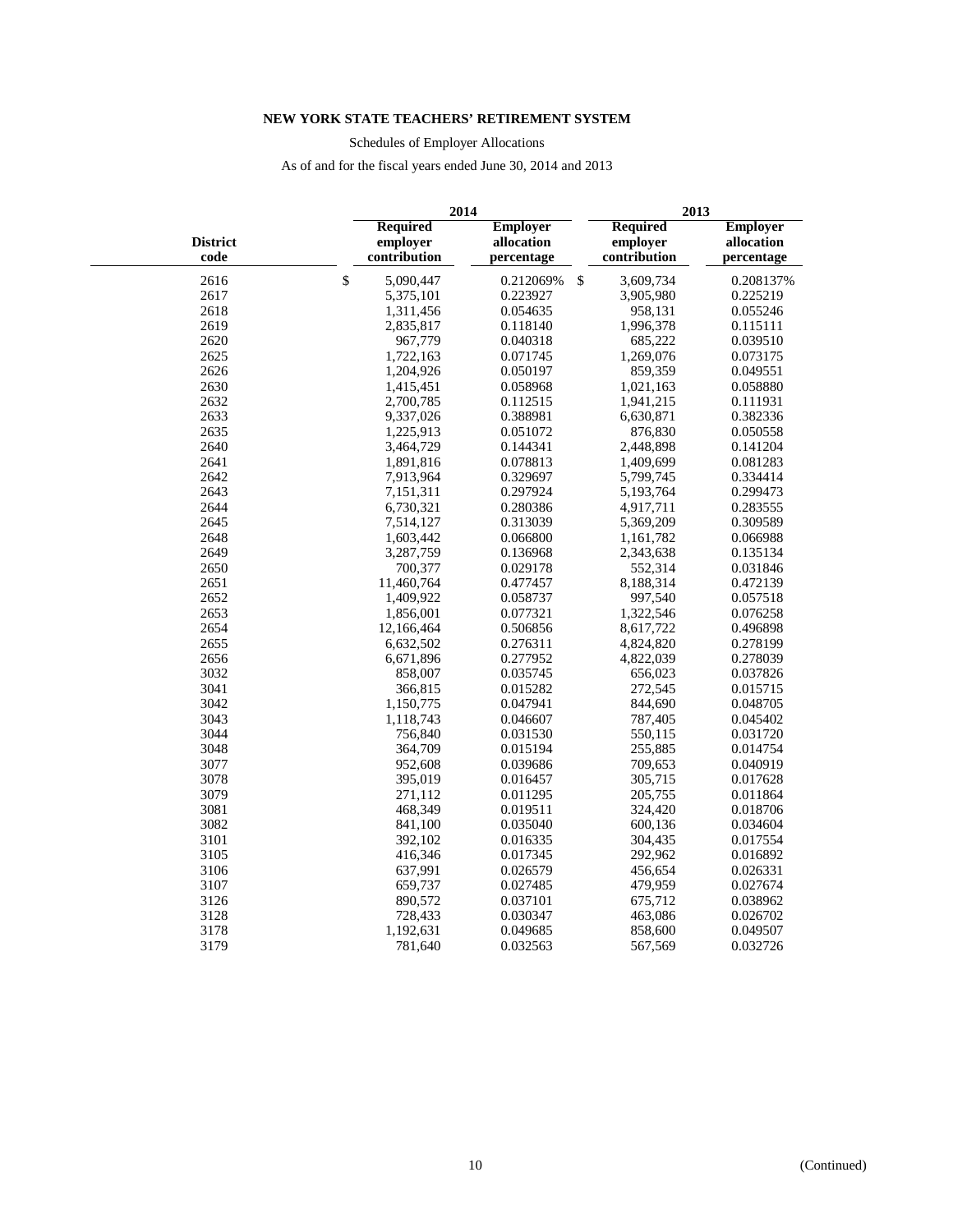Schedules of Employer Allocations

|                         | 2014                                        |                                             |              |                                             | 2013                                        |  |
|-------------------------|---------------------------------------------|---------------------------------------------|--------------|---------------------------------------------|---------------------------------------------|--|
| <b>District</b><br>code | <b>Required</b><br>employer<br>contribution | <b>Employer</b><br>allocation<br>percentage |              | <b>Required</b><br>employer<br>contribution | <b>Employer</b><br>allocation<br>percentage |  |
| 3201                    | $\mathbb{S}$<br>491,202                     | 0.020464%                                   | $\mathbb{S}$ | 336,780                                     | 0.019419%                                   |  |
| 3202                    | 804,767                                     | 0.033527                                    |              | 580,195                                     | 0.033454                                    |  |
| 3204                    | 843,720                                     | 0.035149                                    |              | 597,396                                     | 0.034446                                    |  |
| 3206                    | 894,541                                     | 0.037267                                    |              | 683,095                                     | 0.039387                                    |  |
| 3208                    | 414,040                                     | 0.017249                                    |              | 311,177                                     | 0.017942                                    |  |
| 3226                    | 1,163,261                                   | 0.048462                                    |              | 845,264                                     | 0.048738                                    |  |
| 3229                    | 650,664                                     | 0.027107                                    |              | 463,919                                     | 0.026750                                    |  |
| 3231                    | 1,001,168                                   | 0.041709                                    |              | 714,752                                     | 0.041213                                    |  |
| 3232                    | 466,234                                     | 0.019423                                    |              | 328,656                                     | 0.018950                                    |  |
| 3276                    | 958,741                                     | 0.039941                                    |              | 690,778                                     | 0.039830                                    |  |
| 3277                    | 1,058,507                                   | 0.044098                                    |              | 754,506                                     | 0.043505                                    |  |
| 3278                    | 781,171                                     | 0.032544                                    |              | 579,389                                     | 0.033408                                    |  |
| 3280                    | 919,820                                     | 0.038320                                    |              | 692,245                                     | 0.039915                                    |  |
| 3281                    | 903,826                                     | 0.037653                                    |              | 710,882                                     | 0.040989                                    |  |
| 3284                    | 964,785                                     | 0.040193                                    |              | 700,013                                     | 0.040363                                    |  |
| 3303                    | 1,107,495                                   | 0.046138                                    |              | 767,255                                     | 0.044240                                    |  |
| 3304                    | 526,418                                     | 0.021931                                    |              | 391,767                                     | 0.022589                                    |  |
| 3305                    | 680,653                                     | 0.028356                                    |              | 501,233                                     | 0.028901                                    |  |
| 3306                    | 677,858                                     | 0.028240                                    |              | 478,268                                     | 0.027577                                    |  |
| 3307                    | 286,151                                     | 0.011921                                    |              | 318,328                                     | 0.018355                                    |  |
| 3308                    | 511,550                                     | 0.021311                                    |              | 379,033                                     | 0.021855                                    |  |
| 3309                    | 924,680                                     | 0.038522                                    |              | 664,073                                     | 0.038290                                    |  |
| 3326                    | 856,656                                     | 0.035688                                    |              | 617,699                                     | 0.035617                                    |  |
| 3327                    | 1,152,620                                   | 0.048018                                    |              | 888,753                                     | 0.051246                                    |  |
| 3328                    | 739,403                                     | 0.030804                                    |              | 540,698                                     | 0.031177                                    |  |
| 3329                    | 768,386                                     | 0.032011                                    |              | 557,258                                     | 0.032132                                    |  |
| 3330                    | 1,170,540                                   | 0.048765                                    |              | 847,273                                     | 0.048854                                    |  |
| 3331                    | 1,193,101                                   | 0.049705                                    |              | 869,368                                     | 0.050128                                    |  |
| 3332                    | 593,232                                     | 0.024714                                    |              | 435,543                                     | 0.025113                                    |  |
| 3452                    | 1,334,887                                   | 0.055612                                    |              | 1,021,194                                   | 0.058882                                    |  |
| 3453                    | 478,359                                     | 0.019928                                    |              | 341,322                                     | 0.019681                                    |  |
| 3458                    | 1,050,802                                   | 0.043777                                    |              | 794,900                                     | 0.045834                                    |  |
| 3460                    | 1,569,726                                   | 0.065395                                    |              | 1,130,531                                   | 0.065186                                    |  |
| 3464                    | 403,332                                     | 0.016803                                    |              | 287,926                                     | 0.016602                                    |  |
| 3465                    | 278,668                                     | 0.011609                                    |              | 190,832                                     | 0.011003                                    |  |
| 3466                    | 765,671                                     | 0.031898                                    |              | 551,010                                     | 0.031771                                    |  |
| 3467                    | 376,201                                     | 0.015673                                    |              | 253,300                                     | 0.014605                                    |  |
| 3468                    | 83,340                                      | 0.003472                                    |              | 59,122                                      | 0.003409                                    |  |
| 3470                    | 355,218                                     | 0.014798                                    |              | 247,662                                     | 0.014280                                    |  |
| 3471                    | 317,097                                     | 0.013210                                    |              | 231,391                                     | 0.013342                                    |  |
| 3472                    | 308,095                                     | 0.012835                                    |              | 220,821                                     | 0.012733                                    |  |
| 3526                    | 760,670                                     | 0.031690                                    |              | 551,532                                     | 0.031801                                    |  |
| 3527                    | 631,435                                     | 0.026306                                    |              | 437,004                                     | 0.025198                                    |  |
| 3528                    | 566,703                                     | 0.023609                                    |              | 417,499                                     | 0.024073                                    |  |
| 3531                    | 761,899                                     | 0.031741                                    |              | 592,290                                     | 0.034151                                    |  |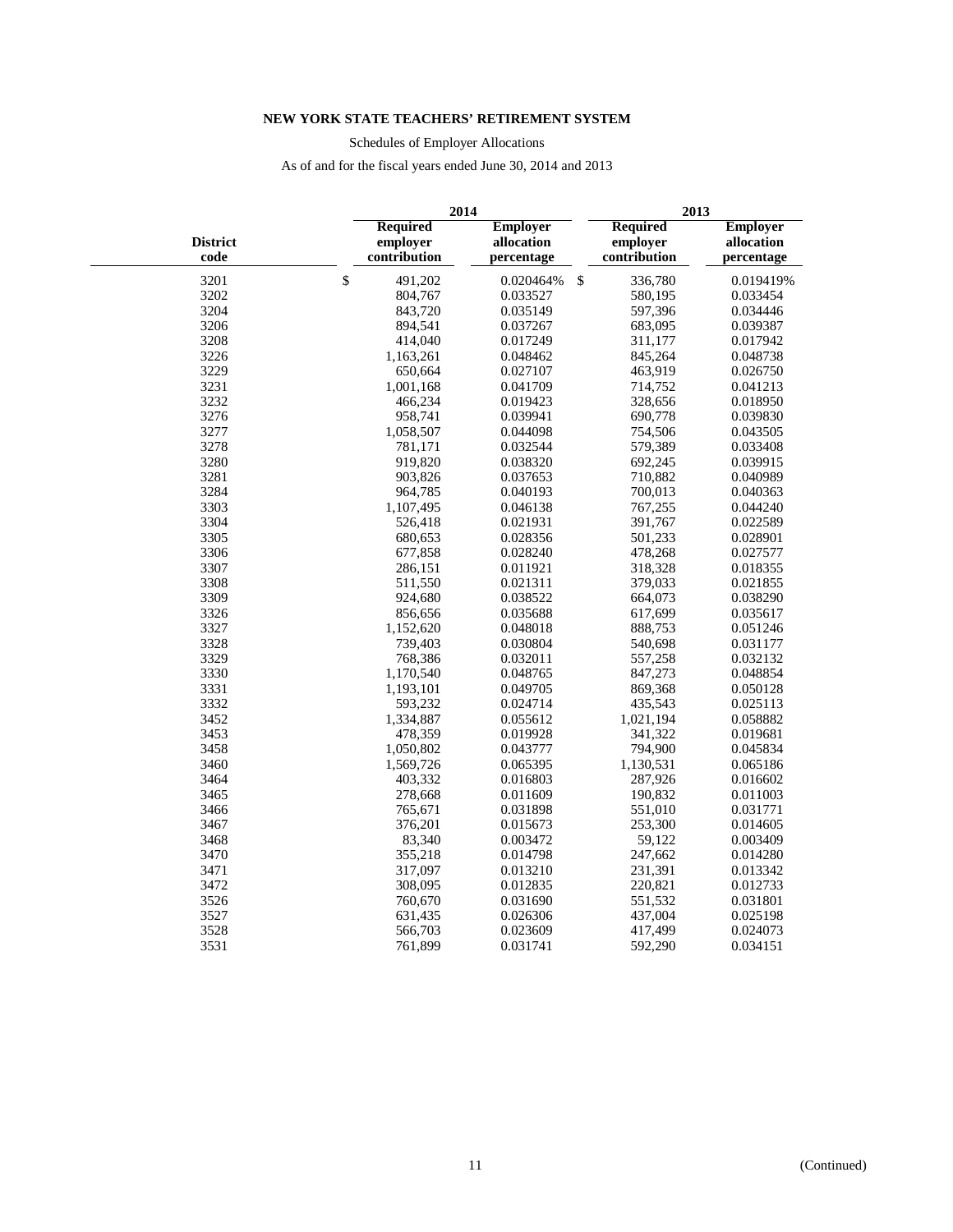Schedules of Employer Allocations

|                         | 2014                                        |                                             |               | 2013                                        |                                             |
|-------------------------|---------------------------------------------|---------------------------------------------|---------------|---------------------------------------------|---------------------------------------------|
| <b>District</b><br>code | <b>Required</b><br>employer<br>contribution | <b>Employer</b><br>allocation<br>percentage |               | <b>Required</b><br>employer<br>contribution | <b>Employer</b><br>allocation<br>percentage |
| 3552                    | \$<br>299,864                               | 0.012492%                                   | $\mathcal{S}$ | 200,270                                     | 0.011548%                                   |
| 3559                    | 675,795                                     | 0.028154                                    |               | 480,555                                     | 0.027709                                    |
| 3560                    | 787,653                                     | 0.032814                                    |               | 602,862                                     | 0.034761                                    |
| 3561                    | 960,588                                     | 0.040018                                    |               | 676,900                                     | 0.039030                                    |
| 3576                    | 373,202                                     | 0.015548                                    |               | 265,830                                     | 0.015328                                    |
| 3577                    | 824,490                                     | 0.034348                                    |               | 594,552                                     | 0.034282                                    |
| 3579                    | 464,575                                     | 0.019354                                    |               | 349,822                                     | 0.020171                                    |
| 3585                    | 960,922                                     | 0.040032                                    |               | 681,252                                     | 0.039281                                    |
| 3586                    | 958,667                                     | 0.039938                                    |               | 811,292                                     | 0.046779                                    |
| 3589                    | 810,442                                     | 0.033763                                    |               | 590,015                                     | 0.034020                                    |
| 3591                    | 405,457                                     | 0.016891                                    |               | 285,965                                     | 0.016489                                    |
| 3592                    | 869,667                                     | 0.036230                                    |               | 633,463                                     | 0.036526                                    |
| 3593                    | 1,625,245                                   | 0.067708                                    |               | 1,159,971                                   | 0.066884                                    |
| 3594                    | 389,891                                     | 0.016243                                    |               | 306,540                                     | 0.017675                                    |
| 3626                    | 1,796,774                                   | 0.074854                                    |               | 1,289,304                                   | 0.074341                                    |
| 3629                    | 1,096,681                                   | 0.045688                                    |               | 777,596                                     | 0.044836                                    |
| 3630                    | 1,826,408                                   | 0.076088                                    |               | 1,297,468                                   | 0.074812                                    |
| 3631                    | 1,535,454                                   | 0.063967                                    |               | 1,132,201                                   | 0.065283                                    |
| 3632                    | 2,709,593                                   | 0.112882                                    |               | 2,103,225                                   | 0.121272                                    |
| 3635                    | 1,890,764                                   | 0.078769                                    |               | 1,331,064                                   | 0.076749                                    |
| 3636                    | 1,566,075                                   | 0.065243                                    |               | 1,116,025                                   | 0.064350                                    |
| 3658                    | 1,456,793                                   | 0.060690                                    |               | 1,032,590                                   | 0.059539                                    |
| 3679                    | 1,551,037                                   | 0.064616                                    |               | 1,122,770                                   | 0.064739                                    |
| 3702                    | 840,512                                     | 0.035016                                    |               | 627,853                                     | 0.036202                                    |
| 3709                    | 677,243                                     | 0.028214                                    |               | 486,169                                     | 0.028033                                    |
| 3805                    | 559,675                                     | 0.023316                                    |               | 392,625                                     | 0.022639                                    |
| 3821                    | 735,354                                     | 0.030635                                    |               | 507,281                                     | 0.029250                                    |
| 3822                    | 303,380                                     | 0.012639                                    |               | 202,359                                     | 0.011668                                    |
| 3854                    | 1,712,210                                   | 0.071331                                    |               | 1,222,877                                   | 0.070511                                    |
| 3855                    | 996,932                                     | 0.041532                                    |               | 694,864                                     | 0.040066                                    |
| 3856                    | 187,780                                     | 0.007823                                    |               | 135,744                                     | 0.007827                                    |
| 3857                    | 2,421                                       | 0.000101                                    |               | 1,764                                       | 0.000102                                    |
| 3927                    | 1,055,215                                   | 0.043960                                    |               | 796,575                                     | 0.045931                                    |
| 3928                    | 547,953                                     | 0.022828                                    |               | 387,769                                     | 0.022359                                    |
| 3929                    | 1,036,835                                   | 0.043195                                    |               | 722,978                                     | 0.041687                                    |
| 3930                    | 898,261                                     | 0.037422                                    |               | 642,131                                     | 0.037025                                    |
| 3931                    | 1,124,226                                   | 0.046835                                    |               | 804,826                                     | 0.046406                                    |
| 3932                    | 878,424                                     | 0.036595                                    |               | 609,194                                     | 0.035126                                    |
| 3934                    | 198,565                                     | 0.008272                                    |               | 142,908                                     | 0.008240                                    |
| 3979                    | 652,687                                     | 0.027191                                    |               | 495,363                                     | 0.028563                                    |
| 3980                    | 594,881                                     | 0.024783                                    |               | 436,397                                     | 0.025163                                    |
| 3981                    | 461,166                                     | 0.019212                                    |               | 295,031                                     | 0.017012                                    |
| 3982                    | 193,313                                     | 0.008053                                    |               | 144,262                                     | 0.008318                                    |
| 3983                    | 489,147                                     | 0.020378                                    |               | 377,005                                     | 0.021738                                    |
| 3986                    | 516,688                                     | 0.021525                                    |               | 363,390                                     | 0.020953                                    |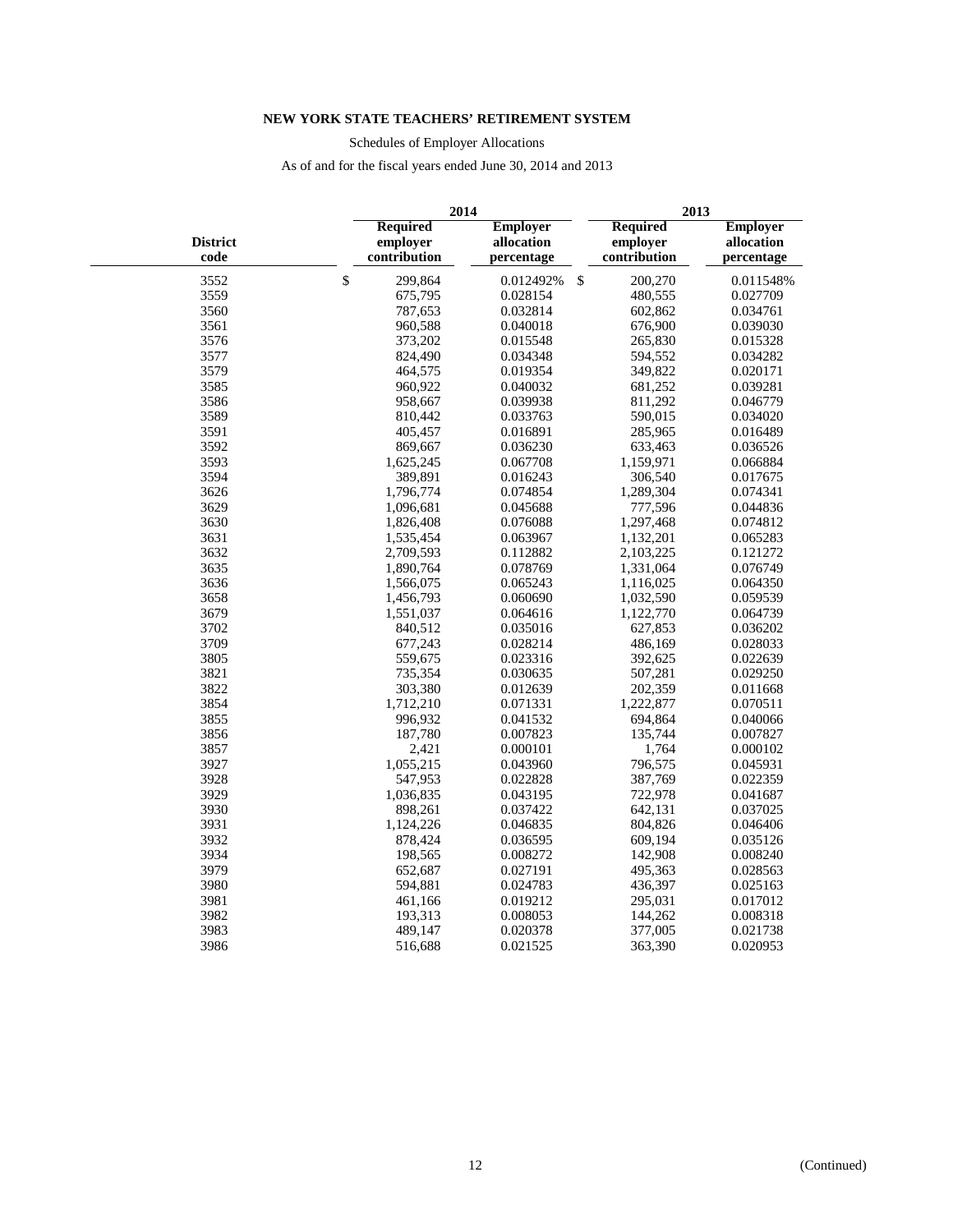Schedules of Employer Allocations

|                         |                                             | 2014                                        | 2013                                        |                                             |  |
|-------------------------|---------------------------------------------|---------------------------------------------|---------------------------------------------|---------------------------------------------|--|
| <b>District</b><br>code | <b>Required</b><br>employer<br>contribution | <b>Employer</b><br>allocation<br>percentage | <b>Required</b><br>employer<br>contribution | <b>Employer</b><br>allocation<br>percentage |  |
| 3987                    | \$<br>376,791                               | 0.015697%                                   | \$<br>274,035                               | 0.015801%                                   |  |
| 3988                    | 457,181                                     | 0.019046                                    | 323,679                                     | 0.018663                                    |  |
| 3989                    | 328,124                                     | 0.013670                                    | 222,628                                     | 0.012837                                    |  |
| 3990                    | 487,598                                     | 0.020313                                    | 356,414                                     | 0.020551                                    |  |
| 3991                    | 503,613                                     | 0.020981                                    | 384,248                                     | 0.022156                                    |  |
| 3992                    | 464,664                                     | 0.019358                                    | 347,801                                     | 0.020054                                    |  |
| 3994                    | 868,648                                     | 0.036188                                    | 626,087                                     | 0.036100                                    |  |
| 3995                    | 423,500                                     | 0.017643                                    | 341,656                                     | 0.019700                                    |  |
| 3996                    | 359,392                                     | 0.014972                                    | 265,426                                     | 0.015304                                    |  |
| 3997                    | 416,933                                     | 0.017369                                    | 305,189                                     | 0.017597                                    |  |
| 3998                    | 372,975                                     | 0.015538                                    | 266,036                                     | 0.015340                                    |  |
| 3999                    | 373,896                                     | 0.015577                                    | 264,283                                     | 0.015239                                    |  |
| 4001                    | 4,629                                       | 0.000193                                    | 5,267                                       | 0.000304                                    |  |
| 4004                    | 225,569                                     | 0.009397                                    | 165,020                                     | 0.009515                                    |  |
| 4007                    | 309,422                                     | 0.012891                                    | 220,637                                     | 0.012722                                    |  |
| 4008                    | 114,783                                     | 0.004782                                    | 79,399                                      | 0.004578                                    |  |
| 4009                    | 1,826,777                                   | 0.076104                                    | 1,249,300                                   | 0.072035                                    |  |
| 4010                    | 146,438                                     | 0.006101                                    | 119,082                                     | 0.006866                                    |  |
| 4014                    | 821,316                                     | 0.034216                                    | 620,003                                     | 0.035749                                    |  |
| 4015                    | 474,356                                     | 0.019762                                    | 333,978                                     | 0.019257                                    |  |
| 4020                    | 999,477                                     | 0.041638                                    | 711,208                                     | 0.041008                                    |  |
| 4021                    | 1,351,790                                   | 0.056316                                    | 985,252                                     | 0.056810                                    |  |
| 4022                    | 985,114                                     | 0.041040                                    | 692,959                                     | 0.039956                                    |  |
| 4027                    | 1,052,515                                   | 0.043848                                    | 761,225                                     | 0.043892                                    |  |
| 4028                    | 183,187                                     | 0.007632                                    | 135,335                                     | 0.007803                                    |  |
| 4029                    | 1,146,729                                   | 0.047773                                    | 813,010                                     | 0.046878                                    |  |
| 4030                    | 682,351                                     | 0.028427                                    | 493,824                                     | 0.028474                                    |  |
| 4031                    | 631,464                                     | 0.026307                                    | 484,040                                     | 0.027910                                    |  |
| 4034                    | 528,036                                     | 0.021998                                    | 384,571                                     | 0.022174                                    |  |
| 4036                    | 905,002                                     | 0.037702                                    | 603,007                                     | 0.034769                                    |  |
| 4101                    | 570,475                                     | 0.023766                                    | 416,336                                     | 0.024006                                    |  |
| 4104                    | 468,823                                     | 0.019531                                    | 337,697                                     | 0.019472                                    |  |
| 4124                    | 48,662                                      | 0.002027                                    | 34,888                                      | 0.002012                                    |  |
| 4126                    | 1,710,744                                   | 0.071270                                    | 1,254,438                                   | 0.072331                                    |  |
| 4128                    | 1,024,098                                   | 0.042664                                    | 851,305                                     | 0.049086                                    |  |
| 4130                    | 958,042                                     | 0.039912                                    | 683,575                                     | 0.039415                                    |  |
| 4132                    | 402,939                                     | 0.016786                                    | 296,880                                     | 0.017118                                    |  |
| 4134                    | 423,391                                     | 0.017639                                    | 303,079                                     | 0.017476                                    |  |
| 4135                    | 400,174                                     | 0.016671                                    | 282,006                                     | 0.016260                                    |  |
| 4137                    | 464,416                                     | 0.019348                                    | 336,249                                     | 0.019388                                    |  |
| 4142                    | 1,446,252                                   | 0.060251                                    | 1,038,838                                   | 0.059899                                    |  |
| 4143                    | 1,173,238                                   | 0.048877                                    | 844,781                                     | 0.048710                                    |  |
| 4144                    | 686,388                                     | 0.028595                                    | 477,182                                     | 0.027514                                    |  |
| 4149                    | 416,595                                     | 0.017355                                    | 304,822                                     | 0.017576                                    |  |
| 4151                    | 1,094,569                                   | 0.045600                                    | 776,797                                     | 0.044790                                    |  |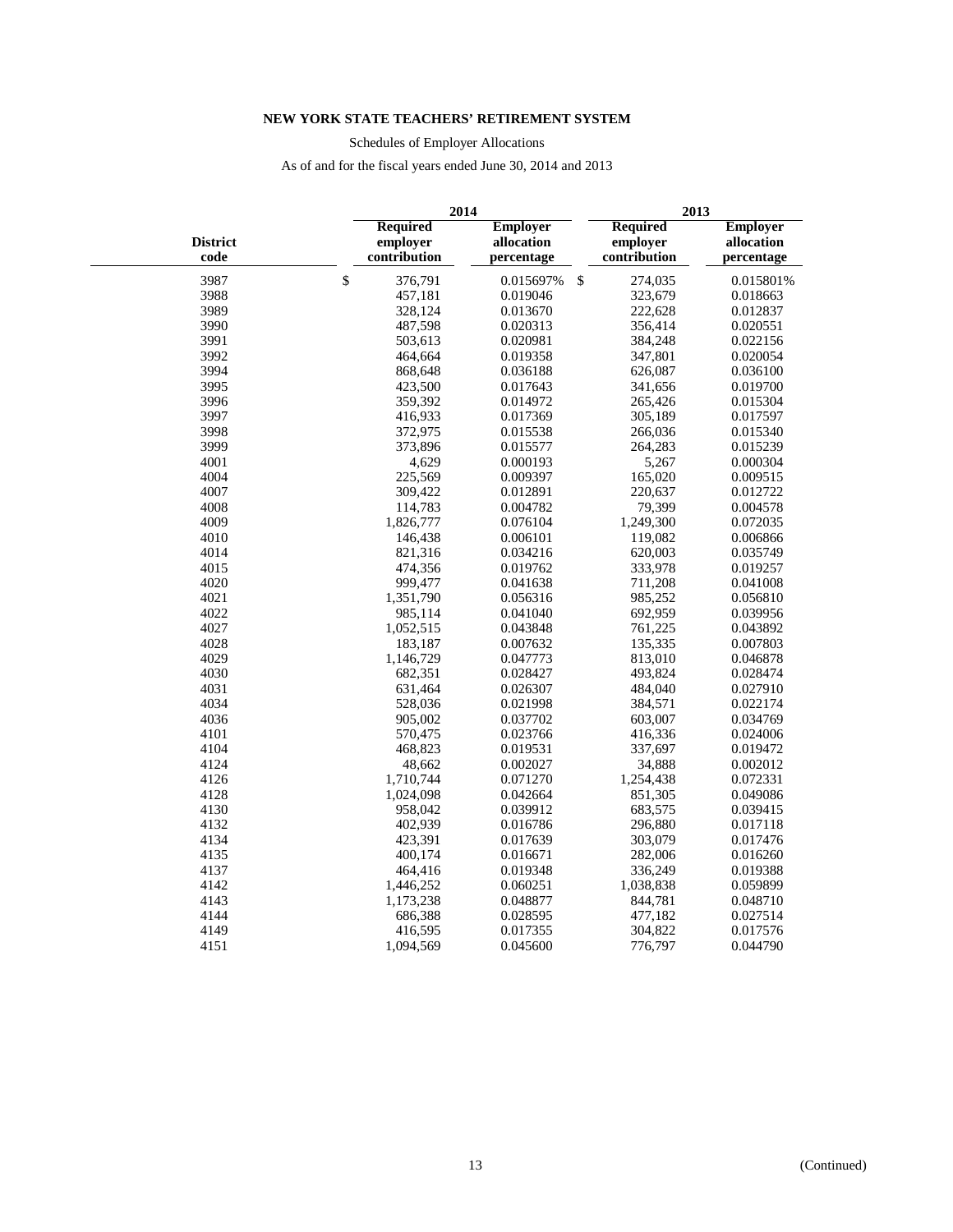Schedules of Employer Allocations

|                         |    |                                      | 2014                                        | 2013                                        |                                             |  |  |  |
|-------------------------|----|--------------------------------------|---------------------------------------------|---------------------------------------------|---------------------------------------------|--|--|--|
| <b>District</b><br>code |    | Required<br>employer<br>contribution | <b>Employer</b><br>allocation<br>percentage | <b>Required</b><br>employer<br>contribution | <b>Employer</b><br>allocation<br>percentage |  |  |  |
| 4152                    | \$ | 938,725                              | 0.039107%                                   | \$<br>682,915                               | 0.039377%                                   |  |  |  |
| 4153                    |    | 1,070,665                            | 0.044604                                    | 783,212                                     | 0.045160                                    |  |  |  |
| 4154                    |    | 587,654                              | 0.024482                                    | 390,037                                     | 0.022490                                    |  |  |  |
| 4155                    |    | 780,986                              | 0.032536                                    | 576,287                                     | 0.033229                                    |  |  |  |
| 4178                    |    | 856,361                              | 0.035676                                    | 664,554                                     | 0.038318                                    |  |  |  |
| 4180                    |    | 1,593,024                            | 0.066366                                    | 1,140,879                                   | 0.065783                                    |  |  |  |
| 4183                    |    | 1,030,287                            | 0.042922                                    | 770,771                                     | 0.044443                                    |  |  |  |
| 4184                    |    | 964,477                              | 0.040180                                    | 695,412                                     | 0.040097                                    |  |  |  |
| 4202                    |    | 682,151                              | 0.028418                                    | 503,377                                     | 0.029025                                    |  |  |  |
| 4203                    |    | 674,846                              | 0.028114                                    | 513,345                                     | 0.029599                                    |  |  |  |
| 4205                    |    | 432,291                              | 0.018009                                    | 313,363                                     | 0.018069                                    |  |  |  |
| 4206                    |    | 464,112                              | 0.019335                                    | 317,113                                     | 0.018285                                    |  |  |  |
| 4208                    |    | 2,464,451                            | 0.102669                                    | 1,770,111                                   | 0.102065                                    |  |  |  |
| 4258                    |    | 852,477                              | 0.035514                                    | 645,640                                     | 0.037228                                    |  |  |  |
| 4259                    |    | 785,569                              | 0.032727                                    | 547,155                                     | 0.031549                                    |  |  |  |
| 4260                    |    | 1,227,032                            | 0.051118                                    | 859,675                                     | 0.049569                                    |  |  |  |
| 4301                    |    | 2,387,955                            | 0.099482                                    | 1,719,394                                   | 0.099140                                    |  |  |  |
| 4351                    |    | 3,498,585                            | 0.145751                                    | 2,531,932                                   | 0.145991                                    |  |  |  |
| 4353                    |    | 2,115,907                            | 0.088149                                    | 1,516,869                                   | 0.087463                                    |  |  |  |
| 4355                    |    | 3,411,550                            | 0.142126                                    | 2,481,675                                   | 0.143094                                    |  |  |  |
| 4356                    |    | 5,487,268                            | 0.228600                                    | 4,003,060                                   | 0.230817                                    |  |  |  |
| 4357                    |    | 2,630,161                            | 0.109573                                    | 1,913,707                                   | 0.110344                                    |  |  |  |
| 4358                    |    | 1,903,927                            | 0.079318                                    | 1,369,286                                   | 0.078953                                    |  |  |  |
| 4360                    |    | 2,304,008                            | 0.095985                                    | 1,669,224                                   | 0.096248                                    |  |  |  |
| 4361                    |    | 3,433,817                            | 0.143053                                    | 2,462,566                                   | 0.141992                                    |  |  |  |
| 4363                    |    | 2,110,120                            | 0.087908                                    | 1,501,742                                   | 0.086591                                    |  |  |  |
| 4364                    |    | 2,282,589                            | 0.095093                                    | 1,631,834                                   | 0.094092                                    |  |  |  |
| 4365                    |    | 1,683,919                            | 0.070152                                    | 1,234,783                                   | 0.071198                                    |  |  |  |
| 4366                    |    | 7,439,265                            | 0.309921                                    | 5,505,676                                   | 0.317458                                    |  |  |  |
| 4367                    |    | 13,039,688                           | 0.543235                                    | 9,485,224                                   | 0.546918                                    |  |  |  |
| 4368                    |    | 9,846,211                            | 0.410194                                    | 7,160,040                                   | 0.412848                                    |  |  |  |
| 4428                    |    | 558,122                              | 0.023251                                    | 407,500                                     | 0.023496                                    |  |  |  |
| 4430                    |    | 658,415                              | 0.027430                                    | 441,247                                     | 0.025442                                    |  |  |  |
| 4434                    |    | 243,432                              | 0.010141                                    | 171,615                                     | 0.009895                                    |  |  |  |
| 4437                    |    | 970,924                              | 0.040449                                    | 689,550                                     | 0.039759                                    |  |  |  |
| 4438                    |    | 759,340                              | 0.031634                                    | 560,699                                     | 0.032330                                    |  |  |  |
| 4439                    |    | 913,768                              | 0.038068                                    | 636,913                                     | 0.036724                                    |  |  |  |
| 4504                    |    | 639,141                              | 0.026627                                    | 482,069                                     | 0.027796                                    |  |  |  |
| 4531                    |    | 925,516                              | 0.038557                                    | 673,152                                     | 0.038814                                    |  |  |  |
| 4532                    |    | 1,346,111                            | 0.056079                                    | 949,480                                     | 0.054747                                    |  |  |  |
| 4533                    |    | 1,028,480                            | 0.042847                                    | 710,315                                     | 0.040957                                    |  |  |  |
| 4534                    |    | 977,604                              | 0.040727                                    | 704,501                                     | 0.040622                                    |  |  |  |
| 4557                    |    | 469,320                              | 0.019552                                    | 324,374                                     | 0.018703                                    |  |  |  |
| 4582                    |    | 1,153,309                            | 0.048047                                    | 862,361                                     | 0.049724                                    |  |  |  |
| 4583                    |    | 767,642                              | 0.031980                                    | 580,177                                     | 0.033453                                    |  |  |  |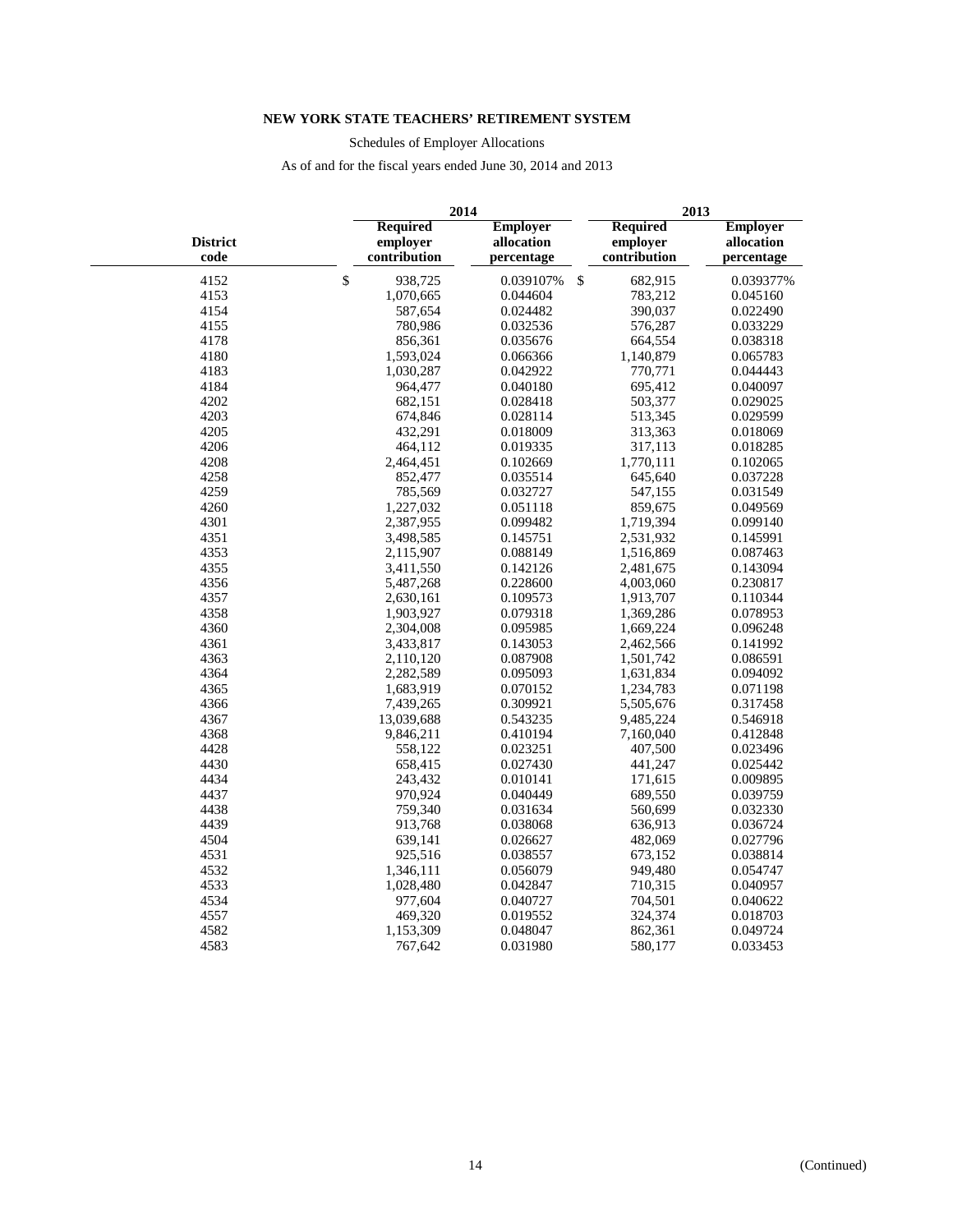Schedules of Employer Allocations

|                         |                                      | 2014                                        | 2013                                 |                                             |  |  |  |
|-------------------------|--------------------------------------|---------------------------------------------|--------------------------------------|---------------------------------------------|--|--|--|
| <b>District</b><br>code | Required<br>employer<br>contribution | <b>Employer</b><br>allocation<br>percentage | Required<br>employer<br>contribution | <b>Employer</b><br>allocation<br>percentage |  |  |  |
| 4586                    | \$<br>963,741                        | 0.040150%                                   | \$<br>707,905                        | 0.040818%                                   |  |  |  |
| 4588                    | 798,707                              | 0.033274                                    | 562,511                              | 0.032434                                    |  |  |  |
| 4590                    | 887,547                              | 0.036975                                    | 648,819                              | 0.037411                                    |  |  |  |
| 4592                    | 448,566                              | 0.018687                                    | 351,280                              | 0.020255                                    |  |  |  |
| 4593                    | 949,327                              | 0.039549                                    | 676,275                              | 0.038994                                    |  |  |  |
| 4594                    | 1,008,333                            | 0.042007                                    | 749,981                              | 0.043244                                    |  |  |  |
| 4595                    | 1,009,536                            | 0.042057                                    | 713,855                              | 0.041161                                    |  |  |  |
| 4596                    | 823,480                              | 0.034306                                    | 596,597                              | 0.034400                                    |  |  |  |
| 4597                    | 1,300,284                            | 0.054170                                    | 978,127                              | 0.056399                                    |  |  |  |
| 4598                    | 1,063,490                            | 0.044305                                    | 789,533                              | 0.045525                                    |  |  |  |
| 4604                    | 1,400,518                            | 0.058346                                    | 1,018,714                            | 0.058739                                    |  |  |  |
| 4617                    | 966,669                              | 0.040272                                    | 738,255                              | 0.042568                                    |  |  |  |
| 4620                    | 1,005,678                            | 0.041897                                    | 736,793                              | 0.042484                                    |  |  |  |
| 4651                    | 1,153,823                            | 0.048068                                    | 819,473                              | 0.047251                                    |  |  |  |
| 4653                    | 3,705,476                            | 0.154371                                    | 2,661,804                            | 0.153480                                    |  |  |  |
| 4654                    | 4,318,801                            | 0.179922                                    | 3,061,543                            | 0.176529                                    |  |  |  |
| 4662                    | 850,468                              | 0.035431                                    | 606,239                              | 0.034956                                    |  |  |  |
| 4663                    | 1,166,748                            | 0.048607                                    | 845,563                              | 0.048755                                    |  |  |  |
| 4679                    | 1,090,335                            | 0.045423                                    | 802,241                              | 0.046257                                    |  |  |  |
| 4680                    | 714,559                              | 0.029769                                    | 510,938                              | 0.029461                                    |  |  |  |
| 4701                    | 1,452,168                            | 0.060497                                    | 1,050,332                            | 0.060562                                    |  |  |  |
| 4703                    | 1,240,368                            | 0.051674                                    | 889,535                              | 0.051291                                    |  |  |  |
| 4704                    | 1,097,641                            | 0.045728                                    | 795,862                              | 0.045889                                    |  |  |  |
| 4705                    | 1,405,025                            | 0.058533                                    | 1,033,650                            | 0.059600                                    |  |  |  |
| 4854                    | 1,376,611                            | 0.057350                                    | 1,022,684                            | 0.058968                                    |  |  |  |
| 4855                    | 488,356                              | 0.020345                                    | 354,965                              | 0.020467                                    |  |  |  |
| 4857                    | 2,644,612                            | 0.110175                                    | 1,970,668                            | 0.113629                                    |  |  |  |
| 4862                    | 2,640,159                            | 0.109989                                    | 1,953,103                            | 0.112616                                    |  |  |  |
| 4863                    | 3,132,515                            | 0.130501                                    | 2,530,418                            | 0.145904                                    |  |  |  |
| 4877                    | 1,236,603                            | 0.051517                                    | 884,522                              | 0.051002                                    |  |  |  |
| 4879                    | 991,014                              | 0.041286                                    | 774,815                              | 0.044676                                    |  |  |  |
| 4883                    | 45,077                               | 0.001878                                    | 27,831                               | 0.001605                                    |  |  |  |
| 4884                    | 375,564                              | 0.015646                                    | 245,846                              | 0.014175                                    |  |  |  |
| 4885                    | 1,121,785                            | 0.046734                                    | 823,131                              | 0.047462                                    |  |  |  |
| 4890                    | 1,741,191                            | 0.072538                                    | 1,289,600                            | 0.074358                                    |  |  |  |
| 4892                    | 1,528,052                            | 0.063659                                    | 1,081,970                            | 0.062386                                    |  |  |  |
| 4894                    | 1,696,601                            | 0.070681                                    | 1,159,940                            | 0.066882                                    |  |  |  |
| 4901                    | 1,105,376                            | 0.046050                                    | 770,423                              | 0.044423                                    |  |  |  |
| 4905                    | 352,412                              | 0.014682                                    | 256,051                              | 0.014764                                    |  |  |  |
| 4906                    | 1,486,360                            | 0.061922                                    | 1,046,378                            | 0.060334                                    |  |  |  |
| 4907                    | 2,179,765                            | 0.090809                                    | 1,506,118                            | 0.086843                                    |  |  |  |
| 4908                    | 624,605                              | 0.026021                                    | 455,479                              | 0.026263                                    |  |  |  |
| 4909                    | 1,591,682                            | 0.066310                                    | 1,150,676                            | 0.066348                                    |  |  |  |
| 4910                    | 750,371                              | 0.031261                                    | 547,862                              | 0.031590                                    |  |  |  |
| 4976                    | 380,075                              | 0.015834                                    | 258,685                              | 0.014916                                    |  |  |  |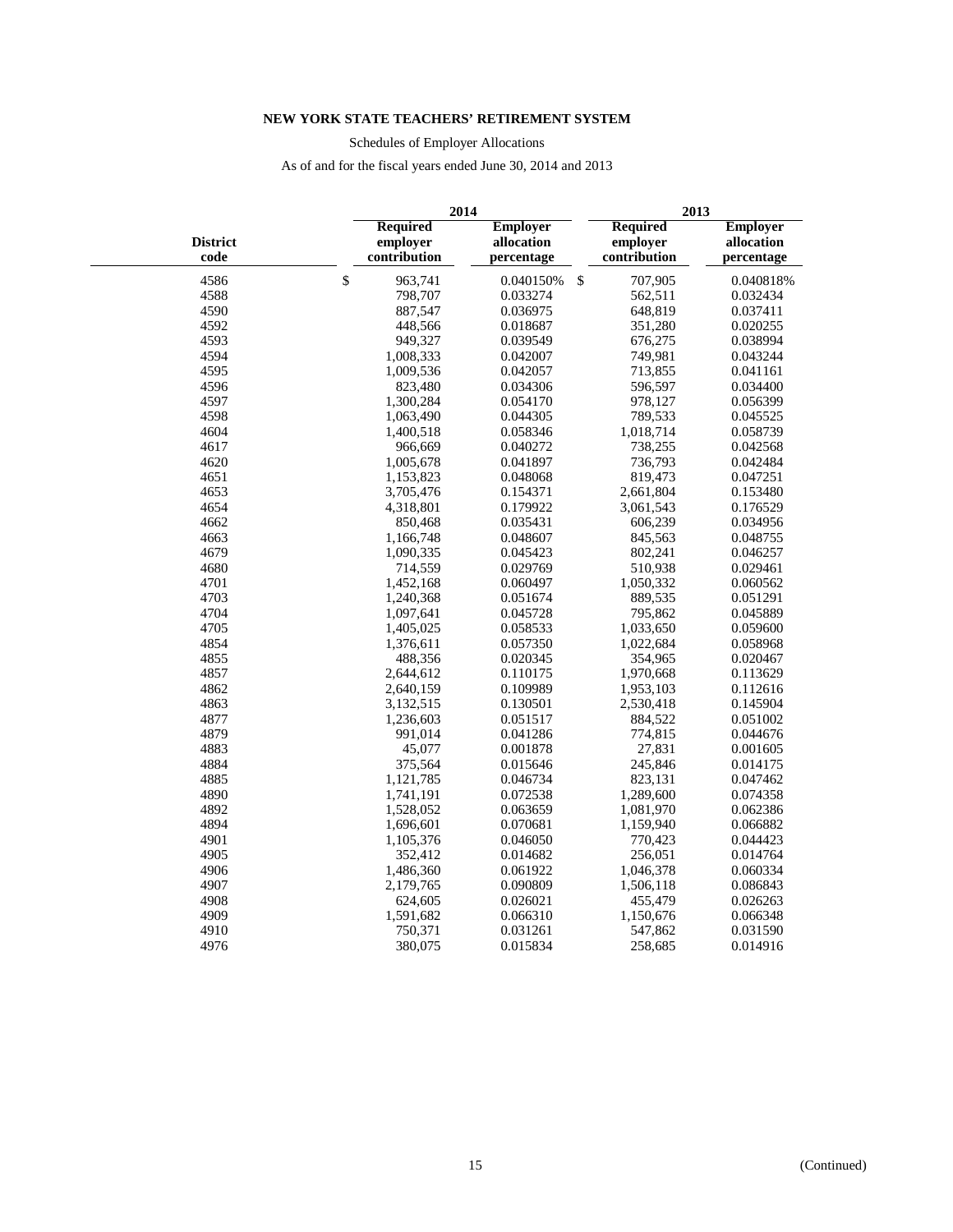Schedules of Employer Allocations

|                         |              |                                             | 2014                                        |              | 2013                                        |                                             |  |  |  |
|-------------------------|--------------|---------------------------------------------|---------------------------------------------|--------------|---------------------------------------------|---------------------------------------------|--|--|--|
| <b>District</b><br>code |              | <b>Required</b><br>employer<br>contribution | <b>Employer</b><br>allocation<br>percentage |              | <b>Required</b><br>employer<br>contribution | <b>Employer</b><br>allocation<br>percentage |  |  |  |
| 4978                    | $\mathbb{S}$ | 377,831                                     | 0.015740%                                   | $\mathbb{S}$ | 296,773                                     | 0.017112%                                   |  |  |  |
| 4979                    |              | 620,391                                     | 0.025846                                    |              | 467,817                                     | 0.026974                                    |  |  |  |
| 4980                    |              | 332,895                                     | 0.013868                                    |              | 259,142                                     | 0.014942                                    |  |  |  |
| 4981                    |              | 333,207                                     | 0.013881                                    |              | 227,048                                     | 0.013092                                    |  |  |  |
| 4982                    |              | 507,991                                     | 0.021163                                    |              | 365,402                                     | 0.021069                                    |  |  |  |
| 4983                    |              | 439,232                                     | 0.018298                                    |              | 319,382                                     | 0.018416                                    |  |  |  |
| 5001                    |              | 839,670                                     | 0.034981                                    |              | 612,888                                     | 0.035339                                    |  |  |  |
| 5002                    |              | 488,870                                     | 0.020366                                    |              | 334,786                                     | 0.019304                                    |  |  |  |
| 5003                    |              | 626,924                                     | 0.026118                                    |              | 459,157                                     | 0.026475                                    |  |  |  |
| 5026                    |              | 509,351                                     | 0.021220                                    |              | 354,494                                     | 0.020440                                    |  |  |  |
| 5027                    |              | 885,298                                     | 0.036882                                    |              | 619,157                                     | 0.035701                                    |  |  |  |
| 5028                    |              | 481,046                                     | 0.020040                                    |              | 344,341                                     | 0.019855                                    |  |  |  |
| 5076                    |              | 1,278,413                                   | 0.053259                                    |              | 916,246                                     | 0.052831                                    |  |  |  |
| 5078                    |              | 993,707                                     | 0.041398                                    |              | 683,521                                     | 0.039412                                    |  |  |  |
| 5102                    |              | 3,121,502                                   | 0.130042                                    |              | 2,240,346                                   | 0.129178                                    |  |  |  |
| 5103                    |              | 1,696,819                                   | 0.070690                                    |              | 1,246,857                                   | 0.071894                                    |  |  |  |
| 5107                    |              | 1,103,676                                   | 0.045979                                    |              | 789,894                                     | 0.045545                                    |  |  |  |
| 5108                    |              | 990,728                                     | 0.041274                                    |              | 713,147                                     | 0.041120                                    |  |  |  |
| 5251                    |              | 701,243                                     | 0.029214                                    |              | 495,200                                     | 0.028553                                    |  |  |  |
| 5253                    |              | 986,134                                     | 0.041082                                    |              | 743,808                                     | 0.042888                                    |  |  |  |
| 5276                    |              | 1,302,027                                   | 0.054243                                    |              | 927,474                                     | 0.053478                                    |  |  |  |
| 5281                    |              | 525,752                                     | 0.021903                                    |              | 373,785                                     | 0.021552                                    |  |  |  |
| 5282                    |              | 606,006                                     | 0.025246                                    |              | 447,090                                     | 0.025779                                    |  |  |  |
| 5301                    |              | 574,639                                     | 0.023940                                    |              | 412,827                                     | 0.023804                                    |  |  |  |
| 5303                    |              | 346,534                                     | 0.014437                                    |              | 252,127                                     | 0.014538                                    |  |  |  |
| 5305                    |              | 430,805                                     | 0.017947                                    |              | 329,494                                     | 0.018999                                    |  |  |  |
| 5306                    |              | 698,095                                     | 0.029083                                    |              | 491,398                                     | 0.028334                                    |  |  |  |
| 5307                    |              | 896,703                                     | 0.037357                                    |              | 623,445                                     | 0.035948                                    |  |  |  |
| 5308                    |              | 678,625                                     | 0.028272                                    |              | 478,268                                     | 0.027577                                    |  |  |  |
| 5309                    |              | 299,505                                     | 0.012477                                    |              | 215,574                                     | 0.012430                                    |  |  |  |
| 5351                    |              | 3,983,966                                   | 0.165972                                    |              | 2,898,780                                   | 0.167144                                    |  |  |  |
| 5352                    |              | 39,215                                      | 0.001634                                    |              | 26,286                                      | 0.001516                                    |  |  |  |
| 5353                    |              | 463,470                                     | 0.019308                                    |              | 317,911                                     | 0.018331                                    |  |  |  |
| 5354                    |              | 1,129,773                                   | 0.047066                                    |              | 803,166                                     | 0.046311                                    |  |  |  |
| 5355                    |              | 2,531,656                                   | 0.105469                                    |              | 1,811,091                                   | 0.104428                                    |  |  |  |
| 5356                    |              | 863,180                                     | 0.035960                                    |              | 622,484                                     | 0.035892                                    |  |  |  |
| 5357                    |              | 3,944,578                                   | 0.164332                                    |              | 2,877,484                                   | 0.165916                                    |  |  |  |
| 5358                    |              | 7,107,089                                   | 0.296082                                    |              | 5,280,938                                   | 0.304499                                    |  |  |  |
| 5359                    |              | 645,831                                     | 0.026905                                    |              | 435,743                                     | 0.025125                                    |  |  |  |
| 5360                    |              | 491,219                                     | 0.020464                                    |              | 373,533                                     | 0.021538                                    |  |  |  |
| 5361                    | 3,629,330    |                                             | 0.151198                                    |              | 2,628,983                                   | 0.151587                                    |  |  |  |
| 5362                    |              | 417,880                                     | 0.017409                                    |              | 279,757                                     | 0.016131                                    |  |  |  |
| 5363                    |              | 3,062,215                                   | 0.127572                                    |              | 2,151,010                                   | 0.124027                                    |  |  |  |
| 5364                    |              | 747,783                                     | 0.031153                                    |              | 548,014                                     | 0.031599                                    |  |  |  |
| 5365                    |              | 47,699                                      | 0.001987                                    |              | 39,556                                      | 0.002281                                    |  |  |  |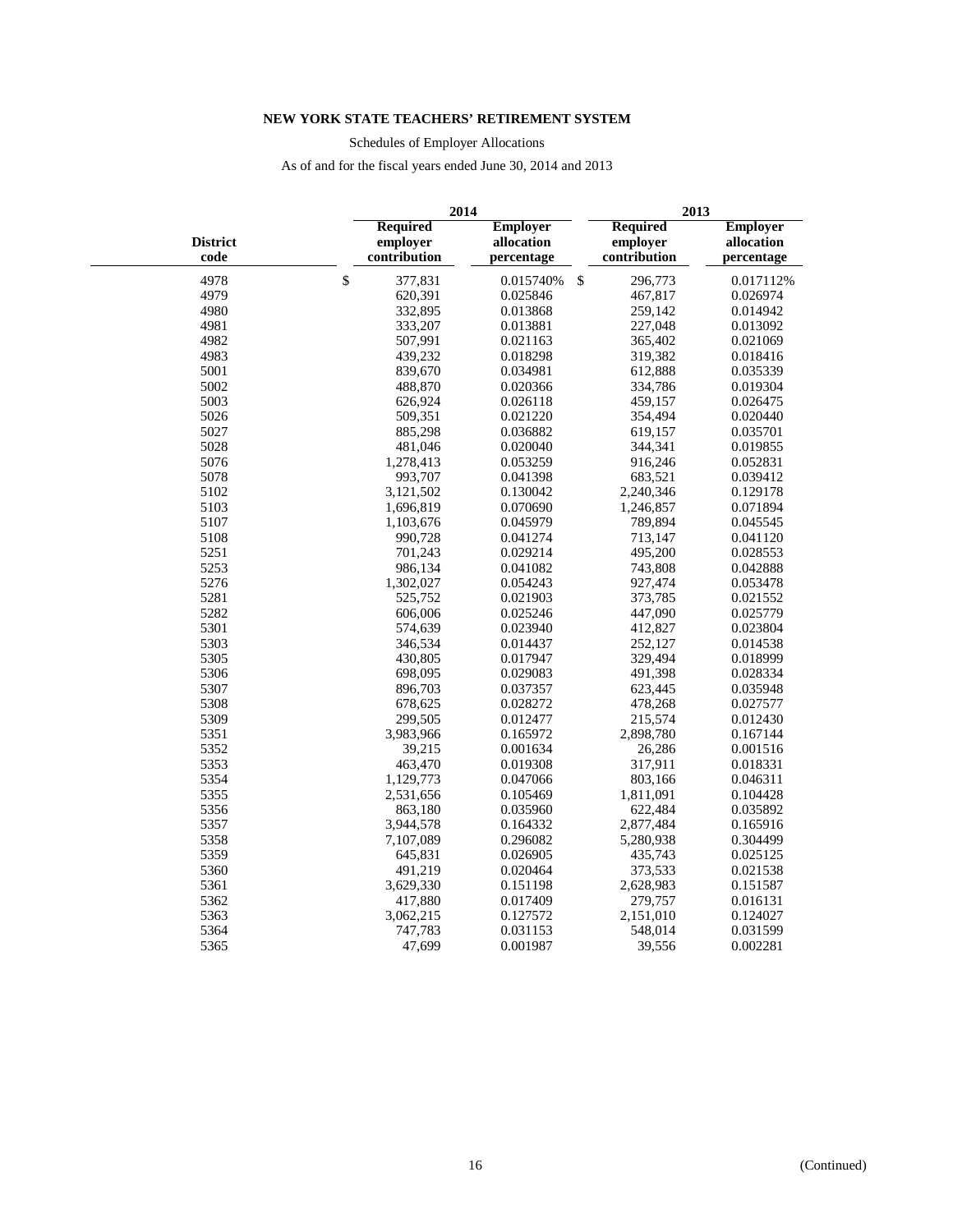Schedules of Employer Allocations

|                         |                                             | 2014                                        | 2013                                        |                                             |  |  |  |
|-------------------------|---------------------------------------------|---------------------------------------------|---------------------------------------------|---------------------------------------------|--|--|--|
| <b>District</b><br>code | <b>Required</b><br>employer<br>contribution | <b>Employer</b><br>allocation<br>percentage | <b>Required</b><br>employer<br>contribution | <b>Employer</b><br>allocation<br>percentage |  |  |  |
| 5367                    | $\mathbb{S}$<br>860,919                     | $\mathbb{S}$<br>0.035866%                   | 622,780                                     | 0.035910%                                   |  |  |  |
| 5368                    | 662,177                                     | 0.027586                                    | 495,108                                     | 0.028548                                    |  |  |  |
| 5369                    | 173,686                                     | 0.007236                                    | 157,799                                     | 0.009099                                    |  |  |  |
| 5371                    | 269,281                                     | 0.011218                                    | 187,960                                     | 0.010838                                    |  |  |  |
| 5372                    | 1,794,984                                   | 0.074779                                    | 1,303,104                                   | 0.075137                                    |  |  |  |
| 5375                    | 2,596,693                                   | 0.108179                                    | 1,925,499                                   | 0.111024                                    |  |  |  |
| 5376                    | 941,577                                     | 0.039226                                    | 677,085                                     | 0.039041                                    |  |  |  |
| 5379                    | 53,337                                      | 0.002222                                    | 35,472                                      | 0.002045                                    |  |  |  |
| 5380                    | 501,670                                     | 0.020900                                    | 342,515                                     | 0.019749                                    |  |  |  |
| 5403                    | 5,559,995                                   | 0.231630                                    | 3,948,694                                   | 0.227682                                    |  |  |  |
| 5406                    | 2,320,062                                   | 0.096654                                    | 1,646,243                                   | 0.094922                                    |  |  |  |
| 5407                    | 3,760,548                                   | 0.156665                                    | 2,761,414                                   | 0.159223                                    |  |  |  |
| 5408                    | 3,942,475                                   | 0.164244                                    | 2,805,612                                   | 0.161772                                    |  |  |  |
| 5409                    | 4,613,328                                   | 0.192192                                    | 3,202,383                                   | 0.184650                                    |  |  |  |
| 5415                    | 2,682,772                                   | 0.111765                                    | 1,941,433                                   | 0.111943                                    |  |  |  |
| 5416                    | 978,792                                     | 0.040777                                    | 687,003                                     | 0.039613                                    |  |  |  |
| 5418                    | 4,934,734                                   | 0.205582                                    | 3,624,725                                   | 0.209002                                    |  |  |  |
| 5420                    | 4,588,665                                   | 0.191164                                    | 3,270,009                                   | 0.188549                                    |  |  |  |
| 5427                    | 226,032                                     | 0.009417                                    | 155,033                                     | 0.008939                                    |  |  |  |
| 5457                    | 3,455,323                                   | 0.143949                                    | 2,396,506                                   | 0.138183                                    |  |  |  |
| 5458                    | 3,956,123                                   | 0.164813                                    | 2,724,628                                   | 0.157102                                    |  |  |  |
| 5501                    | 1,631,595                                   | 0.067972                                    | 1,166,767                                   | 0.067276                                    |  |  |  |
| 5504                    | 1,590,210                                   | 0.066248                                    | 1,163,348                                   | 0.067079                                    |  |  |  |
| 5505                    | 419,011                                     | 0.017456                                    | 296,597                                     | 0.017102                                    |  |  |  |
| 5506                    | 673,125                                     | 0.028042                                    | 471,130                                     | 0.027165                                    |  |  |  |
| 5507                    | 775,954                                     | 0.032326                                    | 607,614                                     | 0.035035                                    |  |  |  |
| 5527                    | 876,586                                     | 0.036519                                    | 669,585                                     | 0.038608                                    |  |  |  |
| 5528                    | 898,200                                     | 0.037419                                    | 646,129                                     | 0.037256                                    |  |  |  |
| 5530                    | 1,172,670                                   | 0.048854                                    | 914,667                                     | 0.052740                                    |  |  |  |
| 5533                    | 560,245                                     | 0.023340                                    | 368,772                                     | 0.021263                                    |  |  |  |
| 5534                    | 844,858                                     | 0.035197                                    | 633,250                                     | 0.036513                                    |  |  |  |
| 5535                    | 1,439,687                                   | 0.059978                                    | 1,030,069                                   | 0.059394                                    |  |  |  |
| 5541                    | 746,442                                     | 0.031097                                    | 543,834                                     | 0.031357                                    |  |  |  |
| 5601                    | 2,116,020                                   | 0.088154                                    | 1,562,084                                   | 0.090070                                    |  |  |  |
| 5676                    | 586,439                                     | 0.024431                                    | 436,584                                     | 0.025173                                    |  |  |  |
| 5677                    | 477,552                                     | 0.019895                                    | 338,740                                     | 0.019532                                    |  |  |  |
| 5678                    | 621,699                                     | 0.025900                                    | 467,606                                     | 0.026962                                    |  |  |  |
| 5679                    | 1,249,773                                   | 0.052066                                    | 941,739                                     | 0.054301                                    |  |  |  |
| 5680                    | 1,204,258                                   | 0.050170                                    | 839,975                                     | 0.048433                                    |  |  |  |
| 5681                    | 540,233                                     | 0.022506                                    | 387,925                                     | 0.022368                                    |  |  |  |
| 5682                    | 619,577                                     | 0.025812                                    | 478,862                                     | 0.027611                                    |  |  |  |
| 5683                    | 975,473                                     | 0.040638                                    | 688,987                                     | 0.039727                                    |  |  |  |
| 5684                    | 433,571                                     | 0.018063                                    | 319,222                                     | 0.018406                                    |  |  |  |
| 5685                    | 740,752                                     | 0.030860                                    | 533,427                                     | 0.030757                                    |  |  |  |
| 5687                    | 1,218,513                                   | 0.050763                                    | 859,280                                     | 0.049546                                    |  |  |  |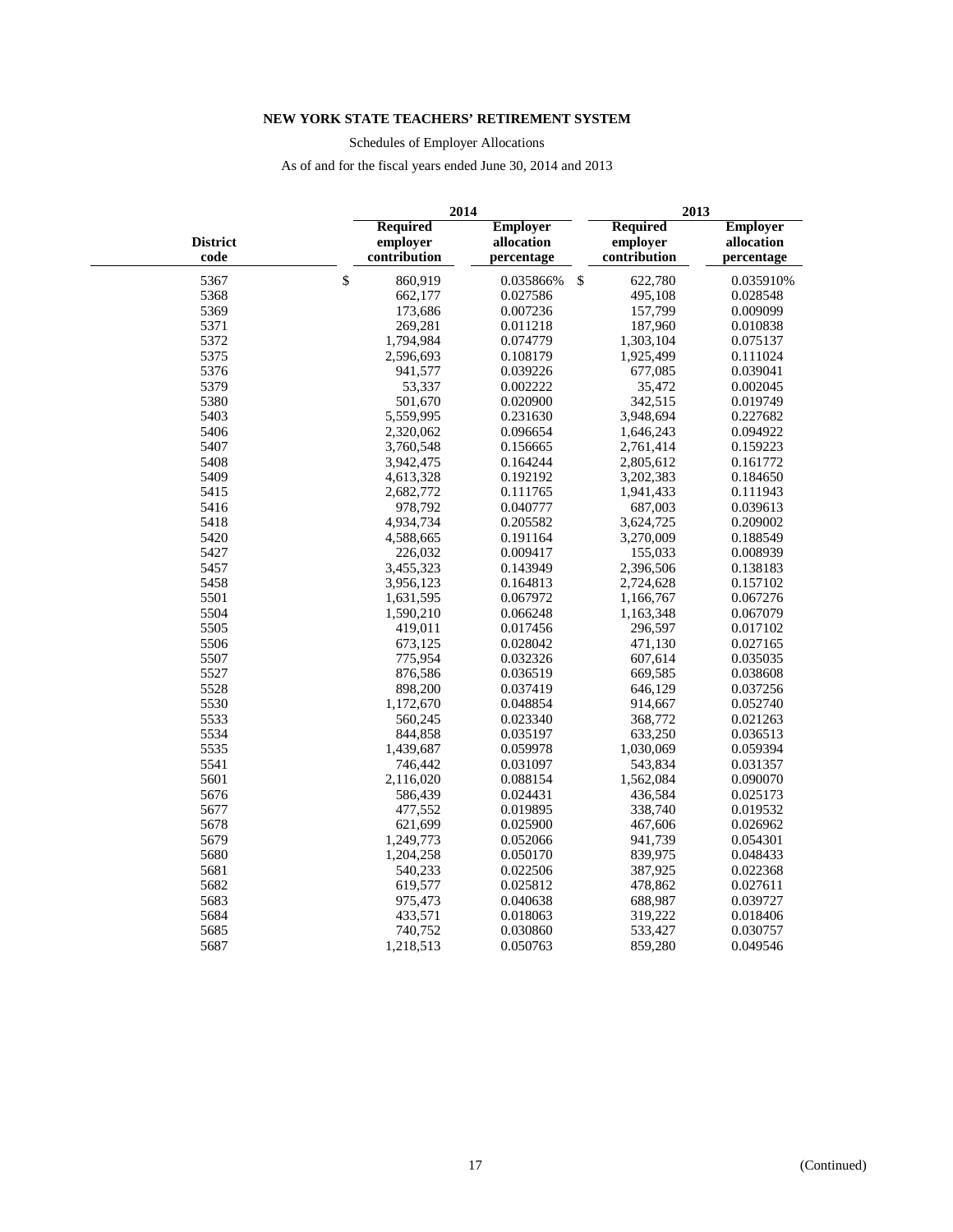Schedules of Employer Allocations

|                         |                                             | 2014                                        | 2013                                        |                                             |  |  |  |
|-------------------------|---------------------------------------------|---------------------------------------------|---------------------------------------------|---------------------------------------------|--|--|--|
| <b>District</b><br>code | <b>Required</b><br>employer<br>contribution | <b>Employer</b><br>allocation<br>percentage | <b>Required</b><br>employer<br>contribution | <b>Employer</b><br>allocation<br>percentage |  |  |  |
| 5688                    | \$<br>473,571                               | $\boldsymbol{\mathsf{S}}$<br>0.019729%      | 356,310                                     | 0.020545%                                   |  |  |  |
| 5691                    | 179,210                                     | 0.007466                                    | 126,926                                     | 0.007319                                    |  |  |  |
| 5692                    | 1,018,106                                   | 0.042414                                    | 758,442                                     | 0.043732                                    |  |  |  |
| 5693                    | 331,870                                     | 0.013826                                    | 242,132                                     | 0.013961                                    |  |  |  |
| 5694                    | 313,068                                     | 0.013042                                    | 241,643                                     | 0.013933                                    |  |  |  |
| 5695                    | 256,078                                     | 0.010668                                    | 194,550                                     | 0.011218                                    |  |  |  |
| 5801                    | 3,265,448                                   | 0.136039                                    | 2,290,188                                   | 0.132052                                    |  |  |  |
| 5806                    | 1,984,834                                   | 0.082688                                    | 1,445,425                                   | 0.083343                                    |  |  |  |
| 5807                    | 921,455                                     | 0.038388                                    | 724,403                                     | 0.041769                                    |  |  |  |
| 5812                    | 795,946                                     | 0.033159                                    | 578,877                                     | 0.033378                                    |  |  |  |
| 5813                    | 1,056,102                                   | 0.043997                                    | 789,023                                     | 0.045495                                    |  |  |  |
| 5817                    | 2,995,608                                   | 0.124797                                    | 2,149,543                                   | 0.123943                                    |  |  |  |
| 5820                    | 1,227,149                                   | 0.051123                                    | 936,395                                     | 0.053993                                    |  |  |  |
| 5821                    | 1,355,340                                   | 0.056464                                    | 1,009,057                                   | 0.058182                                    |  |  |  |
| 5822                    | 1,944,887                                   | 0.081024                                    | 1,469,168                                   | 0.084712                                    |  |  |  |
| 5823                    | 476,625                                     | 0.019856                                    | 348,246                                     | 0.020080                                    |  |  |  |
| 6001                    | 4,026,218                                   | 0.167733                                    | 3,013,182                                   | 0.173740                                    |  |  |  |
| 6005                    | 2,706,940                                   | 0.112771                                    | 1,921,606                                   | 0.110800                                    |  |  |  |
| 6008                    | 2,657,701                                   | 0.110720                                    | 1,972,879                                   | 0.113756                                    |  |  |  |
| 6011                    | 1,381,742                                   | 0.057564                                    | 967,396                                     | 0.055780                                    |  |  |  |
| 6018                    | 1,438,596                                   | 0.059932                                    | 1,040,532                                   | 0.059997                                    |  |  |  |
| 6022                    | 1,539,401                                   | 0.064132                                    | 1,127,697                                   | 0.065023                                    |  |  |  |
| 6026                    | 2,754,748                                   | 0.114763                                    | 2,132,010                                   | 0.122932                                    |  |  |  |
| 6027                    | 4,453,045                                   | 0.185514                                    | 3,331,844                                   | 0.192114                                    |  |  |  |
| 6028                    | 3,327,822                                   | 0.138637                                    | 2,338,330                                   | 0.134828                                    |  |  |  |
| 6036                    | 879,380                                     | 0.036635                                    | 671,222                                     | 0.038703                                    |  |  |  |
| 6040                    | 1,030,108                                   | 0.042914                                    | 764,978                                     | 0.044109                                    |  |  |  |
| 6041                    | 1,360,715                                   | 0.056688                                    | 1,002,908                                   | 0.057828                                    |  |  |  |
| 6042                    | 1,184,365                                   | 0.049341                                    | 850,312                                     | 0.049029                                    |  |  |  |
| 6044                    | 2,162,097                                   | 0.090073                                    | 1,531,309                                   | 0.088295                                    |  |  |  |
| 6048                    | 1,800,453                                   | 0.075007                                    | 1,380,195                                   | 0.079582                                    |  |  |  |
| 6050                    | 2,077,765                                   | 0.086560                                    | 1,475,746                                   | 0.085092                                    |  |  |  |
| 6051                    | 4,374,313                                   | 0.182234                                    | 3,153,680                                   | 0.181841                                    |  |  |  |
| 6052                    | 2,995,913                                   | 0.124810                                    | 2,094,582                                   | 0.120774                                    |  |  |  |
| 6056                    | 13,400,045                                  | 0.558247                                    | 10,204,310                                  | 0.588381                                    |  |  |  |
| 6057                    | 2,498,360                                   | 0.104082                                    | 1,802,199                                   | 0.103915                                    |  |  |  |
| 6061                    | 4,732,906                                   | 0.197173                                    | 3,216,551                                   | 0.185466                                    |  |  |  |
| 6065                    | 5,739,350                                   | 0.239102                                    | 4,114,673                                   | 0.237252                                    |  |  |  |
| 6067                    | 2,999,326                                   | 0.124952                                    | 2,309,602                                   | 0.133172                                    |  |  |  |
| 6068                    | 1,914,855                                   | 0.079773                                    | 1,381,353                                   | 0.079649                                    |  |  |  |
| 6074                    | 3,429,174                                   | 0.142860                                    | 2,434,768                                   | 0.140389                                    |  |  |  |
| 6075                    | 2,687,904                                   | 0.111978                                    | 1,972,828                                   | 0.113753                                    |  |  |  |
| 6078                    | 6,145,728                                   | 0.256032                                    | 4,424,881                                   | 0.255139                                    |  |  |  |
| 6079                    | 2,898,081                                   | 0.120734                                    | 2,000,621                                   | 0.115356                                    |  |  |  |
| 6091                    | 12,779,806                                  | 0.532408                                    | 9,448,994                                   | 0.544829                                    |  |  |  |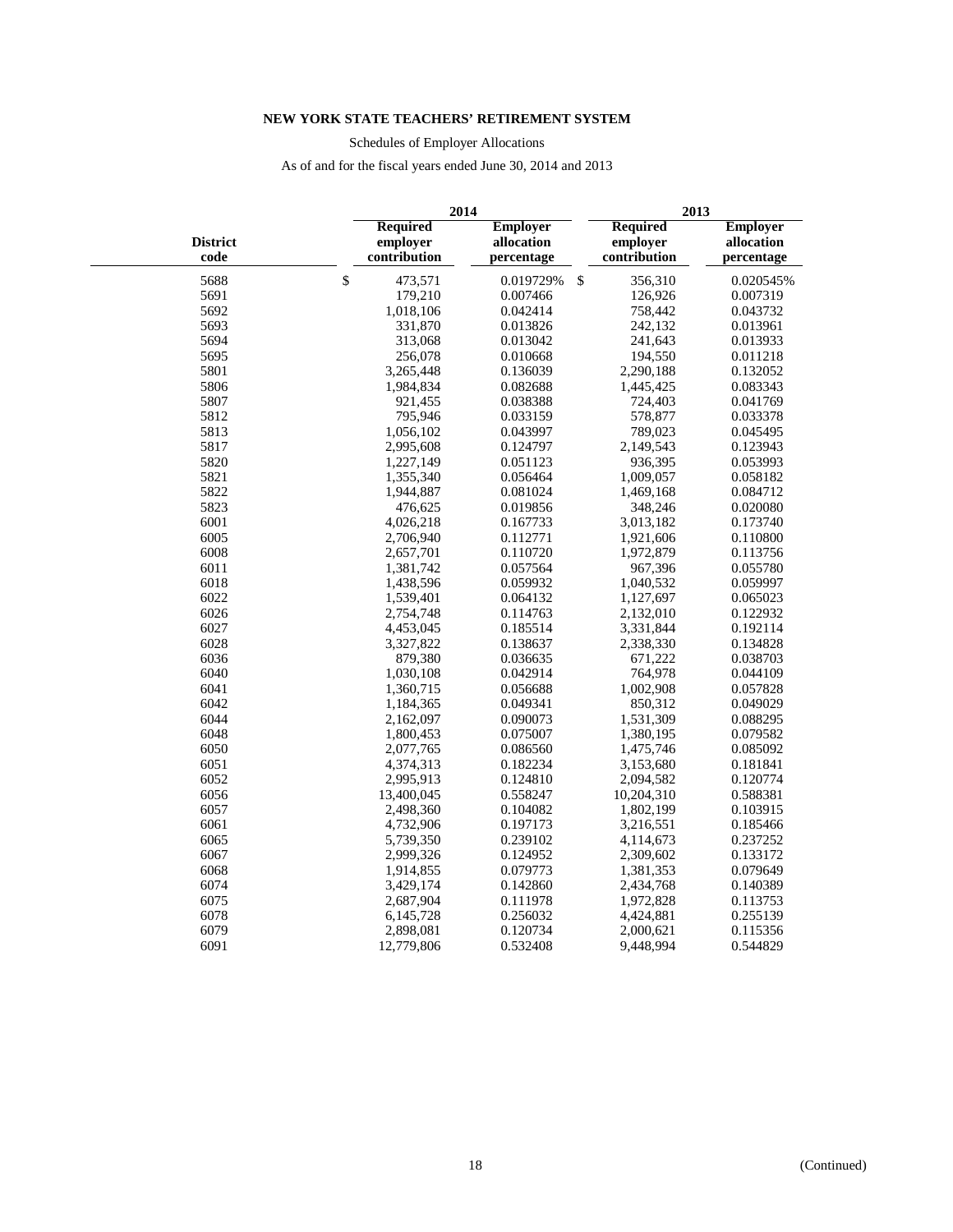Schedules of Employer Allocations

|                         |                                                                                            | 2014      |    | 2013                                        |                                             |  |  |  |
|-------------------------|--------------------------------------------------------------------------------------------|-----------|----|---------------------------------------------|---------------------------------------------|--|--|--|
| <b>District</b><br>code | <b>Required</b><br><b>Employer</b><br>employer<br>allocation<br>contribution<br>percentage |           |    | <b>Required</b><br>employer<br>contribution | <b>Employer</b><br>allocation<br>percentage |  |  |  |
| 6093                    | \$<br>7,208,554                                                                            | 0.300309% | \$ | 5,259,712                                   | 0.303275%                                   |  |  |  |
| 6094                    | 3,781,125                                                                                  | 0.157522  |    | 2,810,687                                   | 0.162064                                    |  |  |  |
| 6095                    | 1,765,428                                                                                  | 0.073548  |    | 1,315,488                                   | 0.075851                                    |  |  |  |
| 6097                    | 1,241,628                                                                                  | 0.051726  |    | 859,636                                     | 0.049567                                    |  |  |  |
| 6099                    | 1,995,810                                                                                  | 0.083146  |    | 1,442,912                                   | 0.083198                                    |  |  |  |
| 6104                    | 2,661,256                                                                                  | 0.110868  |    | 2,048,857                                   | 0.118137                                    |  |  |  |
| 6105                    | 4,168,560                                                                                  | 0.173663  |    | 2,965,569                                   | 0.170995                                    |  |  |  |
| 6109                    | 4,957,489                                                                                  | 0.206530  |    | 3,734,219                                   | 0.215315                                    |  |  |  |
| 6507                    | 152,054                                                                                    | 0.006335  |    | 126,435                                     | 0.007290                                    |  |  |  |
| 6511                    | 77,926                                                                                     | 0.003246  |    | 60,813                                      | 0.003506                                    |  |  |  |
| 7000                    | 17,150,358                                                                                 | 0.714486  |    | 11,932,478                                  | 0.688027                                    |  |  |  |
| 7500                    | 191,672                                                                                    | 0.007985  |    | 141,153                                     | 0.008139                                    |  |  |  |
| 7501                    | 481,663                                                                                    | 0.020066  |    | 358,655                                     | 0.020680                                    |  |  |  |
| 7502                    | 38,929                                                                                     | 0.001622  |    | 10,784                                      | 0.000622                                    |  |  |  |
| 8000                    | 2,575,714                                                                                  | 0.107305  |    | 1,687,773                                   | 0.097317                                    |  |  |  |
| 8102                    | 464,228                                                                                    | 0.019340  |    | 303,834                                     | 0.017519                                    |  |  |  |
| 8105                    | 708,500                                                                                    | 0.029516  |    | 592,339                                     | 0.034154                                    |  |  |  |
| 8110                    | 937,311                                                                                    | 0.039048  |    | 665,045                                     | 0.038347                                    |  |  |  |
| 8112                    | 286,588                                                                                    | 0.011939  |    | 234,628                                     | 0.013529                                    |  |  |  |
| 8113                    | 250,523                                                                                    | 0.010437  |    | 177,648                                     | 0.010243                                    |  |  |  |
| 8115                    | 306,636                                                                                    | 0.012774  |    | 218,643                                     | 0.012607                                    |  |  |  |
| 8120                    | 757,812                                                                                    | 0.031571  |    | 440,999                                     | 0.025428                                    |  |  |  |
| 8124                    | 2,295,202                                                                                  | 0.095618  |    | 1,605,164                                   | 0.092554                                    |  |  |  |
| 8129                    | 805,082                                                                                    | 0.033540  |    | 580,925                                     | 0.033496                                    |  |  |  |
| 8130                    | 3,400,607                                                                                  | 0.141670  |    | 2,467,652                                   | 0.142285                                    |  |  |  |
| 8131                    | 433,931                                                                                    | 0.018078  |    | 312,736                                     | 0.018032                                    |  |  |  |
| 8133                    | 660,321                                                                                    | 0.027509  |    | 459,203                                     | 0.026478                                    |  |  |  |
| 8134                    | 358,760                                                                                    | 0.014946  |    | 279,471                                     | 0.016114                                    |  |  |  |
| 8135                    | 1,694,224                                                                                  | 0.070582  |    | 1,263,702                                   | 0.072865                                    |  |  |  |
| 8140                    | 374,606                                                                                    | 0.015606  |    | 267,033                                     | 0.015397                                    |  |  |  |
| 8142                    | 743,644                                                                                    | 0.030980  |    | 511,459                                     | 0.029491                                    |  |  |  |
| 8145                    | 619,703                                                                                    | 0.025817  |    | 418,670                                     | 0.024141                                    |  |  |  |
| 8146                    | 1,696,892                                                                                  | 0.070693  |    | 1,186,726                                   | 0.068427                                    |  |  |  |
| 8149                    | 266,120                                                                                    | 0.011087  |    | 193,970                                     | 0.011184                                    |  |  |  |
| 8150                    | 3,332,035                                                                                  | 0.138813  |    | 2,386,509                                   | 0.137606                                    |  |  |  |
| 8151                    | 1,588,496                                                                                  | 0.066177  |    | 1,088,469                                   | 0.062761                                    |  |  |  |
| 8153                    | 538,380                                                                                    | 0.022429  |    | 387,910                                     | 0.022367                                    |  |  |  |
| 8155                    | 937,642                                                                                    | 0.039062  |    | 685,379                                     | 0.039519                                    |  |  |  |
| 8160                    | 923,668                                                                                    | 0.038480  |    | 662,629                                     | 0.038207                                    |  |  |  |
| 8162                    | 274,315                                                                                    | 0.011428  |    | 184,211                                     | 0.010622                                    |  |  |  |
| 8166                    | 4,109,088                                                                                  | 0.171185  |    | 2,821,821                                   | 0.162706                                    |  |  |  |
| 8167                    | 194,407                                                                                    | 0.008099  |    | 134,795                                     | 0.007772                                    |  |  |  |
| 8168                    | 276,065                                                                                    | 0.011501  |    | 180,595                                     | 0.010413                                    |  |  |  |
| 8169                    | 344,360                                                                                    | 0.014346  |    | 241,856                                     | 0.013945                                    |  |  |  |
| 8170                    | 1,371,693                                                                                  | 0.057145  |    | 955,715                                     | 0.055107                                    |  |  |  |
| 8400                    | 564,860                                                                                    | 0.023532  |    | 412,879                                     | 0.023807                                    |  |  |  |
| 8402                    | 305,182                                                                                    | 0.012714  |    | 214,279                                     | 0.012355                                    |  |  |  |
| 8403                    | 253,952                                                                                    | 0.010580  |    | 156,371                                     | 0.009016                                    |  |  |  |
| 8405                    | 273,105                                                                                    | 0.011378  |    | 193,300                                     | 0.011146                                    |  |  |  |
| 8406                    | 218,457                                                                                    | 0.009101  |    | 155,206                                     | 0.008949                                    |  |  |  |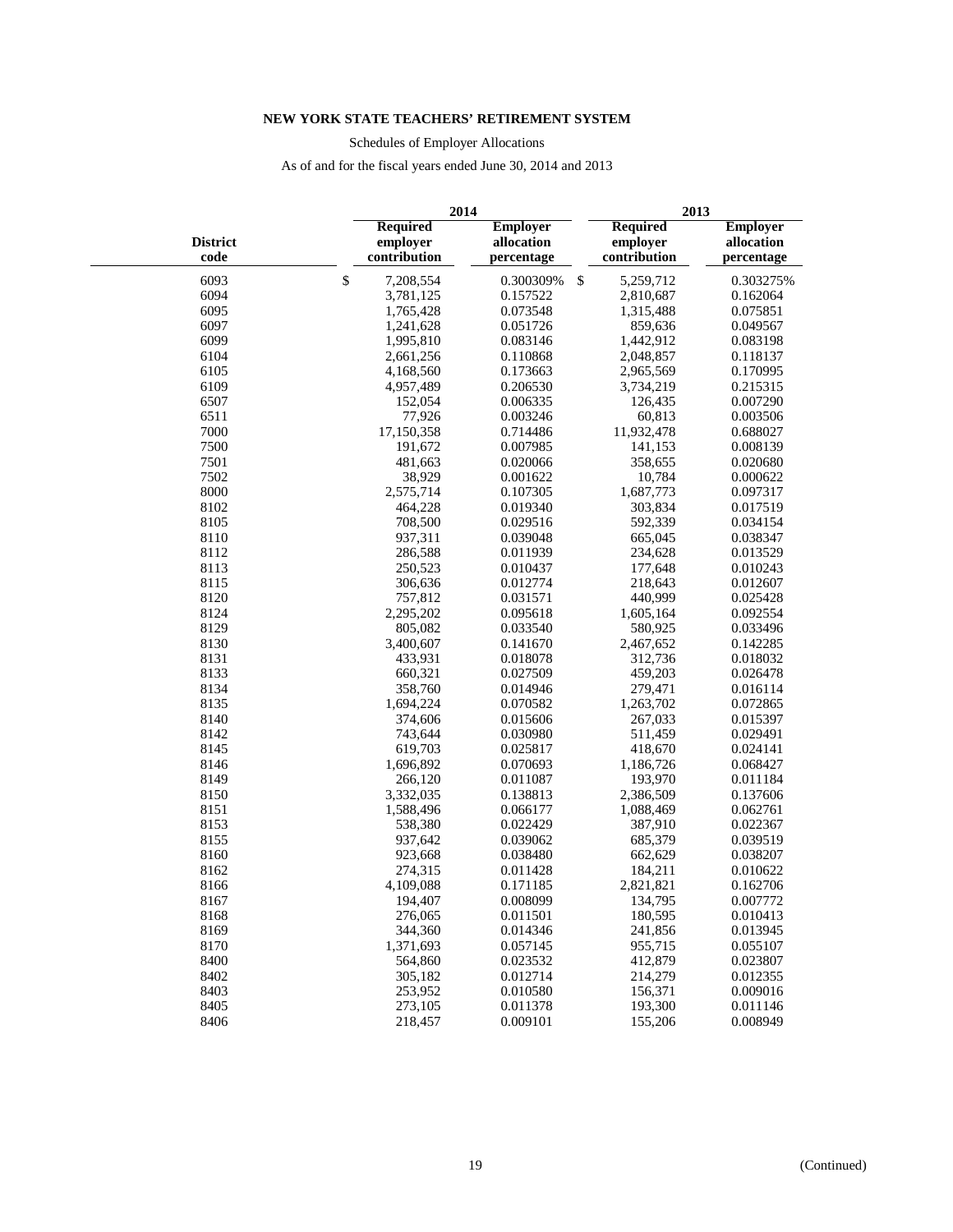# Schedules of Employer Allocations

As of and for the fiscal years ended June 30, 2014 and 2013

|                         | 2014                                        |                                             | 2013                                        |                                             |  |  |  |
|-------------------------|---------------------------------------------|---------------------------------------------|---------------------------------------------|---------------------------------------------|--|--|--|
| <b>District</b><br>code | <b>Required</b><br>employer<br>contribution | <b>Employer</b><br>allocation<br>percentage | <b>Required</b><br>employer<br>contribution | <b>Employer</b><br>allocation<br>percentage |  |  |  |
| 8407<br>\$              | 1,178,433                                   | \$<br>0.049094%                             | 929,546                                     | 0.053598%                                   |  |  |  |
| 8409                    | 729,554                                     | 0.030393                                    | 530,643                                     | 0.030597                                    |  |  |  |
| 8410                    | 280,740                                     | 0.011696                                    | 192,915                                     | 0.011123                                    |  |  |  |
| 8412                    | 681,270                                     | 0.028382                                    | 460,431                                     | 0.026548                                    |  |  |  |
| 8413                    | 147,118                                     | 0.006129                                    | 109,674                                     | 0.006324                                    |  |  |  |
| 8414                    | 325,413                                     | 0.013557                                    | 191,086                                     | 0.011018                                    |  |  |  |
| 8415                    | 487,764                                     | 0.020320                                    | 352,065                                     | 0.020300                                    |  |  |  |
| 8416                    | 325,838                                     | 0.013574                                    | 228,019                                     | 0.013148                                    |  |  |  |
| 8417                    | 104,939                                     | 0.004372                                    | 419,825                                     | 0.024207                                    |  |  |  |
| 8419                    | 340,938                                     | 0.014204                                    | 253,673                                     | 0.014627                                    |  |  |  |
| 8420                    | 513,914                                     | 0.021410                                    | 334,040                                     | 0.019261                                    |  |  |  |
| 8421                    | 317,698                                     | 0.013235                                    | 230,026                                     | 0.013263                                    |  |  |  |
| 8422                    | 273,678                                     | 0.011401                                    | 168,597                                     | 0.009721                                    |  |  |  |
| 8423                    | 243,488                                     | 0.010144                                    | 167,858                                     | 0.009679                                    |  |  |  |
| 8424                    | 141,808                                     | 0.005908                                    | 112,181                                     | 0.006468                                    |  |  |  |
| 8425                    | 268,012                                     | 0.011165                                    | 161,461                                     | 0.009310                                    |  |  |  |
| 8426                    | 222,692                                     | 0.009277                                    | 131,746                                     | 0.007596                                    |  |  |  |
| 8427                    | 120,395                                     | 0.005016                                    | 92,694                                      | 0.005345                                    |  |  |  |
| 8428                    | 494,775                                     | 0.020612                                    | 341,932                                     | 0.019716                                    |  |  |  |
| 8429                    | 171,005                                     | 0.007124                                    | 108,739                                     | 0.006270                                    |  |  |  |
| 8430                    | 162,191                                     | 0.006757                                    | 73,667                                      | 0.004248                                    |  |  |  |
| 8431                    | 110,371                                     | 0.004598                                    |                                             |                                             |  |  |  |

See accompanying notes to schedules of employer allocations and schedules of pension amounts by employer.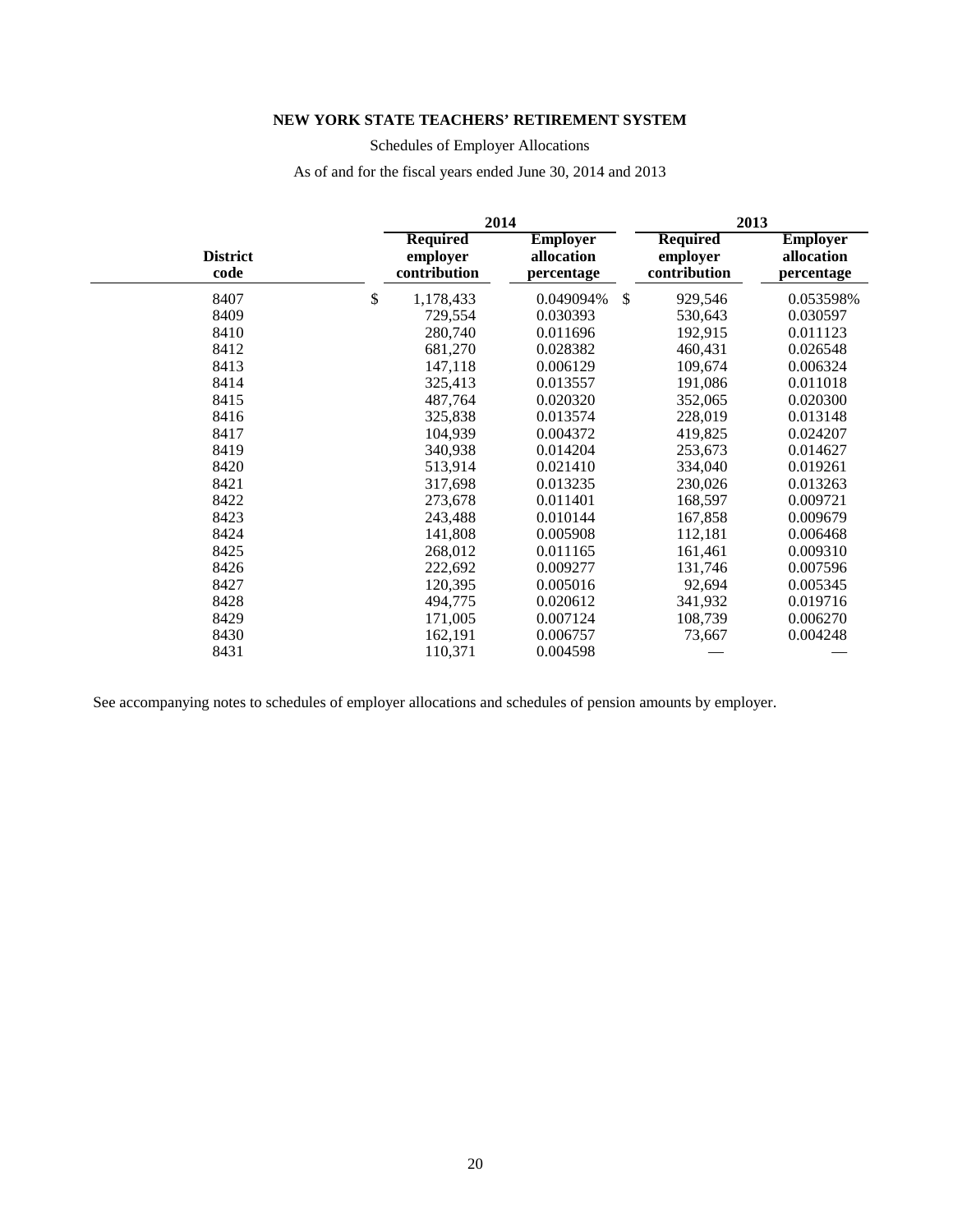Schedules of Pension Amounts by Employer

|                         | 2013                                                 |                                                      |                                                                       |                                                                                                                       |                                       |                                             |                                               |                                                                       | 2014                                                                                                             |                                      |                                             |                                              |                                                      |                                                                                            |                                         |
|-------------------------|------------------------------------------------------|------------------------------------------------------|-----------------------------------------------------------------------|-----------------------------------------------------------------------------------------------------------------------|---------------------------------------|---------------------------------------------|-----------------------------------------------|-----------------------------------------------------------------------|------------------------------------------------------------------------------------------------------------------|--------------------------------------|---------------------------------------------|----------------------------------------------|------------------------------------------------------|--------------------------------------------------------------------------------------------|-----------------------------------------|
|                         |                                                      |                                                      |                                                                       |                                                                                                                       | <b>Deferred outflows of resources</b> |                                             |                                               |                                                                       |                                                                                                                  | <b>Deferred inflows of resources</b> |                                             |                                              |                                                      | <b>Pension expense</b>                                                                     |                                         |
| <b>District</b><br>code | Net<br>pension<br>liability (asset)<br>June 30, 2013 | Net<br>pension<br>liability (asset)<br>June 30, 2014 | <b>Differences</b><br>between<br>expected<br>and actual<br>experience | Net difference<br>between<br>projected<br>and actual<br>investment<br>earnings on<br>pension plan<br>$\,$ investments | <b>Changes</b> of<br>assumptions      | <b>Changes</b><br>in employer<br>proportion | Total<br>deferred<br>outflows of<br>resources | <b>Differences</b><br>between<br>expected<br>and actual<br>experience | Net difference<br>between<br>projected<br>and actual<br>investment<br>earnings on<br>pension plan<br>investments | <b>Changes</b> of<br>assumptions     | <b>Changes</b><br>in employer<br>proportion | Total<br>deferred<br>inflows of<br>resources | Proportionate<br>share of plan<br>pension<br>expense | Net<br>amortization of<br>deferred<br>amounts<br>from changes<br>in employer<br>proportion | Total<br>emplover<br>pension<br>expense |
| <b>All districts</b>    | \$ (658,253,532)                                     | (11, 139, 376, 579)                                  |                                                                       |                                                                                                                       |                                       | 6,949,270                                   | 6,949,270                                     | 162,892,974                                                           | 7,481,301,986                                                                                                    |                                      | 6,949,270                                   | 7,651,144,230                                | (436, 541, 875)                                      |                                                                                            | (436, 541, 875)                         |
|                         |                                                      |                                                      |                                                                       |                                                                                                                       |                                       |                                             |                                               |                                                                       |                                                                                                                  |                                      |                                             |                                              |                                                      |                                                                                            |                                         |
| 1005<br>1010            | (3, 194, 859)<br>(951, 255)                          | (54, 501, 750)<br>(16,906,520)                       | -                                                                     | -                                                                                                                     | -<br>$\overline{\phantom{a}}$         | $\overline{\phantom{a}}$                    | -<br>$\sim$                                   | 796,988<br>247,227                                                    | 36,603,848<br>11,354,565                                                                                         | -<br>$\overline{\phantom{a}}$        | 23,100<br>42,815                            | 37,423,936<br>11,644,607                     | (2, 135, 873)<br>(662, 551)                          | (2,686)<br>(4,978)                                                                         | (2, 138, 559)<br>(667, 529)             |
| 1015                    | (1,079,003)                                          | (19, 108, 015)                                       | -                                                                     |                                                                                                                       |                                       |                                             | -                                             | 279,420                                                               | 12,833,109                                                                                                       |                                      | 44,915                                      | 13,157,444                                   | (748, 825)                                           | (5,223)                                                                                    | (754, 048)                              |
| 1020                    | (671, 915)                                           | (11, 583, 847)                                       |                                                                       |                                                                                                                       |                                       |                                             |                                               | 169,393                                                               | 7,779,812                                                                                                        |                                      | 11,291                                      | 7,960,496                                    | (453,960)                                            | (1,313)                                                                                    | (455, 273)                              |
| 1025                    | (1,031,827)                                          | (17, 586, 778)                                       |                                                                       |                                                                                                                       |                                       |                                             |                                               | 257,174                                                               | 11,811,433                                                                                                       |                                      | 6,647                                       | 12,075,254                                   | (689, 210)                                           | (773)                                                                                      | (689, 983)                              |
| 1030                    | (1,675,622)                                          | (27.594.501)                                         | -                                                                     |                                                                                                                       |                                       | 40.308                                      | 40,308                                        | 403.519                                                               | 18,532,706                                                                                                       | $\overline{\phantom{a}}$             |                                             | 18,936,225                                   | (1,081,403)                                          | 4.687                                                                                      | (1,076,716)                             |
| 1035                    | (10,757,019)                                         | (188, 878, 283)                                      | $\overline{\phantom{0}}$                                              | -                                                                                                                     |                                       | $\overline{\phantom{a}}$                    | -                                             | 2,761,999                                                             | 126,852,294                                                                                                      |                                      | 362,158                                     | 129,976,451                                  | (7,401,965)                                          | (42, 111)                                                                                  | (7,444,076)                             |
| 1040                    | (1,052,275)                                          | (17, 855, 784)                                       | -                                                                     |                                                                                                                       | $\overline{\phantom{a}}$              |                                             |                                               | 261,108                                                               | 11,992,100                                                                                                       | $\overline{\phantom{a}}$             | 2,569                                       | 12,255,777                                   | (699, 752)                                           | (299)                                                                                      | (700, 051)                              |
| 1045                    | (595, 815)                                           | (9,788,290)                                          | $\overline{\phantom{0}}$                                              |                                                                                                                       |                                       | 15,588                                      | 15,588                                        | 143,136                                                               | 6,573,900                                                                                                        |                                      |                                             | 6,717,036                                    | (383, 594)                                           | 1,813                                                                                      | (381, 781)                              |
| 1050                    | (1, 545, 472)                                        | (26,520,558)                                         | $\overline{\phantom{0}}$                                              |                                                                                                                       |                                       |                                             |                                               | 387,815                                                               | 17,811,437                                                                                                       |                                      | 19,435                                      | 18,218,687                                   | (1,039,316)                                          | (2,260)                                                                                    | (1,041,576)                             |
| 1055                    | (737, 299)                                           | (12, 464, 165)                                       |                                                                       |                                                                                                                       |                                       | 681                                         | 681                                           | 182,266                                                               | 8,371,042                                                                                                        |                                      |                                             | 8,553,308                                    | (488, 459)                                           | 79                                                                                         | (488, 380)                              |
| 1060<br>1065            | (718, 248)<br>(1,493,050)                            | (11,930,264)<br>(24, 211, 285)                       | $\overline{\phantom{0}}$                                              | -                                                                                                                     |                                       | 11,878<br>55,850                            | 11,878<br>55,850                              | 174,458<br>354,046                                                    | 8,012,469<br>16,260,509                                                                                          | -                                    | $\overbrace{\phantom{12322111}}$<br>$\sim$  | 8,186,927<br>16,614,555                      | (467, 536)<br>(948, 818)                             | 1,381<br>6.494                                                                             | (466, 155)<br>(942, 324)                |
| 1070                    | (1,048,822)                                          | (17,823,744)                                         | $\overline{\phantom{0}}$                                              | $\overline{\phantom{a}}$                                                                                              |                                       | $\hspace{0.1mm}-\hspace{0.1mm}$             | $\overline{\phantom{a}}$                      | 260,640                                                               | 11,970,581                                                                                                       | $\overline{\phantom{a}}$             | 3,966                                       | 12,235,187                                   | (698, 496)                                           | (461)                                                                                      | (698, 957)                              |
| 1075                    | (723, 831)                                           | (12, 179, 182)                                       | -                                                                     | -                                                                                                                     | $\overline{\phantom{a}}$              | 3,702                                       | 3,702                                         | 178,098                                                               | 8,179,645                                                                                                        | -                                    | $\overline{\phantom{a}}$                    | 8,357,743                                    | (477, 291)                                           | 430                                                                                        | (476, 861)                              |
| 1080                    | (1,464,870)                                          | (24, 673, 535)                                       |                                                                       |                                                                                                                       |                                       | 6,135                                       | 6,135                                         | 360,805                                                               | 16,570,960                                                                                                       |                                      | $\overline{\phantom{a}}$                    | 16,931,765                                   | (966, 933)                                           | 713                                                                                        | (966, 220)                              |
| 1085                    | (677, 927)                                           | (11,068,474)                                         |                                                                       |                                                                                                                       |                                       | 21,377                                      | 21,377                                        | 161,856                                                               | 7,433,683                                                                                                        |                                      | $\sim$                                      | 7,595,539                                    | (433,763)                                            | 2,486                                                                                      | (431, 277)                              |
| 1090                    | (798,040)                                            | (13,839,896)                                         |                                                                       |                                                                                                                       |                                       |                                             |                                               | 202,383                                                               | 9,294,994                                                                                                        |                                      | 17,733                                      | 9,515,110                                    | (542, 373)                                           | (2,062)                                                                                    | (544, 435)                              |
| 1095                    | (414, 762)                                           | (7,382,281)                                          |                                                                       |                                                                                                                       |                                       |                                             |                                               | 107,952                                                               | 4,958,004                                                                                                        |                                      | 19,238                                      | 5,085,194                                    | (289, 305)                                           | (2, 237)                                                                                   | (291, 542)                              |
| 1100                    | (617,985)                                            | (10, 225, 266)                                       | -                                                                     |                                                                                                                       |                                       | 12,316                                      | 12,316                                        | 149,526                                                               | 6,867,377                                                                                                        | -                                    | -                                           | 7,016,903                                    | (400, 719)                                           | 1,432                                                                                      | (399, 287)                              |
| 1105                    | (1,631,806)                                          | (28, 387, 060)                                       | -                                                                     |                                                                                                                       |                                       | $\overline{\phantom{a}}$                    |                                               | 415,109                                                               | 19,064,996                                                                                                       |                                      | 40,900                                      | 19,521,005                                   | (1, 112, 463)                                        | (4,756)                                                                                    | (1, 117, 219)                           |
| 1110                    | (1,406,131)                                          | (23,861,567)                                         | $\overline{\phantom{0}}$                                              |                                                                                                                       | -                                     | $\overline{\phantom{a}}$                    | -                                             | 348,932                                                               | 16,025,636                                                                                                       |                                      | 3,501                                       | 16,378,069                                   | (935, 113)                                           | (407)                                                                                      | (935, 520)                              |
| 1115                    | (398, 281)                                           | (6,929,335)                                          |                                                                       |                                                                                                                       |                                       |                                             |                                               | 101,329                                                               | 4,653,801                                                                                                        |                                      | 10,025                                      | 4,765,155                                    | (271, 554)                                           | (1,166)                                                                                    | (272, 720)                              |
| 1120<br>1125            | (2,615,460)<br>(670, 141)                            | (42, 775, 602)<br>(10.894.793)                       | $\overline{\phantom{0}}$                                              |                                                                                                                       |                                       | 78,603<br>23,597                            | 78,603<br>23,597                              | 625,515<br>159,316                                                    | 28,728,465<br>7,317,037                                                                                          | -                                    | $\overline{\phantom{a}}$<br>$\sim$          | 29,353,980<br>7,476,353                      | (1,676,336)<br>(426,957)                             | 9,140<br>2.744                                                                             | (1,667,196)<br>(424, 213)               |
| 1130                    | (261,770)                                            | (4,573,874)                                          | -                                                                     | $\overline{\phantom{a}}$                                                                                              |                                       | $\sim$                                      |                                               | 66,885                                                                | 3,071,853                                                                                                        | $\overline{\phantom{a}}$             | 7,625                                       | 3,146,363                                    | (179, 246)                                           | (887)                                                                                      | (180, 133)                              |
| 1135                    | (1,515,694)                                          | (25, 334, 019)                                       | -                                                                     | -                                                                                                                     | $\overline{\phantom{a}}$              | 16,702                                      | 16,702                                        | 370,464                                                               | 17,014,547                                                                                                       | $\overline{\phantom{a}}$             | $\overline{\phantom{a}}$                    | 17,385,011                                   | (992, 817)                                           | 1.942                                                                                      | (990, 875)                              |
| 1140                    | (2,313,866)                                          | (38, 400, 165)                                       | -                                                                     |                                                                                                                       | $\overline{\phantom{a}}$              | 40,048                                      | 40,048                                        | 561,532                                                               | 25,789,884                                                                                                       | $\overline{\phantom{a}}$             | $\overline{\phantom{a}}$                    | 26,351,416                                   | (1,504,867)                                          | 4,657                                                                                      | (1,500,210)                             |
| 1145                    | (319, 849)                                           | (5,476,002)                                          | $\overline{\phantom{0}}$                                              |                                                                                                                       |                                       | $\overline{\phantom{a}}$                    | $\overline{\phantom{a}}$                      | 80,076                                                                | 3,677,730                                                                                                        |                                      | 3,351                                       | 3,761,157                                    | (214, 599)                                           | (390)                                                                                      | (214,989)                               |
| 1150                    | (2, 236, 940)                                        | (41, 490, 078)                                       |                                                                       |                                                                                                                       |                                       |                                             |                                               | 606,716                                                               | 27,865,096                                                                                                       |                                      | 192,436                                     | 28,664,248                                   | (1,625,958)                                          | (22, 376)                                                                                  | (1,648,334)                             |
| 1155                    | (4,170,454)                                          | (67,708,478)                                         |                                                                       |                                                                                                                       |                                       | 151,746                                     | 151,746                                       | 990,112                                                               | 45,473,601                                                                                                       |                                      |                                             | 46,463,713                                   | (2,653,433)                                          | 17,645                                                                                     | (2,635,788)                             |
| 1160                    | (4,605,261)                                          | (78.931.150)                                         | $\overline{\phantom{0}}$                                              |                                                                                                                       |                                       |                                             |                                               | 1,154,223                                                             | 53,010,845                                                                                                       | $\overline{\phantom{a}}$             | 52,834                                      | 54,217,902                                   | (3,093,239)                                          | (6,143)                                                                                    | (3,099,382)                             |
| 1165                    | (4,599,580)                                          | (76, 217, 690)                                       | $\overline{\phantom{0}}$                                              | $\overline{\phantom{a}}$                                                                                              |                                       | 85,719                                      | 85,719                                        | 1,114,544                                                             | 51,188,462                                                                                                       | $\overline{\phantom{a}}$             | -                                           | 52,303,006                                   | (2,986,901)                                          | 9,967                                                                                      | (2,976,934)                             |
| 1170<br>1175            | (2,027,343)                                          | (35,018,757)                                         | -<br>-                                                                | -                                                                                                                     | $\overline{\phantom{a}}$              | 11,795                                      | $\overline{\phantom{a}}$<br>11,795            | 512,085<br>272,489                                                    | 23,518,901<br>12,514,800                                                                                         | $\overline{\phantom{a}}$             | 37,627                                      | 24,068,613                                   | (1,372,353)<br>(730, 252)                            | (4, 375)<br>1.372                                                                          | (1, 376, 728)<br>(728, 880)             |
| 1180                    | (1, 114, 300)<br>(523, 125)                          | (18,634,065)<br>(9,133,339)                          |                                                                       |                                                                                                                       |                                       | -                                           |                                               | 133,558                                                               | 6,134,030                                                                                                        |                                      | 14,859                                      | 12,787,289<br>6,282,447                      | (357, 927)                                           | (1,728)                                                                                    | (359, 655)                              |
| 1185                    | (525, 347)                                           | (8,998,395)                                          |                                                                       |                                                                                                                       |                                       |                                             |                                               | 131,585                                                               | 6,043,400                                                                                                        |                                      | 5,725                                       | 6,180,710                                    | (352, 639)                                           | (666)                                                                                      | (353, 305)                              |
| 1190                    | (598, 394)                                           | (9,932,226)                                          | $\overline{\phantom{0}}$                                              |                                                                                                                       |                                       | 10,278                                      | 10,278                                        | 145,241                                                               | 6,670,569                                                                                                        |                                      | $\overline{\phantom{a}}$                    | 6,815,810                                    | (389, 235)                                           | 1,195                                                                                      | (388,040)                               |
| 1195                    | (602, 084)                                           | (10, 143, 111)                                       | $\overline{\phantom{0}}$                                              |                                                                                                                       |                                       | 2,421                                       | 2,421                                         | 148.324                                                               | 6,812,201                                                                                                        |                                      | $\overline{\phantom{a}}$                    | 6,960,525                                    | (397, 499)                                           | 281                                                                                        | (397, 218)                              |
| 1200                    | (602, 804)                                           | (9,975,830)                                          | -                                                                     | $\overline{\phantom{a}}$                                                                                              |                                       | 11,921                                      | 11,921                                        | 145,878                                                               | 6,699,854                                                                                                        |                                      | $\overline{\phantom{a}}$                    | 6,845,732                                    | (390, 944)                                           | 1,386                                                                                      | (389, 558)                              |
| 1205                    | (1, 290, 716)                                        | (21, 380, 688)                                       | -                                                                     | -                                                                                                                     | $\overline{\phantom{a}}$              | 24,436                                      | 24,436                                        | 312,653                                                               | 14,359,456                                                                                                       |                                      | $\hspace{0.1mm}-\hspace{0.1mm}$             | 14,672,109                                   | (837, 889)                                           | 2,841                                                                                      | (835, 048)                              |
| 1210                    | (1,328,590)                                          | (22, 449, 869)                                       | -                                                                     | -                                                                                                                     | $\overline{\phantom{a}}$              | 1,766                                       | 1,766                                         | 328,288                                                               | 15,077,527                                                                                                       |                                      | $\sim$                                      | 15,405,815                                   | (879,790)                                            | 205                                                                                        | (879, 585)                              |
| 1215                    | (706, 127)                                           | (12, 371, 412)                                       |                                                                       |                                                                                                                       |                                       |                                             |                                               | 180,909                                                               | 8,308,748                                                                                                        |                                      | 22,334                                      | 8,511,991                                    | (484, 824)                                           | (2,597)                                                                                    | (487, 421)                              |
| 1220<br>1225            | (1,026,778)                                          | (16,902,276)                                         |                                                                       |                                                                                                                       |                                       | 25,065                                      | 25,065                                        | 247,165                                                               | 11,351,715                                                                                                       |                                      | $\overline{\phantom{0}}$<br>12,825          | 11,598,880                                   | (662, 385)                                           | 2,915                                                                                      | (659, 470)                              |
| 1230                    | (1,668,659)<br>(317, 427)                            | (28, 480, 345)<br>(5,435,716)                        | -                                                                     |                                                                                                                       | $\overline{\phantom{a}}$              | $\overline{\phantom{a}}$                    | $\overline{\phantom{a}}$                      | 416,473<br>79,487                                                     | 19,127,647<br>3,650,674                                                                                          | -                                    | 3,389                                       | 19,556,945<br>3,733,550                      | (1, 116, 118)<br>(213, 021)                          | (1,491)<br>(394)                                                                           | (1, 117, 609)<br>(213, 415)             |
| 1235                    | (10, 593, 377)                                       | (192, 611, 757)                                      | -                                                                     |                                                                                                                       |                                       | $\sim$                                      | $\overline{\phantom{a}}$                      | 2,816,594                                                             | 129,359,727                                                                                                      | $\overline{\phantom{a}}$             | 706,393                                     | 132,882,714                                  | (7,548,277)                                          | (82, 139)                                                                                  | (7,630,416)                             |
| 1240                    | (1,654,236)                                          | (27, 836, 274)                                       | -                                                                     |                                                                                                                       |                                       | 8,350                                       | 8,350                                         | 407,055                                                               | 18,695,083                                                                                                       |                                      | $\overline{\phantom{a}}$                    | 19,102,138                                   | (1,090,878)                                          | 971                                                                                        | (1,089,907)                             |
| 1245                    | (1,499,231)                                          | (24,689,693)                                         |                                                                       |                                                                                                                       |                                       | 36,062                                      | 36,062                                        | 361,042                                                               | 16,581,812                                                                                                       |                                      | $\sim$                                      | 16,942,854                                   | (967, 566)                                           | 4,193                                                                                      | (963, 373)                              |
| 1250                    | (428,909)                                            | (7,301,330)                                          | $\overline{\phantom{0}}$                                              |                                                                                                                       |                                       | $\overline{\phantom{a}}$                    |                                               | 106,769                                                               | 4,903,637                                                                                                        |                                      | 2,280                                       | 5,012,686                                    | (286, 132)                                           | (265)                                                                                      | (286, 397)                              |
| 1255                    | (1,697,115)                                          | (28.884.357)                                         | $\overline{\phantom{0}}$                                              |                                                                                                                       |                                       | $\hspace{0.1mm}-\hspace{0.1mm}$             | $\overline{\phantom{a}}$                      | 422.381                                                               | 19,398,985                                                                                                       |                                      | 8.720                                       | 19,830,086                                   | (1, 131, 951)                                        | (1,014)                                                                                    | (1, 132, 965)                           |
| 1260                    | (2,960,909)                                          | (50, 136, 368)                                       | $\overline{\phantom{0}}$                                              |                                                                                                                       |                                       | $\overline{\phantom{a}}$                    | $\overline{\phantom{a}}$                      | 733,153                                                               | 33,672,020                                                                                                       | $\overline{\phantom{a}}$             | 1,589                                       | 34,406,762                                   | (1,964,798)                                          | (185)                                                                                      | (1,964,983)                             |
| 1265                    | (517, 720)                                           | (9,009,490)                                          | -                                                                     |                                                                                                                       | $\overline{\phantom{a}}$              | $\overline{\phantom{a}}$                    | $\overline{\phantom{a}}$                      | 131,747                                                               | 6,050,852                                                                                                        | $\overline{\phantom{a}}$             | 13,145                                      | 6,195,744                                    | (353,074)                                            | (1,528)                                                                                    | (354, 602)                              |
| 1270                    | (7,028,966)                                          | (119, 424, 531)                                      | -                                                                     |                                                                                                                       | $\overline{\phantom{a}}$              |                                             |                                               | 1,746,365                                                             | 80,206,551                                                                                                       | $\overline{\phantom{a}}$             | 25,198                                      | 81,978,114                                   | (4,680,137)                                          | (2,930)                                                                                    | (4,683,067)                             |
| 1275<br>1280            | (515, 697)<br>(1, 284, 918)                          | (8,490,851)<br>(22, 434, 545)                        |                                                                       |                                                                                                                       | $\overline{\phantom{a}}$              | 12,498                                      | 12,498                                        | 124,163<br>328,064                                                    | 5,702,529<br>15,067,235                                                                                          |                                      | 36,545                                      | 5,826,692<br>15,431,844                      | (332,749)<br>(879, 189)                              | 1,453<br>(4,249)                                                                           | (331, 296)<br>(883, 438)                |
| 1285                    | (2, 492, 122)                                        | (41,511,944)                                         |                                                                       |                                                                                                                       |                                       | 35,008                                      | 35,008                                        | 607,036                                                               | 27,879,782                                                                                                       |                                      |                                             | 28,486,818                                   | (1,626,815)                                          | 4,071                                                                                      | (1,622,744)                             |
| 1290                    | (1,020,041)                                          | (16, 767, 331)                                       |                                                                       |                                                                                                                       | -                                     | 26,174                                      | 26.174                                        | 245.192                                                               | 11.261.085                                                                                                       |                                      |                                             | 11,506,277                                   | (657,096)                                            | 3.043                                                                                      | (654, 053)                              |
| 1295                    | (382, 620)                                           | (6.310.138)                                          |                                                                       |                                                                                                                       | $\overline{\phantom{a}}$              | 8,724                                       | 8,724                                         | 92,274                                                                | 4,237,943                                                                                                        |                                      |                                             | 4,330,217                                    | (247, 288)                                           | 1.014                                                                                      | (246, 274)                              |
| 1300                    | (3,614,737)                                          | (60, 793, 282)                                       |                                                                       |                                                                                                                       |                                       | 19,987                                      | 19,987                                        | 888,990                                                               | 40,829,296                                                                                                       |                                      |                                             | 41,718,286                                   | (2,382,433)                                          | 2,324                                                                                      | (2,380,109)                             |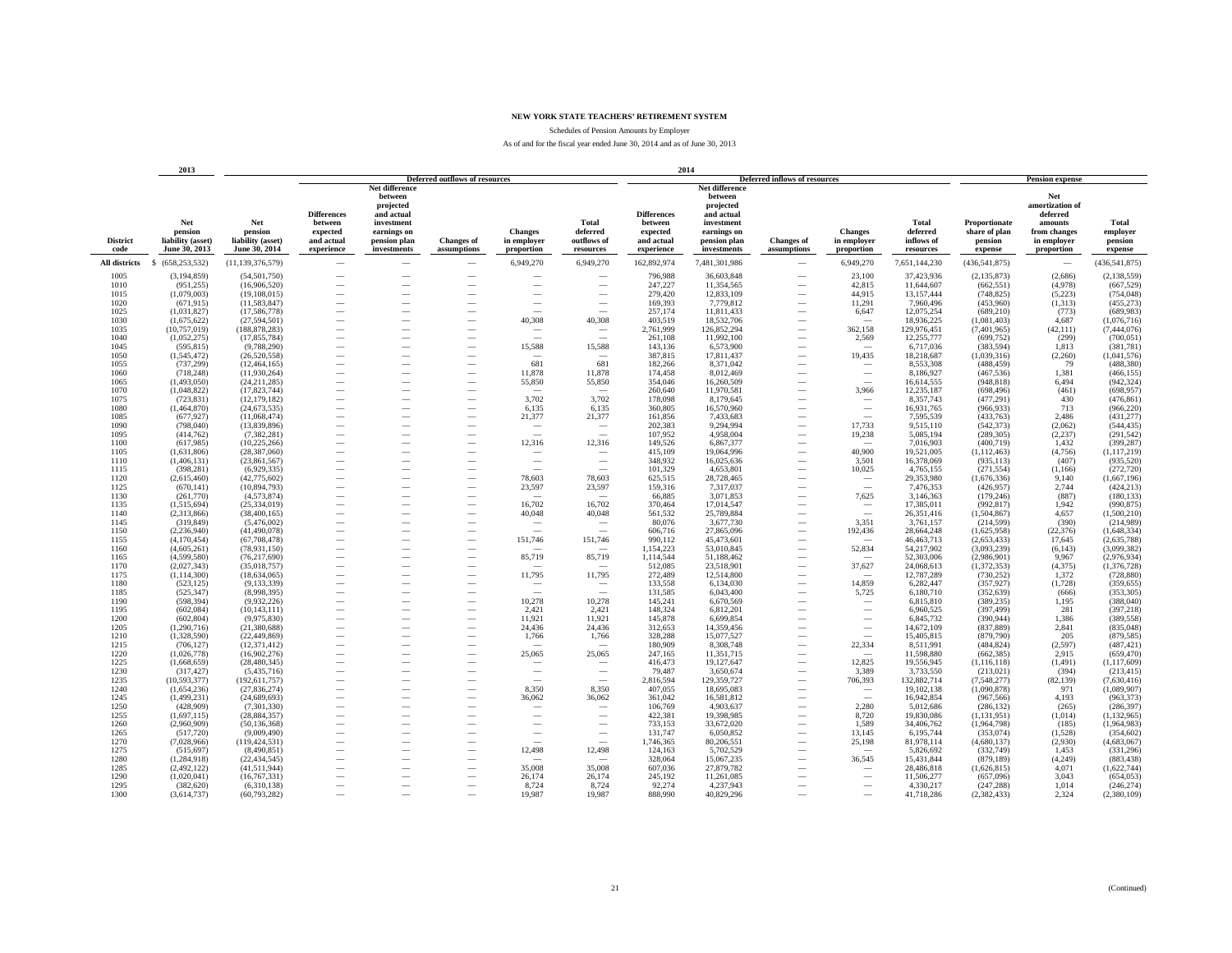Schedules of Pension Amounts by Employer

|                         | 2013                                                 |                                                      |                                                                       |                                                                                                                  |                                       |                                             |                                                      | 2014                                                                  |                                                                                                                  |                                                      |                                                      |                                              |                                                      |                                                                                            |                                         |
|-------------------------|------------------------------------------------------|------------------------------------------------------|-----------------------------------------------------------------------|------------------------------------------------------------------------------------------------------------------|---------------------------------------|---------------------------------------------|------------------------------------------------------|-----------------------------------------------------------------------|------------------------------------------------------------------------------------------------------------------|------------------------------------------------------|------------------------------------------------------|----------------------------------------------|------------------------------------------------------|--------------------------------------------------------------------------------------------|-----------------------------------------|
|                         |                                                      |                                                      |                                                                       |                                                                                                                  | <b>Deferred outflows of resources</b> |                                             |                                                      |                                                                       |                                                                                                                  | <b>Deferred inflows of resources</b>                 |                                                      |                                              |                                                      | <b>Pension expense</b>                                                                     |                                         |
| <b>District</b><br>code | Net<br>pension<br>liability (asset)<br>June 30, 2013 | Net<br>pension<br>liability (asset)<br>June 30, 2014 | <b>Differences</b><br>between<br>expected<br>and actual<br>experience | Net difference<br>between<br>projected<br>and actual<br>investment<br>earnings on<br>pension plan<br>investments | <b>Changes of</b><br>assumptions      | <b>Changes</b><br>in employer<br>proportion | <b>Total</b><br>deferred<br>outflows of<br>resources | <b>Differences</b><br>between<br>expected<br>and actual<br>experience | Net difference<br>between<br>projected<br>and actual<br>investment<br>earnings on<br>pension plan<br>investments | <b>Changes</b> of<br>assumptions                     | <b>Changes</b><br>in employer<br>proportion          | Total<br>deferred<br>inflows of<br>resources | Proportionate<br>share of plan<br>pension<br>expense | Net<br>amortization of<br>deferred<br>amounts<br>from changes<br>in employer<br>proportion | Total<br>employer<br>pension<br>expense |
| 1305                    | S<br>(9,479,318)                                     | (164, 733, 013)                                      | -                                                                     |                                                                                                                  |                                       | $\sim$                                      |                                                      | 2,408,919                                                             | 110,636,121                                                                                                      | $\overline{\phantom{a}}$                             | 228,587                                              | 113,273,627                                  | (6,455,735)                                          | (26,580)                                                                                   | (6,482,315)                             |
| 2005                    | (570, 161)                                           | (9,439,479)                                          | -                                                                     |                                                                                                                  | -                                     | 11,071                                      | 11,071                                               | 138,035                                                               | 6,339,636                                                                                                        |                                                      |                                                      | 6,477,671                                    | (369, 924)                                           | 1,287                                                                                      | (368, 637)                              |
| 2006                    | (486, 513)                                           | (8,313,987)                                          |                                                                       |                                                                                                                  |                                       |                                             |                                                      | 121,577                                                               | 5,583,746                                                                                                        |                                                      | 4,283                                                | 5,709,606                                    | (325, 817)                                           | (498)                                                                                      | (326, 315)                              |
| 2007                    | (1, 247, 222)                                        | (20, 884, 159)                                       |                                                                       |                                                                                                                  |                                       | 11,757                                      | 11,757                                               | 305,393                                                               | 14,025,983                                                                                                       |                                                      | $\overline{\phantom{a}}$                             | 14,331,376                                   | (818, 431)                                           | 1,367                                                                                      | (817,064)                               |
| 2008                    | (1, 128, 237)                                        | (19,373,064)                                         | -                                                                     | $\overline{\phantom{a}}$                                                                                         | $\overline{\phantom{a}}$              | $\overline{\phantom{a}}$                    | $\overline{\phantom{a}}$                             | 283,296                                                               | 13,011,118                                                                                                       | $\overline{\phantom{a}}$                             | 14,840                                               | 13,309,254                                   | (759, 212)                                           | (1,726)                                                                                    | (760, 938)                              |
| 2009                    | (915, 015)                                           | (16,052,229)                                         |                                                                       | -                                                                                                                | $\overline{\phantom{a}}$              | $\sim$                                      | $\overline{\phantom{a}}$                             | 234,734                                                               | 10,780,816                                                                                                       | $\overline{\phantom{a}}$                             | 30,057                                               | 11,045,607                                   | (629,072)                                            | (3, 495)                                                                                   | (632, 567)                              |
| 2010                    | (3, 178, 363)                                        | (53, 147, 515)                                       |                                                                       |                                                                                                                  | $\overline{\phantom{a}}$              | 33,813                                      | 33,813                                               | 777,185                                                               | 35,694,332                                                                                                       |                                                      |                                                      | 36,471,517                                   | (2,082,802)                                          | 3,932                                                                                      | (2,078,870)                             |
| 2014                    | (428, 282)                                           | (7,183,516)                                          |                                                                       |                                                                                                                  | $\overline{\phantom{0}}$              | 3,396                                       | 3,396                                                | 105,046                                                               | 4,824,512                                                                                                        |                                                      |                                                      | 4,929,558                                    | (281, 515)                                           | 395                                                                                        | (281, 120)                              |
| 2015                    | (878,910)                                            | (14, 413, 358)                                       |                                                                       |                                                                                                                  |                                       | 24,357                                      | 24,357                                               | 210,769                                                               | 9,680,136                                                                                                        |                                                      |                                                      | 9,890,905                                    | (564, 846)                                           | 2,832                                                                                      | (562, 014)                              |
| 2016                    | (364, 461)                                           | (6,145,242)                                          |                                                                       |                                                                                                                  |                                       | 1,185                                       | 1,185                                                | 89,863                                                                | 4,127,198                                                                                                        |                                                      |                                                      | 4,217,061                                    | (240, 826)                                           | 138                                                                                        | (240, 688)                              |
| 2018                    | (824, 515)                                           | (13,602,696)                                         | -                                                                     |                                                                                                                  |                                       | 18,541                                      | 18,541                                               | 198,915                                                               | 9,135,688                                                                                                        |                                                      | $\overline{\phantom{a}}$                             | 9,334,603                                    | (533,077)                                            | 2,156                                                                                      | (530, 921)                              |
| 2020                    | (2, 342, 570)                                        | (37.244.551)                                         | -                                                                     |                                                                                                                  |                                       | 126,936                                     | 126,936                                              | 544,633                                                               | 25,013,763                                                                                                       |                                                      | $\sim$                                               | 25,558,396                                   | (1,459,580)                                          | 14.760                                                                                     | (1,444,820)                             |
| 2025                    | (1,579,520)                                          | (26,944,583)                                         | -                                                                     |                                                                                                                  | $\overline{\phantom{a}}$              | $\sim$                                      |                                                      | 394,015                                                               | 18,096,216                                                                                                       |                                                      | 11,380                                               | 18,501,611                                   | (1,055,933)                                          | (1, 323)                                                                                   | (1,057,256)                             |
| 2030                    | (1, 403, 137)                                        | (24, 219, 909)                                       | -                                                                     |                                                                                                                  | $\overline{\phantom{0}}$              | $\overline{\phantom{a}}$                    |                                                      | 354,172                                                               | 16,266,301                                                                                                       |                                                      | 25,153                                               | 16,645,626                                   | (949, 156)                                           | (2.925)                                                                                    | (952, 081)                              |
| 2035                    | (444, 997)                                           | (7,761,169)                                          | $\overline{\phantom{0}}$                                              |                                                                                                                  |                                       |                                             |                                                      | 113,493                                                               | 5,212,469                                                                                                        |                                                      | 12,210                                               | 5,338,172                                    | (304, 153)                                           | (1,420)                                                                                    | (305, 573)                              |
| 2040                    | (2,709,044)                                          | (43, 170, 234)                                       |                                                                       |                                                                                                                  |                                       | 141,548                                     | 141,548                                              | 631,286                                                               | 28,993,504                                                                                                       |                                                      | $\overline{\phantom{a}}$                             | 29,624,790                                   | (1,691,802)                                          | 16,459                                                                                     | (1,675,343)                             |
| 2044                    | (568, 067)                                           | (9,400,276)                                          |                                                                       |                                                                                                                  |                                       | 11,271                                      | 11,271                                               | 137,462                                                               | 6,313,307                                                                                                        |                                                      | $\overbrace{\phantom{12322111}}$                     | 6,450,769                                    | (368, 388)                                           | 1,311                                                                                      | (367, 077)                              |
| 2045                    | (1,544,849)                                          | (26.044.488)                                         | $\overline{\phantom{0}}$                                              |                                                                                                                  |                                       | 5.210                                       | 5.210                                                | 380,853                                                               | 17.491.704                                                                                                       |                                                      | $\overbrace{\qquad \qquad }^{}$                      | 17,872,557                                   | (1,020,659)                                          | 606                                                                                        | (1,020,053)                             |
| 2046                    | (1, 334, 422)                                        | (22, 486, 052)                                       | $\overline{\phantom{0}}$                                              | -                                                                                                                | $\overline{\phantom{a}}$              | 5,075                                       | 5,075                                                | 328,817                                                               | 15,101,827                                                                                                       |                                                      | $\overbrace{\qquad \qquad }^{}$                      | 15,430,644                                   | (881, 208)                                           | 590                                                                                        | (880, 618)                              |
| 2047                    | (6, 331, 488)                                        | (104, 892, 172)                                      | -                                                                     |                                                                                                                  |                                       | 119,279                                     | 119,279                                              | 1,533,856                                                             | 70,446,493                                                                                                       |                                                      | $\overline{\phantom{a}}$                             | 71,980,349                                   | (4,110,627)                                          | 13,870                                                                                     | (4,096,757)                             |
| 2048                    | (1, 553, 450)                                        | (25,676,106)                                         | -                                                                     | -                                                                                                                | $\overline{\phantom{a}}$              | 32,415                                      | 32,415                                               | 375,466                                                               | 17,244,295                                                                                                       |                                                      | $\overline{\phantom{a}}$                             | 17,619,761                                   | (1,006,223)                                          | 3,769                                                                                      | (1,002,454)                             |
| 2050                    | (1, 113, 065)                                        | (19, 222, 322)                                       | -                                                                     |                                                                                                                  |                                       |                                             |                                                      | 281,091                                                               | 12,909,878                                                                                                       |                                                      | 20,452                                               | 13,211,421                                   | (753, 305)                                           | (2,378)                                                                                    | (755, 683)                              |
| 2052                    | (976, 056)                                           | (16, 239, 759)                                       | $\overline{\phantom{0}}$                                              |                                                                                                                  |                                       | 14,699                                      | 14,699                                               | 237,477                                                               | 10,906,763                                                                                                       |                                                      | -                                                    | 11,144,240                                   | (636, 421)                                           | 1,709                                                                                      | (634, 712)                              |
| 2055                    | (891, 821)                                           | (15,050,281)                                         |                                                                       |                                                                                                                  |                                       | 2,206                                       | 2,206                                                | 220,083                                                               | 10,107,900                                                                                                       |                                                      |                                                      | 10,327,983                                   | (589, 807)                                           | 257                                                                                        | (589, 550)                              |
| 2056                    | (1,051,784)                                          | (18, 230, 734)                                       |                                                                       |                                                                                                                  |                                       |                                             |                                                      | 266,591                                                               | 12,243,919                                                                                                       |                                                      | 22,858                                               | 12,533,368                                   | (714, 446)                                           | (2,658)                                                                                    | (717, 104)                              |
| 2057                    | (1,382,016)                                          | (23.799.360)                                         | $\overline{\phantom{0}}$                                              |                                                                                                                  |                                       | $\overline{\phantom{a}}$                    | $\overline{\phantom{0}}$                             | 348.022                                                               | 15.983.857                                                                                                       |                                                      | 21.811                                               | 16,353,690                                   | (932.675)                                            | (2.536)                                                                                    | (935, 211)                              |
| 2058                    | (834, 686)                                           | (15,038,545)                                         | $\overline{\phantom{0}}$                                              | -                                                                                                                | -                                     | $\hspace{0.1mm}-\hspace{0.1mm}$             | $\overline{\phantom{a}}$                             | 219,911                                                               | 10,100,018                                                                                                       | -                                                    | 48,356                                               | 10,368,285                                   | (589, 347)                                           | (5,623)                                                                                    | (594, 970)                              |
| 2059                    | (1, 341, 473)                                        | (23, 732, 780)                                       | -                                                                     |                                                                                                                  | $\overline{\phantom{a}}$              | $\overline{\phantom{a}}$                    | $\overline{\phantom{a}}$                             | 347,048                                                               | 15,939,141                                                                                                       | $\overline{\phantom{a}}$                             | 54,606                                               | 16,340,795                                   | (930,066)                                            | (6,350)                                                                                    | (936, 416)                              |
| 2060                    | (358, 598)                                           | (6,169,734)                                          | -                                                                     | -                                                                                                                | $\overline{\phantom{a}}$              | $\sim$                                      | $\overline{\phantom{a}}$                             | 90,221                                                                | 4,143,647                                                                                                        | $\overline{\phantom{a}}$                             | 5,363                                                | 4,239,231                                    | (241, 786)                                           | (624)                                                                                      | (242, 410)                              |
| 2061                    | (449, 750)                                           | (7,483,472)                                          |                                                                       |                                                                                                                  |                                       | 6,748                                       | 6,748                                                | 109,432                                                               | 5,025,965                                                                                                        |                                                      |                                                      | 5,135,397                                    | (293, 270)                                           | 785                                                                                        | (292, 485)                              |
| 2062                    | (623, 445)                                           | (10,883,626)                                         | $\overline{\phantom{0}}$                                              |                                                                                                                  |                                       |                                             | 6.231                                                | 159,153                                                               | 7,309,538                                                                                                        |                                                      | 17,644                                               | 7,486,335                                    | (426, 519)                                           | (2,052)                                                                                    | (428, 571)                              |
| 2063                    | (323, 818)                                           | (5,362,144)                                          | $\overline{\phantom{0}}$                                              |                                                                                                                  |                                       | 6.231                                       |                                                      | 78.412                                                                | 3,601,262                                                                                                        | -                                                    | $\overline{\phantom{a}}$                             | 3,679,674                                    | (210, 137)                                           | 725                                                                                        | (209, 412)                              |
| 2064<br>2065            | (1,084,165)                                          | (18, 116, 376)<br>(15, 259, 248)                     | -<br>$\overline{\phantom{a}}$                                         | -<br>-                                                                                                           | $\overline{\phantom{a}}$              | 12,204                                      | 12,204                                               | 264,919<br>223,139                                                    | 12,167,116                                                                                                       | $\overline{\phantom{a}}$<br>$\overline{\phantom{a}}$ | $\overline{\phantom{a}}$<br>$\overline{\phantom{a}}$ | 12,432,035                                   | (709, 964)<br>(597,996)                              | 1,419<br>842                                                                               | (708, 545)<br>(597, 154)                |
| 2066                    | (909, 791)<br>(2, 136, 352)                          | (36, 706, 634)                                       | -                                                                     | ÷.                                                                                                               | $\overline{\phantom{a}}$              | 7,242<br>$\sim$                             | 7,242<br>$\overline{\phantom{a}}$                    | 536,767                                                               | 10,248,243<br>24,652,494                                                                                         | $\overline{\phantom{a}}$                             | 29,325                                               | 10,471,382<br>25,218,586                     | (1,438,499)                                          | (3,410)                                                                                    | (1,441,909)                             |
| 2067                    | (2,936,489)                                          | (52,978,485)                                         |                                                                       |                                                                                                                  | $\overline{\phantom{a}}$              | $\sim$                                      | $\overline{\phantom{a}}$                             | 774,713                                                               | 35,580,810                                                                                                       | ÷.                                                   | 173,919                                              | 36,529,442                                   | (2,076,178)                                          | (20, 223)                                                                                  | (2,096,401)                             |
| 2068                    | (2,986,895)                                          | (49,887,448)                                         |                                                                       |                                                                                                                  | $\overline{\phantom{0}}$              | 34,867                                      | 34,867                                               | 729,513                                                               | 33,504,843                                                                                                       |                                                      | $\overline{\phantom{m}}$                             | 34,234,356                                   | (1,955,043)                                          | 4,054                                                                                      | (1.950.989)                             |
| 2069                    | (370, 435)                                           | (6,072,271)                                          |                                                                       |                                                                                                                  |                                       | 10,400                                      | 10,400                                               | 88,796                                                                | 4,078,190                                                                                                        |                                                      | L.                                                   | 4,166,986                                    | (237,967)                                            | 1,209                                                                                      | (236, 758)                              |
| 2070                    | (549, 578)                                           | (9,540,185)                                          |                                                                       |                                                                                                                  |                                       |                                             |                                                      | 139,508                                                               | 6,407,271                                                                                                        |                                                      | 12,698                                               | 6,559,477                                    | (373, 871)                                           | (1, 477)                                                                                   | (375, 348)                              |
| 2071                    | (454, 818)                                           | (7,750,790)                                          | -                                                                     |                                                                                                                  |                                       | $\sim$                                      | $\overline{\phantom{0}}$                             | 113,341                                                               | 5,205,498                                                                                                        |                                                      | 2.863                                                | 5,321,702                                    | (303, 746)                                           | (333)                                                                                      | (304, 079)                              |
| 2072                    | (518, 958)                                           | (8.850.737)                                          | $\overline{\phantom{0}}$                                              |                                                                                                                  |                                       |                                             |                                                      | 129,426                                                               | 5.944.232                                                                                                        |                                                      | 3,632                                                | 6,077,290                                    | (346, 852)                                           | (422)                                                                                      | (347, 274)                              |
| 2073                    | (1,087,778)                                          | (17,930,076)                                         | -                                                                     |                                                                                                                  | $\overline{\phantom{a}}$              | 25,303                                      | 25,303                                               | 262,195                                                               | 12,041,995                                                                                                       |                                                      | $\hspace{0.1mm}-\hspace{0.1mm}$                      | 12,304,190                                   | (702, 663)                                           | 2,942                                                                                      | (699, 721)                              |
| 2074                    | (1,144,400)                                          | (19, 158, 624)                                       | -                                                                     |                                                                                                                  |                                       | 10,991                                      | 10,991                                               | 280,160                                                               | 12,867,098                                                                                                       |                                                      | $\sim$                                               | 13,147,258                                   | (750, 809)                                           | 1,278                                                                                      | (749, 531)                              |
| 2075                    | (2, 217, 106)                                        | (37,539,479)                                         | -                                                                     |                                                                                                                  |                                       |                                             |                                                      | 548,946                                                               | 25,211,840                                                                                                       |                                                      | 1,071                                                | 25,761,857                                   | (1,471,137)                                          | (124)                                                                                      | (1,471,261)                             |
| 2076                    | (1, 257, 173)                                        | (20.480.560)                                         |                                                                       |                                                                                                                  | $\overline{\phantom{0}}$              | 42.038                                      | 42.038                                               | 299,491                                                               | 13,754,922                                                                                                       |                                                      | $\overline{\phantom{a}}$                             | 14,054,413                                   | (802, 614)                                           | 4.888                                                                                      | (797, 726)                              |
| 2077                    | (370, 611)                                           | (6,012,182)                                          |                                                                       |                                                                                                                  |                                       | 13,739                                      | 13,739                                               | 87,917                                                                | 4,037,834                                                                                                        |                                                      |                                                      | 4,125,751                                    | (235, 612)                                           | 1,598                                                                                      | (234, 014)                              |
| 2078                    | (3.277.096)                                          | (56.995.251)                                         | $\overline{\phantom{0}}$                                              |                                                                                                                  | -                                     | $\overline{\phantom{a}}$                    |                                                      | 833.451                                                               | 38,278,505                                                                                                       |                                                      | 81,427                                               | 39.193.383                                   | (2.233.591)                                          | (9, 468)                                                                                   | (2,243,059)                             |
| 2079                    | (1, 854, 090)                                        | (31, 375, 262)                                       | $\overline{\phantom{0}}$                                              |                                                                                                                  |                                       | 43                                          | 43                                                   | 458,806                                                               | 21,071,898                                                                                                       | $\overline{\phantom{m}}$                             | -                                                    | 21,530,704                                   | (1,229,568)                                          | - 5                                                                                        | (1, 229, 563)                           |
| 2080                    | (416, 638)                                           | (7,343,965)                                          | $\overline{\phantom{0}}$                                              |                                                                                                                  |                                       | $\overline{\phantom{a}}$                    | $\overline{\phantom{a}}$                             | 107,392                                                               | 4,932,271                                                                                                        | $\overline{\phantom{a}}$                             | 15,529                                               | 5,055,192                                    | (287, 803)                                           | (1,806)                                                                                    | (289, 609)                              |
| 2081                    | (522, 557)                                           | (9,017,862)                                          | -                                                                     |                                                                                                                  | $\overline{\phantom{a}}$              | $\overline{\phantom{a}}$                    | -                                                    | 131,870                                                               | 6,056,475                                                                                                        | $\overline{\phantom{a}}$                             | 9,255                                                | 6,197,600                                    | (353, 402)                                           | (1,076)                                                                                    | (354, 478)                              |
| 2082                    | (296, 046)                                           | (5,119,780)                                          | -                                                                     |                                                                                                                  | $\overline{\phantom{a}}$              | $\overline{\phantom{a}}$                    | $\overline{\phantom{a}}$                             | 74,867                                                                | 3,438,489                                                                                                        | $\overline{\phantom{a}}$                             | 5,818                                                | 3,519,174                                    | (200, 639)                                           | (676)                                                                                      | (201, 315)                              |
| 2083                    | (689, 482)                                           | (11,828,205)                                         | -                                                                     |                                                                                                                  | $\overline{\phantom{a}}$              | $\overline{\phantom{a}}$                    | $\overline{\phantom{a}}$                             | 172,966                                                               | 7,943,925                                                                                                        | $\overline{\phantom{a}}$                             | 8,489                                                | 8,125,380                                    | (463, 536)                                           | (987)                                                                                      | (464, 523)                              |
| 2084                    | (1,109,091)                                          | (19,094,562)                                         |                                                                       |                                                                                                                  |                                       |                                             |                                                      | 279,223                                                               | 12,824,073                                                                                                       |                                                      | 17,248                                               | 13,120,544                                   | (748, 298)                                           | (2,006)                                                                                    | (750, 304)                              |
| 2085                    | (569, 880)                                           | (9,696,882)                                          |                                                                       |                                                                                                                  |                                       |                                             |                                                      | 141,799                                                               | 6,512,510                                                                                                        |                                                      | 2,807                                                | 6,657,116                                    | (380, 012)                                           | (326)                                                                                      | (380, 338)                              |
| 2086                    | (2,013,040)                                          | (34, 183, 574)                                       | -                                                                     |                                                                                                                  | $\overline{\phantom{a}}$              | $\overline{\phantom{a}}$                    | $\overline{\phantom{a}}$                             | 499,872                                                               | 22,957,985                                                                                                       |                                                      | 6,229                                                | 23,464,086                                   | (1,339,623)                                          | (724)                                                                                      | (1,340,347)                             |
| 2090                    | (862, 116)                                           | (14, 887, 929)                                       |                                                                       |                                                                                                                  | $\overline{\phantom{a}}$              |                                             | -                                                    | 217,709                                                               | 9,998,862                                                                                                        | $\overline{\phantom{a}}$                             | 15,810                                               | 10,232,381                                   | (583, 444)                                           | (1, 838)                                                                                   | (585, 282)                              |
| 2095                    | (830, 397)                                           | (13,960,865)                                         |                                                                       |                                                                                                                  | $\overline{\phantom{a}}$              | 4,851                                       | 4,851                                                | 204,152                                                               | 9,376,238                                                                                                        |                                                      |                                                      | 9,580,390                                    | (547, 113)                                           | 564                                                                                        | (546, 549)                              |
| 2104                    | (476,920)                                            | (8,285,396)                                          |                                                                       |                                                                                                                  |                                       |                                             |                                                      | 121,159                                                               | 5,564,544                                                                                                        |                                                      | 11,363                                               | 5,697,066                                    | (324, 697)                                           | (1, 321)                                                                                   | (326, 018)                              |
| 2105                    | (448, 256)                                           | (7,856,625)                                          |                                                                       |                                                                                                                  |                                       | $\overline{\phantom{a}}$                    | $\overline{\phantom{0}}$                             | 114,889                                                               | 5,276,578                                                                                                        |                                                      | 14,343                                               | 5,405,810                                    | (307, 894)                                           | (1,668)                                                                                    | (309, 562)                              |
| 2110                    | (1,333,602)                                          | (22, 648, 351)                                       |                                                                       |                                                                                                                  |                                       |                                             |                                                      | 331,191                                                               | 15,210,829                                                                                                       |                                                      | 4,252                                                | 15,546,272                                   | (887, 568)                                           | (494)                                                                                      | (888,062)                               |
| 2112                    | (951, 057)                                           | (15.873.585)                                         | -                                                                     |                                                                                                                  | -                                     | 11,688                                      | 11,688                                               | 232.122                                                               | 10,660,838                                                                                                       |                                                      | $\overline{\phantom{a}}$                             | 10,892,960                                   | (622,071)                                            | 1.359                                                                                      | (620, 712)                              |
| 2115                    | (2,008,822)                                          | (34,653,913)                                         |                                                                       |                                                                                                                  |                                       |                                             |                                                      | 506,750                                                               | 23,273,868                                                                                                       |                                                      | 34,906                                               | 23,815,524                                   | (1,358,055)                                          | (4.059)                                                                                    | (1,362,114)                             |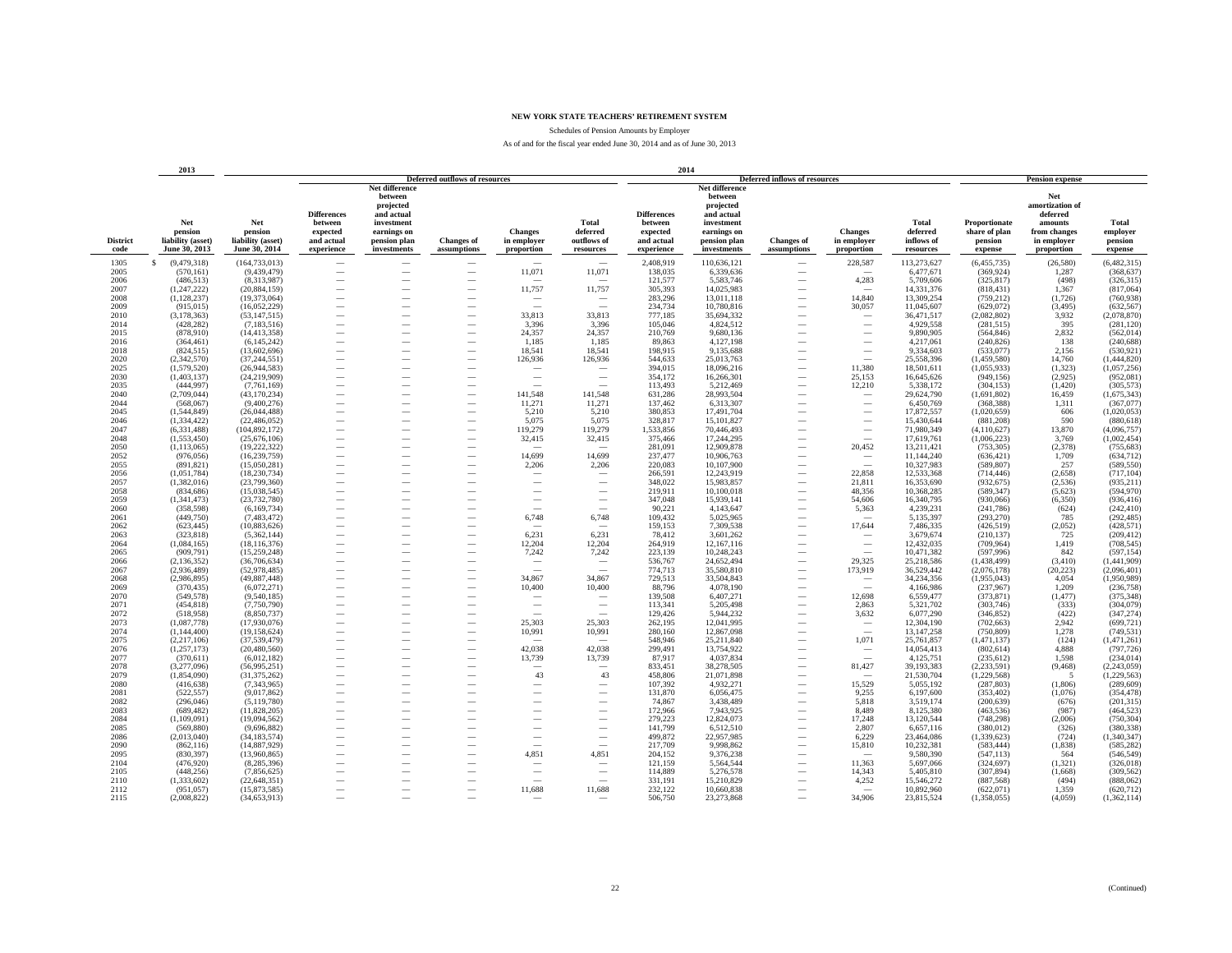Schedules of Pension Amounts by Employer

|                         | 2013                                                 |                                                      |                                                                       |                                                                                                                  |                                                      |                                                      |                                                      | 2014                                                                  |                                                                                                                  |                                  |                                             |                                              |                                                      |                                                                                            |                                         |
|-------------------------|------------------------------------------------------|------------------------------------------------------|-----------------------------------------------------------------------|------------------------------------------------------------------------------------------------------------------|------------------------------------------------------|------------------------------------------------------|------------------------------------------------------|-----------------------------------------------------------------------|------------------------------------------------------------------------------------------------------------------|----------------------------------|---------------------------------------------|----------------------------------------------|------------------------------------------------------|--------------------------------------------------------------------------------------------|-----------------------------------------|
|                         |                                                      |                                                      |                                                                       |                                                                                                                  | <b>Deferred outflows of resources</b>                |                                                      |                                                      |                                                                       |                                                                                                                  | Deferred inflows of resources    |                                             |                                              |                                                      | <b>Pension expense</b>                                                                     |                                         |
| <b>District</b><br>code | Net<br>pension<br>liability (asset)<br>June 30, 2013 | Net<br>pension<br>liability (asset)<br>June 30, 2014 | <b>Differences</b><br>between<br>expected<br>and actual<br>experience | Net difference<br>between<br>projected<br>and actual<br>investment<br>earnings on<br>pension plan<br>investments | <b>Changes</b> of<br>assumptions                     | <b>Changes</b><br>in employer<br>proportion          | <b>Total</b><br>deferred<br>outflows of<br>resources | <b>Differences</b><br>between<br>expected<br>and actual<br>experience | Net difference<br>between<br>projected<br>and actual<br>investment<br>earnings on<br>pension plan<br>investments | <b>Changes</b> of<br>assumptions | <b>Changes</b><br>in employer<br>proportion | Total<br>deferred<br>inflows of<br>resources | Proportionate<br>share of plan<br>pension<br>expense | Net<br>amortization of<br>deferred<br>amounts<br>from changes<br>in employer<br>proportion | Total<br>emplover<br>pension<br>expense |
| 2120                    | S<br>(3,577,541)                                     | (59, 138, 671)                                       | $\overline{\phantom{a}}$                                              |                                                                                                                  | $\overline{\phantom{a}}$                             | 74,255                                               | 74,255                                               | 864,795                                                               | 39,718,045                                                                                                       | $\overline{\phantom{a}}$         | $\overline{\phantom{m}}$                    | 40,582,840                                   | (2,317,590)                                          | 8,634                                                                                      | (2,308,956)                             |
| 2125                    | (330,982)                                            | (5,448,018)                                          | -                                                                     | -                                                                                                                |                                                      | 8,103                                                | 8,103                                                | 79,667                                                                | 3,658,936                                                                                                        |                                  | $\overline{\phantom{a}}$                    | 3,738,603                                    | (213, 503)                                           | 942                                                                                        | (212, 561)                              |
| 2130                    | (675, 187)                                           | (11,590,688)                                         |                                                                       |                                                                                                                  |                                                      |                                                      |                                                      | 169,493                                                               | 7,784,406                                                                                                        |                                  | 8,721                                       | 7,962,620                                    | (454, 228)                                           | (1,014)                                                                                    | (455, 242)                              |
| 2135                    | (1, 237, 757)                                        | (20, 582, 120)                                       |                                                                       |                                                                                                                  | -                                                    | 19,268                                               | 19,268                                               | 300,976                                                               | 13,823,131                                                                                                       |                                  | $\overline{\phantom{a}}$                    | 14,124,107                                   | (806, 594)                                           | 2,240                                                                                      | (804, 354)                              |
| 2140                    | (1, 114, 116)                                        | (17,615,342)                                         | -                                                                     |                                                                                                                  |                                                      | 65,558                                               | 65,558                                               | 257,592                                                               | 11,830,617                                                                                                       | $\overline{\phantom{a}}$         | $\overline{\phantom{a}}$                    | 12,088,209                                   | (690, 329)                                           | 7,623                                                                                      | (682, 706)                              |
| 2145                    | (1,571,454)                                          | (26,590,946)                                         |                                                                       |                                                                                                                  |                                                      | 115                                                  | 115                                                  | 388,844                                                               | 17,858,710                                                                                                       |                                  | $\overline{\phantom{a}}$                    | 18,247,554                                   | (1,042,075)                                          | 13                                                                                         | (1,042,062)                             |
| 2146                    | (1,644,366)                                          | (29, 266, 269)                                       |                                                                       |                                                                                                                  | $\overline{\phantom{a}}$                             | $\overline{\phantom{a}}$                             | $\overline{\phantom{a}}$                             | 427,966                                                               | 19,655,480                                                                                                       | -                                | 76,191                                      | 20,159,637                                   | (1,146,918)                                          | (8, 859)                                                                                   | (1, 155, 777)                           |
| 2147                    | (422, 042)                                           | (6,953,975)                                          |                                                                       |                                                                                                                  | $\overline{\phantom{a}}$                             | 9,956                                                | 9,956                                                | 101,689                                                               | 4,670,350                                                                                                        |                                  | $\overline{\phantom{a}}$                    | 4,772,039                                    | (272, 520)                                           | 1,158                                                                                      | (271, 362)                              |
| 2148                    | (945, 121)                                           | (16, 334, 541)                                       |                                                                       |                                                                                                                  |                                                      |                                                      |                                                      | 238,863                                                               | 10,970,419                                                                                                       |                                  | 18,031                                      | 11,227,313                                   | (640, 136)                                           | (2,097)                                                                                    | (642, 233)                              |
| 2149                    | (658, 295)                                           | (11, 470, 505)                                       |                                                                       |                                                                                                                  |                                                      |                                                      |                                                      | 167,735                                                               | 7,703,691                                                                                                        |                                  | 17,492                                      | 7,888,918                                    | (449, 519)                                           | (2,034)                                                                                    | (451, 553)                              |
| 2150                    | (253, 162)                                           | (4,416,487)                                          |                                                                       |                                                                                                                  |                                                      |                                                      |                                                      | 64,583                                                                | 2,966,151                                                                                                        |                                  | 7,004                                       | 3,037,738                                    | (173,078)                                            | (814)                                                                                      | (173, 892)                              |
| 2155                    | (999, 256)                                           | (17,063,446)                                         |                                                                       |                                                                                                                  | $\overline{\phantom{a}}$                             |                                                      |                                                      | 249,522                                                               | 11,459,958                                                                                                       |                                  | 8,121                                       | 11,717,601                                   | (668, 701)                                           | (944)                                                                                      | (669, 645)                              |
| 2160                    | (1,763,512)                                          | (30,918,958)                                         | -                                                                     |                                                                                                                  | -                                                    | $\overline{\phantom{a}}$                             | -                                                    | 452,133                                                               | 20,765,441                                                                                                       |                                  | 56,945                                      | 21,274,519                                   | (1,211,685)                                          | (6,622)                                                                                    | (1, 218, 307)                           |
| 2165                    | (583, 346)                                           | (10,098,699)                                         |                                                                       |                                                                                                                  | $\overline{\phantom{a}}$                             |                                                      | -                                                    | 147,675                                                               | 6,782,374                                                                                                        |                                  | 12,015                                      | 6,942,064                                    | (395, 759)                                           | (1, 397)                                                                                   | (397, 156)                              |
| 2170<br>2175            | (2,744,801)<br>(252,906)                             | (46,683,968)<br>(4,324,867)                          |                                                                       |                                                                                                                  | $\overline{\phantom{a}}$<br>$\overline{\phantom{a}}$ |                                                      | -                                                    | 682,668<br>63,243                                                     | 31,353,358<br>2,904,619                                                                                          |                                  | 12,426<br>2,384                             | 32,048,452<br>2,970,246                      | (1,829,502)<br>(169, 488)                            | (1, 445)<br>(277)                                                                          | (1, 830, 947)                           |
| 2180                    | (499, 175)                                           | (8,584,898)                                          |                                                                       |                                                                                                                  |                                                      |                                                      |                                                      | 125,538                                                               | 5,765,692                                                                                                        |                                  | 7,282                                       | 5,898,512                                    | (336, 434)                                           | (847)                                                                                      | (169, 765)<br>(337, 281)                |
| 2185                    | (2,853,500)                                          | (48, 658, 442)                                       |                                                                       |                                                                                                                  |                                                      |                                                      | $\overline{\phantom{0}}$                             | 711,541                                                               | 32,679,432                                                                                                       |                                  | 19,573                                      | 33,410,546                                   | (1,906,879)                                          | (2, 276)                                                                                   | (1,909,155)                             |
| 2187                    | (1,307,852)                                          | (22, 185, 698)                                       |                                                                       |                                                                                                                  |                                                      |                                                      |                                                      | 324,425                                                               | 14,900,108                                                                                                       |                                  | 2,827                                       | 15,227,360                                   | (869, 437)                                           | (329)                                                                                      | (869,766)                               |
| 2190                    | (1,962,214)                                          | (32, 524, 152)                                       | -                                                                     |                                                                                                                  | $\overline{\phantom{a}}$                             | 36,085                                               | 36,085                                               | 475,606                                                               | 21,843,502                                                                                                       |                                  | $\sim$                                      | 22,319,108                                   | (1,274,591)                                          | 4,196                                                                                      | (1, 270, 395)                           |
| 2191                    | (1, 256, 692)                                        | (21, 409, 302)                                       |                                                                       |                                                                                                                  | $\overline{\phantom{a}}$                             | $\overline{\phantom{a}}$                             | -                                                    | 313,072                                                               | 14,378,673                                                                                                       |                                  | 7,558                                       | 14,699,303                                   | (839, 011)                                           | (879)                                                                                      | (839, 890)                              |
| 2195                    | (370, 985)                                           | (6,345,324)                                          |                                                                       |                                                                                                                  | -                                                    | $\overline{\phantom{a}}$                             | $\overline{\phantom{a}}$                             | 92,789                                                                | 4,261,575                                                                                                        | $\overline{\phantom{a}}$         | 3,561                                       | 4,357,925                                    | (248, 667)                                           | (414)                                                                                      | (249, 081)                              |
| 2196                    | (426, 283)                                           | (7,460,404)                                          |                                                                       |                                                                                                                  | $\overline{\phantom{a}}$                             |                                                      | -                                                    | 109,095                                                               | 5,010,472                                                                                                        | $\overline{\phantom{a}}$         | 13,053                                      | 5,132,620                                    | (292, 366)                                           | (1.518)                                                                                    | (293, 884)                              |
| 2198                    | (897, 174)                                           | (15, 486, 557)                                       |                                                                       |                                                                                                                  |                                                      |                                                      |                                                      | 226,463                                                               | 10,400,906                                                                                                       |                                  | 16,094                                      | 10,643,463                                   | (606, 904)                                           | (1, 871)                                                                                   | (608, 775)                              |
| 2200                    | (3,990,943)                                          | (67, 741, 925)                                       |                                                                       |                                                                                                                  |                                                      |                                                      |                                                      | 990,602                                                               | 45,496,065                                                                                                       |                                  | 10.836                                      | 46,497,503                                   | (2,654,743)                                          | (1,260)                                                                                    | (2,656,003)                             |
| 2204                    | (3,610,412)                                          | (61, 693, 270)                                       |                                                                       |                                                                                                                  |                                                      |                                                      |                                                      | 902,151                                                               | 41,433,735                                                                                                       |                                  | 31,531                                      | 42,367,417                                   | (2,417,702)                                          | (3,666)                                                                                    | (2,421,368)                             |
| 2205                    | (100, 468)                                           | (1,728,561)                                          |                                                                       |                                                                                                                  |                                                      |                                                      | $\overline{\phantom{0}}$                             | 25,277                                                                | 1,160,917                                                                                                        | $\overline{\phantom{a}}$         | 1.502                                       | 1,187,696                                    | (67,741)                                             | (175)                                                                                      | (67,916)                                |
| 2206                    | (528, 234)                                           | (9,168,174)                                          | -                                                                     |                                                                                                                  | -                                                    |                                                      |                                                      | 134,068                                                               | 6,157,425                                                                                                        | -                                | 12,126                                      | 6,303,619                                    | (359, 292)                                           | (1,410)                                                                                    | (360, 702)                              |
| 2207                    | (1,055,073)                                          | (17, 157, 607)                                       |                                                                       |                                                                                                                  | $\overline{\phantom{a}}$                             | 36,897                                               | 36,897                                               | 250,899                                                               | 11,523,198                                                                                                       |                                  | $\overline{\phantom{a}}$                    | 11,774,097                                   | (672, 391)                                           | 4,290                                                                                      | (668, 101)                              |
| 2208                    | (1,622,420)                                          | (27,209,825)                                         |                                                                       |                                                                                                                  |                                                      | 13,011                                               | 13,011                                               | 397,894                                                               | 18,274,355                                                                                                       |                                  | $\overline{\phantom{m}}$                    | 18,672,249                                   | (1,066,328)                                          | 1,513                                                                                      | (1,064,815)                             |
| 2209                    | (4,095,670)                                          | (68,053,748)                                         |                                                                       |                                                                                                                  |                                                      | 66,475                                               | 66,475                                               | 995,161                                                               | 45,705,488                                                                                                       |                                  |                                             | 46,700,649                                   | (2,666,963)                                          | 7,730                                                                                      | (2,659,233)                             |
| 2210                    | (983, 430)                                           | (17, 134, 997)                                       |                                                                       |                                                                                                                  |                                                      | $\overline{\phantom{a}}$                             | -                                                    | 250,568                                                               | 11,508,013                                                                                                       |                                  | 26,086                                      | 11,784,667                                   | (671, 505)                                           | (3,033)                                                                                    | (674, 538)                              |
| 2212                    | (1,326,524)                                          | (22, 739, 177)                                       | -                                                                     |                                                                                                                  | $\overline{\phantom{a}}$                             | $\overline{\phantom{a}}$                             | $\overline{\phantom{a}}$                             | 332.519                                                               | 15,271,829                                                                                                       | -                                | 15.400                                      | 15,619,748                                   | (891, 127)                                           | (1,791)                                                                                    | (892, 918)                              |
| 2215<br>2220            | (2,019,918)<br>(821, 504)                            | (34,814,853)<br>(14,055,624)                         | -                                                                     |                                                                                                                  | $\overline{\phantom{a}}$<br>-                        | $\overline{\phantom{a}}$<br>$\overline{\phantom{a}}$ | $\overline{\phantom{a}}$<br>$\overline{\phantom{a}}$ | 509,103<br>205,538                                                    | 23,381,958<br>9,439,879                                                                                          | $\overline{\phantom{a}}$<br>-    | 33,485<br>8,132                             | 23,924,546<br>9,653,549                      | (1,364,362)<br>(550, 827)                            | (3,894)<br>(946)                                                                           | (1,368,256)<br>(551, 773)               |
| 2224                    | (1,792,643)                                          | (30, 459, 170)                                       |                                                                       |                                                                                                                  | $\overline{\phantom{a}}$                             | $\sim$                                               | $\sim$                                               | 445,410                                                               | 20,456,643                                                                                                       | $\overline{\phantom{a}}$         | 6,509                                       | 20,908,562                                   | (1, 193, 667)                                        | (757)                                                                                      | (1, 194, 424)                           |
| 2225                    | (3,614,777)                                          | (59,966,085)                                         |                                                                       |                                                                                                                  | $\overline{\phantom{a}}$                             | 63,812                                               | 63,812                                               | 876,894                                                               | 40,273,743                                                                                                       |                                  | $\sim$                                      | 41,150,637                                   | (2,350,015)                                          | 7,420                                                                                      | (2,342,595)                             |
| 2230                    | (2,824,743)                                          | (49,650,006)                                         |                                                                       |                                                                                                                  |                                                      |                                                      |                                                      | 726,040                                                               | 33, 345, 375                                                                                                     |                                  | 97,825                                      | 34,169,240                                   | (1,945,738)                                          | (11, 375)                                                                                  | (1,957,113)                             |
| 2231                    | (1,302,831)                                          | (22, 486, 105)                                       |                                                                       |                                                                                                                  |                                                      |                                                      |                                                      | 328,818                                                               | 15,101,863                                                                                                       |                                  | 23,228                                      | 15,453,909                                   | (881,210)                                            | (2,701)                                                                                    | (883, 911)                              |
| 2235                    | (270, 624)                                           | (4,606,128)                                          |                                                                       |                                                                                                                  |                                                      |                                                      |                                                      | 67,356                                                                | 3.093.516                                                                                                        |                                  | 1.401                                       | 3,162,273                                    | (180, 510)                                           | (163)                                                                                      | (180, 673)                              |
| 2239                    | (1, 234, 279)                                        | (20,985,989)                                         | -                                                                     |                                                                                                                  | -                                                    | $\overline{\phantom{a}}$                             | $\overline{\phantom{a}}$                             | 306,882                                                               | 14,094,372                                                                                                       | -                                | 5,228                                       | 14,406,482                                   | (822, 422)                                           | (608)                                                                                      | (823,030)                               |
| 2240                    | (2,227,029)                                          | (38,696,726)                                         |                                                                       |                                                                                                                  | $\overline{\phantom{a}}$                             |                                                      |                                                      | 565,869                                                               | 25,989,057                                                                                                       |                                  | 53,442                                      | 26,608,368                                   | (1,516,489)                                          | (6,214)                                                                                    | (1,522,703)                             |
| 2241                    | (369, 770)                                           | (6,190,335)                                          |                                                                       |                                                                                                                  | $\overline{\phantom{a}}$                             | 3,554                                                | 3,554                                                | 90,522                                                                | 4,157,483                                                                                                        |                                  | -                                           | 4,248,005                                    | (242, 594)                                           | 413                                                                                        | (242, 181)                              |
| 2242                    | (662, 753)                                           | (11,024,543)                                         | -                                                                     |                                                                                                                  |                                                      | 10,109                                               | 10,109                                               | 161,214                                                               | 7,404,179                                                                                                        |                                  | $\overline{\phantom{a}}$                    | 7,565,393                                    | (432, 042)                                           | 1,176                                                                                      | (430, 866)                              |
| 2243                    | (665, 698)                                           | (11,057,215)                                         |                                                                       |                                                                                                                  |                                                      | 11,019                                               | 11,019                                               | 161,692                                                               | 7,426,122                                                                                                        |                                  |                                             | 7,587,814                                    | (433, 322)                                           | 1,281                                                                                      | (432, 041)                              |
| 2244                    | (381, 142)                                           | (6,586,636)                                          |                                                                       |                                                                                                                  |                                                      |                                                      |                                                      | 96,317                                                                | 4,423,642                                                                                                        |                                  | 7,238                                       | 4,527,197                                    | (258, 124)                                           | (842)                                                                                      | (258,966)                               |
| 2245                    | (1,000,169)                                          | (16,593,571)                                         |                                                                       |                                                                                                                  |                                                      | 17,570                                               | 17,570                                               | 242,651                                                               | 11,144,386                                                                                                       |                                  | $\overline{\phantom{a}}$                    | 11,387,037                                   | (650, 287)                                           | 2,043                                                                                      | (648, 244)                              |
| 2250                    | (565, 058)                                           | (9,541,240)                                          | -                                                                     |                                                                                                                  |                                                      | 1,113                                                | 1,113                                                | 139.523                                                               | 6,407,980                                                                                                        |                                  | $\sim$                                      | 6,547,503                                    | (373,912)                                            | 129                                                                                        | (373, 783)                              |
| 2255                    | (1,829,395)                                          | (31,076,116)                                         | -                                                                     |                                                                                                                  |                                                      | $\overline{\phantom{a}}$                             | -                                                    | 454,431                                                               | 20,870,989                                                                                                       | $\overline{\phantom{a}}$         | 6,245                                       | 21,331,665                                   | (1,217,844)                                          | (726)                                                                                      | (1, 218, 570)                           |
| 2260                    | (1,348,146)                                          | (23, 330, 906)                                       |                                                                       |                                                                                                                  | $\overline{\phantom{a}}$                             | $\sim$<br>$\sim$                                     | $\overline{\phantom{a}}$                             | 341,172                                                               | 15,669,239                                                                                                       | $\overline{\phantom{a}}$         | 27,355                                      | 16,037,766                                   | (914, 317)                                           | (3,181)                                                                                    | (917, 498)                              |
| 2266<br>2268            | (1,030,896)                                          | (18, 148, 833)<br>(10, 105, 910)                     |                                                                       |                                                                                                                  | $\overline{\phantom{a}}$<br>$\overline{\phantom{a}}$ |                                                      | $\overline{\phantom{a}}$                             | 265,393<br>147,780                                                    | 12,188,914<br>6,787,217                                                                                          | $\overline{\phantom{a}}$         | 37,234<br>2,990                             | 12,491,541                                   | (711, 236)<br>(396, 041)                             | (4,330)<br>(348)                                                                           | (715, 566)<br>(396, 389)                |
| 2270                    | (593, 845)<br>(1,044,459)                            | (16,967,661)                                         |                                                                       |                                                                                                                  |                                                      | 37,444                                               | 37,444                                               | 248,121                                                               | 11,395,628                                                                                                       |                                  |                                             | 6,937,987<br>11,643,749                      | (664, 947)                                           | 4.354                                                                                      | (660, 593)                              |
| 2271                    | (701, 263)                                           | (11,960,696)                                         |                                                                       |                                                                                                                  |                                                      |                                                      |                                                      | 174,903                                                               | 8,032,907                                                                                                        |                                  | 4,949                                       | 8,212,759                                    | (468, 729)                                           | (575)                                                                                      | (469, 304)                              |
| 2272                    | (1, 123, 761)                                        | (18, 823, 310)                                       |                                                                       |                                                                                                                  |                                                      | 10,252                                               | 10,252                                               | 275,256                                                               | 12,641,898                                                                                                       |                                  | $\overline{\phantom{a}}$                    | 12,917,154                                   | (737, 668)                                           | 1,192                                                                                      | (736, 476)                              |
| 2275                    | (2,071,994)                                          | (34,898,486)                                         |                                                                       |                                                                                                                  | $\overline{\phantom{a}}$                             | 8,739                                                | 8,739                                                | 510,326                                                               | 23,438,126                                                                                                       |                                  | $\sim$                                      | 23,948,452                                   | (1,367,639)                                          | 1,016                                                                                      | (1,366,623)                             |
| 2280                    | (652,001)                                            | (11, 196, 284)                                       |                                                                       |                                                                                                                  | $\overline{\phantom{a}}$                             |                                                      |                                                      | 163,725                                                               | 7,519,521                                                                                                        |                                  | 8,613                                       | 7,691,859                                    | (438, 772)                                           | (1,002)                                                                                    | (439, 774)                              |
| 2281                    | (410, 870)                                           | (6,736,729)                                          |                                                                       |                                                                                                                  |                                                      | 11,449                                               | 11,449                                               | 98,512                                                                | 4,524,445                                                                                                        |                                  |                                             | 4,622,957                                    | (264,006)                                            | 1,331                                                                                      | (262, 675)                              |
| 2282                    | (2,006,716)                                          | (32,986,360)                                         |                                                                       |                                                                                                                  |                                                      | 51,484                                               | 51,484                                               | 482.365                                                               | 22,153,926                                                                                                       |                                  |                                             | 22,636,291                                   | (1,292,705)                                          | 5,986                                                                                      | (1, 286, 719)                           |
| 2285                    | (2,565,385)                                          | (43, 246, 834)                                       |                                                                       |                                                                                                                  |                                                      | 8,799                                                | 8,799                                                | 632,406                                                               | 29,044,949                                                                                                       |                                  | -                                           | 29,677,355                                   | (1,694,803)                                          | 1,023                                                                                      | (1,693,780)                             |
| 2286                    | (1, 481, 833)                                        | (24.707.929)                                         |                                                                       |                                                                                                                  | -                                                    | 19,511                                               | 19.511                                               | 361.308                                                               | 16,594,059                                                                                                       |                                  | $\overline{\phantom{a}}$                    | 16,955,367                                   | (968, 281)                                           | 2.269                                                                                      | (966, 012)                              |
| 2288                    | (868, 225)                                           | (14, 539, 270)                                       |                                                                       |                                                                                                                  |                                                      | 8,119                                                | 8,119                                                | 212,610                                                               | 9,764,700                                                                                                        |                                  |                                             | 9,977,310                                    | (569, 781)                                           | 944                                                                                        | (568, 837)                              |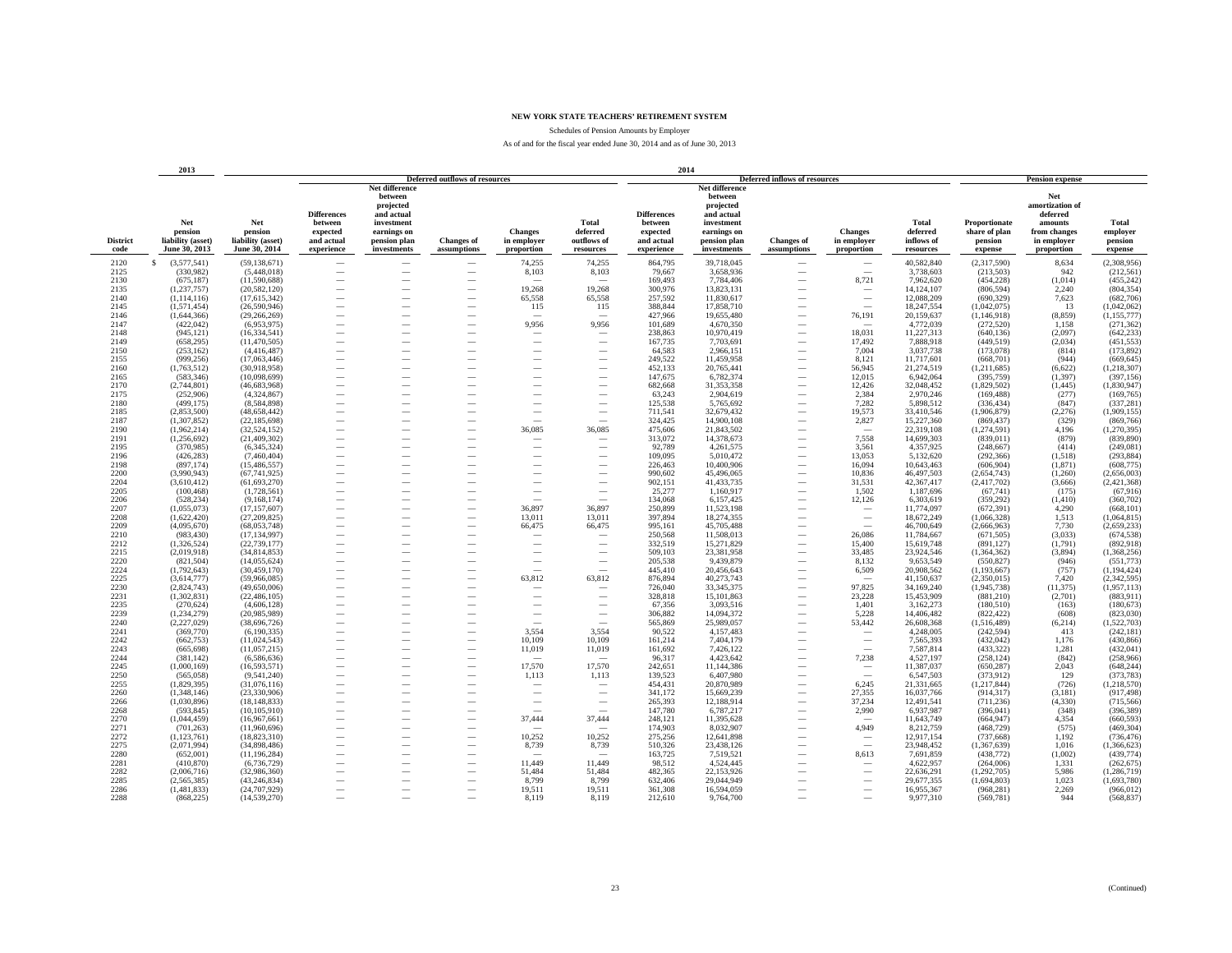Schedules of Pension Amounts by Employer

|                         | 2013                                                 |                                                      |                                                                       |                                                                                                                  |                                                      |                                             |                                                      | 2014                                                                  |                                                                                                                  |                                      |                                                      |                                              |                                                      |                                                                                            |                                         |
|-------------------------|------------------------------------------------------|------------------------------------------------------|-----------------------------------------------------------------------|------------------------------------------------------------------------------------------------------------------|------------------------------------------------------|---------------------------------------------|------------------------------------------------------|-----------------------------------------------------------------------|------------------------------------------------------------------------------------------------------------------|--------------------------------------|------------------------------------------------------|----------------------------------------------|------------------------------------------------------|--------------------------------------------------------------------------------------------|-----------------------------------------|
|                         |                                                      |                                                      |                                                                       |                                                                                                                  | <b>Deferred outflows of resources</b>                |                                             |                                                      |                                                                       |                                                                                                                  | <b>Deferred inflows of resources</b> |                                                      |                                              |                                                      | <b>Pension expense</b>                                                                     |                                         |
| <b>District</b><br>code | Net<br>pension<br>liability (asset)<br>June 30, 2013 | Net<br>pension<br>liability (asset)<br>June 30, 2014 | <b>Differences</b><br>between<br>expected<br>and actual<br>experience | Net difference<br>between<br>projected<br>and actual<br>investment<br>earnings on<br>pension plan<br>investments | <b>Changes of</b><br>assumptions                     | <b>Changes</b><br>in employer<br>proportion | <b>Total</b><br>deferred<br>outflows of<br>resources | <b>Differences</b><br>between<br>expected<br>and actual<br>experience | Net difference<br>between<br>projected<br>and actual<br>investment<br>earnings on<br>pension plan<br>investments | <b>Changes</b> of<br>assumptions     | <b>Changes</b><br>in employer<br>proportion          | Total<br>deferred<br>inflows of<br>resources | Proportionate<br>share of plan<br>pension<br>expense | Net<br>amortization of<br>deferred<br>amounts<br>from changes<br>in employer<br>proportion | Total<br>employer<br>pension<br>expense |
| 2289                    | S<br>(2,744,024)                                     | (46,042,337)                                         | -                                                                     |                                                                                                                  |                                                      | 20,843                                      | 20,843                                               | 673,285                                                               | 30,922,433                                                                                                       |                                      |                                                      | 31,595,718                                   | (1,804,357)                                          | 2,424                                                                                      | (1,801,933)                             |
| 2290                    | (1,375,908)                                          | (23,599,057)                                         | -                                                                     |                                                                                                                  | -                                                    |                                             |                                                      | 345,093                                                               | 15,849,332                                                                                                       | -                                    | 16,680                                               | 16,211,105                                   | (924, 825)                                           | (1,939)                                                                                    | (926, 764)                              |
| 2295                    | (657, 446)                                           | (10,934,351)                                         |                                                                       |                                                                                                                  |                                                      | 10,130                                      | 10,130                                               | 159,895                                                               | 7,343,605                                                                                                        |                                      | -                                                    | 7,503,500                                    | (428, 507)                                           | 1,178                                                                                      | (427, 329)                              |
| 2300                    | (1,693,464)                                          | (28,060,517)                                         |                                                                       |                                                                                                                  |                                                      | 31,621                                      | 31,621                                               | 410,334                                                               | 18,845,687                                                                                                       |                                      |                                                      | 19,256,021                                   | (1,099,666)                                          | 3,677                                                                                      | (1,095,989)                             |
| 2305                    | (333, 861)                                           | (5,650,467)                                          | -                                                                     | -                                                                                                                | $\overline{\phantom{a}}$                             | $\overline{\phantom{a}}$                    | $\sim$                                               | 82,628                                                                | 3,794,903                                                                                                        | $\overline{\phantom{a}}$             | 35                                                   | 3,877,566                                    | (221, 437)                                           | (4)                                                                                        | (221, 441)                              |
| 2310                    | (4,028,235)                                          | (67,790,868)                                         |                                                                       | -                                                                                                                |                                                      | 19,980                                      | 19,980                                               | 991,317                                                               | 45,528,935                                                                                                       |                                      | $\overline{\phantom{a}}$                             | 46,520,252                                   | (2,656,661)                                          | 2,323                                                                                      | (2,654,338)                             |
| 2315                    | (675, 420)                                           | (10,765,666)                                         |                                                                       |                                                                                                                  | $\overline{\phantom{a}}$                             | 35,161                                      | 35,161                                               | 157,428                                                               | 7,230,315                                                                                                        |                                      | $\overbrace{\phantom{12322111}}$                     | 7,387,743                                    | (421, 897)                                           | 4,089                                                                                      | (417,808)                               |
| 2317                    | (637, 195)                                           | (10, 458, 060)                                       |                                                                       |                                                                                                                  |                                                      | 17,202                                      | 17,202                                               | 152,930                                                               | 7,023,724                                                                                                        |                                      |                                                      | 7,176,654                                    | (409, 842)                                           | 2,000                                                                                      | (407, 842)                              |
| 2320                    | (2,621,253)                                          | (44, 732, 204)                                       |                                                                       |                                                                                                                  |                                                      |                                             |                                                      | 654,127                                                               | 30,042,536                                                                                                       |                                      | 19,784                                               | 30,716,447                                   | (1,753,014)                                          | (2,301)                                                                                    | (1,755,315)                             |
| 2325                    | (2, 287, 741)                                        | (38, 826, 408)                                       |                                                                       |                                                                                                                  |                                                      |                                             |                                                      | 567,765                                                               | 26,076,153                                                                                                       |                                      | 5,920                                                | 26,649,838                                   | (1,521,571)                                          | (688)                                                                                      | (1,522,259)                             |
| 2328                    | (535, 414)                                           | (8.933.013)                                          | -                                                                     |                                                                                                                  |                                                      | 6,755                                       | 6,755                                                | 130,629                                                               | 5,999,489                                                                                                        | -                                    |                                                      | 6,130,118                                    | (350,077)                                            | 785                                                                                        | (349, 292)                              |
| 2330                    | (1,320,189)                                          | (22.733.344)                                         | -                                                                     | -                                                                                                                |                                                      | $\hspace{0.1mm}-\hspace{0.1mm}$             | $\overline{\phantom{a}}$                             | 332,434                                                               | 15,267,911                                                                                                       | $\overline{\phantom{a}}$             | 20,766                                               | 15,621,111                                   | (890, 899)                                           | (2,415)                                                                                    | (893, 314)                              |
| 2335                    | (1, 469, 147)                                        | (25, 359, 741)                                       | -                                                                     |                                                                                                                  | $\overline{\phantom{a}}$                             | $\sim$                                      |                                                      | 370,840                                                               | 17,031,822                                                                                                       | $\overline{\phantom{a}}$             | 26,358                                               | 17,429,020                                   | (993, 825)                                           | (3,065)                                                                                    | (996, 890)                              |
| 2338                    | (2,095,675)                                          | (35, 122, 129)                                       | -                                                                     |                                                                                                                  | $\overline{\phantom{0}}$                             | 18,115                                      | 18,115                                               | 513,597                                                               | 23,588,327                                                                                                       |                                      | -                                                    | 24,101,924                                   | (1,376,404)                                          | 2,106                                                                                      | (1, 374, 298)                           |
| 2339                    | (655, 776)                                           | (9,575,729)                                          | $\overline{\phantom{0}}$                                              |                                                                                                                  | -                                                    | 80,555                                      | 80,555                                               | 140,027                                                               | 6,431,142                                                                                                        |                                      | $\overline{\phantom{a}}$                             | 6,571,169                                    | (375, 264)                                           | 9,367                                                                                      | (365, 897)                              |
| 2340                    | (668, 880)                                           | (11, 240, 478)                                       |                                                                       |                                                                                                                  | $\overline{\phantom{0}}$                             | 4,167                                       | 4,167                                                | 164,371                                                               | 7,549,203                                                                                                        |                                      |                                                      | 7,713,574                                    | (440, 504)                                           | 485                                                                                        | (440, 019)                              |
| 2345                    | (840,961)                                            | (14,873,025)                                         |                                                                       |                                                                                                                  |                                                      |                                             |                                                      | 217,491                                                               | 9,988,853                                                                                                        |                                      | 33,973                                               | 10,240,317                                   | (582, 860)                                           | (3,950)                                                                                    | (586, 810)                              |
| 2350<br>2355            | (2,380,399)                                          | (39.514.493)                                         | $\overline{\phantom{0}}$                                              |                                                                                                                  | $\overline{\phantom{0}}$                             | 40,661<br>64,945                            | 40.661<br>64,945                                     | 577,827<br>416,955                                                    | 26.538.277<br>19,149,794                                                                                         |                                      | $\overline{\phantom{m}}$<br>$\overline{\phantom{a}}$ | 27,116,104<br>19,566,749                     | (1.548.536)                                          | 4.728<br>7,552                                                                             | (1,543,808)                             |
| 2360                    | (1,757,420)<br>(1, 213, 072)                         | (28, 513, 322)<br>(20, 701, 288)                     | $\overline{\phantom{0}}$<br>-                                         |                                                                                                                  |                                                      | $\sim$                                      |                                                      | 302,718                                                               | 13,903,165                                                                                                       | -                                    | 9,154                                                | 14,215,037                                   | (1,117,411)<br>(811, 264)                            | (1,064)                                                                                    | (1,109,859)<br>(812, 328)               |
| 2361                    | (517, 853)                                           | (8,836,536)                                          | -                                                                     |                                                                                                                  | $\overline{\phantom{a}}$                             | $\overline{\phantom{a}}$                    | $\overline{\phantom{a}}$                             | 129,218                                                               | 5,934,694                                                                                                        | -                                    | 3,870                                                | 6,067,782                                    | (346, 296)                                           | (450)                                                                                      | (346, 746)                              |
| 2362                    | (593, 157)                                           | (10, 108, 412)                                       | -                                                                     |                                                                                                                  | $\overline{\phantom{a}}$                             | $\overline{\phantom{a}}$                    | $\overline{\phantom{a}}$                             | 147,817                                                               | 6,788,897                                                                                                        | $\overline{\phantom{a}}$             | 3,739                                                | 6,940,453                                    | (396, 139)                                           | (435)                                                                                      | (396, 574)                              |
| 2363                    | (399, 707)                                           | (6,755,757)                                          | $\overline{\phantom{0}}$                                              |                                                                                                                  |                                                      | 441                                         | 441                                                  | 98,791                                                                | 4,537,225                                                                                                        |                                      | -                                                    | 4,636,016                                    | (264, 752)                                           | 51                                                                                         | (264, 701)                              |
| 2364                    | (861, 515)                                           | (11,708,858)                                         |                                                                       |                                                                                                                  |                                                      | 151,942                                     | 151,942                                              | 171,221                                                               | 7,863,770                                                                                                        |                                      |                                                      | 8,034,991                                    | (458, 859)                                           | 17,668                                                                                     | (441, 191)                              |
| 2365                    | (3,757,604)                                          | (61, 858, 684)                                       |                                                                       |                                                                                                                  |                                                      | 91,573                                      | 91,573                                               | 904,570                                                               | 41,544,829                                                                                                       |                                      |                                                      | 42,449,399                                   | (2,424,185)                                          | 10,648                                                                                     | (2,413,537)                             |
| 2370                    | (633,961)                                            | (10.441.013)                                         | $\overline{\phantom{0}}$                                              |                                                                                                                  |                                                      | 15,207                                      | 15.207                                               | 152.681                                                               | 7.012.275                                                                                                        |                                      | $\overbrace{\qquad \qquad }^{}$                      | 7,164,956                                    | (409, 174)                                           | 1.768                                                                                      | (407, 406)                              |
| 2375                    | (495, 920)                                           | (8,351,648)                                          | $\overline{\phantom{0}}$                                              | -                                                                                                                |                                                      | 2,150                                       | 2,150                                                | 122,128                                                               | 5,609,039                                                                                                        |                                      | $\overline{\phantom{a}}$                             | 5,731,167                                    | (327, 293)                                           | 250                                                                                        | (327, 043)                              |
| 2377                    | (737, 791)                                           | (13,025,993)                                         | -                                                                     |                                                                                                                  | $\overline{\phantom{a}}$                             |                                             |                                                      | 190,481                                                               | 8,748,370                                                                                                        | $\overline{\phantom{a}}$             | 28,620                                               | 8,967,471                                    | (510, 477)                                           | (3,328)                                                                                    | (513, 805)                              |
| 2378                    | (3,865,287)                                          | (63, 635, 447)                                       | -                                                                     |                                                                                                                  | $\overline{\phantom{a}}$                             | 93,981                                      | 93,981                                               | 930,552                                                               | 42,738,119                                                                                                       | $\overline{\phantom{a}}$             |                                                      | 43,668,671                                   | (2,493,814)                                          | 10,928                                                                                     | (2,482,886)                             |
| 2379                    | (3,614,763)                                          | (63, 276, 929)                                       |                                                                       |                                                                                                                  |                                                      |                                             |                                                      | 925.309                                                               | 42,497,335                                                                                                       |                                      | 111,467                                              | 43,534,111                                   | (2,479,764)                                          | (12.961)                                                                                   | (2,492,725)                             |
| 2380                    | (1,604,351)                                          | (26,937,740)                                         | $\overline{\phantom{0}}$                                              |                                                                                                                  |                                                      | 11,228                                      | 11,228                                               | 393,915                                                               | 18,091,620                                                                                                       |                                      |                                                      | 18,485,535                                   | (1,055,665)                                          | 1,306                                                                                      | (1,054,359)                             |
| 2381                    | (782, 671)                                           | (13,600,189)                                         | $\overline{\phantom{0}}$                                              |                                                                                                                  |                                                      | $\overline{\phantom{a}}$                    | $\overline{\phantom{a}}$                             | 198,878                                                               | 9,134,005                                                                                                        | -                                    | 18.811                                               | 9,351,694                                    | (532,979)                                            | (2,187)                                                                                    | (535, 166)                              |
| 2383                    | (2,758,220)                                          | (47,368,330)                                         | -                                                                     | -                                                                                                                |                                                      |                                             | $\overline{\phantom{a}}$                             | 692,675                                                               | 31,812,981                                                                                                       | $\overline{\phantom{a}}$             | 36,633                                               | 32,542,289                                   | (1,856,321)                                          | (4,260)                                                                                    | (1,860,581)                             |
| 2384                    | (1,748,906)                                          | (26,769,054)                                         | $\overline{\phantom{a}}$                                              | -<br>÷.                                                                                                          | $\overline{\phantom{a}}$<br>$\overline{\phantom{a}}$ | 149,654                                     | 149,654                                              | 391,448                                                               | 17,978,329                                                                                                       | $\overline{\phantom{a}}$             | $\overline{\phantom{a}}$<br>$\overline{\phantom{a}}$ | 18,369,777                                   | (1,049,055)                                          | 17,402                                                                                     | (1,031,653)                             |
| 2385<br>2389            | (1,243,670)<br>(1,018,971)                           | (19, 819, 531)<br>(17,824,875)                       | -                                                                     |                                                                                                                  | $\overline{\phantom{a}}$                             | 64,934<br>-                                 | 64,934                                               | 289,824<br>260,656                                                    | 13,310,969<br>11,971,341                                                                                         | $\overline{\phantom{a}}$             | 30,768                                               | 13,600,793<br>12,262,765                     | (776, 709)<br>(698, 540)                             | 7,550<br>(3,578)                                                                           | (769, 159)<br>(702, 118)                |
| 2390                    | (2, 232, 414)                                        | (37, 408, 472)                                       |                                                                       |                                                                                                                  |                                                      | 19,578                                      | 19,578                                               | 547,030                                                               | 25,123,854                                                                                                       |                                      |                                                      | 25,670,884                                   | (1,466,003)                                          | 2,276                                                                                      | (1,463,727)                             |
| 2391                    | (1, 118, 689)                                        | (18,656,176)                                         |                                                                       |                                                                                                                  |                                                      | 14,556                                      | 14,556                                               | 272,812                                                               | 12,529,650                                                                                                       |                                      |                                                      | 12,802,462                                   | (731, 118)                                           | 1,693                                                                                      | (729, 425)                              |
| 2394                    | (740, 186)                                           | (12, 489, 735)                                       |                                                                       |                                                                                                                  |                                                      | 1,914                                       | 1,914                                                | 182,639                                                               | 8,388,214                                                                                                        |                                      |                                                      | 8,570,853                                    | (489, 461)                                           | 223                                                                                        | (489, 238)                              |
| 2395                    | (618, 853)                                           | (10, 399, 221)                                       | -                                                                     |                                                                                                                  |                                                      | 3,886                                       | 3.886                                                | 152,070                                                               | 6,984,207                                                                                                        |                                      | $\overbrace{\qquad \qquad }^{}$                      | 7,136,277                                    | (407, 536)                                           | 452                                                                                        | (407, 084)                              |
| 2396                    | (485, 280)                                           | (7,834,018)                                          | $\overline{\phantom{0}}$                                              |                                                                                                                  |                                                      | 20,021                                      | 20,021                                               | 114,558                                                               | 5,261,395                                                                                                        |                                      | $\sim$                                               | 5,375,953                                    | (307,008)                                            | 2,328                                                                                      | (304, 680)                              |
| 2400                    | (3,663,851)                                          | (63,937,594)                                         | -                                                                     |                                                                                                                  | $\overline{\phantom{a}}$                             | $\sim$                                      |                                                      | 934,970                                                               | 42,941,043                                                                                                       |                                      | 102,466                                              | 43,978,479                                   | (2,505,655)                                          | (11, 915)                                                                                  | (2,517,570)                             |
| 2401                    | (861, 883)                                           | (14, 845, 633)                                       | -                                                                     |                                                                                                                  |                                                      | $\overline{\phantom{a}}$                    | $\overline{\phantom{a}}$                             | 217,090                                                               | 9,970,456                                                                                                        | $\overline{\phantom{a}}$             | 13,780                                               | 10,201,326                                   | (581, 787)                                           | (1,602)                                                                                    | (583, 389)                              |
| 2402                    | (2,100,100)                                          | (36,018,753)                                         | -                                                                     |                                                                                                                  |                                                      | -                                           |                                                      | 526,708                                                               | 24,190,507                                                                                                       |                                      | 25,386                                               | 24,742,601                                   | (1,411,542)                                          | (2,952)                                                                                    | (1,414,494)                             |
| 2403                    | (1,001,767)                                          | (16,950,243)                                         |                                                                       |                                                                                                                  | $\overline{\phantom{0}}$                             | 121                                         | 121                                                  | 247,866                                                               | 11,383,930                                                                                                       |                                      | $\overline{\phantom{a}}$                             | 11,631,796                                   | (664, 264)                                           | 14                                                                                         | (664, 250)                              |
| 2405                    | (1, 289, 208)                                        | (21, 293, 296)                                       |                                                                       |                                                                                                                  |                                                      | 27,712                                      | 27,712                                               | 311,375                                                               | 14,300,762                                                                                                       |                                      |                                                      | 14,612,137                                   | (834, 465)                                           | 3,222                                                                                      | (831, 243)                              |
| 2406                    | (1,718,823)                                          | (29,810,232)                                         | $\overline{\phantom{0}}$                                              |                                                                                                                  | -                                                    | $\hspace{0.1mm}-\hspace{0.1mm}$             | -                                                    | 435.920                                                               | 20.020.810                                                                                                       |                                      | 38,286                                               | 20.495.016                                   | (1.168.235)                                          | (4.452)                                                                                    | (1, 172, 687)                           |
| 2408                    | (1,775,589)                                          | (31, 318, 444)                                       | $\overline{\phantom{0}}$                                              | -                                                                                                                |                                                      |                                             |                                                      | 457,975                                                               | 21,033,739                                                                                                       | $\overline{\phantom{m}}$             | 67,274                                               | 21,558,988                                   | (1,227,341)                                          | (7, 823)                                                                                   | (1, 235, 164)                           |
| 2409<br>2410            | (405, 454)                                           | (6,768,115)                                          | $\overline{\phantom{0}}$<br>-                                         |                                                                                                                  | $\overline{\phantom{a}}$                             | 4,936                                       | 4,936                                                | 98,971                                                                | 4,545,525                                                                                                        | $\overline{\phantom{a}}$             |                                                      | 4,644,496                                    | (265, 236)                                           | 574                                                                                        | (264, 662)<br>(1,641,800)               |
| 2415                    | (2,457,215)<br>(2,983,890)                           | (41, 851, 993)<br>(49,623,456)                       | -                                                                     |                                                                                                                  | $\overline{\phantom{a}}$                             | 46,150                                      | 46,150                                               | 612,009<br>725,652                                                    | 28,108,162<br>33,327,543                                                                                         | $\overline{\phantom{a}}$             | 14,265<br>$\overline{\phantom{a}}$                   | 28,734,436<br>34,053,195                     | (1,640,141)<br>(1,944,697)                           | (1,659)<br>5,366                                                                           | (1,939,331)                             |
| 2420                    | (1,376,951)                                          | (23,797,798)                                         | -                                                                     |                                                                                                                  | $\overline{\phantom{a}}$                             |                                             |                                                      | 347,999                                                               | 15,982,808                                                                                                       | $\overline{\phantom{a}}$             | 26,266                                               | 16,357,073                                   | (932, 614)                                           | (3,054)                                                                                    | (935, 668)                              |
| 2425                    | (2,836,676)                                          | (48,607,989)                                         |                                                                       |                                                                                                                  |                                                      |                                             |                                                      | 710,803                                                               | 32,645,547                                                                                                       |                                      | 31,973                                               | 33,388,323                                   | (1,904,902)                                          | (3,718)                                                                                    | (1,908,620)                             |
| 2426                    | (779, 905)                                           | (13,372,982)                                         |                                                                       |                                                                                                                  |                                                      |                                             |                                                      | 195,555                                                               | 8,981,410                                                                                                        |                                      | 9,261                                                | 9,186,226                                    | (524, 075)                                           | (1,077)                                                                                    | (525, 152)                              |
| 2428                    | (1,471,620)                                          | (25, 182, 447)                                       | -                                                                     |                                                                                                                  | $\overline{\phantom{a}}$                             | $\overline{\phantom{a}}$                    | -                                                    | 368,247                                                               | 16,912,750                                                                                                       | $\overline{\phantom{a}}$             | 14,758                                               | 17,295,755                                   | (986, 877)                                           | (1,716)                                                                                    | (988, 593)                              |
| 2430                    | (2, 115, 132)                                        | (35,934,678)                                         |                                                                       |                                                                                                                  | $\overline{\phantom{a}}$                             | $\overline{\phantom{a}}$                    | -                                                    | 525,479                                                               | 24,134,041                                                                                                       |                                      | 7,469                                                | 24,666,989                                   | (1,408,247)                                          | (869)                                                                                      | (1,409,116)                             |
| 2435                    | (593, 979)                                           | (10, 288, 659)                                       |                                                                       |                                                                                                                  | $\overline{\phantom{a}}$                             | $\overline{\phantom{a}}$                    | $\overline{\phantom{a}}$                             | 150,453                                                               | 6,909,953                                                                                                        |                                      | 12,544                                               | 7,072,950                                    | (403, 203)                                           | (1, 459)                                                                                   | (404, 662)                              |
| 2440                    | (971, 500)                                           | (16,946,864)                                         |                                                                       |                                                                                                                  |                                                      |                                             |                                                      | 247,817                                                               | 11,381,661                                                                                                       |                                      | 26,814                                               | 11,656,292                                   | (664, 132)                                           | (3,118)                                                                                    | (667, 250)                              |
| 2441                    | (543,390)                                            | (9,458,814)                                          |                                                                       |                                                                                                                  |                                                      |                                             |                                                      | 138,318                                                               | 6,352,622                                                                                                        |                                      | 13,934                                               | 6,504,874                                    | (370, 682)                                           | (1,620)                                                                                    | (372, 302)                              |
| 2445                    | (2,906,454)                                          | (47,992,057)                                         |                                                                       |                                                                                                                  |                                                      | 63,141                                      | 63,141                                               | 701,796                                                               | 32,231,882                                                                                                       |                                      | $\overline{\phantom{m}}$                             | 32,933,678                                   | (1,880,764)                                          | 7,342                                                                                      | (1,873,422)                             |
| 2450                    | (1,075,527)                                          | (18.067.778)                                         | -                                                                     |                                                                                                                  | -                                                    | 7,039                                       | 7.039                                                | 264.208                                                               | 12.134.476                                                                                                       |                                      | $\sim$                                               | 12,398,684                                   | (708,060)                                            | 818                                                                                        | (707, 242)                              |
| 2455                    | (1,372,135)                                          | (23,560,066)                                         |                                                                       |                                                                                                                  |                                                      |                                             |                                                      | 344.523                                                               | 15,823,145                                                                                                       |                                      | 17,996                                               | 16,185,664                                   | (923, 297)                                           | (2,093)                                                                                    | (925, 390)                              |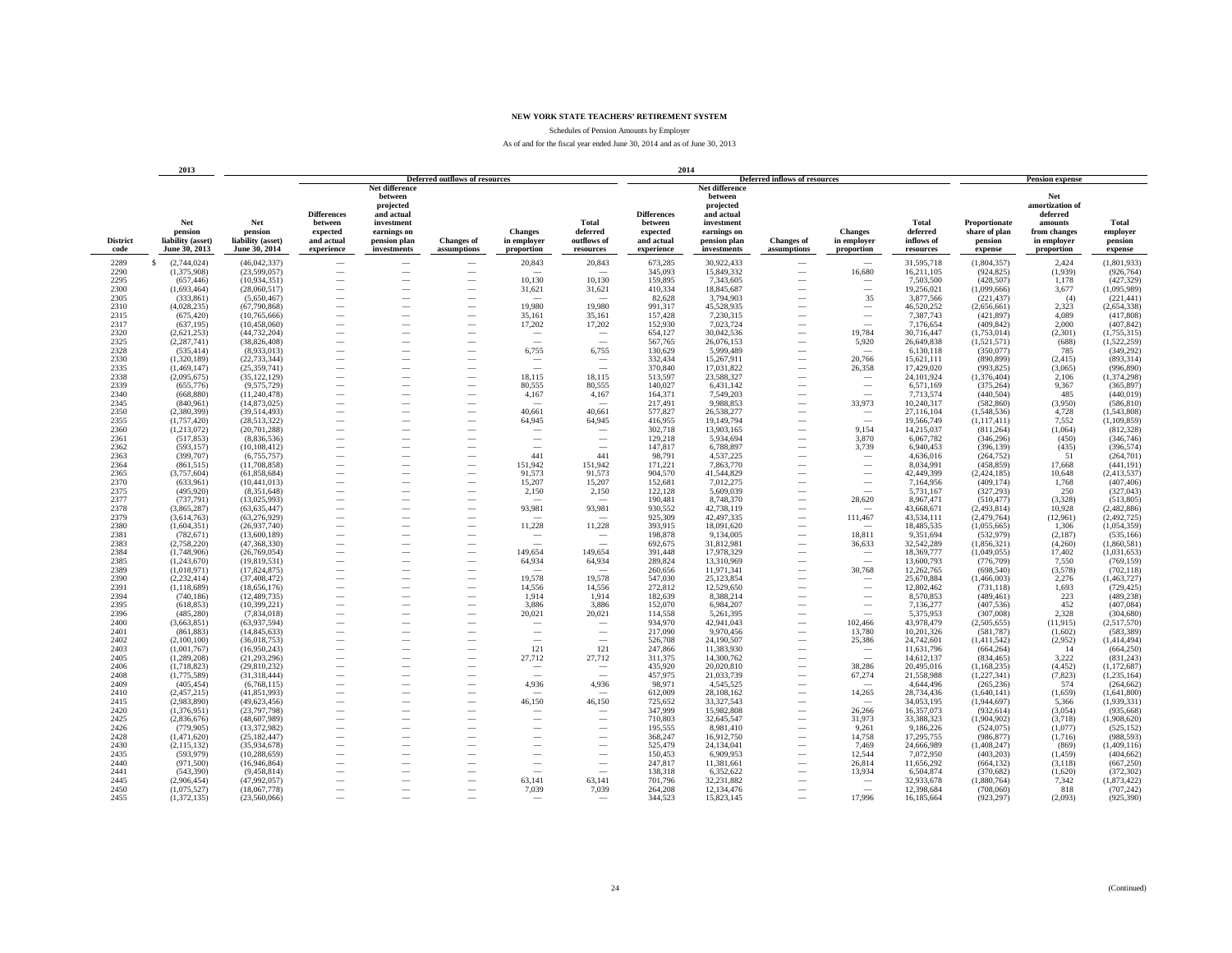Schedules of Pension Amounts by Employer

|                         | 2013                                                 |                                                      |                                                                       |                                                                                                                  |                                       |                                             |                                                      | 2014                                                                  |                                                                                                                  |                                      |                                                      |                                              |                                                      |                                                                                            |                                         |
|-------------------------|------------------------------------------------------|------------------------------------------------------|-----------------------------------------------------------------------|------------------------------------------------------------------------------------------------------------------|---------------------------------------|---------------------------------------------|------------------------------------------------------|-----------------------------------------------------------------------|------------------------------------------------------------------------------------------------------------------|--------------------------------------|------------------------------------------------------|----------------------------------------------|------------------------------------------------------|--------------------------------------------------------------------------------------------|-----------------------------------------|
|                         |                                                      |                                                      |                                                                       |                                                                                                                  | <b>Deferred outflows of resources</b> |                                             |                                                      |                                                                       |                                                                                                                  | <b>Deferred inflows of resources</b> |                                                      |                                              |                                                      | <b>Pension expense</b>                                                                     |                                         |
| <b>District</b><br>code | Net<br>pension<br>liability (asset)<br>June 30, 2013 | Net<br>pension<br>liability (asset)<br>June 30, 2014 | <b>Differences</b><br>between<br>expected<br>and actual<br>experience | Net difference<br>between<br>projected<br>and actual<br>investment<br>earnings on<br>pension plan<br>investments | <b>Changes of</b><br>assumptions      | <b>Changes</b><br>in employer<br>proportion | <b>Total</b><br>deferred<br>outflows of<br>resources | <b>Differences</b><br>between<br>expected<br>and actual<br>experience | Net difference<br>between<br>projected<br>and actual<br>investment<br>earnings on<br>pension plan<br>investments | <b>Changes</b> of<br>assumptions     | <b>Changes</b><br>in employer<br>proportion          | Total<br>deferred<br>inflows of<br>resources | Proportionate<br>share of plan<br>pension<br>expense | Net<br>amortization of<br>deferred<br>amounts<br>from changes<br>in employer<br>proportion | Total<br>employer<br>pension<br>expense |
| 2458                    | S<br>(1,412,826)                                     | (24,070,715)                                         | -                                                                     |                                                                                                                  |                                       |                                             | $\sim$                                               | 351,990                                                               | 16,166,101                                                                                                       | $\overline{\phantom{a}}$             | 8,576                                                | 16,526,667                                   | (943, 309)                                           | (997)                                                                                      | (944, 306)                              |
| 2460                    | (506, 642)                                           | (8,483,331)                                          | -                                                                     |                                                                                                                  | -                                     | 4,785                                       | 4,785                                                | 124,053                                                               | 5,697,478                                                                                                        |                                      |                                                      | 5,821,531                                    | (332, 454)                                           | 556                                                                                        | (331, 898)                              |
| 2464                    | (449,701)                                            | (7,736,320)                                          |                                                                       |                                                                                                                  |                                       |                                             |                                                      | 113,130                                                               | 5,195,780                                                                                                        |                                      | 6,681                                                | 5,315,591                                    | (303, 179)                                           | (777)                                                                                      | (303,956)                               |
| 2465                    | (270, 672)                                           | (4,351,139)                                          |                                                                       |                                                                                                                  |                                       | 12,140                                      | 12,140                                               | 63,627                                                                | 2,922,263                                                                                                        |                                      | -                                                    | 2,985,890                                    | (170, 517)                                           | 1,412                                                                                      | (169, 105)                              |
| 2466                    | (568,006)                                            | (9,054,579)                                          | $\overline{\phantom{a}}$                                              | $\overline{\phantom{a}}$                                                                                         | $\overline{\phantom{a}}$              | 29,517                                      | 29,517                                               | 132,407                                                               | 6,081,134                                                                                                        | $\overline{\phantom{a}}$             | $\sim$                                               | 6,213,541                                    | (354, 841)                                           | 3,432                                                                                      | (351, 409)                              |
| 2467                    | (794, 364)                                           | (13, 252, 235)                                       |                                                                       | -                                                                                                                | $\overline{\phantom{a}}$              | 10,084                                      | 10,084                                               | 193,790                                                               | 8,900,316                                                                                                        |                                      | $\overline{\phantom{a}}$                             | 9,094,106                                    | (519, 343)                                           | 1,173                                                                                      | (518, 170)                              |
| 2468                    | (691,000)                                            | (11, 451, 099)                                       |                                                                       |                                                                                                                  | $\overline{\phantom{a}}$              | 12,834                                      | 12,834                                               | 167,451                                                               | 7,690,657                                                                                                        |                                      | $\sim$                                               | 7,858,108                                    | (448, 758)                                           | 1,492                                                                                      | (447, 266)                              |
| 2469                    | (1,789,909)                                          | (30, 355, 697)                                       |                                                                       |                                                                                                                  |                                       |                                             |                                                      | 443,896                                                               | 20,387,150                                                                                                       |                                      | 3,480                                                | 20,834,526                                   | (1,189,612)                                          | (405)                                                                                      | (1,190,017)                             |
| 2470                    | (1,521,679)                                          | (26, 765, 449)                                       |                                                                       |                                                                                                                  |                                       |                                             |                                                      | 391,396                                                               | 17,975,908                                                                                                       |                                      | 53,712                                               | 18,421,016                                   | (1,048,913)                                          | (6, 246)                                                                                   | (1,055,159)                             |
| 2471                    | (1,775,037)                                          | (30, 165, 526)                                       |                                                                       |                                                                                                                  |                                       |                                             |                                                      | 441,116                                                               | 20,259,429                                                                                                       |                                      | 6,736                                                | 20,707,281                                   | (1,182,159)                                          | (783)                                                                                      | (1,182,942)                             |
| 2475                    | (2,773,138)                                          | (45, 146, 639)                                       | -                                                                     |                                                                                                                  |                                       | 94,341                                      | 94.341                                               | 660,187                                                               | 30,320,874                                                                                                       |                                      | $\hspace{0.1mm}-\hspace{0.1mm}$                      | 30,981,061                                   | (1,769,255)                                          | 10,970                                                                                     | (1,758,285)                             |
| 2480                    | (866, 476)                                           | (14, 466, 234)                                       | -                                                                     | -                                                                                                                |                                       | 10,419                                      | 10,419                                               | 211,542                                                               | 9,715,648                                                                                                        |                                      | $\sim$                                               | 9,927,190                                    | (566, 918)                                           | 1,211                                                                                      | (565, 707)                              |
| 2485                    | (1, 597, 673)                                        | (27, 507, 426)                                       | -                                                                     |                                                                                                                  | $\overline{\phantom{a}}$              | $\sim$                                      | -                                                    | 402,246                                                               | 18,474,226                                                                                                       |                                      | 24,912                                               | 18,901,384                                   | (1,077,991)                                          | (2, 897)                                                                                   | (1,080,888)                             |
| 2490                    | (2,617,718)                                          | (44, 561, 727)                                       | -                                                                     |                                                                                                                  |                                       | $\sim$                                      |                                                      | 651,634                                                               | 29,928,043                                                                                                       |                                      | 13,926                                               | 30,593,603                                   | (1,746,333)                                          | (1,619)                                                                                    | (1,747,952)                             |
| 2495                    | (316, 534)                                           | (5,307,048)                                          | $\overline{\phantom{0}}$                                              |                                                                                                                  |                                       | 2,622                                       | 2,622                                                | 77,606                                                                | 3,564,260                                                                                                        |                                      |                                                      | 3,641,866                                    | (207,978)                                            | 305                                                                                        | (207, 673)                              |
| 2497                    | (860, 112)                                           | (14, 759, 708)                                       |                                                                       |                                                                                                                  | $\overline{\phantom{0}}$              |                                             |                                                      | 215,834                                                               | 9,912,748                                                                                                        |                                      | 10,818                                               | 10,139,400                                   | (578, 419)                                           | (1,258)                                                                                    | (579, 677)                              |
| 2498                    | (759, 336)                                           | (12,708,020)                                         |                                                                       |                                                                                                                  |                                       | 7,513                                       | 7,513                                                | 185,832                                                               | 8,534,817                                                                                                        |                                      |                                                      | 8,720,649                                    | (498, 016)                                           | 874                                                                                        | (497, 142)                              |
| 2500                    | (2,022,333)                                          | (35, 112, 834)                                       | $\overline{\phantom{0}}$                                              |                                                                                                                  | $\overline{\phantom{0}}$              | $\hspace{0.1mm}-\hspace{0.1mm}$             | -                                                    | 513.461                                                               | 23.582.084                                                                                                       |                                      | 47,096                                               | 24,142,641                                   | (1,376,040)                                          | (5.476)                                                                                    | (1,381,516)                             |
| 2504                    | (1, 186, 583)                                        | (21,068,715)                                         | $\overline{\phantom{0}}$                                              |                                                                                                                  |                                       | $\overline{\phantom{a}}$                    |                                                      | 308,091                                                               | 14,149,932                                                                                                       | -                                    | 52,334                                               | 14,510,357                                   | (825, 663)                                           | (6,085)                                                                                    | (831,748)                               |
| 2505                    | (1,870,448)                                          | (31, 266, 460)                                       | -                                                                     |                                                                                                                  |                                       | 20.457                                      | 20,457                                               | 457,215                                                               | 20,998,826                                                                                                       |                                      | $\overline{\phantom{a}}$                             | 21,456,041                                   | (1,225,304)                                          | 2,379                                                                                      | (1, 222, 925)                           |
| 2507                    | (336,987)                                            | (5,613,656)                                          | -                                                                     |                                                                                                                  | $\overline{\phantom{a}}$              | 4,714                                       | 4,714                                                | 82,089                                                                | 3,770,180                                                                                                        | $\overline{\phantom{a}}$             | $\overline{\phantom{a}}$                             | 3,852,269                                    | (219,994)                                            | 548                                                                                        | (219, 446)                              |
| 2508<br>2509            | (1,012,159)                                          | (16, 586, 705)                                       | -                                                                     |                                                                                                                  | $\overline{\phantom{a}}$              | 28,675                                      | 28,675                                               | 242,550<br>433,528                                                    | 11,139,775                                                                                                       |                                      | $\overline{\phantom{a}}$<br>30,716                   | 11,382,325                                   | (650, 018)                                           | 3,334<br>(3,572)                                                                           | (646, 684)<br>(1, 165, 397)             |
| 2510                    | (1,717,608)<br>(719, 184)                            | (29, 646, 656)<br>(12, 378, 112)                     | $\overline{\phantom{0}}$                                              |                                                                                                                  |                                       | $\overline{\phantom{a}}$                    | $\overline{\phantom{a}}$                             | 181,007                                                               | 19,910,951<br>8,313,248                                                                                          |                                      | 10,992                                               | 20,375,195<br>8,505,247                      | (1,161,825)<br>(485, 087)                            | (1,278)                                                                                    | (486, 365)                              |
| 2512                    | (5,421,713)                                          | (86,581,974)                                         |                                                                       |                                                                                                                  |                                       | 273,559                                     | 273,559                                              | 1,266,103                                                             | 58,149,205                                                                                                       |                                      |                                                      | 59,415,308                                   | (3,393,068)                                          | 31,809                                                                                     | (3,361,259)                             |
| 2514                    | (494.997)                                            | (8,449,479)                                          | $\overline{\phantom{0}}$                                              |                                                                                                                  |                                       |                                             |                                                      | 123.558                                                               | 5,674,743                                                                                                        |                                      | 3,855                                                | 5.802.156                                    | (331.127)                                            | (448)                                                                                      | (331, 575)                              |
| 2515                    | (467, 040)                                           | (7,661,699)                                          | $\overline{\phantom{0}}$                                              | -                                                                                                                |                                       | 12,802                                      | 12,802                                               | 112,038                                                               | 5,145,664                                                                                                        | -                                    | $\sim$                                               | 5,257,702                                    | (300, 255)                                           | 1,489                                                                                      | (298, 766)                              |
| 2520                    | (953, 962)                                           | (16, 302, 793)                                       | -                                                                     |                                                                                                                  | $\overline{\phantom{a}}$              |                                             |                                                      | 238,398                                                               | 10,949,097                                                                                                       | $\overline{\phantom{a}}$             | 8,430                                                | 11,195,925                                   | (638, 891)                                           | (980)                                                                                      | (639, 871)                              |
| 2525                    | (1, 386, 438)                                        | (23, 174, 206)                                       | -                                                                     |                                                                                                                  | $\overline{\phantom{a}}$              | 15,244                                      | 15,244                                               | 338,880                                                               | 15,563,998                                                                                                       |                                      | $\hspace{0.1mm}-\hspace{0.1mm}$                      | 15,902,878                                   | (908, 176)                                           | 1,773                                                                                      | (906, 403)                              |
| 2530                    | (2,834,106)                                          | (46,577,661)                                         |                                                                       |                                                                                                                  |                                       | 73,204                                      | 73.204                                               | 681,113                                                               | 31,281,961                                                                                                       |                                      |                                                      | 31,963,074                                   | (1,825,335)                                          | 8,512                                                                                      | (1,816,823)                             |
| 2533                    | (640, 912)                                           | (10,794,736)                                         | $\overline{\phantom{0}}$                                              |                                                                                                                  |                                       | 2,709                                       | 2,709                                                | 157,853                                                               | 7,249,839                                                                                                        |                                      |                                                      | 7,407,692                                    | (423, 036)                                           | 315                                                                                        | (422, 721)                              |
| 2535                    | (798, 735)                                           | (13,274,012)                                         | $\overline{\phantom{0}}$                                              |                                                                                                                  |                                       | 12.847                                      | 12.847                                               | 194.108                                                               | 8,914,941                                                                                                        |                                      |                                                      | 9,109,049                                    | (520.196)                                            | 1.494                                                                                      | (518, 702)                              |
| 2540                    | (1,765,490)                                          | (29, 785, 621)                                       | -                                                                     | -                                                                                                                |                                       | 4,822                                       | 4,822                                                | 435,560                                                               | 20,004,281                                                                                                       |                                      | $\overline{\phantom{a}}$                             | 20,439,841                                   | (1,167,271)                                          | 561                                                                                        | (1,166,710)                             |
| 2541                    | (1,148,657)                                          | (19,071,205)                                         | $\overline{\phantom{a}}$                                              | -                                                                                                                | $\overline{\phantom{a}}$              | 19,432                                      | 19,432                                               | 278,881                                                               | 12,808,387                                                                                                       |                                      | $\sim$                                               | 13,087,268                                   | (747, 383)                                           | 2,260                                                                                      | (745, 123)                              |
| 2542                    | (700, 020)                                           | (11,618,459)                                         | -                                                                     | ÷.                                                                                                               | $\overline{\phantom{a}}$              | 12,054                                      | 12,054                                               | 169,899                                                               | 7,803,058                                                                                                        |                                      | $\overline{\phantom{a}}$                             | 7,972,957                                    | (455, 317)                                           | 1,402                                                                                      | (453, 915)                              |
| 2545                    | (363, 447)                                           | (6,085,256)                                          |                                                                       |                                                                                                                  | $\overline{\phantom{a}}$              | 3,452                                       | 3,452                                                | 88,986                                                                | 4,086,911                                                                                                        |                                      | $\sim$                                               | 4,175,897                                    | (238, 476)                                           | 401                                                                                        | (238,075)                               |
| 2547                    | (2,408,542)                                          | (41,053,787)                                         |                                                                       |                                                                                                                  |                                       | $\overline{\phantom{a}}$                    |                                                      | 600,336                                                               | 27,572,080                                                                                                       |                                      | 15,613                                               | 28,188,029                                   | (1,608,860)                                          | (1, 815)                                                                                   | (1,610,675)                             |
| 2550                    | (309, 221)                                           | (5,351,130)                                          |                                                                       |                                                                                                                  |                                       |                                             |                                                      | 78,250                                                                | 3,593,865                                                                                                        |                                      | 6,263                                                | 3,678,378                                    | (209, 706)                                           | (728)                                                                                      | (210, 434)                              |
| 2551                    | (484, 952)                                           | (7,851,256)                                          |                                                                       |                                                                                                                  |                                       | 18,814                                      | 18,814                                               | 114,810                                                               | 5,272,972                                                                                                        |                                      |                                                      | 5,387,782                                    | (307, 683)                                           | 2,188                                                                                      | (305, 495)                              |
| 2555                    | (502, 170)                                           | (8,445,783)                                          | -                                                                     |                                                                                                                  |                                       | 2,766                                       | 2,766                                                | 123,504                                                               | 5,672,261                                                                                                        |                                      | $\overline{\phantom{a}}$                             | 5,795,765                                    | (330.982)                                            | 322                                                                                        | (330, 660)                              |
| 2557                    | (3,886,841)                                          | (65, 252, 314)                                       | $\overline{\phantom{0}}$                                              |                                                                                                                  |                                       | 27,698                                      | 27,698                                               | 954,196                                                               | 43.824.020                                                                                                       |                                      | $\sim$                                               | 44,778,216                                   | (2,557,178)                                          | 3,221                                                                                      | (2, 553, 957)                           |
| 2559                    | (397, 741)                                           | (6,791,761)                                          | -                                                                     |                                                                                                                  | $\overline{\phantom{a}}$              | -                                           | -                                                    | 99,317                                                                | 4,561,406                                                                                                        |                                      | 3,226                                                | 4,663,949                                    | (266, 163)                                           | (375)                                                                                      | (266, 538)                              |
| 2560                    | (460, 127)                                           | (8,163,411)                                          | -                                                                     |                                                                                                                  |                                       | $\sim$                                      |                                                      | 119,375                                                               | 5,482,618                                                                                                        |                                      | 19,949                                               | 5,621,942                                    | (319, 917)                                           | (2,320)                                                                                    | (322, 237)                              |
| 2561                    | (1, 566, 395)                                        | (26,046,890)                                         | -                                                                     |                                                                                                                  |                                       | 24,384                                      | 24,384                                               | 380,888                                                               | 17,493,318                                                                                                       |                                      | -                                                    | 17,874,206                                   | (1,020,754)                                          | 2,835                                                                                      | (1,017,919)                             |
| 2562                    | (1,851,105)                                          | (30, 484, 993)                                       |                                                                       |                                                                                                                  | $\overline{\phantom{0}}$              | 44,496                                      | 44,496                                               | 445,787                                                               | 20,473,986                                                                                                       |                                      |                                                      | 20,919,773                                   | (1,194,679)                                          | 5,174                                                                                      | (1,189,505)                             |
| 2563                    | (1,884,778)                                          | (32, 386, 958)                                       |                                                                       |                                                                                                                  |                                       |                                             |                                                      | 473,600                                                               | 21,751,362                                                                                                       |                                      | 26,022                                               | 22,250,984                                   | (1,269,215)                                          | (3,026)<br>1.750                                                                           | (1,272,241)                             |
| 2564<br>2565            | (2,445,844)<br>(1, 578, 319)                         | (41, 105, 754)<br>(26, 554, 073)                     | $\overline{\phantom{0}}$<br>$\overline{\phantom{0}}$                  |                                                                                                                  | $\overline{\phantom{0}}$              | 15.052<br>8,217                             | 15.052<br>8,217                                      | 601.096<br>388,305                                                    | 27,606,981<br>17,833,946                                                                                         |                                      | $\overline{\phantom{m}}$<br>$\overline{\phantom{a}}$ | 28,208,077<br>18,222,251                     | (1,610,896)<br>(1,040,630)                           | 955                                                                                        | (1,609,146)<br>(1,039,675)              |
| 2570                    | (1,068,761)                                          | (17,888,437)                                         | $\overline{\phantom{0}}$                                              |                                                                                                                  |                                       | 10,471                                      | 10,471                                               | 261,586                                                               | 12,014,029                                                                                                       |                                      | $\overline{\phantom{a}}$                             | 12,275,615                                   | (701, 031)                                           | 1,218                                                                                      | (699, 813)                              |
| 2573                    | (1,095,295)                                          | (18, 483, 342)                                       | -                                                                     |                                                                                                                  | $\overline{\phantom{a}}$              | 2,749                                       | 2,749                                                | 270,285                                                               | 12,413,573                                                                                                       |                                      | $\overline{\phantom{a}}$                             | 12,683,858                                   | (724, 345)                                           | 320                                                                                        | (724, 025)                              |
| 2574                    | (402, 592)                                           | (6,549,451)                                          | -                                                                     |                                                                                                                  | $\overline{\phantom{a}}$              | 13,947                                      | 13,947                                               | 95,774                                                                | 4,398,668                                                                                                        |                                      | $\overline{\phantom{a}}$                             | 4,494,442                                    | (256, 667)                                           | 1,622                                                                                      | (255, 045)                              |
| 2575                    | (3,684,253)                                          | (58, 368, 315)                                       | -                                                                     |                                                                                                                  | $\overline{\phantom{a}}$              | 210,631                                     | 210,631                                              | 853,530                                                               | 39,200,667                                                                                                       |                                      | $\sim$                                               | 40,054,197                                   | (2, 287, 400)                                        | 24,492                                                                                     | (2, 262, 908)                           |
| 2576                    | (749, 375)                                           | (12,718,614)                                         |                                                                       |                                                                                                                  |                                       |                                             |                                                      | 185,986                                                               | 8,541,932                                                                                                        |                                      | 1,971                                                | 8,729,889                                    | (498, 431)                                           | (229)                                                                                      | (498, 660)                              |
| 2580                    | (2,098,547)                                          | (34,076,090)                                         |                                                                       |                                                                                                                  |                                       | 76,061                                      | 76,061                                               | 498,300                                                               | 22,885,798                                                                                                       |                                      | $\overline{\phantom{a}}$                             | 23,384,098                                   | (1,335,410)                                          | 8,844                                                                                      | (1,326,566)                             |
| 2582                    | (518, 607)                                           | (8,636,140)                                          | -                                                                     |                                                                                                                  | $\overline{\phantom{a}}$              | 7,413                                       | 7,413                                                | 126,288                                                               | 5,800,106                                                                                                        |                                      | $\sim$                                               | 5,926,394                                    | (338, 442)                                           | 862                                                                                        | (337, 580)                              |
| 2584                    | (1,206,366)                                          | (20,508,019)                                         |                                                                       |                                                                                                                  | $\overline{\phantom{a}}$              | $\sim$                                      | $\overline{\phantom{a}}$                             | 299,892                                                               | 13,773,364                                                                                                       |                                      | 4,931                                                | 14,078,187                                   | (803, 690)                                           | (573)                                                                                      | (804, 263)                              |
| 2585                    | (4,170,158)                                          | (73,954,152)                                         |                                                                       |                                                                                                                  | $\overline{\phantom{a}}$              |                                             |                                                      | 1,081,444                                                             | 49,668,250                                                                                                       |                                      | 179,146                                              | 50,928,840                                   | (2,898,195)                                          | (20, 831)                                                                                  | (2,919,026)                             |
| 2590                    | (1,329,398)                                          | (22, 201, 460)                                       |                                                                       |                                                                                                                  |                                       | 15,640                                      | 15,640                                               | 324,656                                                               | 14,910,693                                                                                                       |                                      |                                                      | 15,235,349                                   | (870, 055)                                           | 1,819                                                                                      | (868, 236)                              |
| 2593                    | (3,249,923)                                          | (53,637,103)                                         |                                                                       |                                                                                                                  |                                       | 72,000                                      | 72,000                                               | 784,344                                                               | 36,023,144                                                                                                       |                                      |                                                      | 36,807,488                                   | (2,101,989)                                          | 8,372                                                                                      | (2,093,617)                             |
| 2595                    | (280, 252)                                           | (4,741,229)                                          |                                                                       |                                                                                                                  |                                       | 73                                          | 73                                                   | 69,332                                                                | 3,184,250                                                                                                        |                                      | -                                                    | 3,253,582                                    | (185, 804)                                           | 8                                                                                          | (185,796)                               |
| 2600                    | (497, 404)                                           | (8,416,389)                                          | -                                                                     |                                                                                                                  | -                                     | 52                                          | 52                                                   | 123,074                                                               | 5,652,520                                                                                                        |                                      |                                                      | 5,775,594                                    | (329, 831)                                           | 6                                                                                          | (329, 825)                              |
| 2605                    | (259,986)                                            | (4,226,450)                                          |                                                                       |                                                                                                                  |                                       | 9.169                                       | 9.169                                                | 61,804                                                                | 2,838,521                                                                                                        |                                      |                                                      | 2,900,325                                    | (165, 631)                                           | 1.066                                                                                      | (164, 565)                              |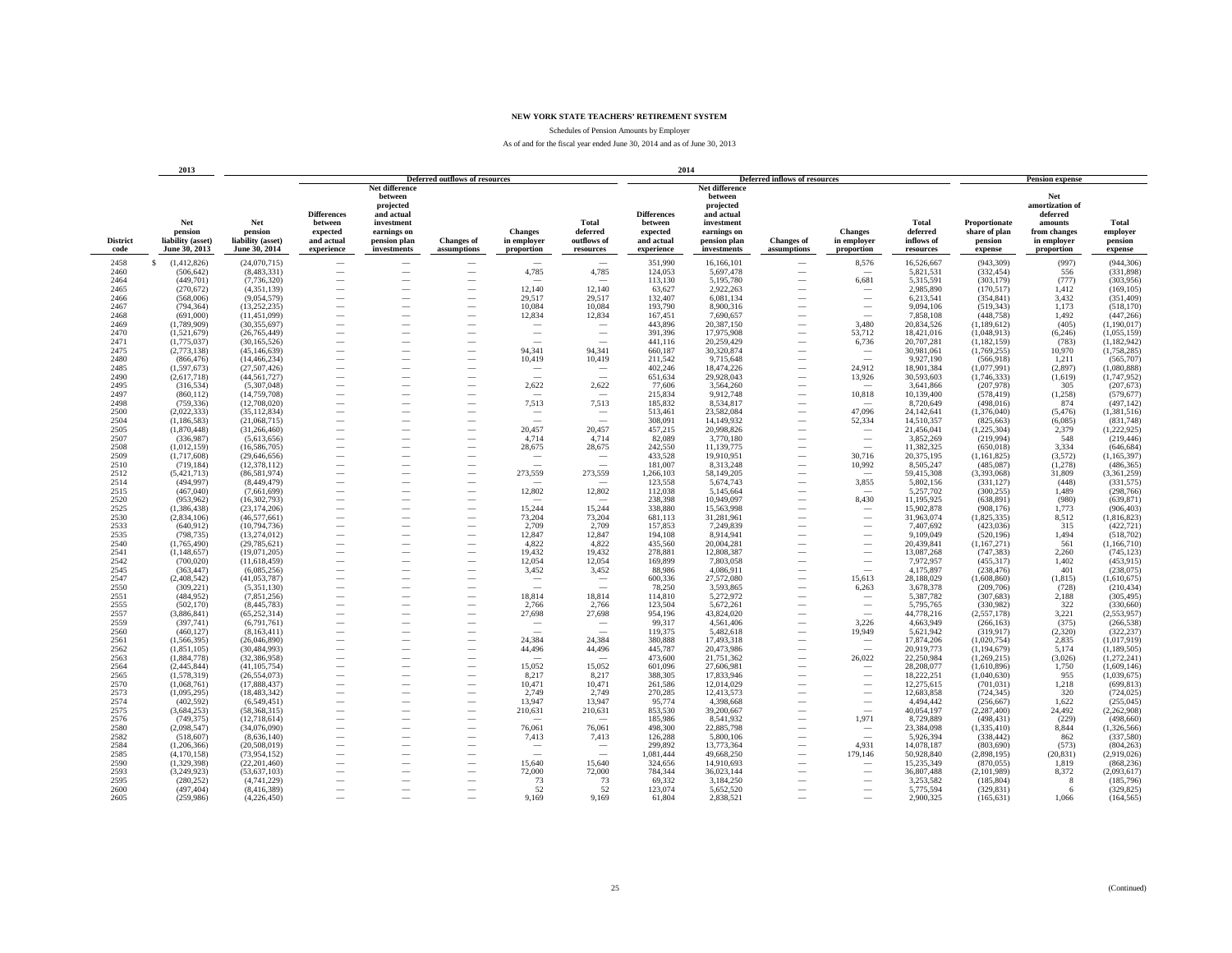Schedules of Pension Amounts by Employer

|                         | 2013                                                 |                                                      |                                                                       |                                                                                                                  |                                                      |                                             |                                                      | 2014                                                                  |                                                                                                                  |                                  |                                                      |                                              |                                                      |                                                                                            |                                         |
|-------------------------|------------------------------------------------------|------------------------------------------------------|-----------------------------------------------------------------------|------------------------------------------------------------------------------------------------------------------|------------------------------------------------------|---------------------------------------------|------------------------------------------------------|-----------------------------------------------------------------------|------------------------------------------------------------------------------------------------------------------|----------------------------------|------------------------------------------------------|----------------------------------------------|------------------------------------------------------|--------------------------------------------------------------------------------------------|-----------------------------------------|
|                         |                                                      |                                                      |                                                                       |                                                                                                                  | <b>Deferred outflows of resources</b>                |                                             |                                                      |                                                                       |                                                                                                                  | Deferred inflows of resources    |                                                      |                                              |                                                      | <b>Pension expense</b>                                                                     |                                         |
| <b>District</b><br>code | Net<br>pension<br>liability (asset)<br>June 30, 2013 | Net<br>pension<br>liability (asset)<br>June 30, 2014 | <b>Differences</b><br>between<br>expected<br>and actual<br>experience | Net difference<br>between<br>projected<br>and actual<br>investment<br>earnings on<br>pension plan<br>investments | <b>Changes</b> of<br>assumptions                     | <b>Changes</b><br>in employer<br>proportion | <b>Total</b><br>deferred<br>outflows of<br>resources | <b>Differences</b><br>between<br>expected<br>and actual<br>experience | Net difference<br>between<br>projected<br>and actual<br>investment<br>earnings on<br>pension plan<br>investments | <b>Changes</b> of<br>assumptions | <b>Changes</b><br>in employer<br>proportion          | Total<br>deferred<br>inflows of<br>resources | Proportionate<br>share of plan<br>pension<br>expense | Net<br>amortization of<br>deferred<br>amounts<br>from changes<br>in employer<br>proportion | Total<br>emplover<br>pension<br>expense |
| 2610                    | S<br>(3,309,530)                                     | (56, 143, 903)                                       | $\overline{\phantom{a}}$                                              | $\overline{\phantom{a}}$                                                                                         | $\overline{\phantom{a}}$                             | $\sim$                                      | $\sim$                                               | 821.002                                                               | 37,706,732                                                                                                       | $\overline{\phantom{a}}$         | 7,304                                                | 38,535,038                                   | (2,200,228)                                          | (849)                                                                                      | (2,201,077)                             |
| 2611                    | (945, 311)                                           | (15,303,680)                                         | -                                                                     | -                                                                                                                |                                                      | 36,710                                      | 36,710                                               | 223,788                                                               | 10,278,084                                                                                                       |                                  |                                                      | 10,501,872                                   | (599, 737)                                           | 4,269                                                                                      | (595, 468)                              |
| 2612                    | (1, 112, 766)                                        | (18, 756, 202)                                       |                                                                       |                                                                                                                  |                                                      | 3,955                                       | 3,955                                                | 274,275                                                               | 12,596,828                                                                                                       |                                  | $\overline{\phantom{a}}$                             | 12,871,103                                   | (735, 038)                                           | 460                                                                                        | (734, 578)                              |
| 2613                    | (1,010,321)                                          | (17,315,906)                                         |                                                                       |                                                                                                                  | -                                                    | -                                           |                                                      | 253,213                                                               | 11,629,513                                                                                                       |                                  | 11,573                                               | 11,894,299                                   | (678, 594)                                           | (1,346)                                                                                    | (679, 940)                              |
| 2614                    | (1,402,193)                                          | (24,072,843)                                         | -                                                                     |                                                                                                                  |                                                      | $\overline{\phantom{a}}$                    | $\overline{\phantom{a}}$                             | 352,021                                                               | 16,167,530                                                                                                       | -                                | 18,214                                               | 16,537,765                                   | (943, 392)                                           | (2, 118)                                                                                   | (945, 510)                              |
| 2615                    | (3,632,277)                                          | (62, 162, 122)                                       | -                                                                     |                                                                                                                  |                                                      | $\overline{\phantom{a}}$                    | $\overline{\phantom{0}}$                             | 909,007                                                               | 41,748,620                                                                                                       | $\overline{\phantom{a}}$         | 36,763                                               | 42,694,390                                   | (2,436,076)                                          | (4,275)                                                                                    | (2,440,351)                             |
| 2616                    | (1,370,072)                                          | (23,623,117)                                         |                                                                       |                                                                                                                  | $\overline{\phantom{a}}$                             | -                                           | $\overline{\phantom{a}}$                             | 345,445                                                               | 15,865,490                                                                                                       | $\overline{\phantom{a}}$         | 23,181                                               | 16,234,116                                   | (925, 768)                                           | (2,696)                                                                                    | (928, 464)                              |
| 2617                    | (1,482,512)                                          | (24, 944, 102)                                       |                                                                       |                                                                                                                  | $\overline{\phantom{a}}$                             | 7,617                                       | 7,617                                                | 364,762                                                               | 16,752,675                                                                                                       | $\overline{\phantom{a}}$         | $\overline{\phantom{m}}$                             | 17,117,437                                   | (977, 536)                                           | 886                                                                                        | (976, 650)                              |
| 2618                    | (363, 658)                                           | (6,086,044)                                          |                                                                       |                                                                                                                  |                                                      | 3,600                                       | 3,600                                                | 88,997                                                                | 4,087,440                                                                                                        |                                  | $\overline{\phantom{a}}$                             | 4,176,437                                    | (238, 506)                                           | 419                                                                                        | (238, 087)                              |
| 2619                    | (757, 724)                                           | (13,160,108)                                         |                                                                       |                                                                                                                  |                                                      | -                                           |                                                      | 192,442                                                               | 8,838,443                                                                                                        |                                  | 17,863                                               | 9,048,748                                    | (515, 732)                                           | (2,077)                                                                                    | (517, 809)                              |
| 2620                    | (260, 076)                                           | (4,491,150)                                          |                                                                       |                                                                                                                  |                                                      |                                             |                                                      | 65,675                                                                | 3,016,295                                                                                                        |                                  | 4,764                                                | 3,086,734                                    | (176,004)                                            | (554)                                                                                      | (176, 558)                              |
| 2625                    | (481, 677)                                           | (7.991.999)                                          |                                                                       |                                                                                                                  | $\overline{\phantom{a}}$                             | 8,430                                       | 8,430                                                | 116,868                                                               | 5,367,496                                                                                                        |                                  |                                                      | 5,484,364                                    | (313.199)                                            | 980                                                                                        | (312, 219)                              |
| 2626                    | (326, 169)                                           | (5,591,672)                                          | -                                                                     |                                                                                                                  |                                                      |                                             |                                                      | 81,768                                                                | 3,755,415                                                                                                        |                                  | 3,813                                                | 3,840,996                                    | (219, 132)                                           | (443)                                                                                      | (219, 575)                              |
| 2630                    | (387, 582)                                           | (6,568,651)                                          |                                                                       |                                                                                                                  | $\overline{\phantom{a}}$                             | $\overline{\phantom{a}}$                    | $\overline{\phantom{a}}$                             | 96,054                                                                | 4,411,563                                                                                                        |                                  | 516                                                  | 4,508,133                                    | (257, 419)                                           | (60)                                                                                       | (257, 479)                              |
| 2632                    | (736, 787)                                           | (12, 533, 468)                                       | -                                                                     |                                                                                                                  | $\overline{\phantom{a}}$                             | $\overline{\phantom{a}}$                    | $\overline{\phantom{a}}$                             | 183,279                                                               | 8,417,586                                                                                                        |                                  | 3,446                                                | 8,604,311                                    | (491, 175)                                           | (401)                                                                                      | (491, 576)                              |
| 2633<br>2635            | (2,516,743)<br>(332, 800)                            | (43, 330, 113)                                       | -                                                                     |                                                                                                                  |                                                      | $\sim$                                      |                                                      | 633,624                                                               | 29,100,880<br>3,820,825                                                                                          |                                  | 39,185                                               | 29,773,689                                   | (1,698,067)                                          | (4,556)<br>(352)                                                                           | (1,702,623)<br>(223, 301)               |
| 2640                    | (929, 478)                                           | (5,689,064)<br>(16,078,683)                          |                                                                       |                                                                                                                  | -                                                    | -                                           | -                                                    | 83,192<br>235,121                                                     | 10,798,583                                                                                                       |                                  | 3,028<br>18,501                                      | 3,907,045<br>11,052,205                      | (222, 949)<br>(630, 109)                             | (2, 151)                                                                                   | (632, 260)                              |
| 2641                    | (535,050)                                            | (8,779,306)                                          |                                                                       |                                                                                                                  |                                                      | 14,566                                      | 14,566                                               | 128,381                                                               | 5,896,258                                                                                                        |                                  |                                                      | 6,024,639                                    | (344, 053)                                           | 1,694                                                                                      | (342, 359)                              |
| 2642                    | (2,201,289)                                          | (36, 726, 145)                                       | -                                                                     |                                                                                                                  |                                                      | 27,816                                      | 27,816                                               | 537.053                                                               | 24,665,598                                                                                                       |                                  | $\overline{\phantom{a}}$<br>$\overline{\phantom{a}}$ | 25,202,651                                   | (1,439,264)                                          | 3.234                                                                                      | (1,436,030)                             |
| 2643                    | (1,971,290)                                          | (33, 186, 919)                                       | -                                                                     |                                                                                                                  |                                                      | 9,130                                       | 9,130                                                | 485.298                                                               | 22,288,623                                                                                                       |                                  | $\overline{\phantom{a}}$                             | 22,773,921                                   | (1,300,565)                                          | 1.062                                                                                      | (1, 299, 503)                           |
| 2644                    | (1,866,514)                                          | (31, 233, 238)                                       | $\overline{\phantom{a}}$                                              |                                                                                                                  | $\overline{\phantom{a}}$                             | 18,691                                      | 18,691                                               | 456,729                                                               | 20,976,514                                                                                                       |                                  | $\overline{\phantom{a}}$                             | 21,433,243                                   | (1,224,002)                                          | 2,173                                                                                      | (1, 221, 829)                           |
| 2645                    | (2,037,879)                                          | (34,870,629)                                         |                                                                       |                                                                                                                  | $\overline{\phantom{a}}$                             |                                             |                                                      | 509,919                                                               | 23,419,417                                                                                                       | $\overline{\phantom{a}}$         | 20,347                                               | 23,949,683                                   | (1,366,548)                                          | (2,366)                                                                                    | (1,368,914)                             |
| 2648                    | (440, 953)                                           | (7,441,057)                                          |                                                                       |                                                                                                                  | $\overline{\phantom{a}}$                             | 1,113                                       | 1,113                                                | 108,812                                                               | 4,997,478                                                                                                        |                                  |                                                      | 5,106,290                                    | (291, 608)                                           | 129                                                                                        | (291, 479)                              |
| 2649                    | (889, 526)                                           | (15, 257, 425)                                       |                                                                       |                                                                                                                  |                                                      |                                             |                                                      | 223.112                                                               | 10,247,019                                                                                                       |                                  | 10,815                                               | 10,480,946                                   | (597, 924)                                           | (1,258)                                                                                    | (599, 182)                              |
| 2650                    | (209, 630)                                           | (3,250,224)                                          |                                                                       |                                                                                                                  |                                                      | 15,737                                      | 15,737                                               | 47,529                                                                | 2,182,879                                                                                                        |                                  |                                                      | 2,230,408                                    | (127, 373)                                           | 1,830                                                                                      | (125, 543)                              |
| 2651                    | (3,107,869)                                          | (53.185.693)                                         | $\overline{\phantom{0}}$                                              |                                                                                                                  |                                                      | $\overline{\phantom{a}}$                    | -                                                    | 777,743                                                               | 35,719,973                                                                                                       |                                  | 31,360                                               | 36.529.076                                   | (2.084.298)                                          | (3.646)                                                                                    | (2,087,944)                             |
| 2652                    | (378, 616)                                           | (6.542.993)                                          | -                                                                     |                                                                                                                  | $\overline{\phantom{a}}$                             | $\overline{\phantom{a}}$                    | $\overline{\phantom{0}}$                             | 95,679                                                                | 4,394,331                                                                                                        | -                                | 7,190                                                | 4,497,200                                    | (256, 414)                                           | (836)                                                                                      | (257, 250)                              |
| 2653                    | (501, 972)                                           | (8,613,097)                                          | -                                                                     |                                                                                                                  | $\overline{\phantom{a}}$                             | $\overline{\phantom{a}}$                    | $\overline{\phantom{a}}$                             | 125,951                                                               | 5,784,631                                                                                                        | $\overline{\phantom{a}}$         | 6,269                                                | 5,916,851                                    | (337,539)                                            | (729)                                                                                      | (338, 268)                              |
| 2654                    | (3,270,850)                                          | (56, 460, 620)                                       |                                                                       |                                                                                                                  | -                                                    |                                             |                                                      | 825,633                                                               | 37,919,442                                                                                                       |                                  | 58,720                                               | 38,803,795                                   | (2,212,640)                                          | (6,828)                                                                                    | (2,219,468)                             |
| 2655                    | (1, 831, 257)                                        | (30,779,295)                                         |                                                                       |                                                                                                                  |                                                      | 11,137                                      | 11,137                                               | 450,091                                                               | 20,671,642                                                                                                       |                                  | $\overline{\phantom{m}}$                             | 21,121,733                                   | (1,206,212)                                          | 1,295                                                                                      | (1,204,917)                             |
| 2656                    | (1,830,202)                                          | (30,962,107)                                         |                                                                       |                                                                                                                  |                                                      | 514                                         | 514                                                  | 452,764                                                               | 20,794,420                                                                                                       |                                  | $\overline{\phantom{m}}$                             | 21,247,184                                   | (1,213,376)                                          | 60                                                                                         | (1,213,316)                             |
| 3032                    | (248,993)                                            | (3,981,732)                                          | -                                                                     |                                                                                                                  |                                                      | 12,275                                      | 12,275                                               | 58.226                                                                | 2,674,166                                                                                                        |                                  | $\overline{\phantom{a}}$                             | 2,732,392                                    | (156,040)                                            | 1,427                                                                                      | (154, 613)                              |
| 3041                    | (103, 444)                                           | (1,702,269)                                          | -                                                                     |                                                                                                                  |                                                      | 2,556                                       | 2,556                                                | 24,893                                                                | 1,143,259                                                                                                        |                                  | $\overline{\phantom{a}}$                             | 1,168,152                                    | (66,710)                                             | 297                                                                                        | (66, 413)                               |
| 3042                    | (320, 602)                                           | (5,340,374)                                          |                                                                       |                                                                                                                  | $\overline{\phantom{a}}$                             | 4,502                                       | 4,502                                                | 78,093                                                                | 3,586,642                                                                                                        |                                  | $\overline{\phantom{a}}$                             | 3,664,735                                    | (209, 284)                                           | 523                                                                                        | (208, 761)                              |
| 3043                    | (298, 859)                                           | (5, 191, 726)                                        |                                                                       |                                                                                                                  | $\overline{\phantom{a}}$                             | -                                           |                                                      | 75,919                                                                | 3,486,808                                                                                                        |                                  | 7,107                                                | 3,569,834                                    | (203, 459)                                           | (826)                                                                                      | (204, 285)                              |
| 3044<br>3048            | (208, 796)                                           | (3,512,251)                                          |                                                                       |                                                                                                                  | $\overline{\phantom{a}}$                             | 1,118                                       | 1,118                                                | 51,360                                                                | 2,358,858                                                                                                        |                                  | $\overline{\phantom{a}}$                             | 2,410,218                                    | (137, 642)                                           | 130<br>(301)                                                                               | (137, 512)                              |
| 3077                    | (97, 121)<br>(269, 348)                              | (1,692,495)<br>(4,420,743)                           |                                                                       |                                                                                                                  |                                                      | 7,270                                       | 7,270                                                | 24,750<br>64,645                                                      | 1,136,694<br>2,969,010                                                                                           |                                  | 2,592                                                | 1,164,036<br>3,033,655                       | (66, 327)<br>(173, 245)                              | 845                                                                                        | (66, 628)<br>(172, 400)                 |
| 3078                    | (116, 034)                                           | (1.833.153)                                          |                                                                       |                                                                                                                  |                                                      | 6.906                                       | 6.906                                                | 26.807                                                                | 1.231.162                                                                                                        |                                  | $\overline{\phantom{a}}$                             | 1,257,969                                    | (71, 840)                                            | 803                                                                                        | (71, 037)                               |
| 3079                    | (78,094)                                             | (1,258,141)                                          | -                                                                     |                                                                                                                  |                                                      | 3,357                                       | 3,357                                                | 18,398                                                                | 844,978                                                                                                          |                                  | $\overline{\phantom{a}}$                             | 863,376                                      | (49,305)                                             | 390                                                                                        | (48,915)                                |
| 3081                    | (123, 133)                                           | (2,173,457)                                          |                                                                       |                                                                                                                  | $\overline{\phantom{a}}$                             | $\overline{\phantom{a}}$                    | -                                                    | 31,783                                                                | 1,459,713                                                                                                        |                                  | 4.749                                                | 1,496,245                                    | (85, 176)                                            | (552)                                                                                      | (85, 728)                               |
| 3082                    | (227, 781)                                           | (3,903,274)                                          | -                                                                     |                                                                                                                  | $\overline{\phantom{a}}$                             | -                                           |                                                      | 57,078                                                                | 2,621,472                                                                                                        |                                  | 2,574                                                | 2,681,124                                    | (152,966)                                            | (299)                                                                                      | (153, 265)                              |
| 3101                    | (115, 548)                                           | (1,819,617)                                          | -                                                                     |                                                                                                                  |                                                      | 7,187                                       | 7,187                                                | 26,609                                                                | 1,222,071                                                                                                        |                                  |                                                      | 1,248,680                                    | (71, 309)                                            | 836                                                                                        | (70, 473)                               |
| 3105                    | (111, 194)                                           | (1,932,128)                                          |                                                                       |                                                                                                                  |                                                      | -                                           |                                                      | 28,254                                                                | 1,297,634                                                                                                        |                                  | 2,670                                                | 1,328,558                                    | (75,718)                                             | (310)                                                                                      | (76, 028)                               |
| 3106                    | (173, 323)                                           | (2,960,708)                                          |                                                                       |                                                                                                                  |                                                      |                                             |                                                      | 43,295                                                                | 1,988,437                                                                                                        |                                  | 1,463                                                | 2,033,195                                    | (116, 027)                                           | (170)                                                                                      | (116, 197)                              |
| 3107                    | (182, 168)                                           | (3,061,625)                                          |                                                                       |                                                                                                                  |                                                      | 1,119                                       | 1,119                                                | 44,771                                                                | 2,056,214                                                                                                        |                                  | $\overline{\phantom{a}}$                             | 2,100,985                                    | (119,982)                                            | 130                                                                                        | (119, 852)                              |
| 3126                    | (256, 466)                                           | (4.132.858)                                          | -                                                                     |                                                                                                                  |                                                      | 10,969                                      | 10,969                                               | 60.435                                                                | 2.775.663                                                                                                        | -                                |                                                      | 2,836,098                                    | (161, 963)                                           | 1.276                                                                                      | (160, 687)                              |
| 3128                    | (175, 764)                                           | (3,380,421)                                          | -                                                                     |                                                                                                                  |                                                      | $\hspace{0.1mm}-\hspace{0.1mm}$             | $\overline{\phantom{a}}$                             | 49,432                                                                | 2,270,320                                                                                                        | $\overline{\phantom{a}}$         | 21,494                                               | 2,341,246                                    | (132, 476)                                           | (2, 499)                                                                                   | (134, 975)                              |
| 3178                    | (325, 881)                                           | (5,534,614)                                          |                                                                       |                                                                                                                  | $\overline{\phantom{a}}$                             |                                             |                                                      | 80,934                                                                | 3,717,095                                                                                                        | $\overline{\phantom{a}}$         | 1,051                                                | 3,799,080                                    | (216, 896)                                           | (122)                                                                                      | (217, 018)                              |
| 3179                    | (215, 420)                                           | (3,627,339)                                          |                                                                       |                                                                                                                  | $\overline{\phantom{a}}$                             | 960                                         | 960                                                  | 53,043                                                                | 2,436,152                                                                                                        | $\overline{\phantom{a}}$         |                                                      | 2,489,195                                    | (142, 152)                                           | 112                                                                                        | (142, 040)                              |
| 3201                    | (127, 825)                                           | (2,279,511)                                          |                                                                       |                                                                                                                  | $\overline{\phantom{a}}$                             | $\sim$                                      |                                                      | 33,334                                                                | 1,530,939                                                                                                        |                                  | 6,161                                                | 1,570,434                                    | (89, 332)                                            | (716)                                                                                      | (90,048)                                |
| 3202                    | (220, 213)                                           | (3,734,662)                                          |                                                                       |                                                                                                                  |                                                      | $\overline{\phantom{a}}$                    |                                                      | 54,613                                                                | 2,508,231                                                                                                        |                                  | 428                                                  | 2,563,272                                    | (146, 358)                                           | (50)                                                                                       | (146, 408)                              |
| 3204                    | (226, 741)                                           | (3,915,429)                                          |                                                                       |                                                                                                                  |                                                      |                                             |                                                      | 57,256                                                                | 2,629,636                                                                                                        |                                  | 4,149                                                | 2,691,041                                    | (153, 442)                                           | (482)                                                                                      | (153, 924)                              |
| 3206                    | (259, 268)                                           | (4, 151, 277)                                        | -                                                                     |                                                                                                                  |                                                      | 12,505                                      | 12,505                                               | 60.705                                                                | 2,788,033                                                                                                        | $\overline{\phantom{a}}$         | $\overline{\phantom{a}}$                             | 2,848,738                                    | (162, 685)                                           | 1,454                                                                                      | (161, 231)                              |
| 3208<br>3226            | (118, 107)<br>(320, 819)                             | (1,921,424)<br>(5,398,317)                           |                                                                       |                                                                                                                  | $\overline{\phantom{a}}$<br>$\overline{\phantom{a}}$ | 4,090<br>1,630                              | 4,090<br>1,630                                       | 28,097<br>78,940                                                      | 1,290,445<br>3,625,557                                                                                           |                                  | $\sim$<br>$\sim$                                     | 1,318,542<br>3,704,497                       | (75,299)<br>(211, 555)                               | 476<br>190                                                                                 | (74, 823)<br>(211, 365)                 |
| 3229                    | (176,080)                                            | (3,019,521)                                          |                                                                       |                                                                                                                  |                                                      |                                             |                                                      | 44,155                                                                | 2,027,937                                                                                                        |                                  | 2,106                                                | 2,074,198                                    | (118, 332)                                           | (245)                                                                                      | (118, 577)                              |
| 3231                    | (271, 284)                                           | (4,646,095)                                          |                                                                       |                                                                                                                  |                                                      | $\overline{\phantom{a}}$                    |                                                      | 67,941                                                                | 3,120,358                                                                                                        |                                  | 2.925                                                | 3,191,224                                    | (182,076)                                            | (340)                                                                                      | (182, 416)                              |
| 3232                    | (124, 741)                                           | (2,163,639)                                          |                                                                       |                                                                                                                  |                                                      | $\overline{\phantom{a}}$                    |                                                      | 31,639                                                                | 1,453,119                                                                                                        |                                  | 2,789                                                | 1,487,547                                    | (84,791)                                             | (324)                                                                                      | (85, 115)                               |
| 3276                    | (262, 184)                                           | (4.449.208)                                          |                                                                       |                                                                                                                  | -                                                    |                                             |                                                      | 65,062                                                                | 2.988.126                                                                                                        |                                  | 654                                                  | 3,053,842                                    | (174.360)                                            | (76)                                                                                       | (174, 436)                              |
| 3277                    | (286, 372)                                           | (4,912,189)                                          |                                                                       |                                                                                                                  |                                                      |                                             |                                                      | 71,832                                                                | 3,299,069                                                                                                        |                                  | 3,495                                                | 3,374,396                                    | (192, 504)                                           | (406)                                                                                      | (192, 910)                              |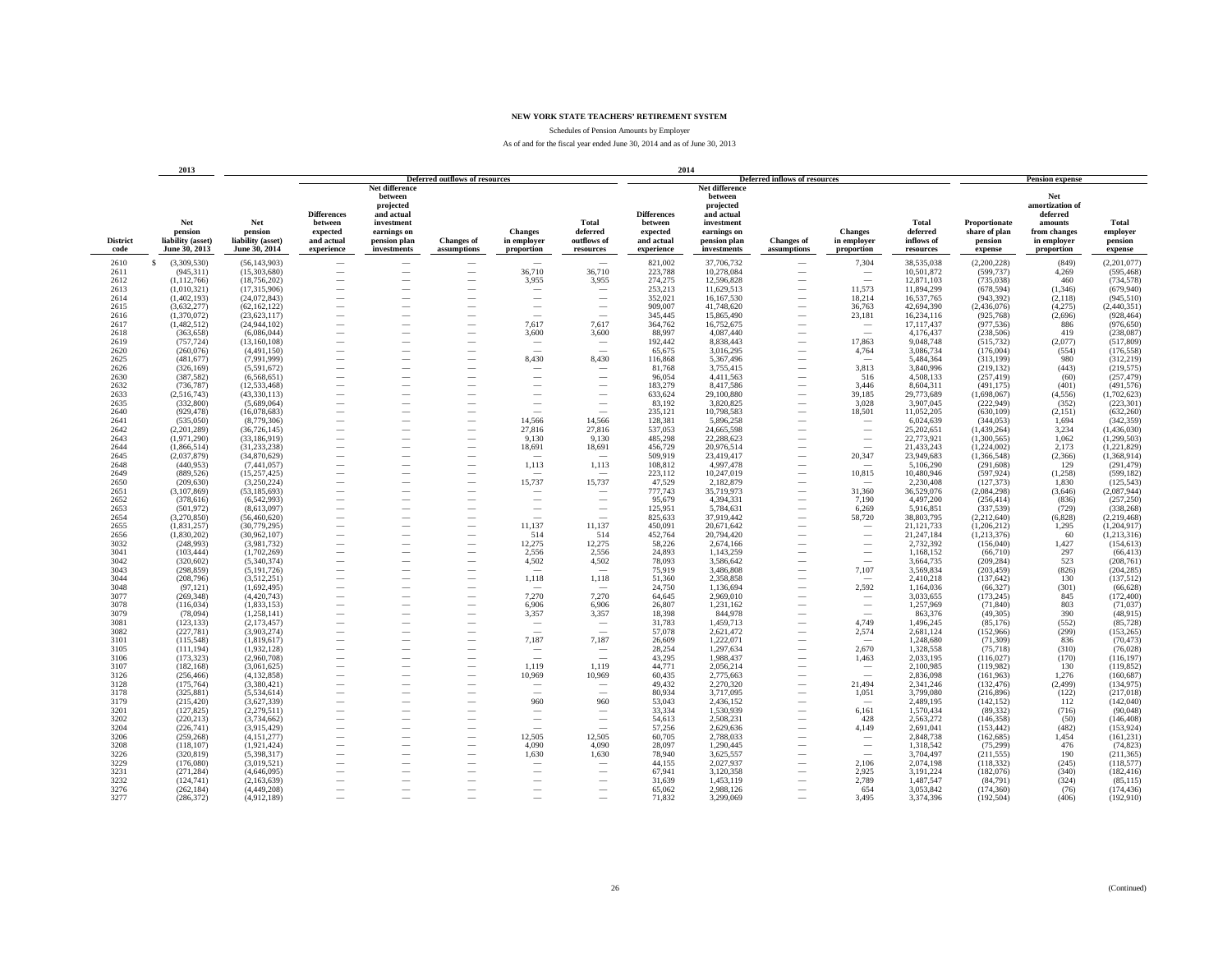Schedules of Pension Amounts by Employer

|                         | 2013                                                 |                                                      |                                                                       |                                                                                                                  |                                                      |                                             |                                                      | 2014                                                                  |                                                                                                                  |                                                      |                                             |                                              |                                                      |                                                                                            |                                         |
|-------------------------|------------------------------------------------------|------------------------------------------------------|-----------------------------------------------------------------------|------------------------------------------------------------------------------------------------------------------|------------------------------------------------------|---------------------------------------------|------------------------------------------------------|-----------------------------------------------------------------------|------------------------------------------------------------------------------------------------------------------|------------------------------------------------------|---------------------------------------------|----------------------------------------------|------------------------------------------------------|--------------------------------------------------------------------------------------------|-----------------------------------------|
|                         |                                                      |                                                      |                                                                       |                                                                                                                  | <b>Deferred outflows of resources</b>                |                                             |                                                      |                                                                       |                                                                                                                  | <b>Deferred inflows of resources</b>                 |                                             |                                              |                                                      | <b>Pension expense</b>                                                                     |                                         |
| <b>District</b><br>code | Net<br>pension<br>liability (asset)<br>June 30, 2013 | Net<br>pension<br>liability (asset)<br>June 30, 2014 | <b>Differences</b><br>between<br>expected<br>and actual<br>experience | Net difference<br>between<br>projected<br>and actual<br>investment<br>earnings on<br>pension plan<br>investments | <b>Changes of</b><br>assumptions                     | <b>Changes</b><br>in employer<br>proportion | <b>Total</b><br>deferred<br>outflows of<br>resources | <b>Differences</b><br>between<br>expected<br>and actual<br>experience | Net difference<br>between<br>projected<br>and actual<br>investment<br>earnings on<br>pension plan<br>investments | <b>Changes</b> of<br>assumptions                     | <b>Changes</b><br>in employer<br>proportion | Total<br>deferred<br>inflows of<br>resources | Proportionate<br>share of plan<br>pension<br>expense | Net<br>amortization of<br>deferred<br>amounts<br>from changes<br>in employer<br>proportion | Total<br>employer<br>pension<br>expense |
| 3278                    | $\mathbf{s}$<br>(219,907)                            | (3,625,161)                                          | -                                                                     |                                                                                                                  |                                                      | 5,094                                       | 5,094                                                | 53,011                                                                | 2,434,690                                                                                                        |                                                      |                                             | 2,487,701                                    | (142,067)                                            | 592                                                                                        | (141, 475)                              |
| 3280                    | (262, 741)                                           | (4,268,589)                                          | $\overline{\phantom{0}}$                                              |                                                                                                                  | -                                                    | 9,406                                       | 9,406                                                | 62,420                                                                | 2,866,821                                                                                                        |                                                      | -                                           | 2,929,241                                    | (167, 282)                                           | 1,094                                                                                      | (166, 188)                              |
| 3281                    | (269, 815)                                           | (4,194,362)                                          |                                                                       |                                                                                                                  |                                                      | 19,672                                      | 19,672                                               | 61,335                                                                | 2,816,970                                                                                                        |                                                      |                                             | 2,878,305                                    | (164, 373)                                           | 2,287                                                                                      | (162,086)                               |
| 3284                    | (265, 689)                                           | (4,477,255)                                          |                                                                       |                                                                                                                  |                                                      | 1,001                                       | 1,001                                                | 65,472                                                                | 3,006,963                                                                                                        |                                                      |                                             | 3,072,435                                    | (175, 459)                                           | 116                                                                                        | (175, 343)                              |
| 3303                    | (291, 211)                                           | (5,139,527)                                          | -                                                                     | $\overline{\phantom{a}}$                                                                                         | $\overline{\phantom{a}}$                             | $\overline{\phantom{a}}$                    | $\sim$                                               | 75,156                                                                | 3,451,751                                                                                                        | $\overline{\phantom{a}}$                             | 11,195                                      | 3,538,102                                    | (201, 413)                                           | (1,302)                                                                                    | (202, 715)                              |
| 3304                    | (148, 695)                                           | (2,442,936)                                          |                                                                       | -                                                                                                                | $\overline{\phantom{a}}$                             | 3,884                                       | 3,884                                                | 35,723                                                                | 1,640,697                                                                                                        | -                                                    | -                                           | 1,676,420                                    | (95, 736)                                            | 452                                                                                        | (95, 284)                               |
| 3305                    | (190, 243)                                           | (3,158,692)                                          |                                                                       |                                                                                                                  | $\overline{\phantom{a}}$                             | 3,214                                       | 3,214                                                | 46,190                                                                | 2,121,405                                                                                                        |                                                      | $\sim$                                      | 2,167,595                                    | (123, 786)                                           | 374                                                                                        | (123, 412)                              |
| 3306                    | (181, 526)                                           | (3,145,720)                                          |                                                                       |                                                                                                                  |                                                      | $\sim$                                      |                                                      | 46,000                                                                | 2,112,693                                                                                                        |                                                      | 3,908                                       | 2,162,601                                    | (123, 278)                                           | (454)                                                                                      | (123, 732)                              |
| 3307                    | (120, 821)                                           | (1,327,934)                                          |                                                                       |                                                                                                                  |                                                      | 37,939                                      | 37,939                                               | 19,419                                                                | 891,852                                                                                                          |                                                      |                                             | 911,271                                      | (52,041)                                             | 4,411                                                                                      | (47, 630)                               |
| 3308                    | (143, 862)                                           | (2,373,937)                                          |                                                                       |                                                                                                                  |                                                      | 3,207                                       | 3,207                                                | 34,714                                                                | 1,594,357                                                                                                        |                                                      |                                             | 1,629,071                                    | (93, 032)                                            | 373                                                                                        | (92, 659)                               |
| 3309                    | (252, 048)                                           | (4,291,138)                                          | -                                                                     |                                                                                                                  |                                                      | $\hspace{0.1mm}-\hspace{0.1mm}$<br>$\sim$   | -                                                    | 62,750                                                                | 2,881,966                                                                                                        |                                                      | 1,367                                       | 2,946,083                                    | (168, 166)                                           | (159)                                                                                      | (168, 325)                              |
| 3326<br>3327            | (234, 447)<br>(337, 326)                             | (3,975,463)<br>(5,348,938)                           | -<br>-                                                                | -                                                                                                                | $\overline{\phantom{a}}$                             |                                             | -                                                    | 58,134                                                                | 2,669,955<br>3,592,393                                                                                           |                                                      | 423<br>$\overline{\phantom{a}}$             | 2,728,512                                    | (155, 795)                                           | (49)<br>2,213                                                                              | (155, 844)                              |
| 3328                    | (205, 222)                                           | (3,431,331)                                          | -                                                                     |                                                                                                                  | $\overline{\phantom{0}}$                             | 19,031<br>2,200                             | 19,031<br>2,200                                      | 78,218<br>50,177                                                      | 2,304,512                                                                                                        |                                                      |                                             | 3,670,611<br>2,354,689                       | (209, 620)<br>(134, 471)                             | 256                                                                                        | (207, 407)<br>(134, 215)                |
| 3329                    | (211, 507)                                           | (3,565,830)                                          | $\overline{\phantom{0}}$                                              |                                                                                                                  |                                                      | 711                                         | 711                                                  | 52,144                                                                | 2,394,842                                                                                                        |                                                      |                                             | 2,446,986                                    | (139, 742)                                           | 83                                                                                         | (139, 659)                              |
| 3330                    | (321, 582)                                           | (5.432.097)                                          |                                                                       |                                                                                                                  | $\overline{\phantom{0}}$                             | 525                                         | 525                                                  | 79,434                                                                | 3,648,244                                                                                                        |                                                      |                                             | 3,727,678                                    | (212, 879)                                           | 61                                                                                         | (212, 818)                              |
| 3331                    | (329,968)                                            | (5,536,793)                                          |                                                                       |                                                                                                                  |                                                      | 2,495                                       | 2,495                                                | 80,965                                                                | 3,718,558                                                                                                        |                                                      |                                             | 3,799,523                                    | (216,982)                                            | 290                                                                                        | (216, 692)                              |
| 3332                    | (165.310)                                            | (2.752.998)                                          | $\overline{\phantom{0}}$                                              |                                                                                                                  | $\overline{\phantom{0}}$                             | 2.355                                       | 2.355                                                | 40.258                                                                | 1.848.937                                                                                                        |                                                      | $\overbrace{\qquad \qquad }^{}$             | 1.889.195                                    | (107, 887)                                           | 274                                                                                        | (107, 613)                              |
| 3452                    | (387, 594)                                           | (6, 194, 778)                                        | $\overline{\phantom{0}}$                                              |                                                                                                                  |                                                      | 19,286                                      | 19,286                                               | 90.587                                                                | 4,160,466                                                                                                        |                                                      | $\overline{\phantom{a}}$                    | 4,251,053                                    | (242, 768)                                           | 2,243                                                                                      | (240, 525)                              |
| 3453                    | (129, 549)                                           | (2,219,910)                                          | -                                                                     |                                                                                                                  |                                                      | $\sim$                                      |                                                      | 32,462                                                                | 1,490,911                                                                                                        |                                                      | 1,462                                       | 1,524,835                                    | (86,996)                                             | (170)                                                                                      | (87, 166)                               |
| 3458                    | (301, 704)                                           | (4,876,432)                                          | -                                                                     |                                                                                                                  | $\overline{\phantom{a}}$                             | 12,133                                      | 12,133                                               | 71,309                                                                | 3,275,054                                                                                                        | $\overline{\phantom{a}}$                             | -                                           | 3,346,363                                    | (191, 103)                                           | 1,411                                                                                      | (189, 692)                              |
| 3460                    | (429, 092)                                           | (7, 284, 591)                                        | -                                                                     |                                                                                                                  | $\overline{\phantom{a}}$                             | $\overline{\phantom{a}}$                    | $\overline{\phantom{a}}$                             | 106,524                                                               | 4,892,395                                                                                                        |                                                      | 1,229                                       | 5,000,148                                    | (285, 476)                                           | (143)                                                                                      | (285, 619)                              |
| 3464                    | (109, 282)                                           | (1,871,733)                                          |                                                                       |                                                                                                                  | $\overline{\phantom{a}}$                             | $\overline{\phantom{a}}$                    | $\overline{\phantom{a}}$                             | 27,371                                                                | 1,257,072                                                                                                        |                                                      | 1,186                                       | 1,285,629                                    | (73, 351)                                            | (138)                                                                                      | (73, 489)                               |
| 3465                    | (72, 430)                                            | (1,293,208)                                          |                                                                       |                                                                                                                  |                                                      |                                             |                                                      | 18,911                                                                | 868,530                                                                                                          |                                                      | 3,573                                       | 891,014                                      | (50,680)                                             | (416)                                                                                      | (51,096)                                |
| 3466<br>3467            | (209, 135)<br>(96, 140)                              | (3,553,229)<br>(1.745.827)                           |                                                                       |                                                                                                                  |                                                      |                                             |                                                      | 51,959<br>25.530                                                      | 2,386,379<br>1.172.513                                                                                           |                                                      | 747<br>6.294                                | 2,439,085                                    | (139, 248)                                           | (87)                                                                                       | (139, 335)                              |
| 3468                    | (22, 440)                                            | (386, 752)                                           | $\overline{\phantom{0}}$<br>$\overline{\phantom{0}}$                  | -                                                                                                                |                                                      | -<br>$\overline{\phantom{m}}$               | $\overline{\phantom{0}}$                             | 5,656                                                                 | 259,746                                                                                                          | -                                                    | 371                                         | 1,204,337<br>265,773                         | (68, 417)<br>(15, 156)                               | (732)<br>(43)                                                                              | (69, 149)<br>(15, 199)                  |
| 3470                    | (94,000)                                             | (1,648,449)                                          | -                                                                     |                                                                                                                  | $\overline{\phantom{a}}$                             | $\overline{\phantom{a}}$                    | $\overline{\phantom{a}}$                             | 24.106                                                                | 1,107,113                                                                                                        | $\overline{\phantom{a}}$                             | 3,056                                       | 1,134,275                                    | (64, 601)                                            | (355)                                                                                      | (64,956)                                |
| 3471                    | (87, 824)                                            | (1,471,546)                                          | -                                                                     |                                                                                                                  | $\overline{\phantom{a}}$                             | 777                                         | 777                                                  | 21,519                                                                | 988,303                                                                                                          |                                                      | $\sim$                                      | 1,009,822                                    | (57, 669)                                            | 90                                                                                         | (57, 579)                               |
| 3472                    | (83, 812)                                            | (1,429,770)                                          |                                                                       |                                                                                                                  |                                                      |                                             |                                                      | 20.908                                                                | 960,246                                                                                                          |                                                      | 606                                         | 981,760                                      | (56, 031)                                            | (70)                                                                                       | (56, 101)                               |
| 3526                    | (209, 334)                                           | (3,530,022)                                          |                                                                       |                                                                                                                  |                                                      | 659                                         | 659                                                  | 51,620                                                                | 2,370,793                                                                                                        |                                                      |                                             | 2,422,413                                    | (138, 338)                                           | 77                                                                                         | (138, 261)                              |
| 3527                    | (165, 864)                                           | (2.930.284)                                          | -                                                                     |                                                                                                                  |                                                      | $\overline{\phantom{a}}$                    | -                                                    | 42.850                                                                | 1.968.004                                                                                                        | -                                                    | 6,534                                       | 2,017,388                                    | (114, 835)                                           | (760)                                                                                      | (115, 595)                              |
| 3528                    | (158, 461)                                           | (2,629,886)                                          | -                                                                     | -                                                                                                                |                                                      | 2,737                                       | 2,737                                                | 38,457                                                                | 1,766,254                                                                                                        | $\overline{\phantom{a}}$                             | $\hspace{0.1mm}-\hspace{0.1mm}$             | 1,804,711                                    | (103,063)                                            | 318                                                                                        | (102, 745)                              |
| 3531                    | (224, 803)                                           | (3,535,725)                                          | $\overline{\phantom{a}}$                                              | -                                                                                                                | $\overline{\phantom{a}}$                             | 14,215                                      | 14,215                                               | 51,703                                                                | 2,374,623                                                                                                        | $\overline{\phantom{a}}$                             | $\overline{\phantom{a}}$                    | 2,426,326                                    | (138, 562)                                           | 1,653                                                                                      | (136,909)                               |
| 3552                    | (76, 012)                                            | (1,391,572)                                          | -                                                                     | ÷.                                                                                                               | $\overline{\phantom{a}}$                             | $\overline{\phantom{a}}$                    | $\overline{\phantom{a}}$                             | 20,349                                                                | 934,592                                                                                                          | -                                                    | 5,571                                       | 960,512                                      | (54, 534)                                            | (648)                                                                                      | (55, 182)                               |
| 3559                    | (182, 394)                                           | (3, 136, 145)                                        |                                                                       |                                                                                                                  | $\overline{\phantom{a}}$                             | $\sim$                                      | $\overline{\phantom{a}}$                             | 45,860                                                                | 2,106,262                                                                                                        |                                                      | 2,623                                       | 2,154,745                                    | (122,903)                                            | (305)                                                                                      | (123, 208)                              |
| 3560                    | (228, 816)                                           | (3,655,243)                                          |                                                                       |                                                                                                                  |                                                      | 11,483                                      | 11,483                                               | 53,451                                                                | 2,454,893                                                                                                        |                                                      | $\overline{\phantom{a}}$                    | 2,508,344                                    | (143, 246)                                           | 1,335                                                                                      | (141, 911)                              |
| 3561<br>3576            | (256, 917)                                           | (4,457,778)                                          |                                                                       |                                                                                                                  |                                                      |                                             |                                                      | 65,187                                                                | 2,993,882                                                                                                        |                                                      | 5,827<br>1,297                              | 3,064,896                                    | (174, 696)                                           | (678)                                                                                      | (175, 374)<br>(68, 023)                 |
| 3577                    | (100, 896)<br>(225, 662)                             | (1,731,910)<br>(3,826,190)                           | -                                                                     |                                                                                                                  |                                                      | $\overline{\phantom{a}}$                    | $\overline{\phantom{0}}$                             | 25,326<br>55.951                                                      | 1,163,166<br>2,569,702                                                                                           |                                                      | 392                                         | 1,189,789<br>2,626,045                       | (67, 872)<br>(149, 945)                              | (151)<br>(46)                                                                              | (149, 991)                              |
| 3579                    | (132, 775)                                           | (2,155,944)                                          | -                                                                     |                                                                                                                  |                                                      | 4,815                                       | 4,815                                                | 31,527                                                                | 1,447,951                                                                                                        |                                                      | $\overline{\phantom{a}}$                    | 1,479,478                                    | (84, 489)                                            | 560                                                                                        | (83,929)                                |
| 3585                    | (258, 569)                                           | (4,459,326)                                          |                                                                       |                                                                                                                  | $\overline{\phantom{a}}$                             |                                             |                                                      | 65,209                                                                | 2,994,922                                                                                                        |                                                      | 4,429                                       | 3,064,560                                    | (174, 757)                                           | (515)                                                                                      | (175, 272)                              |
| 3586                    | (307, 925)                                           | (4.448.862)                                          | -                                                                     |                                                                                                                  |                                                      | 40,340                                      | 40,340                                               | 65,056                                                                | 2,987,894                                                                                                        |                                                      | -                                           | 3,052,950                                    | (174, 347)                                           | 4,691                                                                                      | (169, 656)                              |
| 3589                    | (223,940)                                            | (3,760,997)                                          | -                                                                     |                                                                                                                  |                                                      | 1,517                                       | 1,517                                                | 54,998                                                                | 2,525,918                                                                                                        |                                                      | $\overline{\phantom{a}}$                    | 2,580,916                                    | (147, 390)                                           | 176                                                                                        | (147, 214)                              |
| 3591                    | (108, 538)                                           | (1,881,595)                                          |                                                                       |                                                                                                                  | $\overline{\phantom{0}}$                             |                                             |                                                      | 27,515                                                                | 1,263,695                                                                                                        |                                                      | 2,374                                       | 1,293,584                                    | (73, 738)                                            | (276)                                                                                      | (74, 014)                               |
| 3592                    | (240, 431)                                           | (4,035,843)                                          |                                                                       |                                                                                                                  |                                                      | 1,740                                       | 1,740                                                | 59,017                                                                | 2,710,507                                                                                                        |                                                      |                                             | 2,769,524                                    | (158, 161)                                           | 202                                                                                        | (157, 959)                              |
| 3593                    | (440, 266)                                           | (7.542.234)                                          | $\overline{\phantom{0}}$                                              |                                                                                                                  |                                                      |                                             |                                                      | 110.291                                                               | 5.065.430                                                                                                        |                                                      | 4.858                                       | 5,180,579                                    | (295.573)                                            | (565)                                                                                      | (296, 138)                              |
| 3594                    | (116, 347)                                           | (1,809,360)                                          | -                                                                     |                                                                                                                  |                                                      | 8,446                                       | 8,446                                                | 26,459                                                                | 1,215,182                                                                                                        | -                                                    |                                             | 1,241,641                                    | (70,907)                                             | 982                                                                                        | (69, 925)                               |
| 3626                    | (489, 355)                                           | (8,338,246)                                          | $\overline{\phantom{0}}$                                              |                                                                                                                  |                                                      | $\sim$                                      |                                                      | 121,932                                                               | 5,600,039                                                                                                        |                                                      | 3,022                                       | 5,724,993                                    | (326, 768)                                           | (351)                                                                                      | (327, 119)                              |
| 3629<br>3630            | (295, 136)<br>(492, 453)                             | (5,089,340)<br>(8, 475, 766)                         | -<br>-                                                                |                                                                                                                  | $\overline{\phantom{a}}$<br>$\overline{\phantom{a}}$ | $\overline{\phantom{a}}$<br>$\sim$          | $\overline{\phantom{a}}$<br>$\overline{\phantom{a}}$ | 74,422<br>123,943                                                     | 3,418,045<br>5,692,398                                                                                           | $\overline{\phantom{a}}$<br>$\overline{\phantom{a}}$ | 5,022<br>7,526                              | 3,497,489<br>5,823,867                       | (199, 447)<br>(332, 157)                             | (584)<br>(875)                                                                             | (200, 031)<br>(333, 032)                |
| 3631                    | (429, 726)                                           | (7, 125, 544)                                        | -                                                                     |                                                                                                                  |                                                      | 7,758                                       | 7,758                                                | 104,198                                                               | 4,785,577                                                                                                        |                                                      | $\overline{\phantom{a}}$                    | 4,889,775                                    | (279, 243)                                           | 902                                                                                        | (278, 341)                              |
| 3632                    | (798, 278)                                           | (12, 574, 344)                                       |                                                                       |                                                                                                                  |                                                      | 49,475                                      | 49,475                                               | 183,877                                                               | 8,445,038                                                                                                        |                                                      |                                             | 8,628,915                                    | (492, 777)                                           | 5,753                                                                                      | (487, 024)                              |
| 3635                    | (505, 204)                                           | (8,774,422)                                          |                                                                       |                                                                                                                  |                                                      | $\overline{\phantom{a}}$                    |                                                      | 128,310                                                               | 5,892,978                                                                                                        |                                                      | 11,913                                      | 6,033,201                                    | (343, 861)                                           | (1,385)                                                                                    | (345, 246)                              |
| 3636                    | (423, 587)                                           | (7,267,649)                                          | -                                                                     |                                                                                                                  | $\overline{\phantom{a}}$                             | $\overline{\phantom{a}}$                    | $\overline{\phantom{a}}$                             | 106,276                                                               | 4,881,016                                                                                                        | $\overline{\phantom{a}}$                             | 5,265                                       | 4,992,557                                    | (284, 812)                                           | (612)                                                                                      | (285, 424)                              |
| 3658                    | (391, 919)                                           | (6,760,503)                                          |                                                                       |                                                                                                                  | $\overline{\phantom{a}}$                             | $\sim$                                      | -                                                    | 98,860                                                                | 4,540,413                                                                                                        |                                                      | 6,787                                       | 4,646,060                                    | (264, 938)                                           | (789)                                                                                      | (265, 727)                              |
| 3679                    | (426, 147)                                           | (7, 197, 859)                                        |                                                                       |                                                                                                                  | $\overline{\phantom{a}}$                             | 723                                         | 723                                                  | 105,255                                                               | 4,834,144                                                                                                        |                                                      | $\overline{\phantom{a}}$                    | 4,939,399                                    | (282,077)                                            | 84                                                                                         | (281, 993)                              |
| 3702                    | (238, 301)                                           | (3,900,542)                                          |                                                                       |                                                                                                                  |                                                      | 6,995                                       | 6,995                                                | 57,038                                                                | 2,619,638                                                                                                        |                                                      | $\overline{\phantom{a}}$                    | 2,676,676                                    | (152, 859)                                           | 813                                                                                        | (152, 046)                              |
| 3709                    | (184, 525)                                           | (3,142,865)                                          |                                                                       |                                                                                                                  |                                                      | $\overline{\phantom{a}}$                    |                                                      | 45,959                                                                | 2,110,775                                                                                                        |                                                      | 1,070                                       | 2,157,804                                    | (123, 166)                                           | (124)                                                                                      | (123, 290)                              |
| 3805                    | (149, 020)                                           | (2,597,273)                                          |                                                                       |                                                                                                                  |                                                      | $\overline{\phantom{a}}$                    | $\overline{\phantom{a}}$                             | 37,980                                                                | 1,744,351                                                                                                        |                                                      | 3,994                                       | 1,786,325                                    | (101, 785)                                           | (464)                                                                                      | (102, 249)                              |
| 3821<br>3822            | (192.538)                                            | (3.412.538)                                          | -                                                                     |                                                                                                                  | -                                                    | $\overline{\phantom{a}}$                    | $\overline{\phantom{a}}$                             | 49.902                                                                | 2.291.890<br>945.551                                                                                             |                                                      | 8.168<br>5,725                              | 2,349,960                                    | (133.734)                                            | (950)<br>(666)                                                                             | (134, 684)<br>(55, 840)                 |
|                         | (76, 805)                                            | (1,407,890)                                          |                                                                       |                                                                                                                  |                                                      |                                             |                                                      | 20,588                                                                |                                                                                                                  |                                                      |                                             | 971,864                                      | (55, 174)                                            |                                                                                            |                                         |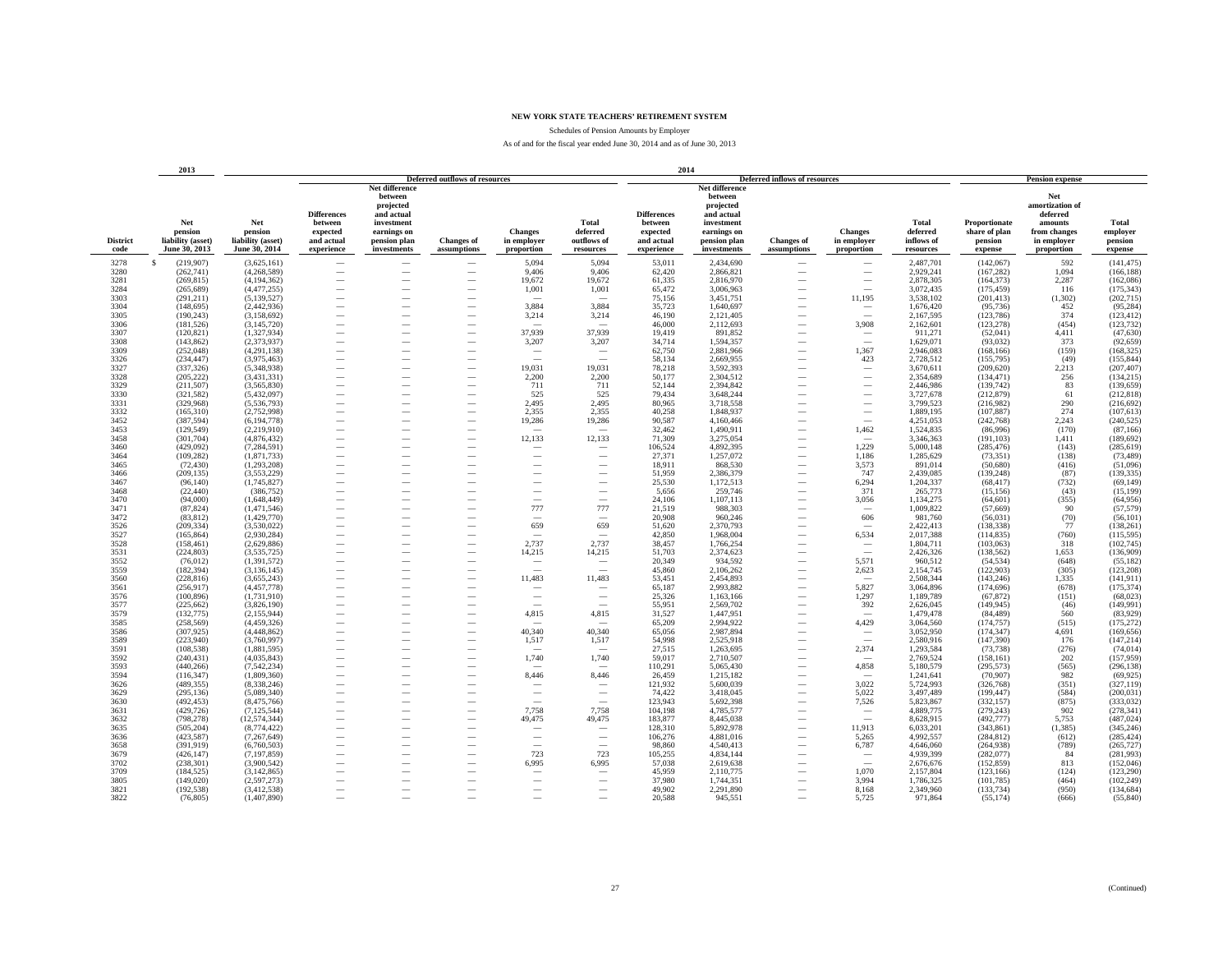Schedules of Pension Amounts by Employer

|                         | 2013                                                 |                                                      |                                                                       |                                                                                                                  |                                                      |                                             |                                                      | 2014                                                                  |                                                                                                                  |                                      |                                             |                                              |                                                      |                                                                                            |                                         |
|-------------------------|------------------------------------------------------|------------------------------------------------------|-----------------------------------------------------------------------|------------------------------------------------------------------------------------------------------------------|------------------------------------------------------|---------------------------------------------|------------------------------------------------------|-----------------------------------------------------------------------|------------------------------------------------------------------------------------------------------------------|--------------------------------------|---------------------------------------------|----------------------------------------------|------------------------------------------------------|--------------------------------------------------------------------------------------------|-----------------------------------------|
|                         |                                                      |                                                      |                                                                       |                                                                                                                  | <b>Deferred outflows of resources</b>                |                                             |                                                      |                                                                       |                                                                                                                  | <b>Deferred inflows of resources</b> |                                             |                                              |                                                      | <b>Pension expense</b>                                                                     |                                         |
| <b>District</b><br>code | Net<br>pension<br>liability (asset)<br>June 30, 2013 | Net<br>pension<br>liability (asset)<br>June 30, 2014 | <b>Differences</b><br>between<br>expected<br>and actual<br>experience | Net difference<br>between<br>projected<br>and actual<br>investment<br>earnings on<br>pension plan<br>investments | <b>Changes of</b><br>assumptions                     | <b>Changes</b><br>in employer<br>proportion | <b>Total</b><br>deferred<br>outflows of<br>resources | <b>Differences</b><br>between<br>expected<br>and actual<br>experience | Net difference<br>between<br>projected<br>and actual<br>investment<br>earnings on<br>pension plan<br>investments | <b>Changes</b> of<br>assumptions     | <b>Changes</b><br>in employer<br>proportion | Total<br>deferred<br>inflows of<br>resources | Proportionate<br>share of plan<br>pension<br>expense | Net<br>amortization of<br>deferred<br>amounts<br>from changes<br>in employer<br>proportion | Total<br>employer<br>pension<br>expense |
| 3854                    | $\mathbf{s}$<br>(464, 142)                           | (7,945,814)                                          | -                                                                     |                                                                                                                  |                                                      | $\overline{\phantom{a}}$                    | $\overline{\phantom{0}}$                             | 116,193                                                               | 5,336,477                                                                                                        |                                      | 4,834                                       | 5,457,504                                    | (311, 389)                                           | (562)                                                                                      | (311,951)                               |
| 3855                    | (263, 735)                                           | (4,626,440)                                          | -                                                                     |                                                                                                                  | -                                                    |                                             | $\overline{\phantom{a}}$                             | 67,653                                                                | 3,107,157                                                                                                        |                                      | 8,647                                       | 3,183,457                                    | (181, 306)                                           | (1,005)                                                                                    | (182, 311)                              |
| 3856                    | (51, 522)                                            | (871, 425)                                           |                                                                       |                                                                                                                  |                                                      | 24                                          | 24                                                   | 12,743                                                                | 585,256                                                                                                          |                                      | $\overline{\phantom{a}}$                    | 597,999                                      | (34, 150)                                            | 3                                                                                          | (34, 147)                               |
| 3857                    | (670)                                                | (11,236)                                             |                                                                       |                                                                                                                  |                                                      | $\overline{5}$                              | -5                                                   | 164                                                                   | 7,546                                                                                                            |                                      |                                             | 7,710                                        | (440)                                                |                                                                                            | (439)                                   |
| 3927                    | (302, 340)                                           | (4,896,912)                                          | -                                                                     | -                                                                                                                | $\overline{\phantom{a}}$                             | 11,618                                      | 11,618                                               | 71,608                                                                | 3,288,809                                                                                                        | $\overline{\phantom{a}}$             | $\overline{\phantom{a}}$                    | 3,360,417                                    | (191, 905)                                           | 1,351                                                                                      | (190, 554)                              |
| 3928                    | (147, 178)                                           | (2,542,873)                                          |                                                                       | -                                                                                                                | $\overline{\phantom{a}}$                             |                                             | $\overline{\phantom{a}}$                             | 37,185                                                                | 1,707,815                                                                                                        |                                      | 2,766                                       | 1,747,766                                    | (99, 653)                                            | (322)                                                                                      | (99, 975)                               |
| 3929                    | (274, 406)                                           | (4,811,616)                                          |                                                                       |                                                                                                                  | $\overline{\phantom{a}}$                             | $\overline{\phantom{a}}$                    | $\overline{\phantom{a}}$                             | 70,361                                                                | 3,231,523                                                                                                        |                                      | 8,891                                       | 3,310,775                                    | (188, 563)                                           | (1,034)                                                                                    | (189, 597)                              |
| 3930                    | (243, 720)                                           | (4,168,537)                                          |                                                                       |                                                                                                                  |                                                      |                                             |                                                      | 60,957                                                                | 2,799,626                                                                                                        |                                      | 2,337                                       | 2,862,920                                    | (163, 361)                                           | (272)                                                                                      | (163, 633)                              |
| 3931                    | (305, 471)                                           | (5,217,168)                                          |                                                                       |                                                                                                                  |                                                      |                                             |                                                      | 76,292                                                                | 3,503,895                                                                                                        |                                      | 2,530                                       | 3,582,717                                    | (204, 456)                                           | (294)                                                                                      | (204, 750)                              |
| 3932<br>3934            | (231, 219)                                           | (4,076,483)                                          |                                                                       |                                                                                                                  |                                                      | $\overline{\phantom{a}}$                    |                                                      | 59,611                                                                | 2,737,801                                                                                                        |                                      | 8,663                                       | 2,806,075                                    | (159, 754)                                           | (1,007)                                                                                    | (160, 761)                              |
| 3979                    | (54, 241)<br>(188, 015)                              | (921, 476)<br>(3,028,907)                            | -<br>-                                                                | -                                                                                                                |                                                      | 8.088                                       | $\overline{\phantom{a}}$<br>8.088                    | 13,475<br>44,292                                                      | 618,871<br>2.034.240                                                                                             | $\overline{\phantom{a}}$             | 189<br>$\hspace{0.1mm}-\hspace{0.1mm}$      | 632,535<br>2,078,532                         | (36, 112)<br>(118,700)                               | (22)<br>941                                                                                | (36, 134)<br>(117, 759)                 |
| 3980                    | (165, 634)                                           | (2,760,650)                                          | -                                                                     | -                                                                                                                | $\overline{\phantom{a}}$                             | 2,240                                       | 2,240                                                | 40,369                                                                | 1,854,076                                                                                                        |                                      | $\sim$                                      | 1,894,445                                    | (108, 187)                                           | 260                                                                                        | (107, 927)                              |
| 3981                    | (111,979)                                            | (2,140,122)                                          | -                                                                     |                                                                                                                  |                                                      |                                             |                                                      | 31,295                                                                | 1,437,325                                                                                                        |                                      | 12,977                                      | 1,481,597                                    | (83, 869)                                            | (1,509)                                                                                    | (85,378)                                |
| 3982                    | (54, 755)                                            | (897, 104)                                           | $\overline{\phantom{0}}$                                              |                                                                                                                  |                                                      | 1,561                                       | 1,561                                                | 13,119                                                                | 602,503                                                                                                          |                                      | -                                           | 615,622                                      | (35, 157)                                            | 182                                                                                        | (34,975)                                |
| 3983                    | (143,092)                                            | (2,269,972)                                          |                                                                       |                                                                                                                  | $\overline{\phantom{0}}$                             | 8,021                                       | 8,021                                                | 33,194                                                                | 1,524,533                                                                                                        |                                      |                                             | 1,557,727                                    | (88,958)                                             | 933                                                                                        | (88, 025)                               |
| 3986                    | (137,924)                                            | (2,397,783)                                          |                                                                       |                                                                                                                  |                                                      |                                             |                                                      | 35,063                                                                | 1,610,372                                                                                                        |                                      | 3,374                                       | 1,648,809                                    | (93, 967)                                            | (392)                                                                                      | (94, 359)                               |
| 3987                    | (104.010)                                            | (1.748.565)                                          | $\overline{\phantom{0}}$                                              |                                                                                                                  |                                                      | 612                                         | 612                                                  | 25.570                                                                | 1,174,351                                                                                                        |                                      |                                             | 1,199,921                                    | (68.525)                                             | 71                                                                                         | (68, 454)                               |
| 3988                    | (122, 852)                                           | (2,121,627)                                          | $\overline{\phantom{0}}$                                              |                                                                                                                  |                                                      | $\hspace{0.1mm}-\hspace{0.1mm}$             | $\hspace{0.1mm}-\hspace{0.1mm}$                      | 31,025                                                                | 1,424,903                                                                                                        | -                                    | 2,258                                       | 1,458,186                                    | (83, 145)                                            | (263)                                                                                      | (83, 408)                               |
| 3989                    | (84, 498)                                            | (1,522,719)                                          | -                                                                     |                                                                                                                  |                                                      | $\overline{\phantom{a}}$                    | $\overline{\phantom{a}}$                             | 22,267                                                                | 1,022,672                                                                                                        |                                      | 4,912                                       | 1,049,851                                    | (59, 674)                                            | (571)                                                                                      | (60, 245)                               |
| 3990                    | (135, 277)                                           | (2,262,786)                                          | -                                                                     |                                                                                                                  | $\overline{\phantom{a}}$                             | 1,400                                       | 1,400                                                | 33,089                                                                | 1,519,707                                                                                                        |                                      | $\sim$                                      | 1,552,796                                    | (88, 676)                                            | 163                                                                                        | (88, 513)                               |
| 3991                    | (145, 841)                                           | (2,337,104)                                          | -                                                                     |                                                                                                                  | $\overline{\phantom{a}}$                             | 6,930                                       | 6,930                                                | 34,176                                                                | 1,569,619                                                                                                        |                                      | $\overline{\phantom{a}}$                    | 1,603,795                                    | (91, 589)                                            | 806                                                                                        | (90, 783)                               |
| 3992                    | (132,008)                                            | (2,156,356)                                          |                                                                       |                                                                                                                  |                                                      | 4,106                                       | 4,106                                                | 31,533                                                                | 1,448,227                                                                                                        |                                      | $\overline{\phantom{a}}$                    | 1,479,760                                    | (84, 506)                                            | 477                                                                                        | (84, 029)                               |
| 3994                    | (237, 631)                                           | (4,031,115)                                          |                                                                       |                                                                                                                  |                                                      |                                             |                                                      | 58.948                                                                | 2,707,332                                                                                                        |                                      | 518                                         | 2,766,798                                    | (157,976)                                            | (60)                                                                                       | (158, 036)                              |
| 3995<br>3996            | (129, 675)<br>(100, 742)                             | (1,965,324)<br>(1.667.823)                           |                                                                       |                                                                                                                  |                                                      | 12,129<br>1.959                             | 12,129<br>1.959                                      | 28,739<br>24.389                                                      | 1,319,929<br>1,120,124                                                                                           |                                      | -<br>$\overbrace{\qquad \qquad }^{}$        | 1,348,668<br>1.144.513                       | (77, 019)<br>(65, 360)                               | 1,410<br>228                                                                               | (75, 609)                               |
| 3997                    | (115, 834)                                           | (1,934,850)                                          | $\overline{\phantom{0}}$<br>$\overline{\phantom{0}}$                  | -                                                                                                                |                                                      | 1,343                                       | 1,343                                                | 28,294                                                                | 1,299,462                                                                                                        |                                      | $\sim$                                      | 1,327,756                                    | (75, 825)                                            | 156                                                                                        | (65, 132)<br>(75, 669)                  |
| 3998                    | (100, 974)                                           | (1,730,856)                                          | -                                                                     |                                                                                                                  | $\overline{\phantom{a}}$                             | $\overline{\phantom{a}}$                    | $\overline{\phantom{a}}$                             | 25,311                                                                | 1,162,458                                                                                                        |                                      | 1,171                                       | 1,188,940                                    | (67, 831)                                            | (136)                                                                                      | (67, 967)                               |
| 3999                    | (100, 309)                                           | (1,735,128)                                          | -                                                                     | -                                                                                                                | $\overline{\phantom{a}}$                             | $\overline{\phantom{a}}$                    | $\overline{\phantom{a}}$                             | 25,373                                                                | 1,165,327                                                                                                        | $\overline{\phantom{a}}$             | 1,993                                       | 1,192,693                                    | (67,998)                                             | (232)                                                                                      | (68, 230)                               |
| 4001                    | (1,999)                                              | (21, 483)                                            |                                                                       |                                                                                                                  |                                                      | 654                                         | 654                                                  | 314                                                                   | 14,428                                                                                                           |                                      | $\overline{\phantom{a}}$                    | 14,742                                       | (842)                                                | 76                                                                                         | (766)                                   |
| 4004                    | (62, 633)                                            | (1,046,791)                                          |                                                                       |                                                                                                                  |                                                      | 695                                         | 695                                                  | 15,307                                                                | 703,034                                                                                                          |                                      |                                             | 718,341                                      | (41,023)                                             | 81                                                                                         | (40, 942)                               |
| 4007                    | (83,743)                                             | (1.435.927)                                          | -                                                                     |                                                                                                                  |                                                      | $\overline{\phantom{a}}$                    | $\overline{\phantom{a}}$                             | 20.998                                                                | 964.381                                                                                                          | -                                    | 994                                         | 986,373                                      | (56, 273)                                            | (116)                                                                                      | (56, 389)                               |
| 4008                    | (30, 136)                                            | (532, 669)                                           | -                                                                     |                                                                                                                  |                                                      | $\overline{\phantom{a}}$                    | $\overline{\phantom{0}}$                             | 7,789                                                                 | 357,745                                                                                                          | $\overline{\phantom{a}}$             | 1,201                                       | 366,735                                      | (20, 875)                                            | (140)                                                                                      | (21, 015)                               |
| 4009                    | (474, 171)                                           | (8,477,478)                                          | $\overline{\phantom{a}}$                                              | -                                                                                                                | $\overline{\phantom{a}}$                             | $\overline{\phantom{a}}$                    | $\overline{\phantom{a}}$                             | 123,968                                                               | 5,693,548                                                                                                        | $\overline{\phantom{a}}$             | 23,994                                      | 5,841,510                                    | (332, 225)                                           | (2,790)                                                                                    | (335, 015)                              |
| 4010                    | (45, 197)                                            | (679, 573)                                           | -                                                                     | ÷.                                                                                                               | $\overline{\phantom{a}}$                             | 4,515                                       | 4,515                                                | 9,938                                                                 | 456,407                                                                                                          | $\overline{\phantom{a}}$             |                                             | 466,345                                      | (26, 632)                                            | 525                                                                                        | (26, 107)                               |
| 4014                    | (235, 322)                                           | (3,811,461)                                          |                                                                       |                                                                                                                  | $\overline{\phantom{a}}$                             | 9,042                                       | 9,042                                                | 55,736                                                                | 2,559,811                                                                                                        | $\overline{\phantom{a}}$             | $\overline{\phantom{a}}$                    | 2,615,547                                    | (149, 368)                                           | 1,051                                                                                      | (148, 317)                              |
| 4015                    | (126, 761)                                           | (2,201,334)                                          |                                                                       |                                                                                                                  |                                                      | $\overline{\phantom{a}}$                    |                                                      | 32,190                                                                | 1,478,435                                                                                                        |                                      | 2,975                                       | 1,513,600                                    | (86, 268)                                            | (346)                                                                                      | (86, 614)                               |
| 4020                    | (269,939)                                            | (4,638,248)                                          |                                                                       |                                                                                                                  |                                                      |                                             |                                                      | 67,826                                                                | 3,115,087                                                                                                        |                                      | 3,715                                       | 3,186,628                                    | (181,769)                                            | (432)                                                                                      | (182, 201)                              |
| 4021<br>4022            | (373,952)                                            | (6,273,218)                                          |                                                                       |                                                                                                                  |                                                      | 2,913                                       | 2,913                                                | 91,734                                                                | 4,213,148                                                                                                        |                                      |                                             | 4,304,882                                    | (245, 842)                                           | 339                                                                                        | (245, 503)                              |
| 4027                    | (263, 012)<br>(288, 922)                             | (4,571,597)<br>(4,884,381)                           | -<br>-                                                                |                                                                                                                  |                                                      | 262                                         | 262                                                  | 66,851<br>71,425                                                      | 3,070,324<br>3,280,393                                                                                           |                                      | 6,392<br>$\hspace{0.1mm}-\hspace{0.1mm}$    | 3,143,567<br>3,351,818                       | (179, 157)<br>(191, 414)                             | (743)<br>30                                                                                | (179,900)<br>(191, 384)                 |
| 4028                    | (51, 366)                                            | (850, 109)                                           | -                                                                     |                                                                                                                  | $\overline{\phantom{a}}$                             | 1,013                                       | 1,013                                                | 12,431                                                                | 570,941                                                                                                          |                                      | $\sim$                                      | 583,372                                      | (33,315)                                             | 118                                                                                        | (33, 197)                               |
| 4029                    | (308, 578)                                           | (5,321,598)                                          | -                                                                     |                                                                                                                  |                                                      |                                             |                                                      | 77,819                                                                | 3,574,032                                                                                                        |                                      | 5,276                                       | 3,657,127                                    | (208, 549)                                           | (613)                                                                                      | (209, 162)                              |
| 4030                    | (187, 431)                                           | (3,166,568)                                          | -                                                                     |                                                                                                                  |                                                      | 278                                         | 278                                                  | 46,305                                                                | 2,126,695                                                                                                        |                                      |                                             | 2,173,000                                    | (124,095)                                            | 32                                                                                         | (124, 063)                              |
| 4031                    | (183, 717)                                           | (2.930.422)                                          |                                                                       |                                                                                                                  | $\overline{\phantom{0}}$                             | 9.452                                       | 9.452                                                | 42.852                                                                | 1.968.097                                                                                                        |                                      | $\overbrace{\phantom{12322111}}$            | 2,010,949                                    | (114, 841)                                           | 1.099                                                                                      | (113, 742)                              |
| 4034                    | (145, 964)                                           | (2,450,445)                                          |                                                                       |                                                                                                                  |                                                      | 1,040                                       | 1,040                                                | 35,833                                                                | 1,645,740                                                                                                        |                                      |                                             | 1,681,573                                    | (96,031)                                             | 121                                                                                        | (95, 910)                               |
| 4036                    | (228.871)                                            | (4.199.823)                                          | $\overline{\phantom{0}}$                                              |                                                                                                                  |                                                      |                                             |                                                      | 61.415                                                                | 2.820.637                                                                                                        |                                      | 17.296                                      | 2.899.348                                    | (164.587)                                            | (2.011)                                                                                    | (166, 598)                              |
| 4101                    | (158, 020)                                           | (2.647.392)                                          | -                                                                     |                                                                                                                  |                                                      | 1,415                                       | 1,415                                                | 38,713                                                                | 1,778,011                                                                                                        | -                                    | $\overline{\phantom{a}}$                    | 1,816,724                                    | (103, 749)                                           | 164                                                                                        | (103, 585)                              |
| 4104                    | (128, 173)                                           | (2,175,656)                                          | $\overline{\phantom{0}}$                                              |                                                                                                                  |                                                      | $\hspace{0.1mm}-\hspace{0.1mm}$             | -                                                    | 31,815                                                                | 1,461,189                                                                                                        |                                      | 351                                         | 1,493,355                                    | (85, 262)                                            | (41)                                                                                       | (85,303)                                |
| 4124                    | (13, 242)                                            | (225, 824)                                           | -                                                                     |                                                                                                                  | $\overline{\phantom{a}}$                             | -                                           | $\overline{\phantom{a}}$                             | 3,302                                                                 | 151,666                                                                                                          |                                      | 92                                          | 155,060                                      | (8, 850)                                             | (11)                                                                                       | (8, 861)                                |
| 4126                    | (476, 121)                                           | (7,939,007)                                          | -                                                                     |                                                                                                                  | $\overline{\phantom{a}}$                             | 6,258                                       | 6,258                                                | 116,093                                                               | 5,331,906                                                                                                        |                                      | $\overline{\phantom{a}}$                    | 5,447,999                                    | (311, 122)                                           | 728                                                                                        | (310, 394)                              |
| 4128                    | (323, 112)                                           | (4,752,508)                                          | -                                                                     |                                                                                                                  | $\overline{\phantom{a}}$                             | 37,871                                      | 37,871                                               | 69,497                                                                | 3,191,826                                                                                                        |                                      | $\overline{\phantom{a}}$                    | 3,261,323                                    | (186, 246)                                           | 4,404                                                                                      | (181, 842)                              |
| 4130                    | (259, 451)                                           | (4,445,960)                                          |                                                                       |                                                                                                                  |                                                      |                                             |                                                      | 65,014                                                                | 2,985,946                                                                                                        |                                      | 2,931                                       | 3,053,891                                    | (174, 233)                                           | (341)                                                                                      | (174, 574)                              |
| 4132                    | (112,680)                                            | (1,869.911)                                          |                                                                       |                                                                                                                  |                                                      | 1,955                                       | 1,955                                                | 27,344<br>28,732                                                      | 1,255,848                                                                                                        |                                      | $\overline{\phantom{a}}$<br>961             | 1,283,192                                    | (73, 280)                                            | 227                                                                                        | (73, 053)                               |
| 4134<br>4135            | (115,033)<br>(107, 035)                              | (1,964,820)<br>(1, 857, 076)                         | -                                                                     |                                                                                                                  | $\overline{\phantom{a}}$<br>$\overline{\phantom{a}}$ | $\sim$<br>$\sim$                            | -<br>$\overline{\phantom{a}}$                        | 27,156                                                                | 1,319,590<br>1,247,228                                                                                           |                                      | 2,422                                       | 1,349,283<br>1,276,806                       | (76,999)<br>(72, 777)                                | (112)<br>(282)                                                                             | (77, 111)<br>(73, 059)                  |
| 4137                    | (127, 623)                                           | (2,155,203)                                          |                                                                       |                                                                                                                  | $\overline{\phantom{a}}$                             | 239                                         | 239                                                  | 31,516                                                                | 1,447,453                                                                                                        |                                      | $\overline{\phantom{a}}$                    | 1,478,969                                    | (84, 460)                                            | 28                                                                                         | (84, 432)                               |
| 4142                    | (394, 290)                                           | (6,711,586)                                          |                                                                       |                                                                                                                  |                                                      | -                                           |                                                      | 98,145                                                                | 4,507,559                                                                                                        |                                      | 2,073                                       | 4,607,777                                    | (263, 021)                                           | (241)                                                                                      | (263, 262)                              |
| 4143                    | (320, 636)                                           | (5,444,616)                                          |                                                                       |                                                                                                                  |                                                      | $\overline{\phantom{a}}$                    | $\overline{\phantom{0}}$                             | 79,618                                                                | 3,656,651                                                                                                        |                                      | 985                                         | 3,737,254                                    | (213, 369)                                           | (115)                                                                                      | (213, 484)                              |
| 4144                    | (181, 114)                                           | (3,185,304)                                          |                                                                       |                                                                                                                  |                                                      |                                             |                                                      | 46,579                                                                | 2,139,278                                                                                                        |                                      | 6,372                                       | 2,192,229                                    | (124, 829)                                           | (741)                                                                                      | (125, 570)                              |
| 4149                    | (115, 695)                                           | (1.933.284)                                          |                                                                       |                                                                                                                  | $\overline{\phantom{a}}$                             | 1.301                                       | 1.301                                                | 28.271                                                                | 1,298,410                                                                                                        |                                      | $\overline{\phantom{a}}$                    | 1,326,681                                    | (75, 764)                                            | 151                                                                                        | (75, 613)                               |
| 4151                    | (294, 833)                                           | (5,079,540)                                          |                                                                       |                                                                                                                  |                                                      |                                             |                                                      | 74,279                                                                | 3,411,463                                                                                                        |                                      | 4,775                                       | 3,490,517                                    | (199,062)                                            | (555)                                                                                      | (199, 617)                              |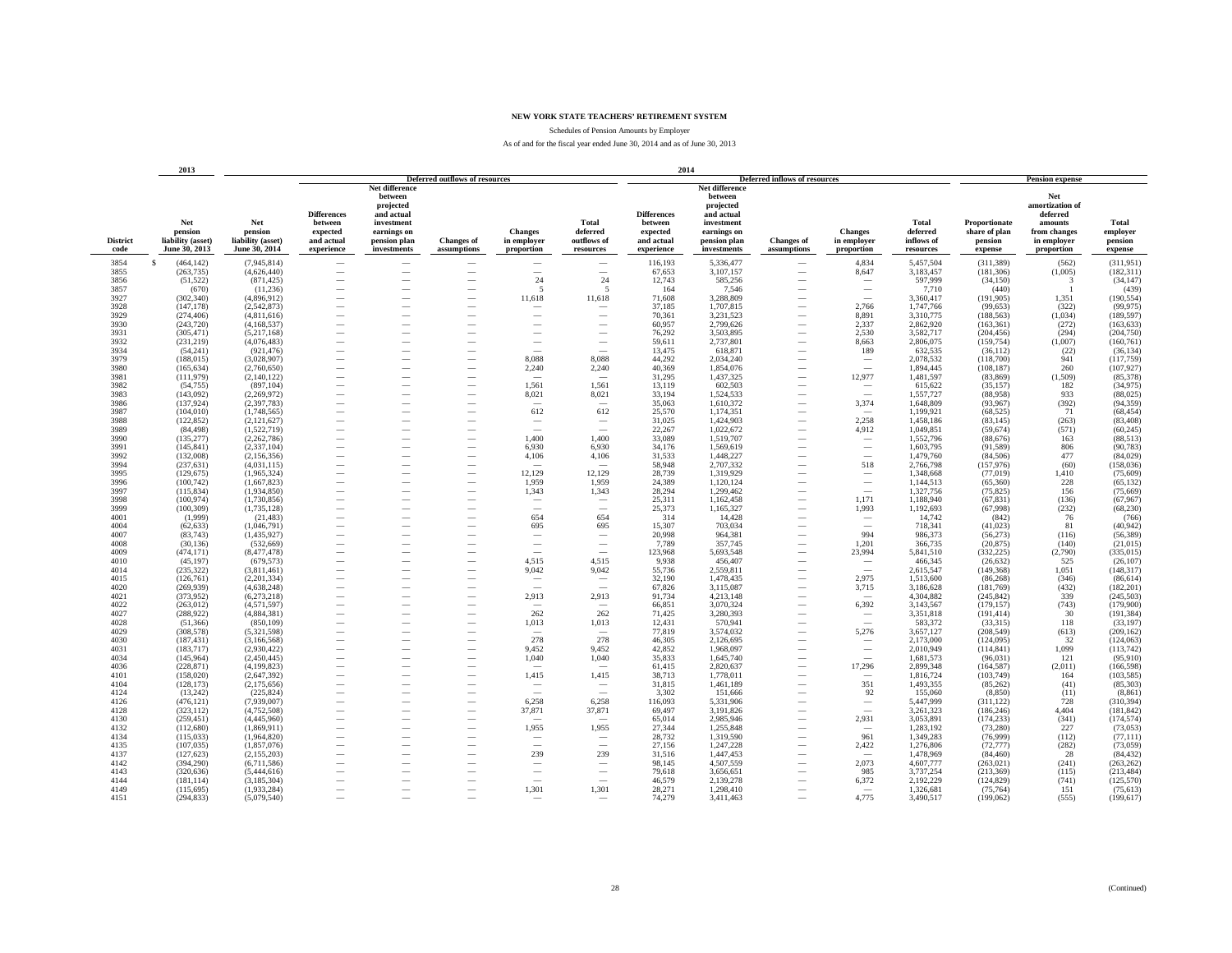Schedules of Pension Amounts by Employer

|                         | 2013                                                 |                                                      |                                                                       |                                                                                                                  |                                                      |                                                      |                                                      | 2014                                                                  |                                                                                                                  |                                      |                                                              |                                              |                                                      |                                                                                            |                                         |
|-------------------------|------------------------------------------------------|------------------------------------------------------|-----------------------------------------------------------------------|------------------------------------------------------------------------------------------------------------------|------------------------------------------------------|------------------------------------------------------|------------------------------------------------------|-----------------------------------------------------------------------|------------------------------------------------------------------------------------------------------------------|--------------------------------------|--------------------------------------------------------------|----------------------------------------------|------------------------------------------------------|--------------------------------------------------------------------------------------------|-----------------------------------------|
|                         |                                                      |                                                      |                                                                       |                                                                                                                  | <b>Deferred outflows of resources</b>                |                                                      |                                                      |                                                                       |                                                                                                                  | <b>Deferred inflows of resources</b> |                                                              |                                              |                                                      | <b>Pension expense</b>                                                                     |                                         |
| <b>District</b><br>code | Net<br>pension<br>liability (asset)<br>June 30, 2013 | Net<br>pension<br>liability (asset)<br>June 30, 2014 | <b>Differences</b><br>between<br>expected<br>and actual<br>experience | Net difference<br>between<br>projected<br>and actual<br>investment<br>earnings on<br>pension plan<br>investments | <b>Changes of</b><br>assumptions                     | <b>Changes</b><br>in employer<br>proportion          | <b>Total</b><br>deferred<br>outflows of<br>resources | <b>Differences</b><br>between<br>expected<br>and actual<br>experience | Net difference<br>between<br>projected<br>and actual<br>investment<br>earnings on<br>pension plan<br>investments | <b>Changes</b> of<br>assumptions     | <b>Changes</b><br>in employer<br>proportion                  | Total<br>deferred<br>inflows of<br>resources | Proportionate<br>share of plan<br>pension<br>expense | Net<br>amortization of<br>deferred<br>amounts<br>from changes<br>in employer<br>proportion | Total<br>employer<br>pension<br>expense |
| 4152                    | $\mathbf{s}$<br>(259, 200)                           | (4,356,320)                                          | -                                                                     |                                                                                                                  |                                                      | 1,589                                                | 1,589                                                | 63,703                                                                | 2,925,742                                                                                                        | $\sim$                               |                                                              | 2,989,445                                    | (170, 720)                                           | 185                                                                                        | (170, 535)                              |
| 4153                    | (297, 267)                                           | (4,968,609)                                          | $\overline{\phantom{0}}$                                              |                                                                                                                  | -                                                    | 3,279                                                | 3,279                                                | 72,657                                                                | 3,336,961                                                                                                        |                                      |                                                              | 3,409,618                                    | (194, 715)                                           | 381                                                                                        | (194, 334)                              |
| 4154                    | (148, 038)                                           | (2,727,114)                                          |                                                                       |                                                                                                                  |                                                      |                                                      |                                                      | 39,879                                                                | 1,831,553                                                                                                        |                                      | 11,748                                                       | 1,883,180                                    | (106, 873)                                           | (1,366)                                                                                    | (108, 239)                              |
| 4155                    | (218, 729)                                           | (3,624,302)                                          |                                                                       |                                                                                                                  |                                                      | 4,085                                                | 4,085                                                | 52,999                                                                | 2,434,112                                                                                                        |                                      | -                                                            | 2,487,111                                    | (142, 033)                                           | 475                                                                                        | (141, 558)                              |
| 4178                    | (252, 231)                                           | (3,974,093)                                          | -                                                                     | $\overline{\phantom{a}}$                                                                                         | $\overline{\phantom{a}}$                             | 15,580                                               | 15,580                                               | 58,114                                                                | 2,669,035                                                                                                        | -                                    | $\overline{\phantom{a}}$                                     | 2,727,149                                    | (155, 741)                                           | 1,812                                                                                      | (153, 929)                              |
| 4180                    | (433, 020)                                           | (7, 392, 708)                                        |                                                                       | -                                                                                                                | $\overline{\phantom{a}}$                             | $\sim$                                               |                                                      | 108,105                                                               | 4,965,007                                                                                                        |                                      | 3,434                                                        | 5,076,546                                    | (289,713)                                            | (399)                                                                                      | (290, 112)                              |
| 4183                    | (292, 546)                                           | (4, 781, 228)                                        |                                                                       |                                                                                                                  | $\overline{\phantom{a}}$                             | 8,968                                                | 8,968                                                | 69,917                                                                | 3,211,114                                                                                                        |                                      | $\overline{\phantom{a}}$                                     | 3,281,031                                    | (187, 372)                                           | 1,043                                                                                      | (186, 329)                              |
| 4184                    | (263,943)                                            | (4,475,827)                                          |                                                                       |                                                                                                                  |                                                      |                                                      |                                                      | 65,451                                                                | 3,006,004                                                                                                        |                                      | 488                                                          | 3,071,943                                    | (175, 404)                                           | (57)                                                                                       | (175, 461)                              |
| 4202                    | (191, 056)                                           | (3,165,640)                                          |                                                                       |                                                                                                                  |                                                      | 3,575                                                | 3.575                                                | 46,292                                                                | 2,126,071                                                                                                        |                                      |                                                              | 2,172,363                                    | (124, 058)                                           | 416                                                                                        | (123, 642)                              |
| 4203                    | (194, 840)                                           | (3, 131, 742)                                        |                                                                       |                                                                                                                  |                                                      | 8,759                                                | 8,759                                                | 45,796                                                                | 2,103,305                                                                                                        |                                      | $\overbrace{\phantom{12322111}}$                             | 2,149,101                                    | (122, 730)                                           | 1,018                                                                                      | (121, 712)                              |
| 4205                    | (118,937)                                            | (2,006,124)                                          | -                                                                     |                                                                                                                  |                                                      | 349                                                  | 349                                                  | 29,336                                                                | 1,347,330                                                                                                        |                                      | L.                                                           | 1,376,666                                    | (78, 618)                                            | 41                                                                                         | (78, 577)                               |
| 4206                    | (120, 360)                                           | (2,153,795)                                          | -                                                                     | -                                                                                                                |                                                      | $\hspace{0.1mm}-\hspace{0.1mm}$                      | $\overline{\phantom{0}}$                             | 31,495                                                                | 1,446,508                                                                                                        |                                      | 6.193                                                        | 1,484,196                                    | (84, 405)                                            | (720)                                                                                      | (85, 125)                               |
| 4208<br>4258            | (671, 844)<br>(245, 052)                             | (11, 436, 717)<br>(3,956,070)                        | -<br>-                                                                |                                                                                                                  | $\overline{\phantom{a}}$                             | $\sim$<br>10,103                                     |                                                      | 167,241<br>57,850                                                     | 7,680,998<br>2,656,931                                                                                           |                                      | 3,565                                                        | 7,851,804<br>2,714,781                       | (448, 194)<br>(155, 035)                             | (415)<br>1,175                                                                             | (448, 609)<br>(153, 860)                |
| 4259                    | (207, 672)                                           | (3,645,570)                                          | $\overline{\phantom{0}}$                                              |                                                                                                                  |                                                      | $\overline{\phantom{a}}$                             | 10,103                                               | 53,310                                                                | 2,448,396                                                                                                        |                                      | 6,946                                                        | 2,508,652                                    | (142, 867)                                           | (808)                                                                                      | (143, 675)                              |
| 4260                    | (326, 289)                                           | (5.694.259)                                          |                                                                       |                                                                                                                  | $\overline{\phantom{0}}$                             | $\overline{\phantom{a}}$                             |                                                      | 83,268                                                                | 3,824,313                                                                                                        |                                      | 9.137                                                        | 3,916,718                                    | (223, 153)                                           | (1,062)                                                                                    | (224, 215)                              |
| 4301                    | (652, 595)                                           | (11,081,725)                                         |                                                                       |                                                                                                                  |                                                      |                                                      |                                                      | 162,050                                                               | 7,442,583                                                                                                        |                                      | 2,017                                                        | 7,606,650                                    | (434, 283)                                           | (235)                                                                                      | (434, 518)                              |
| 4351                    | (960.993)                                            | (16, 235, 801)                                       | $\overline{\phantom{0}}$                                              |                                                                                                                  | $\overline{\phantom{0}}$                             | 1.415                                                | 1,415                                                | 237.419                                                               | 10,904,105                                                                                                       |                                      |                                                              | 11,141,524                                   | (636.266)                                            | 164                                                                                        | (636, 102)                              |
| 4353                    | (575, 726)                                           | (9,819,240)                                          | $\overline{\phantom{0}}$                                              | -                                                                                                                |                                                      |                                                      |                                                      | 143.588                                                               | 6.594.687                                                                                                        |                                      | 4,046                                                        | 6,742,321                                    | (384, 807)                                           | (471)                                                                                      | (385, 278)                              |
| 4355                    | (941, 918)                                           | (15,831,900)                                         | -                                                                     |                                                                                                                  |                                                      | 5,708                                                | 5,708                                                | 231,513                                                               | 10,632,842                                                                                                       |                                      | $\overline{\phantom{a}}$                                     | 10,864,355                                   | (620, 438)                                           | 664                                                                                        | (619, 774)                              |
| 4356                    | (1, 519, 359)                                        | (25, 464, 633)                                       | -                                                                     | -                                                                                                                | $\overline{\phantom{a}}$                             | 13,070                                               | 13,070                                               | 372,374                                                               | 17,102,269                                                                                                       | -                                    | $\overline{\phantom{a}}$                                     | 17,474,643                                   | (997, 935)                                           | 1,520                                                                                      | (996, 415)                              |
| 4357                    | (726, 346)                                           | (12, 205, 724)                                       | -                                                                     |                                                                                                                  | $\overline{\phantom{a}}$                             | 4,551                                                | 4,551                                                | 178,486                                                               | 8,197,470                                                                                                        |                                      | $\sim$                                                       | 8,375,956                                    | (478, 331)                                           | 529                                                                                        | (477, 802)                              |
| 4358                    | (519, 712)                                           | (8,835,508)                                          | $\overline{\phantom{0}}$                                              |                                                                                                                  |                                                      |                                                      |                                                      | 129,203                                                               | 5,934,004                                                                                                        |                                      | 2,151                                                        | 6,065,358                                    | (346, 255)                                           | (250)                                                                                      | (346, 505)                              |
| 4360                    | (633, 553)                                           | (10,692,153)                                         |                                                                       |                                                                                                                  |                                                      | 1,547                                                | 1,547                                                | 156,353                                                               | 7,180,943                                                                                                        |                                      |                                                              | 7,337,296                                    | (419,016)                                            | 180                                                                                        | (418, 836)                              |
| 4361                    | (934, 665)                                           | (15,935,233)                                         |                                                                       |                                                                                                                  |                                                      |                                                      |                                                      | 233,024                                                               | 10,702,241                                                                                                       |                                      | 6,259                                                        | 10,941,524                                   | (624, 487)                                           | (728)                                                                                      | (625, 215)                              |
| 4363                    | (569, 985)                                           | (9.792.385)                                          | $\overline{\phantom{0}}$                                              |                                                                                                                  |                                                      | $\overline{\phantom{m}}$                             | $\overline{\phantom{0}}$                             | 143.196                                                               | 6.576.651                                                                                                        |                                      | 7.768                                                        | 6,727,615                                    | (383,755)                                            | (903)                                                                                      | (384, 658)                              |
| 4364                    | (619, 361)                                           | (10,592,755)                                         | $\overline{\phantom{0}}$                                              | -                                                                                                                | $\overline{\phantom{a}}$                             |                                                      |                                                      | 154,900                                                               | 7,114,186<br>5,248,300                                                                                           | -                                    | 5,904                                                        | 7,274,990                                    | (415, 120)                                           | (687)<br>717                                                                               | (415, 807)                              |
| 4365<br>4366            | (468, 661)<br>(2,089,676)                            | (7,814,520)<br>(34, 523, 217)                        | -<br>-                                                                | -                                                                                                                | $\overline{\phantom{a}}$                             | 6,165<br>44,445                                      | 6,165<br>44,445                                      | 114,273<br>504,839                                                    | 23,186,092                                                                                                       |                                      | $\overline{\phantom{a}}$<br>$\overline{\phantom{a}}$         | 5,362,573<br>23,690,931                      | (306, 244)<br>(1,352,933)                            | 5,168                                                                                      | (305, 527)                              |
| 4367                    | (3,600,110)                                          | (60, 512, 969)                                       |                                                                       |                                                                                                                  |                                                      | 21,722                                               | 21,722                                               | 884,891                                                               | 40,641,035                                                                                                       |                                      |                                                              | 41,525,926                                   | (2,371,447)                                          | 2,526                                                                                      | (1, 347, 765)<br>(2,368,921)            |
| 4368                    | (2,717,588)                                          | (45,693,077)                                         | $\overline{\phantom{0}}$                                              |                                                                                                                  |                                                      | 15,651                                               | 15,651                                               | 668,178                                                               | 30,687,867                                                                                                       |                                      | $\overbrace{\phantom{12322111}}$<br>$\overline{\phantom{m}}$ | 31,356,045                                   | (1,790,669)                                          | 1,820                                                                                      | (1,788,849)                             |
| 4428                    | (154, 667)                                           | (2.590.061)                                          | $\overline{\phantom{0}}$                                              |                                                                                                                  |                                                      | 1,445                                                | 1,445                                                | 37,875                                                                | 1,739,508                                                                                                        |                                      | $\sim$                                                       | 1,777,383                                    | (101, 502)                                           | 168                                                                                        | (101, 334)                              |
| 4430                    | (167, 475)                                           | (3,055,492)                                          | -                                                                     | -                                                                                                                |                                                      | $\overline{\phantom{a}}$                             | $\overline{\phantom{0}}$                             | 44,681                                                                | 2,052,095                                                                                                        | $\overline{\phantom{a}}$             | 11,719                                                       | 2,108,495                                    | (119, 742)                                           | (1, 363)                                                                                   | (121, 105)                              |
| 4434                    | (65, 136)                                            | (1, 129, 687)                                        | $\overline{\phantom{a}}$                                              | -                                                                                                                | $\overline{\phantom{a}}$                             | $\overline{\phantom{a}}$                             | $\overline{\phantom{a}}$                             | 16,520                                                                | 758,708                                                                                                          | $\overline{\phantom{a}}$             | 1,451                                                        | 776,679                                      | (44, 271)                                            | (169)                                                                                      | (44, 440)                               |
| 4437                    | (261,718)                                            | (4,505,743)                                          | -                                                                     | ÷.                                                                                                               | $\overline{\phantom{a}}$                             | $\sim$                                               | $\overline{\phantom{a}}$                             | 65,888                                                                | 3,026,096                                                                                                        | $\overline{\phantom{a}}$             | 4,065                                                        | 3,096,049                                    | (176, 576)                                           | (473)                                                                                      | (177, 049)                              |
| 4438                    | (212, 813)                                           | (3,523,849)                                          |                                                                       |                                                                                                                  | $\overline{\phantom{a}}$                             | 4,103                                                | 4,103                                                | 51,530                                                                | 2,366,647                                                                                                        |                                      | $\sim$                                                       | 2,418,177                                    | (138,096)                                            | 477                                                                                        | (137, 619)                              |
| 4439                    | (241,740)                                            | (4,240,503)                                          |                                                                       |                                                                                                                  |                                                      |                                                      |                                                      | 62,010                                                                | 2,847,959                                                                                                        |                                      | 7,921                                                        | 2,917,890                                    | (166, 181)                                           | (921)                                                                                      | (167, 102)                              |
| 4504                    | (182,969)                                            | (2,966,044)                                          |                                                                       |                                                                                                                  |                                                      | 6,896                                                | 6,896                                                | 43,373                                                                | 1,992,021                                                                                                        |                                      | $\overline{\phantom{m}}$                                     | 2,035,394                                    | (116, 237)                                           | 802                                                                                        | (115, 435)                              |
| 4531                    | (255, 494)                                           | (4,295,018)                                          |                                                                       |                                                                                                                  |                                                      | 1,515                                                | 1,515                                                | 62,807                                                                | 2,884,572                                                                                                        |                                      |                                                              | 2,947,379                                    | (168, 318)                                           | 176                                                                                        | (168, 142)                              |
| 4532                    | (360, 375)                                           | (6, 246, 867)                                        | -                                                                     |                                                                                                                  |                                                      | $\overline{\phantom{a}}$                             | -                                                    | 91,349                                                                | 4,195,450                                                                                                        |                                      | 7,855                                                        | 4,294,654                                    | (244.809)                                            | (913)                                                                                      | (245, 722)                              |
| 4533<br>4534            | (269, 600)<br>(267, 393)                             | (4,772,843)<br>(4, 536, 745)                         | -                                                                     |                                                                                                                  | $\overline{\phantom{a}}$                             | $\overline{\phantom{a}}$<br>$\overline{\phantom{a}}$ | $\overline{\phantom{a}}$<br>$\overline{\phantom{a}}$ | 69,794<br>66,342                                                      | 3,205,483<br>3,046,917                                                                                           | $\overline{\phantom{a}}$             | 11,144<br>622                                                | 3,286,421<br>3,113,881                       | (187, 043)<br>(177, 791)                             | (1,296)<br>(72)                                                                            | (188, 339)<br>(177, 863)                |
| 4557                    | (123, 116)                                           | (2,177,960)                                          | -                                                                     |                                                                                                                  |                                                      | $\sim$                                               | $\sim$                                               | 31,849                                                                | 1,462,737                                                                                                        |                                      | 5,003                                                        | 1,499,589                                    | (85,352)                                             | (582)                                                                                      | (85,934)                                |
| 4582                    | (327, 309)                                           | (5,352,135)                                          | -                                                                     |                                                                                                                  |                                                      | 9,888                                                | 9,888                                                | 78,265                                                                | 3,594,540                                                                                                        |                                      |                                                              | 3,672,805                                    | (209, 745)                                           | 1,150                                                                                      | (208, 595)                              |
| 4583                    | (220, 206)                                           | (3.562.380)                                          |                                                                       |                                                                                                                  |                                                      | 8,686                                                | 8,686                                                | 52,093                                                                | 2,392,525                                                                                                        |                                      | $\overbrace{\phantom{12322111}}$                             | 2,444,618                                    | (139,606)                                            | 1.010                                                                                      | (138, 596)                              |
| 4586                    | (268, 685)                                           | (4,472,409)                                          |                                                                       |                                                                                                                  |                                                      | 3,941                                                | 3,941                                                | 65,401                                                                | 3,003,708                                                                                                        |                                      |                                                              | 3,069,109                                    | (175, 270)                                           | 458                                                                                        | (174, 812)                              |
| 4588                    | (213.501)                                            | (3.706.542)                                          | $\overline{\phantom{0}}$                                              |                                                                                                                  |                                                      |                                                      |                                                      | 54.201                                                                | 2.489.346                                                                                                        |                                      | 4.952                                                        | 2.548.499                                    | (145, 256)                                           | (576)                                                                                      | (145, 832)                              |
| 4590                    | (246, 259)                                           | (4, 118, 820)                                        | $\overline{\phantom{0}}$                                              | -                                                                                                                |                                                      | 2,569                                                | 2,569                                                | 60.230                                                                | 2,766,235                                                                                                        | -                                    | $\overline{\phantom{a}}$                                     | 2,826,465                                    | (161, 413)                                           | 299                                                                                        | (161, 114)                              |
| 4592                    | (133, 328)                                           | (2.081.648)                                          | $\overline{\phantom{0}}$                                              |                                                                                                                  |                                                      | 9,244                                                | 9,244                                                | 30.440                                                                | 1,398,053                                                                                                        |                                      | $\overline{\phantom{a}}$                                     | 1,428,493                                    | (81,578)                                             | 1.075                                                                                      | (80, 503)                               |
| 4593                    | (256, 680)                                           | (4,405,517)                                          | -                                                                     |                                                                                                                  | $\overline{\phantom{a}}$                             |                                                      |                                                      | 64,423                                                                | 2,958,783                                                                                                        |                                      | 3,273                                                        | 3,026,479                                    | (172, 648)                                           | (381)                                                                                      | (173, 029)                              |
| 4594                    | (284, 655)                                           | (4,679,349)                                          | -                                                                     |                                                                                                                  | $\overline{\phantom{a}}$                             | 7,293                                                | 7,293                                                | 68,427                                                                | 3,142,691                                                                                                        |                                      |                                                              | 3,211,118                                    | (183, 379)                                           | 848                                                                                        | (182, 531)                              |
| 4595                    | (270, 943)                                           | (4,684,929)                                          | -                                                                     |                                                                                                                  | $\overline{\phantom{a}}$                             |                                                      |                                                      | 68,509                                                                | 3,146,439                                                                                                        |                                      | 5,286                                                        | 3,220,234                                    | (183, 598)                                           | (615)                                                                                      | (184, 213)                              |
| 4596                    | (226, 438)                                           | (3,821,502)                                          |                                                                       |                                                                                                                  |                                                      | 552                                                  | 552                                                  | 55,882                                                                | 2,566,554                                                                                                        |                                      |                                                              | 2,622,436                                    | (149,761)                                            | 64                                                                                         | (149, 697)                              |
| 4597                    | (371, 248)                                           | (6,034,198)                                          |                                                                       |                                                                                                                  |                                                      | 13,143                                               | 13,143                                               | 88,239                                                                | 4,052,620                                                                                                        |                                      |                                                              | 4,140,859                                    | (236, 475)                                           | 1,528                                                                                      | (234, 947)                              |
| 4598                    | (299, 667)                                           | (4.935.311)                                          | -                                                                     |                                                                                                                  | $\overline{\phantom{a}}$                             | 7,191                                                | 7,191                                                | 72,170                                                                | 3,314,598                                                                                                        |                                      | $\sim$                                                       | 3,386,768                                    | (193, 410)                                           | 836                                                                                        | (192, 574)                              |
| 4604<br>4617            | (386, 652)<br>(280, 204)                             | (6,499,350)<br>(4,485,996)                           |                                                                       |                                                                                                                  | $\overline{\phantom{a}}$<br>$\overline{\phantom{a}}$ | 2,320<br>13,541                                      | 2,320<br>13,541                                      | 95,041<br>65,599                                                      | 4,365,020<br>3,012,834                                                                                           |                                      | $\overline{\phantom{a}}$<br>$\overbrace{\phantom{12322111}}$ | 4,460,061<br>3,078,433                       | (254, 704)<br>(175, 802)                             | 270<br>1,575                                                                               | (254, 434)<br>(174, 227)                |
| 4620                    | (279, 649)                                           | (4,667,026)                                          |                                                                       |                                                                                                                  |                                                      | 3,461                                                | 3,461                                                | 68,247                                                                | 3,134,415                                                                                                        |                                      | $\overline{\phantom{a}}$                                     | 3,202,662                                    | (182, 896)                                           | 402                                                                                        | (182, 494)                              |
| 4651                    | (311, 031)                                           | (5,354,520)                                          |                                                                       |                                                                                                                  |                                                      | $\overline{\phantom{a}}$                             |                                                      | 78.300                                                                | 3,596,142                                                                                                        |                                      | 4,821                                                        | 3,679,263                                    | (209, 839)                                           | (561)                                                                                      | (210, 400)                              |
| 4653                    | (1,010,286)                                          | (17, 195, 915)                                       |                                                                       |                                                                                                                  |                                                      | $\overline{\phantom{a}}$                             | $\overline{\phantom{0}}$                             | 251,459                                                               | 11,548,926                                                                                                       |                                      | 5,253                                                        | 11,805,638                                   | (673, 892)                                           | (611)                                                                                      | (674, 503)                              |
| 4654                    | (1,162,007)                                          | (20.042.155)                                         | -                                                                     |                                                                                                                  | -                                                    | $\overline{\phantom{a}}$                             | $\overline{\phantom{a}}$                             | 293.080                                                               | 13,460,485                                                                                                       |                                      | 20,008                                                       | 13,773,573                                   | (785.434)                                            | (2,326)                                                                                    | (787,760)                               |
| 4662                    | (230,098)                                            | (3,946,748)                                          |                                                                       |                                                                                                                  |                                                      |                                                      |                                                      | 57,714                                                                | 2,650,670                                                                                                        |                                      | 2.800                                                        | 2,711,184                                    | (154, 669)                                           | (326)                                                                                      | (154, 995)                              |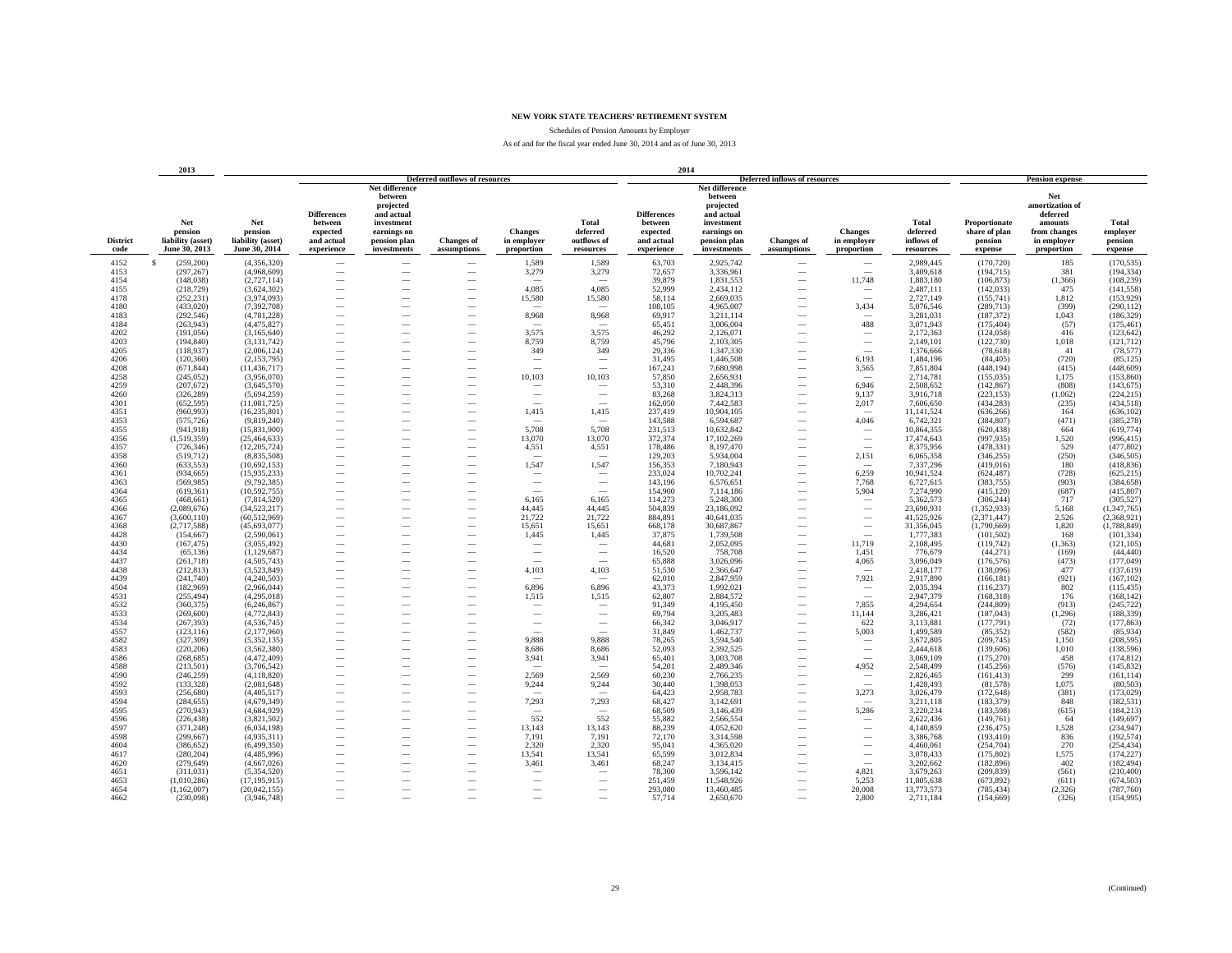Schedules of Pension Amounts by Employer

|                         | 2013                                                 |                                                      |                                                                       |                                                                                                                  |                                                      |                                             |                                                      | 2014                                                                  |                                                                                                                  |                                                      |                                             |                                              |                                                      |                                                                                            |                                         |
|-------------------------|------------------------------------------------------|------------------------------------------------------|-----------------------------------------------------------------------|------------------------------------------------------------------------------------------------------------------|------------------------------------------------------|---------------------------------------------|------------------------------------------------------|-----------------------------------------------------------------------|------------------------------------------------------------------------------------------------------------------|------------------------------------------------------|---------------------------------------------|----------------------------------------------|------------------------------------------------------|--------------------------------------------------------------------------------------------|-----------------------------------------|
|                         |                                                      |                                                      |                                                                       |                                                                                                                  | <b>Deferred outflows of resources</b>                |                                             |                                                      |                                                                       |                                                                                                                  | <b>Deferred inflows of resources</b>                 |                                             |                                              |                                                      | <b>Pension expense</b>                                                                     |                                         |
| <b>District</b><br>code | Net<br>pension<br>liability (asset)<br>June 30, 2013 | Net<br>pension<br>liability (asset)<br>June 30, 2014 | <b>Differences</b><br>between<br>expected<br>and actual<br>experience | Net difference<br>between<br>projected<br>and actual<br>investment<br>earnings on<br>pension plan<br>investments | <b>Changes of</b><br>assumptions                     | <b>Changes</b><br>in employer<br>proportion | <b>Total</b><br>deferred<br>outflows of<br>resources | <b>Differences</b><br>between<br>expected<br>and actual<br>experience | Net difference<br>between<br>projected<br>and actual<br>investment<br>earnings on<br>pension plan<br>investments | <b>Changes</b> of<br>assumptions                     | <b>Changes</b><br>in employer<br>proportion | Total<br>deferred<br>inflows of<br>resources | Proportionate<br>share of plan<br>pension<br>expense | Net<br>amortization of<br>deferred<br>amounts<br>from changes<br>in employer<br>proportion | Total<br>employer<br>pension<br>expense |
| 4663                    | $\mathbf{s}$<br>(320, 933)                           | (5,414,499)                                          | -                                                                     |                                                                                                                  |                                                      | 875                                         | 875                                                  | 79,177                                                                | 3,636,424                                                                                                        |                                                      |                                             | 3,715,601                                    | (212, 189)                                           | 102                                                                                        | (212,087)                               |
| 4679                    | (304, 490)                                           | (5,059,893)                                          | $\overline{\phantom{0}}$                                              |                                                                                                                  | -                                                    | 4,916                                       | 4,916                                                | 73,992                                                                | 3,398,268                                                                                                        |                                                      | $\overline{\phantom{a}}$                    | 3,472,260                                    | (198, 293)                                           | 572                                                                                        | (197, 721)                              |
| 4680                    | (193, 926)                                           | (3,316,039)                                          |                                                                       |                                                                                                                  |                                                      |                                             |                                                      | 48,491                                                                | 2,227,080                                                                                                        |                                                      | 1,816                                       | 2,277,387                                    | (129, 952)                                           | (211)                                                                                      | (130, 163)                              |
| 4701                    | (398, 653)                                           | (6,739,042)                                          |                                                                       |                                                                                                                  |                                                      | 382                                         | 382                                                  | 98,546                                                                | 4,525,999                                                                                                        |                                                      |                                             | 4,624,545                                    | (264,097)                                            | 44                                                                                         | (264, 053)                              |
| 4703                    | (337, 622)                                           | (5,756,146)                                          | $\overline{\phantom{a}}$                                              | $\overline{\phantom{a}}$                                                                                         | $\overline{\phantom{a}}$                             | $\overline{\phantom{a}}$                    | $\overline{\phantom{a}}$                             | 84,173                                                                | 3,865,878                                                                                                        | $\overline{\phantom{a}}$                             | 2,260                                       | 3,952,311                                    | (225, 578)                                           | (263)                                                                                      | (225, 841)                              |
| 4704                    | (302,069)                                            | (5,093,795)                                          |                                                                       | -                                                                                                                | $\overline{\phantom{a}}$                             | 953                                         | 953                                                  | 74,487                                                                | 3,421,037                                                                                                        |                                                      | $\overline{\phantom{a}}$                    | 3,495,524                                    | (199, 621)                                           | 111                                                                                        | (199, 510)                              |
| 4705                    | (392, 321)                                           | (6,520,267)                                          |                                                                       |                                                                                                                  | $\overline{\phantom{a}}$                             | 6,291                                       | 6,291                                                | 95,347                                                                | 4,379,068                                                                                                        |                                                      |                                             | 4,474,415                                    | (255, 523)                                           | 732                                                                                        | (254, 791)                              |
| 4854                    | (388, 159)                                           | (6,388,406)                                          |                                                                       |                                                                                                                  |                                                      | 9,543                                       | 9,543                                                | 93,419                                                                | 4,290,509                                                                                                        |                                                      |                                             | 4,383,928                                    | (250, 356)                                           | 1,110                                                                                      | (249, 246)                              |
| 4855                    | (134, 727)                                           | (2,266,303)                                          |                                                                       |                                                                                                                  |                                                      | 721                                         | 721                                                  | 33,141                                                                | 1,522,069                                                                                                        |                                                      | -                                           | 1,555,210                                    | (88, 814)                                            | 84                                                                                         | (88, 730)                               |
| 4857<br>4862            | (747, 966)<br>(741, 299)                             | (12, 272, 787)<br>(12, 252, 123)                     | -                                                                     |                                                                                                                  | $\overline{\phantom{0}}$                             | 20,368<br>15,489                            | 20,368<br>15,489                                     | 179,467<br>179,165                                                    | 8,242,510<br>8,228,632                                                                                           |                                                      | $\overline{\phantom{a}}$                    | 8,421,977<br>8,407,797                       | (480, 959)<br>(480, 149)                             | 2,368<br>1.801                                                                             | (478, 591)<br>(478, 348)                |
| 4863                    | (960, 418)                                           | (14, 536, 985)                                       | -                                                                     | -                                                                                                                |                                                      | 90,830                                      | 90,830                                               | 212,577                                                               | 9,763,165                                                                                                        |                                                      | $\overline{\phantom{a}}$                    | 9,975,742                                    | (569, 691)                                           | 10,562                                                                                     | (559, 129)                              |
| 4877                    | (335, 720)                                           | (5,738,673)                                          | -                                                                     |                                                                                                                  | $\overline{\phantom{a}}$                             |                                             |                                                      | 83,918                                                                | 3,854,143                                                                                                        |                                                      | 3,039                                       | 3,941,100                                    | (224, 893)                                           | (353)                                                                                      | (225, 246)                              |
| 4879                    | (294, 081)                                           | (4,598,976)                                          | -                                                                     |                                                                                                                  |                                                      | 19,991                                      | 19,991                                               | 67,252                                                                | 3,088,712                                                                                                        |                                                      |                                             | 3,155,964                                    | (180, 230)                                           | 2,325                                                                                      | (177,905)                               |
| 4883                    | (10, 563)                                            | (209, 187)                                           | $\overline{\phantom{0}}$                                              |                                                                                                                  |                                                      | -                                           |                                                      | 3,059                                                                 | 140,492                                                                                                          |                                                      | 1,611                                       | 145,162                                      | (8,198)                                              | (187)                                                                                      | (8,385)                                 |
| 4884                    | (93,311)                                             | (1,742,870)                                          |                                                                       |                                                                                                                  |                                                      |                                             |                                                      | 25,486                                                                | 1,170,527                                                                                                        |                                                      | 8,672                                       | 1,204,685                                    | (68, 301)                                            | (1,008)                                                                                    | (69, 309)                               |
| 4885                    | (312, 419)                                           | (5,205,842)                                          |                                                                       |                                                                                                                  |                                                      | 4,293                                       | 4,293                                                | 76,126                                                                | 3,496,289                                                                                                        |                                                      | $\overline{\phantom{a}}$                    | 3,572,415                                    | (204, 012)                                           | 499                                                                                        | (203, 513)                              |
| 4890                    | (489.467)                                            | (8.080.304)                                          | $\overline{\phantom{0}}$                                              |                                                                                                                  |                                                      | 10,733                                      | 10.733                                               | 118.160                                                               | 5.426.803                                                                                                        |                                                      |                                             | 5.544.963                                    | (316,660)                                            | 1.248                                                                                      | (315, 412)                              |
| 4892                    | (410, 661)                                           | (7,091,195)                                          | $\overline{\phantom{0}}$                                              |                                                                                                                  |                                                      | $\hspace{0.1mm}-\hspace{0.1mm}$             | $\overline{\phantom{a}}$                             | 103,696                                                               | 4,762,508                                                                                                        | -                                                    | 7,503                                       | 4,873,707                                    | (277, 897)                                           | (872)                                                                                      | (278, 769)                              |
| 4894                    | (440, 254)                                           | (7,873,376)                                          | -                                                                     |                                                                                                                  |                                                      | $\hspace{0.1mm}-\hspace{0.1mm}$             | $\overline{\phantom{0}}$                             | 115,134                                                               | 5,287,827                                                                                                        | $\overline{\phantom{a}}$                             | 22.398                                      | 5,425,359                                    | (308, 550)                                           | (2,604)                                                                                    | (311, 154)                              |
| 4901<br>4905            | (292, 414)<br>(97, 184)                              | (5,129,691)<br>(1,635,429)                           | -<br>-                                                                |                                                                                                                  | $\overline{\phantom{a}}$<br>$\overline{\phantom{a}}$ | $\sim$<br>486                               | $\overline{\phantom{a}}$<br>486                      | 75,012<br>23,915                                                      | 3,445,145<br>1,098,368                                                                                           | -<br>$\overline{\phantom{a}}$                        | 9,597<br>$\overline{\phantom{a}}$           | 3,529,754<br>1,122,283                       | (201, 028)<br>(64,091)                               | (1, 116)<br>56                                                                             | (202, 144)<br>(64, 035)                 |
| 4906                    | (397, 152)                                           | (6,897,714)                                          |                                                                       |                                                                                                                  |                                                      | $\overline{\phantom{a}}$                    | $\overline{\phantom{0}}$                             | 100,866                                                               | 4,632,564                                                                                                        |                                                      | 9,362                                       | 4,742,792                                    | (270, 315)                                           | (1,089)                                                                                    | (271, 404)                              |
| 4907                    | (571, 646)                                           | (10, 115, 582)                                       |                                                                       |                                                                                                                  |                                                      |                                             |                                                      | 147,922                                                               | 6,793,712                                                                                                        |                                                      | 23,389                                      | 6,965,023                                    | (396, 420)                                           | (2,720)                                                                                    | (399, 140)                              |
| 4908                    | (172, 877)                                           | (2,898,587)                                          |                                                                       |                                                                                                                  |                                                      | 1,426                                       | 1,426                                                | 42,387                                                                | 1,946,716                                                                                                        |                                                      | -                                           | 1,989,103                                    | (113, 593)                                           | 166                                                                                        | (113, 427)                              |
| 4909                    | (436, 738)                                           | (7.386.480)                                          | $\overline{\phantom{0}}$                                              |                                                                                                                  |                                                      | 227                                         | 227                                                  | 108,014                                                               | 4.960.824                                                                                                        |                                                      | $\overline{\phantom{a}}$                    | 5.068.838                                    | (289, 469)                                           | 26                                                                                         | (289, 443)                              |
| 4910                    | (207, 941)                                           | (3,482,228)                                          | $\overline{\phantom{0}}$                                              | -                                                                                                                | $\overline{\phantom{0}}$                             | 1,941                                       | 1,941                                                | 50,921                                                                | 2,338,695                                                                                                        | -                                                    | $\sim$                                      | 2,389,616                                    | (136, 465)                                           | 226                                                                                        | (136, 239)                              |
| 4976                    | (98, 184)                                            | (1,763,803)                                          | -                                                                     |                                                                                                                  | $\overline{\phantom{a}}$                             |                                             |                                                      | 25,792                                                                | 1,184,585                                                                                                        | $\overline{\phantom{a}}$                             | 5,414                                       | 1,215,791                                    | (69, 122)                                            | (630)                                                                                      | (69, 752)                               |
| 4978                    | (112, 640)                                           | (1,753,390)                                          | -                                                                     | -                                                                                                                | $\overline{\phantom{a}}$                             | 8,088                                       | 8,088                                                | 25,640                                                                | 1,177,592                                                                                                        | $\overline{\phantom{a}}$                             | $\overline{\phantom{a}}$                    | 1,203,232                                    | (68, 714)                                            | 940                                                                                        | (67, 774)                               |
| 4979                    | (177, 560)                                           | (2,879,036)                                          |                                                                       |                                                                                                                  |                                                      | 6,656                                       | 6,656                                                | 42,101                                                                | 1,933,585                                                                                                        |                                                      | $\overline{\phantom{m}}$                    | 1,975,686                                    | (112, 827)                                           | 774                                                                                        | (112,053)                               |
| 4980                    | (98, 357)                                            | (1,544,858)                                          |                                                                       |                                                                                                                  |                                                      | 6,332                                       | 6,332                                                | 22,591                                                                | 1,037,540                                                                                                        |                                                      |                                             | 1,060,131                                    | (60, 542)                                            | 736                                                                                        | (59, 806)                               |
| 4981                    | (86, 176)                                            | (1,546,306)                                          | -                                                                     |                                                                                                                  |                                                      | $\hspace{0.1mm}-\hspace{0.1mm}$             | $\hspace{0.1mm}-\hspace{0.1mm}$                      | 22.612                                                                | 1,038,512                                                                                                        | -                                                    | 4.658                                       | 1,065,782                                    | (60, 598)                                            | (542)                                                                                      | (61, 140)                               |
| 4982<br>4983            | (138, 688)<br>(121, 221)                             | (2,357,420)<br>(2,038,335)                           | -<br>$\overline{\phantom{a}}$                                         | -<br>-                                                                                                           | $\overline{\phantom{a}}$                             | $\overline{\phantom{a}}$<br>691             | $\overline{\phantom{a}}$<br>691                      | 34,473<br>29,807                                                      | 1,583,264<br>1,368,964                                                                                           | $\overline{\phantom{a}}$<br>$\overline{\phantom{a}}$ | 554<br>$\hspace{0.1mm}-\hspace{0.1mm}$      | 1,618,291<br>1,398,771                       | (92, 385)<br>(79, 880)                               | (64)<br>-80                                                                                | (92, 449)<br>(79, 800)                  |
| 5001                    | (232, 621)                                           | (3,896,638)                                          |                                                                       | ÷.                                                                                                               | $\overline{\phantom{a}}$                             | 2,113                                       | 2,113                                                | 56,981                                                                | 2,617,016                                                                                                        | -                                                    | $\overline{\phantom{a}}$                    | 2,673,997                                    | (152,706)                                            | 246                                                                                        | (152, 460)                              |
| 5002                    | (127,068)                                            | (2,268,689)                                          |                                                                       |                                                                                                                  | $\overline{\phantom{a}}$                             | -                                           | $\overline{\phantom{a}}$                             | 33,175                                                                | 1,523,671                                                                                                        |                                                      | 6,266                                       | 1,563,112                                    | (88,908)                                             | (729)                                                                                      | (89, 637)                               |
| 5003                    | (174, 273)                                           | (2,909,350)                                          |                                                                       |                                                                                                                  |                                                      | 2,107                                       | 2,107                                                | 42,544                                                                | 1,953,944                                                                                                        |                                                      |                                             | 1,996,488                                    | (114, 015)                                           | 245                                                                                        | (113,770)                               |
| 5026                    | (134, 548)                                           | (2,363,734)                                          |                                                                       |                                                                                                                  |                                                      | $\overline{\phantom{a}}$                    |                                                      | 34,565                                                                | 1,587,504                                                                                                        |                                                      | 4.596                                       | 1,626,665                                    | (92, 633)                                            | (534)                                                                                      | (93, 167)                               |
| 5027                    | (235,001)                                            | (4,108,380)                                          |                                                                       |                                                                                                                  |                                                      | $\overline{\phantom{a}}$                    |                                                      | 60,078                                                                | 2,759,224                                                                                                        |                                                      | 6,964                                       | 2,826,266                                    | (161,004)                                            | (810)                                                                                      | (161, 814)                              |
| 5028                    | (130, 694)                                           | (2.232.380)                                          | -                                                                     |                                                                                                                  |                                                      | $\overline{\phantom{a}}$                    | -                                                    | 32,644                                                                | 1,499,286                                                                                                        |                                                      | 1.095                                       | 1,533,025                                    | (87, 485)                                            | (127)                                                                                      | (87, 612)                               |
| 5076                    | (347,761)                                            | (5,932,701)                                          | -                                                                     |                                                                                                                  |                                                      | $\overline{\phantom{a}}$                    | -                                                    | 86,755                                                                | 3,984,454                                                                                                        |                                                      | 2.524                                       | 4,073,733                                    | (232, 497)                                           | (293)                                                                                      | (232,790)                               |
| 5078                    | (259, 430)                                           | (4,611,471)                                          |                                                                       |                                                                                                                  | $\overline{\phantom{a}}$                             | $\overline{\phantom{a}}$                    | $\overline{\phantom{a}}$                             | 67,434                                                                | 3,097,104                                                                                                        |                                                      | 11,712                                      | 3,176,250                                    | (180, 719)                                           | (1, 362)                                                                                   | (182, 081)                              |
| 5102<br>5103            | (850, 322)<br>(473, 244)                             | (14, 485, 882)<br>(7,874,386)                        | -<br>-                                                                |                                                                                                                  |                                                      | 7,101                                       | 7,101                                                | 211,829<br>115,148                                                    | 9,728,844<br>5,288,506                                                                                           |                                                      | 5,093                                       | 9,945,766<br>5,403,654                       | (567, 688)<br>(308, 590)                             | (592)<br>826                                                                               | (568, 280)<br>(307, 764)                |
| 5107                    | (299, 804)                                           | (5,121,804)                                          |                                                                       |                                                                                                                  | $\overline{\phantom{0}}$                             |                                             |                                                      | 74,897                                                                | 3.439.848                                                                                                        |                                                      | 2,559                                       | 3,517,304                                    | (200, 719)                                           | (298)                                                                                      | (201, 017)                              |
| 5108                    | (270, 674)                                           | (4,597,649)                                          |                                                                       |                                                                                                                  |                                                      | $\overline{\phantom{a}}$                    | $\overline{\phantom{0}}$                             | 67,232                                                                | 3,087,821                                                                                                        |                                                      | 907                                         | 3,155,960                                    | (180, 178)                                           | (105)                                                                                      | (180, 283)                              |
| 5251                    | (187.953)                                            | (3.254.243)                                          | $\overline{\phantom{0}}$                                              |                                                                                                                  | -                                                    |                                             |                                                      | 47.587                                                                | 2.185.578                                                                                                        |                                                      | 3.896                                       | 2.237.061                                    | (127, 531)                                           | (453)                                                                                      | (127, 984)                              |
| 5253                    | (282, 312)                                           | (4,576,328)                                          | -                                                                     |                                                                                                                  | $\overline{\phantom{0}}$                             | 10,647                                      | 10,647                                               | 66,920                                                                | 3,073,501                                                                                                        | -                                                    |                                             | 3,140,421                                    | (179, 342)                                           | 1.238                                                                                      | (178, 104)                              |
| 5276                    | (352, 022)                                           | (6,042,287)                                          | $\overline{\phantom{0}}$                                              |                                                                                                                  |                                                      | $\hspace{0.1mm}-\hspace{0.1mm}$             | -                                                    | 88.357                                                                | 4,058,052                                                                                                        |                                                      | 4.507                                       | 4,150,916                                    | (236,792)                                            | (524)                                                                                      | (237, 316)                              |
| 5281                    | (141, 870)                                           | (2,439,844)                                          | -                                                                     |                                                                                                                  | $\overline{\phantom{a}}$                             |                                             |                                                      | 35,678                                                                | 1,638,620                                                                                                        |                                                      | 2,066                                       | 1,676,364                                    | (95, 615)                                            | (240)                                                                                      | (95, 855)                               |
| 5282                    | (169, 693)                                           | (2,812,278)                                          | -                                                                     |                                                                                                                  | $\overline{\phantom{a}}$                             | 3,143                                       | 3,143                                                | 41,124                                                                | 1,888,751                                                                                                        |                                                      | $\overline{\phantom{a}}$                    | 1,929,875                                    | (110, 211)                                           | 365                                                                                        | (109, 846)                              |
| 5301<br>5303            | (156, 688)                                           | (2,666,715)<br>(1.608.150)                           | -                                                                     |                                                                                                                  | $\overline{\phantom{a}}$                             | 596                                         | 596                                                  | 38,996<br>23.516                                                      | 1,790,989                                                                                                        |                                                      | 801                                         | 1,830,786                                    | (104, 506)                                           | (93)<br>69                                                                                 | (104, 599)                              |
| 5305                    | (95, 695)<br>(125, 059)                              | (1,999,226)                                          |                                                                       |                                                                                                                  |                                                      | 6,199                                       | 6,199                                                | 29,235                                                                | 1,080,048<br>1,342,698                                                                                           |                                                      |                                             | 1,103,564<br>1,371,933                       | (63,022)<br>(78, 348)                                | 721                                                                                        | (62, 953)<br>(77, 627)                  |
| 5306                    | (186, 510)                                           | (3,239,632)                                          | -                                                                     |                                                                                                                  | $\overline{\phantom{a}}$                             | $\sim$                                      | -                                                    | 47,374                                                                | 2,175,765                                                                                                        |                                                      | 4,415                                       | 2,227,554                                    | (126,958)                                            | (513)                                                                                      | (127, 471)                              |
| 5307                    | (236, 628)                                           | (4,161,307)                                          |                                                                       |                                                                                                                  | $\overline{\phantom{a}}$                             | $\overline{\phantom{a}}$                    | $\overline{\phantom{a}}$                             | 60,851                                                                | 2,794,770                                                                                                        |                                                      | 8,308                                       | 2,863,929                                    | (163,078)                                            | (966)                                                                                      | (164, 044)                              |
| 5308                    | (181, 526)                                           | (3,149,279)                                          |                                                                       |                                                                                                                  | $\overline{\phantom{a}}$                             | $\overline{\phantom{a}}$                    | $\overline{\phantom{a}}$                             | 46,052                                                                | 2,115,083                                                                                                        |                                                      | 4,096                                       | 2,165,231                                    | (123, 417)                                           | (476)                                                                                      | (123, 893)                              |
| 5309                    | (81, 821)                                            | (1,389,907)                                          |                                                                       |                                                                                                                  |                                                      |                                             |                                                      | 20,325                                                                | 933,473                                                                                                          |                                                      | 280                                         | 954,078                                      | (54, 469)                                            | (33)                                                                                       | (54, 502)                               |
| 5351                    | (1,100,230)                                          | (18, 488, 295)                                       |                                                                       |                                                                                                                  |                                                      | 6,907                                       | 6,907                                                | 270,357                                                               | 12,416,899                                                                                                       |                                                      |                                             | 12,687,256                                   | (724, 539)                                           | 803                                                                                        | (723, 736)                              |
| 5352                    | (9,977)                                              | (181,982)                                            |                                                                       |                                                                                                                  |                                                      | $\hspace{0.1mm}-\hspace{0.1mm}$             |                                                      | 2,661                                                                 | 122,221                                                                                                          |                                                      | 696                                         | 125,578                                      | (7,132)                                              | (81)                                                                                       | (7,213)                                 |
| 5353                    | (120, 663)                                           | (2.150.813)                                          | -                                                                     |                                                                                                                  | -                                                    | $\overline{\phantom{a}}$                    | $\overline{\phantom{a}}$                             | 31.452                                                                | 1.444.505                                                                                                        |                                                      | 5.764                                       | 1,481,721                                    | (84.288)                                             | (670)                                                                                      | (84,958)                                |
| 5354                    | (304.841)                                            | (5,242,910)                                          |                                                                       |                                                                                                                  |                                                      |                                             |                                                      | 76,668                                                                | 3,521,184                                                                                                        |                                                      | 4.457                                       | 3,602,309                                    | (205, 465)                                           | (518)                                                                                      | (205, 983)                              |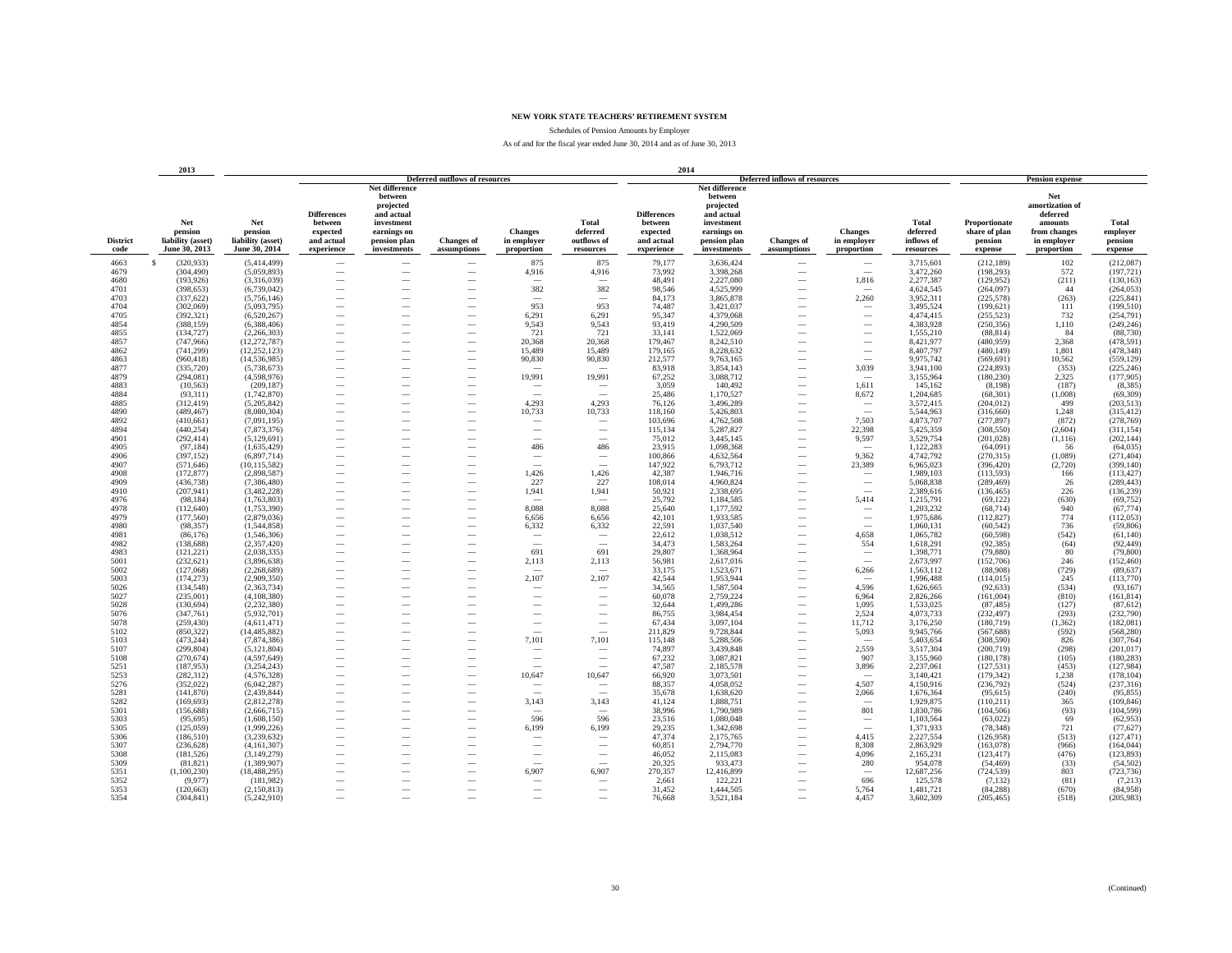Schedules of Pension Amounts by Employer

|                         | 2013                                                 |                                                      |                                                                       |                                                                                                                  |                                       |                                             |                                                      | 2014                                                                  |                                                                                                                  |                                                      |                                             |                                              |                                                      |                                                                                            |                                         |
|-------------------------|------------------------------------------------------|------------------------------------------------------|-----------------------------------------------------------------------|------------------------------------------------------------------------------------------------------------------|---------------------------------------|---------------------------------------------|------------------------------------------------------|-----------------------------------------------------------------------|------------------------------------------------------------------------------------------------------------------|------------------------------------------------------|---------------------------------------------|----------------------------------------------|------------------------------------------------------|--------------------------------------------------------------------------------------------|-----------------------------------------|
|                         |                                                      |                                                      |                                                                       |                                                                                                                  | <b>Deferred outflows of resources</b> |                                             |                                                      |                                                                       |                                                                                                                  | <b>Deferred inflows of resources</b>                 |                                             |                                              |                                                      | <b>Pension expense</b>                                                                     |                                         |
| <b>District</b><br>code | Net<br>pension<br>liability (asset)<br>June 30, 2013 | Net<br>pension<br>liability (asset)<br>June 30, 2014 | <b>Differences</b><br>between<br>expected<br>and actual<br>experience | Net difference<br>between<br>projected<br>and actual<br>investment<br>earnings on<br>pension plan<br>investments | <b>Changes of</b><br>assumptions      | <b>Changes</b><br>in employer<br>proportion | <b>Total</b><br>deferred<br>outflows of<br>resources | <b>Differences</b><br>between<br>expected<br>and actual<br>experience | Net difference<br>between<br>projected<br>and actual<br>investment<br>earnings on<br>pension plan<br>investments | <b>Changes</b> of<br>assumptions                     | <b>Changes</b><br>in employer<br>proportion | Total<br>deferred<br>inflows of<br>resources | Proportionate<br>share of plan<br>pension<br>expense | Net<br>amortization of<br>deferred<br>amounts<br>from changes<br>in employer<br>proportion | Total<br>employer<br>pension<br>expense |
| 5355                    | S<br>(687, 398)                                      | (11,748,595)                                         | -                                                                     |                                                                                                                  |                                       | $\overline{\phantom{a}}$                    | $\overline{\phantom{0}}$                             | 171,802                                                               | 7,890,458                                                                                                        |                                                      | 6,141                                       | 8,068,401                                    | (460, 417)                                           | (714)                                                                                      | (461, 131)                              |
| 5356                    | (236, 263)                                           | (4,005,739)                                          | $\overline{\phantom{0}}$                                              |                                                                                                                  | -                                     |                                             |                                                      | 58,577                                                                | 2,690,289                                                                                                        |                                                      | 399                                         | 2,749,265                                    | (156,981)                                            | (46)                                                                                       | (157, 027)                              |
| 5357                    | (1,092,147)                                          | (18,305,510)                                         |                                                                       |                                                                                                                  |                                       | 9,343                                       | 9,343                                                | 267,685                                                               | 12,294,139                                                                                                       |                                                      | $\overline{\phantom{a}}$                    | 12,561,824                                   | (717, 376)                                           | 1.086                                                                                      | (716, 290)                              |
| 5358                    | (2,004,377)                                          | (32,981,699)                                         |                                                                       |                                                                                                                  |                                       | 49,634                                      | 49,634                                               | 482,297                                                               | 22,150,795                                                                                                       |                                                      | $\overline{\phantom{a}}$                    | 22,633,092                                   | (1,292,522)                                          | 5,771                                                                                      | (1, 286, 751)                           |
| 5359                    | (165, 386)                                           | (2.997.094)                                          | $\overline{\phantom{a}}$                                              | $\overline{\phantom{a}}$                                                                                         | $\overline{\phantom{a}}$              | $\overline{\phantom{a}}$                    | $\overline{\phantom{a}}$                             | 43,827                                                                | 2,012,874                                                                                                        | $\overline{\phantom{a}}$                             | 10,499                                      | 2,067,200                                    | (117, 453)                                           | (1,221)                                                                                    | (118, 674)                              |
| 5360                    | (141, 774)                                           | (2,279,588)                                          |                                                                       | -                                                                                                                | $\overline{\phantom{a}}$              | 6,332                                       | 6,332                                                | 33,335                                                                | 1,530,991                                                                                                        | $\overline{\phantom{a}}$                             | $\overline{\phantom{0}}$                    | 1,564,326                                    | (89, 335)                                            | 736                                                                                        | (88, 599)                               |
| 5361                    | (997, 829)                                           | (16, 842, 545)                                       |                                                                       |                                                                                                                  | $\overline{\phantom{a}}$              | 2.294                                       | 2,294                                                | 246,291                                                               | 11,311,599                                                                                                       |                                                      | $\sim$                                      | 11,557,890                                   | (660, 044)                                           | 267                                                                                        | (659, 777)                              |
| 5362                    | (106, 181)                                           | (1,939,247)                                          |                                                                       |                                                                                                                  |                                       | $\overline{\phantom{a}}$                    |                                                      | 28,358                                                                | 1,302,415                                                                                                        |                                                      | 7,537                                       | 1,338,310                                    | (75,997)                                             | (876)                                                                                      | (76, 873)                               |
| 5363                    | (816, 414)                                           | (14,210,746)                                         |                                                                       |                                                                                                                  |                                       |                                             |                                                      | 207,806                                                               | 9,544,060                                                                                                        |                                                      | 20,903                                      | 9,772,769                                    | (556,906)                                            | (2, 431)                                                                                   | (559, 337)                              |
| 5364                    | (207,998)                                            | (3,470,219)                                          |                                                                       |                                                                                                                  |                                       | 2,629                                       | 2,629                                                | 50,746                                                                | 2,330,629                                                                                                        |                                                      |                                             | 2,381,375                                    | (135,995)                                            | 306                                                                                        | (135, 689)                              |
| 5365                    | (15,014)                                             | (221, 357)                                           | -                                                                     |                                                                                                                  |                                       | 1,732                                       | 1,732                                                | 3,237                                                                 | 148,665                                                                                                          |                                                      | $\overline{\phantom{a}}$                    | 151,902                                      | (8,675)                                              | 201                                                                                        | (8, 474)                                |
| 5367                    | (236, 376)                                           | (3,995,245)                                          | -                                                                     | $\overline{\phantom{a}}$                                                                                         |                                       | 257                                         | 257                                                  | 58,423                                                                | 2,683,241                                                                                                        |                                                      | $\overline{\phantom{a}}$                    | 2,741,664                                    | (156, 570)                                           | 30                                                                                         | (156, 540)                              |
| 5368                    | (187, 918)                                           | (3,072,949)                                          | -                                                                     |                                                                                                                  | $\overline{\phantom{a}}$              | 5,670                                       | 5,670                                                | 44,936                                                                | 2,063,820                                                                                                        |                                                      | $\sim$                                      | 2,108,756                                    | (120, 426)                                           | 659                                                                                        | (119, 767)                              |
| 5369                    | (59, 892)                                            | (806, 020)                                           | -                                                                     |                                                                                                                  |                                       | 10,985                                      | 10,985                                               | 11,787                                                                | 541,330                                                                                                          |                                                      | $\overline{\phantom{a}}$                    | 553,117                                      | (31,587)                                             | 1,277                                                                                      | (30,310)                                |
| 5371<br>5372            | (71, 340)                                            | (1,249,648)                                          | $\overline{\phantom{0}}$                                              |                                                                                                                  |                                       |                                             |                                                      | 18,274                                                                | 839,274                                                                                                          |                                                      | 2,244                                       | 859,792                                      | (48,973)                                             | (261)                                                                                      | (49, 234)                               |
| 5375                    | (494, 592)<br>(730, 822)                             | (8,329,937)<br>(12,050,409)                          |                                                                       |                                                                                                                  | $\overline{\phantom{0}}$              | 2,110<br>16,782                             | 2,110<br>16,782                                      | 121,810<br>176,215                                                    | 5,594,458<br>8,093,159                                                                                           |                                                      | $\overline{\phantom{a}}$                    | 5,716,268<br>8,269,374                       | (326, 443)<br>(472, 244)                             | 245<br>1,951                                                                               | (326, 198)<br>(470, 293)                |
| 5376                    | (256,987)                                            | (4.369.554)                                          | $\overline{\phantom{0}}$                                              |                                                                                                                  |                                       | $\hspace{0.1mm}-\hspace{0.1mm}$             | -                                                    | 63.897                                                                | 2.934.631                                                                                                        |                                                      | 1.094                                       | 2.999.622                                    | (171, 239)                                           | (127)                                                                                      | (171, 366)                              |
| 5379                    | (13, 463)                                            | (247.520)                                            | $\overline{\phantom{0}}$                                              |                                                                                                                  |                                       | $\overline{\phantom{a}}$                    | $\overline{\phantom{a}}$                             | 3,620                                                                 | 166,236                                                                                                          | -                                                    | 1.042                                       | 170,898                                      | (9,700)                                              | (121)                                                                                      | (9,821)                                 |
| 5380                    | (130,001)                                            | (2,328,088)                                          | -                                                                     |                                                                                                                  |                                       | $\overline{\phantom{a}}$                    | $\overline{\phantom{a}}$                             | 34,044                                                                | 1,563,564                                                                                                        | $\overline{\phantom{a}}$                             | 6,783                                       | 1,604,391                                    | (91, 236)                                            | (789)                                                                                      | (92, 025)                               |
| 5403                    | (1, 498, 724)                                        | (25,802,135)                                         | -                                                                     |                                                                                                                  | $\overline{\phantom{a}}$              | $\overline{\phantom{a}}$                    | $\overline{\phantom{a}}$                             | 377,309                                                               | 17,328,938                                                                                                       | $\overline{\phantom{a}}$                             | 23,281                                      | 17,729,528                                   | (1,011,162)                                          | (2,707)                                                                                    | (1,013,869)                             |
| 5406                    | (624, 830)                                           | (10, 766, 658)                                       | -                                                                     |                                                                                                                  | $\overline{\phantom{a}}$              |                                             |                                                      | 157,443                                                               | 7,230,981                                                                                                        | $\overline{\phantom{a}}$                             | 10,211                                      | 7,398,635                                    | (421, 935)                                           | (1, 187)                                                                                   | (423, 122)                              |
| 5407                    | (1,048,093)                                          | (17, 451, 487)                                       |                                                                       |                                                                                                                  |                                       | 15,087                                      | 15,087                                               | 255,196                                                               | 11,720,570                                                                                                       |                                                      |                                             | 11,975,766                                   | (683,908)                                            | 1,754                                                                                      | (682, 154)                              |
| 5408                    | (1,064,868)                                          | (18, 295, 751)                                       |                                                                       |                                                                                                                  |                                       | $\overline{\phantom{a}}$                    |                                                      | 267,542                                                               | 12,287,585                                                                                                       |                                                      | 14.578                                      | 12,569,705                                   | (716,994)                                            | (1,695)                                                                                    | (718, 689)                              |
| 5409                    | (1,215,462)                                          | (21, 408, 959)                                       |                                                                       |                                                                                                                  |                                       |                                             |                                                      | 313,067                                                               | 14,378,443                                                                                                       |                                                      | 44,475                                      | 14,735,985                                   | (838,997)                                            | (5,172)                                                                                    | (844, 169)                              |
| 5415                    | (736, 870)                                           | (12.449.877)                                         | $\overline{\phantom{0}}$                                              |                                                                                                                  |                                       | 1,053                                       | 1,053                                                | 182,057                                                               | 8.361.445                                                                                                        |                                                      |                                             | 8,543,502                                    | (487, 899)                                           | 122                                                                                        | (487, 777)                              |
| 5416                    | (260, 752)                                           | (4,542,255)                                          | $\overline{\phantom{0}}$                                              | -                                                                                                                |                                       |                                             |                                                      | 66,422                                                                | 3,050,618                                                                                                        | -                                                    | 6,863                                       | 3,123,903                                    | (178,007)                                            | (798)                                                                                      | (178, 805)                              |
| 5418                    | (1, 375, 762)                                        | (22.900.503)                                         | -                                                                     |                                                                                                                  | $\overline{\phantom{a}}$              | 20,169                                      | 20,169                                               | 334,878                                                               | 15,380,176                                                                                                       |                                                      |                                             | 15,715,054                                   | (897, 450)                                           | 2,345                                                                                      | (895, 105)                              |
| 5420                    | (1, 241, 130)                                        | (21, 294, 507)                                       | -                                                                     |                                                                                                                  | $\overline{\phantom{a}}$              | $\sim$                                      | -                                                    | 311,393                                                               | 14,301,576                                                                                                       | $\overline{\phantom{a}}$                             | 15,422                                      | 14,628,391                                   | (834, 512)                                           | (1,793)                                                                                    | (836, 305)                              |
| 5427                    | (58, 842)                                            | (1,048,941)                                          |                                                                       |                                                                                                                  |                                       | $\overline{\phantom{a}}$                    |                                                      | 15,339                                                                | 704,478                                                                                                          |                                                      | 2,815                                       | 722,632                                      | (41, 107)                                            | (327)                                                                                      | (41, 434)                               |
| 5457                    | (909, 592)                                           | (16,035,034)                                         | $\overline{\phantom{0}}$                                              |                                                                                                                  |                                       | $\overline{\phantom{a}}$                    |                                                      | 234,483                                                               | 10,769,268                                                                                                       |                                                      | 34,004                                      | 11,037,755                                   | (628, 398)                                           | (3,954)                                                                                    | (632, 352)                              |
| 5458                    | (1,034,131)                                          | (18, 359, 087)                                       | -                                                                     |                                                                                                                  |                                       | $\overline{\phantom{a}}$                    | $\overline{\phantom{a}}$                             | 268,468                                                               | 12,330,122                                                                                                       | $\overline{\phantom{a}}$                             | 45.467                                      | 12,644,057                                   | (719, 476)                                           | (5, 287)                                                                                   | (724, 763)                              |
| 5501<br>5504            | (442, 846)<br>(441, 548)                             | (7,571,702)<br>(7,379,649)                           | -<br>$\overline{\phantom{a}}$                                         | -<br>-                                                                                                           | $\overline{\phantom{a}}$              | $\overline{\phantom{a}}$<br>4,897           | $\overline{\phantom{a}}$<br>4,897                    | 110,722<br>107,914                                                    | 5,085,221<br>4,956,236                                                                                           | $\overline{\phantom{a}}$<br>$\overline{\phantom{a}}$ | 4,108<br>$\overline{\phantom{a}}$           | 5,200,051<br>5,064,150                       | (296, 728)<br>(289, 202)                             | (478)<br>569                                                                               | (297, 206)<br>(288, 633)                |
| 5505                    | (112, 573)                                           | (1,944,495)                                          | -                                                                     | ÷.                                                                                                               | $\overline{\phantom{a}}$              | $\overline{\phantom{a}}$                    | $\overline{\phantom{a}}$                             | 28,435                                                                | 1,305,940                                                                                                        | $\overline{\phantom{a}}$                             | 2,089                                       | 1,336,464                                    | (76, 203)                                            | (243)                                                                                      | (76, 446)                               |
| 5506                    | (178, 817)                                           | (3,123,756)                                          |                                                                       |                                                                                                                  | $\overline{\phantom{a}}$              | $\sim$                                      | $\overline{\phantom{a}}$                             | 45,679                                                                | 2,097,942                                                                                                        |                                                      | 5,172                                       | 2,148,793                                    | (122, 417)                                           | (601)                                                                                      | (123, 018)                              |
| 5507                    | (230, 619)                                           | (3,600,950)                                          |                                                                       |                                                                                                                  | $\overline{\phantom{0}}$              | 15,973                                      | 15,973                                               | 52,657                                                                | 2,418,429                                                                                                        |                                                      | $\overbrace{\phantom{12322111}}$            | 2,471,086                                    | (141, 118)                                           | 1,857                                                                                      | (139, 261)                              |
| 5527                    | (254, 141)                                           | (4,067,952)                                          |                                                                       |                                                                                                                  |                                       | 12,322                                      | 12,322                                               | 59,486                                                                | 2,732,072                                                                                                        |                                                      | $\overline{\phantom{0}}$                    | 2,791,558                                    | (159, 419)                                           | 1,433                                                                                      | (157, 986)                              |
| 5528                    | (245, 238)                                           | (4,168,257)                                          |                                                                       |                                                                                                                  | $\overline{\phantom{0}}$              |                                             |                                                      | 60,953                                                                | 2,799,438                                                                                                        |                                                      | 963                                         | 2,861,354                                    | (163, 350)                                           | (112)                                                                                      | (163, 462)                              |
| 5530                    | (347, 161)                                           | (5,441,980)                                          | -                                                                     |                                                                                                                  |                                       | 22,916                                      | 22,916                                               | 79,579                                                                | 3,654,881                                                                                                        |                                                      |                                             | 3,734,460                                    | (213, 266)                                           | 2.665                                                                                      | (210, 601)                              |
| 5533                    | (139, 967)                                           | (2,599,916)                                          | -                                                                     |                                                                                                                  |                                       |                                             |                                                      | 38,019                                                                | 1,746,126                                                                                                        |                                                      | 12,244                                      | 1,796,389                                    | (101, 888)                                           | (1, 424)                                                                                   | (103, 312)                              |
| 5534                    | (240, 350)                                           | (3,920,714)                                          |                                                                       |                                                                                                                  | $\overline{\phantom{a}}$              | 7,762                                       | 7,762                                                | 57,333                                                                | 2,633,185                                                                                                        |                                                      |                                             | 2,690,518                                    | (153, 649)                                           | 903                                                                                        | (152, 746)                              |
| 5535                    | (390, 962)                                           | (6,681,121)                                          | -                                                                     |                                                                                                                  |                                       |                                             |                                                      | 97,699                                                                | 4,487,099                                                                                                        |                                                      | 3,442                                       | 4,588,240                                    | (261, 827)                                           | (400)                                                                                      | (262, 227)                              |
| 5541                    | (206, 412)                                           | (3,463,994)                                          | -                                                                     |                                                                                                                  |                                       | 1,537                                       | 1,537                                                | 50,655                                                                | 2,326,448                                                                                                        |                                                      |                                             | 2,377,103                                    | (135,751)                                            | 179                                                                                        | (135, 572)                              |
| 5601<br>5676            | (592, 888)<br>(165, 705)                             | (9,819,762)                                          |                                                                       |                                                                                                                  | $\overline{\phantom{0}}$              | 11,300<br>4,377                             | 11,300<br>4,377                                      | 143,596                                                               | 6,595,037                                                                                                        |                                                      | $\overbrace{\phantom{12322111}}$            | 6,738,633<br>1,867,563                       | (384, 827)                                           | 1.314<br>509                                                                               | (383, 513)<br>(106, 143)                |
| 5677                    | (128, 569)                                           | (2,721,474)<br>(2.216.165)                           | $\overline{\phantom{0}}$                                              |                                                                                                                  | $\overline{\phantom{0}}$              |                                             |                                                      | 39,797<br>32.407                                                      | 1,827,766<br>1.488.396                                                                                           |                                                      | 2.141                                       | 1,522,944                                    | (106, 652)<br>(86, 849)                              | (249)                                                                                      | (87,098)                                |
| 5678                    | (177, 479)                                           | (2.885.104)                                          | $\overline{\phantom{0}}$                                              |                                                                                                                  |                                       | 6,263                                       | 6,263                                                | 42.189                                                                | 1,937,661                                                                                                        | -                                                    | $\overline{\phantom{a}}$                    | 1,979,850                                    | (113,065)                                            | 728                                                                                        | (112, 337)                              |
| 5679                    | (357, 436)                                           | (5,799,790)                                          | $\overline{\phantom{0}}$                                              |                                                                                                                  |                                       | 13,180                                      | 13,180                                               | 84.811                                                                | 3,895,189                                                                                                        |                                                      | $\sim$                                      | 3,980,000                                    | (227, 288)                                           | 1.533                                                                                      | (225, 755)                              |
| 5680                    | (318, 812)                                           | (5,588,571)                                          | -                                                                     |                                                                                                                  | $\overline{\phantom{a}}$              | $\sim$                                      | -                                                    | 81,723                                                                | 3,753,333                                                                                                        |                                                      | 10,240                                      | 3,845,296                                    | (219, 011)                                           | (1, 191)                                                                                   | (220, 202)                              |
| 5681                    | (147, 237)                                           | (2,507,048)                                          | -                                                                     |                                                                                                                  | $\overline{\phantom{a}}$              | $\sim$                                      |                                                      | 36,661                                                                | 1,683,755                                                                                                        | $\overline{\phantom{a}}$                             | 816                                         | 1,721,232                                    | (98, 249)                                            | (95)                                                                                       | (98, 344)                               |
| 5682                    | (181, 752)                                           | (2,875,257)                                          | -                                                                     |                                                                                                                  | $\overline{\phantom{a}}$              | 10,612                                      | 10,612                                               | 42,045                                                                | 1,931,048                                                                                                        | $\overline{\phantom{a}}$                             | $\overline{\phantom{a}}$                    | 1,973,093                                    | (112, 679)                                           | 1,234                                                                                      | (111, 445)                              |
| 5683                    | (261, 504)                                           | (4,526,856)                                          |                                                                       |                                                                                                                  |                                       |                                             |                                                      | 66,197                                                                | 3,040,276                                                                                                        |                                                      | 5,374                                       | 3,111,847                                    | (177, 403)                                           | (625)                                                                                      | (178, 028)                              |
| 5684                    | (121, 161)                                           | (2,012,060)                                          |                                                                       |                                                                                                                  |                                       | 2,027                                       | 2,027                                                | 29,423                                                                | 1,351,317                                                                                                        |                                                      | $\overline{\phantom{a}}$                    | 1,380,740                                    | (78, 851)                                            | 236                                                                                        | (78, 615)                               |
| 5685                    | (202, 462)                                           | (3,437,589)                                          | -                                                                     |                                                                                                                  | $\overline{\phantom{a}}$              | $\overline{\phantom{a}}$                    | -                                                    | 50,268                                                                | 2,308,714                                                                                                        |                                                      | 604                                         | 2,359,586                                    | (134, 716)                                           | (70)                                                                                       | (134, 786)                              |
| 5687                    | (326, 139)                                           | (5,654,726)                                          |                                                                       |                                                                                                                  | $\overline{\phantom{a}}$              |                                             |                                                      | 82,690                                                                | 3,797,763                                                                                                        | $\overline{\phantom{a}}$                             | 7,178                                       | 3,887,631                                    | (221, 603)                                           | (835)                                                                                      | (222, 438)                              |
| 5688                    | (135, 237)                                           | (2,197,691)                                          |                                                                       |                                                                                                                  | $\overline{\phantom{a}}$              | 4,811                                       | 4,811                                                | 32,137                                                                | 1,475,988                                                                                                        |                                                      | $\overline{\phantom{a}}$                    | 1,508,125                                    | (86, 125)                                            | 559                                                                                        | (85, 566)                               |
| 5691                    | (48, 175)                                            | (831, 657)                                           |                                                                       |                                                                                                                  |                                       |                                             |                                                      | 12,161                                                                | 558,548                                                                                                          |                                                      | 869                                         | 571,578                                      | (32, 592)                                            | (101)                                                                                      | (32, 693)                               |
| 5692                    | (287, 866)                                           | (4,724,700)                                          |                                                                       |                                                                                                                  |                                       | 7,769                                       | 7,769                                                | 69,090                                                                | 3,173,150                                                                                                        |                                                      |                                             | 3,242,240                                    | (185, 157)                                           | 903                                                                                        | (184, 254)                              |
| 5693                    | (91,901)                                             | (1,540,103)                                          |                                                                       |                                                                                                                  |                                       | 800                                         | 800                                                  | 22,521                                                                | 1,034,346                                                                                                        |                                                      |                                             | 1,056,867                                    | (60, 355)                                            | 93                                                                                         | (60, 262)                               |
| 5694<br>5695            | (91, 715)<br>(73, 841)                               | (1,452,848)<br>(1,188,375)                           | -                                                                     |                                                                                                                  | $\overline{\phantom{a}}$              | 5.252<br>3,241                              | 5.252<br>3,241                                       | 21.245<br>17,378                                                      | 975,746<br>798,123                                                                                               |                                                      | $\overline{\phantom{a}}$                    | 996,991<br>815,501                           | (56,936)<br>(46, 571)                                | 611<br>377                                                                                 | (56, 325)<br>(46, 194)                  |
|                         |                                                      |                                                      |                                                                       |                                                                                                                  |                                       |                                             |                                                      |                                                                       |                                                                                                                  |                                                      |                                             |                                              |                                                      |                                                                                            |                                         |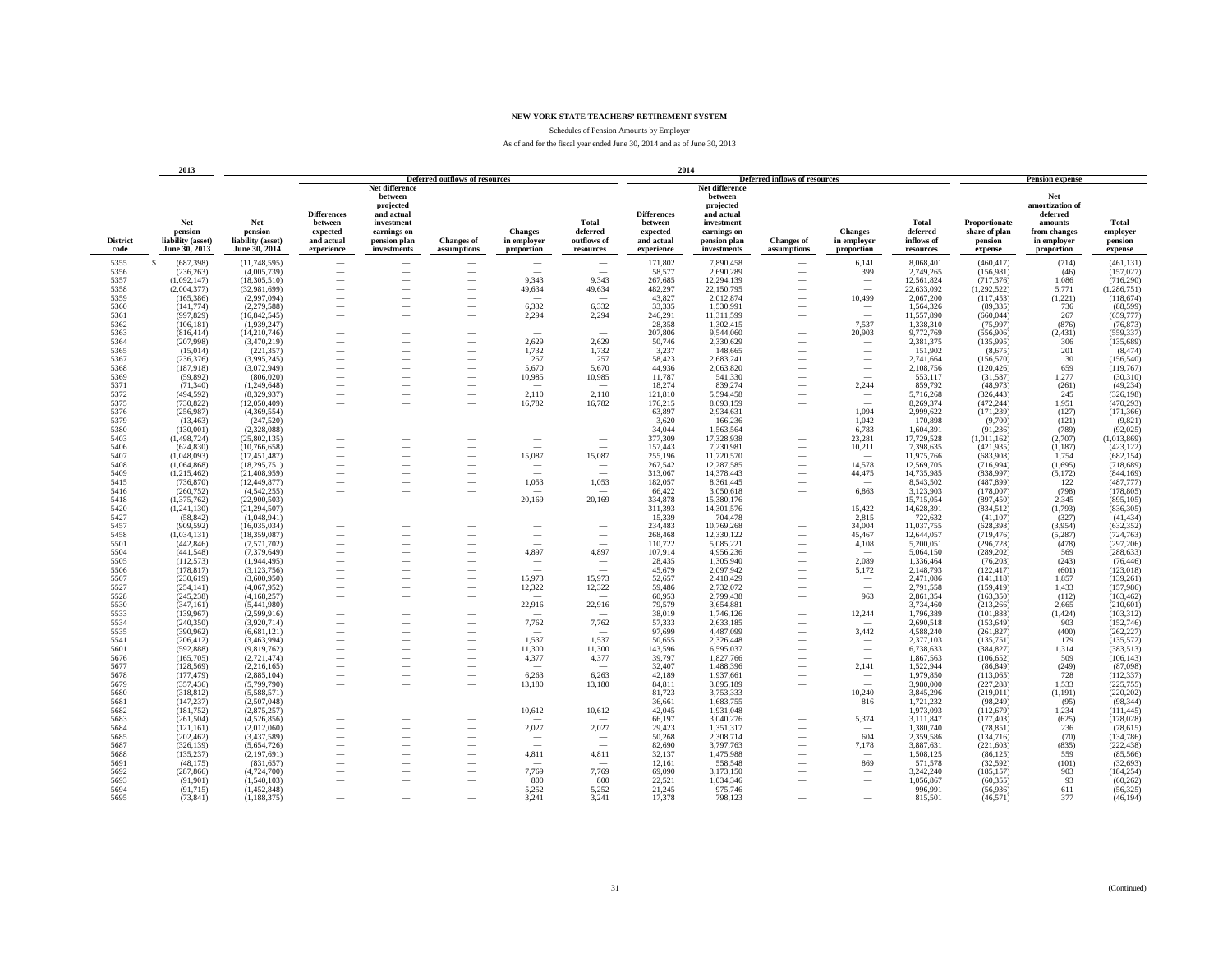Schedules of Pension Amounts by Employer

|                         | 2013                                                 |                                                      |                                                                       |                                                                                                |                                                      |                                             |                                                      | 2014<br>Deferred inflows of resources                                 |                                                                                                                  |                                  |                                             |                                              |                                                      |                                                                                            |                                         |
|-------------------------|------------------------------------------------------|------------------------------------------------------|-----------------------------------------------------------------------|------------------------------------------------------------------------------------------------|------------------------------------------------------|---------------------------------------------|------------------------------------------------------|-----------------------------------------------------------------------|------------------------------------------------------------------------------------------------------------------|----------------------------------|---------------------------------------------|----------------------------------------------|------------------------------------------------------|--------------------------------------------------------------------------------------------|-----------------------------------------|
|                         |                                                      |                                                      |                                                                       | <b>Deferred outflows of resources</b><br>Net difference                                        |                                                      |                                             |                                                      |                                                                       |                                                                                                                  |                                  |                                             |                                              | <b>Pension expense</b>                               |                                                                                            |                                         |
| <b>District</b><br>code | Net<br>pension<br>liability (asset)<br>June 30, 2013 | Net<br>pension<br>liability (asset)<br>June 30, 2014 | <b>Differences</b><br>between<br>expected<br>and actual<br>experience | between<br>projected<br>and actual<br>investment<br>earnings on<br>pension plan<br>investments | <b>Changes</b> of<br>assumptions                     | <b>Changes</b><br>in employer<br>proportion | <b>Total</b><br>deferred<br>outflows of<br>resources | <b>Differences</b><br>between<br>expected<br>and actual<br>experience | Net difference<br>between<br>projected<br>and actual<br>investment<br>earnings on<br>pension plan<br>investments | <b>Changes</b> of<br>assumptions | <b>Changes</b><br>in employer<br>proportion | Total<br>deferred<br>inflows of<br>resources | Proportionate<br>share of plan<br>pension<br>expense | Net<br>amortization of<br>deferred<br>amounts<br>from changes<br>in employer<br>proportion | Total<br>emplover<br>pension<br>expense |
| 5801                    | $\mathbf{s}$<br>(869, 239)                           | (15, 153, 884)                                       | $\overline{\phantom{a}}$                                              | $\overline{\phantom{a}}$                                                                       | $\overline{\phantom{a}}$                             | $\sim$                                      | $\sim$                                               | 221,598                                                               | 10,177,480                                                                                                       | $\overline{\phantom{a}}$         | 23,508                                      | 10,422,586                                   | (593, 867)                                           | (2,733)                                                                                    | (596, 600)                              |
| 5806                    | (548, 610)                                           | (9,210,973)                                          | -                                                                     | -                                                                                              |                                                      | 3,862                                       | 3,862                                                | 134,694                                                               | 6,186,170                                                                                                        |                                  |                                             | 6,320,864                                    | (360,970)                                            | 449                                                                                        | (360, 521)                              |
| 5807                    | (274, 947)                                           | (4,276,174)                                          |                                                                       |                                                                                                |                                                      | 19,939                                      | 19,939                                               | 62,531                                                                | 2,871,916                                                                                                        |                                  |                                             | 2,934,447                                    | (167, 579)                                           | 2,318                                                                                      | (165, 261)                              |
| 5812                    | (219, 712)                                           | (3,693,725)                                          |                                                                       |                                                                                                | -                                                    | 1,291                                       | 1,291                                                | 54,014                                                                | 2,480,738                                                                                                        |                                  | -                                           | 2,534,752                                    | (144, 754)                                           | 150                                                                                        | (144, 604)                              |
| 5813                    | (299, 473)                                           | (4,901,026)                                          | -                                                                     |                                                                                                |                                                      | 8,832                                       | 8,832                                                | 71.669                                                                | 3,291,571                                                                                                        |                                  | $\sim$                                      | 3,363,240                                    | (192,067)                                            | 1,027                                                                                      | (191, 040)                              |
| 5817                    | (815, 858)                                           | (13,901,646)                                         | -                                                                     |                                                                                                |                                                      | $\overline{\phantom{a}}$                    | $\sim$                                               | 203.286                                                               | 9,336,466                                                                                                        |                                  | 5,039                                       | 9,544,791                                    | (544, 793)                                           | (586)                                                                                      | (545, 379)                              |
| 5820                    | (355, 408)                                           | (5,694,800)                                          |                                                                       |                                                                                                | $\overline{\phantom{a}}$                             | 16,921                                      | 16,921                                               | 83,276                                                                | 3,824,677                                                                                                        |                                  | $\overline{\phantom{a}}$                    | 3,907,953                                    | (223, 174)                                           | 1,968                                                                                      | (221, 206)                              |
| 5821                    | (382, 987)                                           | (6,289,694)                                          |                                                                       |                                                                                                |                                                      | 10,135                                      | 10,135                                               | 91.975                                                                | 4,224,213                                                                                                        |                                  |                                             | 4,316,188                                    | (246, 487)                                           | 1,178                                                                                      | (245, 309)                              |
| 5822                    | (557, 622)                                           | (9,025,590)                                          |                                                                       |                                                                                                |                                                      | 21,748                                      | 21,748                                               | 131,983                                                               | 6,061,664                                                                                                        |                                  |                                             | 6,193,647                                    | (353,705)                                            | 2,529                                                                                      | (351, 176)                              |
| 5823                    | (132, 177)                                           | (2,211,860)                                          |                                                                       |                                                                                                |                                                      | 1,319                                       | 1,319                                                | 32,344                                                                | 1,485,504                                                                                                        |                                  |                                             | 1,517,848                                    | (86,681)                                             | 153                                                                                        | (86, 528)                               |
| 6001                    | (1, 143, 651)                                        | (18,684,375)                                         |                                                                       |                                                                                                |                                                      | 35,426                                      | 35,426                                               | 273,225                                                               | 12,548,588                                                                                                       |                                  |                                             | 12,821,813                                   | (732, 223)                                           | 4,119                                                                                      | (728, 104)                              |
| 6005                    | (729, 344)                                           | (12.562.030)                                         |                                                                       |                                                                                                |                                                      |                                             |                                                      | 183,697                                                               | 8,436,768                                                                                                        |                                  | 11,626                                      | 8,632,091                                    | (492.294)                                            | (1.352)                                                                                    | (493, 646)                              |
| 6008                    | (748, 805)                                           | (12, 333, 528)                                       | -                                                                     |                                                                                                |                                                      | 17,904                                      | 17,904                                               | 180,355                                                               | 8,283,304                                                                                                        |                                  |                                             | 8,463,659                                    | (483, 340)                                           | 2,082                                                                                      | (481, 258)                              |
| 6011                    | (367, 174)                                           | (6,412,218)                                          | -                                                                     |                                                                                                | $\overline{\phantom{a}}$                             | 383                                         |                                                      | 93,767                                                                | 4,306,501                                                                                                        | $\overline{\phantom{a}}$         | 10,517                                      | 4,410,785                                    | (251, 289)                                           | (1,223)<br>45                                                                              | (252, 512)                              |
| 6018<br>6022            | (394, 933)<br>(428, 017)                             | (6,676,060)<br>(7,143,862)                           | -<br>-                                                                |                                                                                                |                                                      | 5,257                                       | 383<br>5,257                                         | 97,625<br>104,466                                                     | 4,483,700<br>4,797,880                                                                                           |                                  | $\overline{\phantom{a}}$                    | 4,581,325<br>4,902,346                       | (261, 629)<br>(279,961)                              | 611                                                                                        | (261, 584)<br>(279, 350)                |
| 6026                    | (809, 203)                                           | (12, 783, 895)                                       |                                                                       |                                                                                                | -                                                    | 48,170                                      | 48,170                                               | 186,941                                                               | 8,585,775                                                                                                        |                                  | $\overbrace{\phantom{12322111}}$            | 8,772,716                                    | (500, 989)                                           | 5,601                                                                                      | (495, 388)                              |
| 6027                    | (1, 264, 599)                                        | (20, 665, 138)                                       |                                                                       |                                                                                                |                                                      | 38,919                                      | 38,919                                               | 302,190                                                               | 13,878,886                                                                                                       |                                  |                                             | 14,181,076                                   | (809, 848)                                           | 4,525                                                                                      | (805, 323)                              |
| 6028                    | (887, 512)                                           | (15, 443, 345)                                       |                                                                       |                                                                                                |                                                      |                                             |                                                      | 225,831                                                               | 10,371,885                                                                                                       |                                  | 22,462                                      | 10,620,178                                   | (605, 210)                                           | (2,612)                                                                                    | (607, 822)                              |
| 6036                    | (254, 762)                                           | (4.080.917)                                          | -                                                                     |                                                                                                |                                                      | 12,193                                      | 12,193                                               | 59,676                                                                | 2,740,779                                                                                                        |                                  | -                                           | 2,800,455                                    | (159, 927)                                           | 1,418                                                                                      | (158, 509)                              |
| 6040                    | (290, 347)                                           | (4.780.395)                                          | -                                                                     |                                                                                                |                                                      | 7,043                                       | 7.043                                                | 69.905                                                                | 3,210,555                                                                                                        |                                  | $\overline{\phantom{a}}$                    | 3,280,460                                    | (187, 339)                                           | 819                                                                                        | (186, 520)                              |
| 6041                    | (380, 653)                                           | (6,314,639)                                          | $\overline{\phantom{a}}$                                              |                                                                                                | $\overline{\phantom{a}}$                             | 6,724                                       | 6,724                                                | 92,340                                                                | 4,240,966                                                                                                        | $\overline{\phantom{a}}$         | $\overline{\phantom{a}}$                    | 4,333,306                                    | (247, 465)                                           | 782                                                                                        | (246, 683)                              |
| 6042                    | (322, 735)                                           | (5,496,253)                                          |                                                                       |                                                                                                | $\overline{\phantom{a}}$                             | $\overline{\phantom{a}}$                    | $\overline{\phantom{a}}$                             | 80,373                                                                | 3,691,331                                                                                                        | -                                | 1,838                                       | 3,773,542                                    | (215, 393)                                           | (214)                                                                                      | (215, 607)                              |
| 6044                    | (581, 207)                                           | (10,033,591)                                         |                                                                       |                                                                                                |                                                      |                                             |                                                      | 146,723                                                               | 6,738,647                                                                                                        |                                  | 10,484                                      | 6,895,854                                    | (393, 207)                                           | (1,219)                                                                                    | (394, 426)                              |
| 6048                    | (523, 852)                                           | (8,355,321)                                          |                                                                       |                                                                                                |                                                      | 26,978                                      | 26,978                                               | 122,181                                                               | 5,611,506                                                                                                        |                                  |                                             | 5,733,687                                    | (327, 437)                                           | 3.137                                                                                      | (324, 300)                              |
| 6050                    | (560, 118)                                           | (9,642,234)                                          |                                                                       |                                                                                                |                                                      |                                             |                                                      | 141,000                                                               | 6,475,808                                                                                                        |                                  | 8,659                                       | 6,625,467                                    | (377, 870)                                           | (1,007)                                                                                    | (378, 877)                              |
| 6051                    | (1,196,977)                                          | (20.299.770)                                         | $\overline{\phantom{0}}$                                              |                                                                                                |                                                      | $\overline{\phantom{m}}$                    | $\overline{\phantom{0}}$                             | 296.847                                                               | 13.633.502                                                                                                       | $\overline{\phantom{a}}$         | 2.317                                       | 13.932.666                                   | (795.529)                                            | (269)                                                                                      | (795, 798)                              |
| 6052                    | (794, 997)                                           | (13,903,062)                                         | -                                                                     |                                                                                                |                                                      |                                             |                                                      | 203,307                                                               | 9,337,417                                                                                                        | -                                | 23,802                                      | 9,564,526                                    | (544, 848)                                           | (2,768)                                                                                    | (547, 616)                              |
| 6056                    | (3,873,039)                                          | (62, 185, 269)                                       | -                                                                     |                                                                                                | $\overline{\phantom{a}}$                             | 177,694                                     | 177,694                                              | 909,346                                                               | 41,764,166                                                                                                       | $\overline{\phantom{a}}$         | $\overline{\phantom{a}}$                    | 42,673,512                                   | (2,436,983)                                          | 20.662                                                                                     | (2,416,321)                             |
| 6057                    | (684, 023)                                           | (11,594,078)                                         |                                                                       |                                                                                                | -                                                    |                                             |                                                      | 169,542                                                               | 7,786,683                                                                                                        |                                  | 985                                         | 7,957,210                                    | (454, 361)                                           | (115)                                                                                      | (454, 476)                              |
| 6061                    | (1,220,840)                                          | (21,963,885)                                         |                                                                       |                                                                                                |                                                      | $\overline{\phantom{a}}$                    |                                                      | 321,182                                                               | 14,751,136                                                                                                       |                                  | 69.034                                      | 15,141,352                                   | (860, 744)                                           | (8,027)                                                                                    | (868, 771)                              |
| 6065                    | (1, 561, 721)                                        | (26, 634, 464)                                       |                                                                       |                                                                                                |                                                      |                                             |                                                      | 389,480                                                               | 17,887,937                                                                                                       |                                  | 10,907                                      | 18,288,324                                   | (1,043,780)                                          | (1,268)                                                                                    | (1,045,048)                             |
| 6067                    | (876, 608)                                           | (13,918,901)                                         | -                                                                     |                                                                                                |                                                      | 48,469                                      | 48,469                                               | 203.538                                                               | 9,348,055                                                                                                        | -                                | $\overline{\phantom{a}}$                    | 9,551,593                                    | (545, 469)                                           | 5,636                                                                                      | (539, 833)                              |
| 6068                    | (524, 292)                                           | (8,886,223)                                          | -                                                                     |                                                                                                |                                                      | $\sim$                                      | -                                                    | 129,945                                                               | 5,968,065                                                                                                        | $\overline{\phantom{a}}$         | 732                                         | 6,098,742                                    | (348, 243)                                           | (85)                                                                                       | (348, 328)                              |
| 6074                    | (924, 115)                                           | (15,913,684)                                         |                                                                       |                                                                                                | $\overline{\phantom{a}}$                             | $\sim$                                      | $\sim$                                               | 232,708                                                               | 10,687,768                                                                                                       | $\overline{\phantom{a}}$         | 14,570                                      | 10,935,046                                   | (623, 643)                                           | (1,694)                                                                                    | (625, 337)                              |
| 6075                    | (748, 785)                                           | (12, 473, 692)                                       |                                                                       |                                                                                                | $\overline{\phantom{a}}$                             | 10,467                                      | 10,467                                               | 182,405                                                               | 8,377,440                                                                                                        | $\overline{\phantom{a}}$         | $\overline{\phantom{a}}$                    | 8,559,845                                    | (488, 832)                                           | 1,217                                                                                      | (487, 615)                              |
| 6078<br>6079            | (1,679,461)                                          | (28,520,333)                                         |                                                                       |                                                                                                | $\overline{\phantom{a}}$                             |                                             |                                                      | 417,058                                                               | 19,154,503<br>9,032,501                                                                                          | $\overline{\phantom{a}}$         | 5,265                                       | 19,576,826<br>9,260,885                      | (1,117,685)                                          | (612)<br>(3,688)                                                                           | (1, 118, 297)<br>(530, 744)             |
| 6091                    | (759, 334)<br>(3,586,359)                            | (13,449,054)<br>(59,306,941)                         |                                                                       |                                                                                                |                                                      | 73,247                                      | 73,247                                               | 196,668<br>867,255                                                    | 39,831,056                                                                                                       |                                  | 31,716                                      | 40,698,311                                   | (527, 056)<br>(2,324,184)                            | 8,517                                                                                      | (2,315,667)                             |
| 6093                    | (1,996,320)                                          | (33.452.563)                                         |                                                                       |                                                                                                |                                                      | 17.491                                      | 17.491                                               | 489.182                                                               | 22,467,031                                                                                                       |                                  | -<br>$\overbrace{\qquad \qquad }^{}$        | 22,956,213                                   | (1,310,975)                                          | 2.034                                                                                      | (1,308,941)                             |
| 6094                    | (1,066,794)                                          | (17,546,975)                                         | -                                                                     |                                                                                                |                                                      | 26,785                                      | 26,785                                               | 256,592                                                               | 11,784,701                                                                                                       |                                  | $\overline{\phantom{a}}$                    | 12,041,293                                   | (687, 650)                                           | 3,115                                                                                      | (684, 535)                              |
| 6095                    | (499, 293)                                           | (8,192,781)                                          |                                                                       |                                                                                                | $\overline{\phantom{a}}$                             | 13,582                                      | 13,582                                               | 119,804                                                               | 5,502,343                                                                                                        |                                  | L.                                          | 5,622,147                                    | (321,068)                                            | 1.579                                                                                      | (319, 489)                              |
| 6097                    | (326, 274)                                           | (5,761,991)                                          | -                                                                     |                                                                                                |                                                      |                                             |                                                      | 84,259                                                                | 3,869,803                                                                                                        |                                  | 12,735                                      | 3,966,797                                    | (225, 807)                                           | (1,481)                                                                                    | (227, 288)                              |
| 6099                    | (547, 656)                                           | (9,261,907)                                          | -                                                                     |                                                                                                |                                                      | 311                                         | 311                                                  | 135,438                                                               | 6,220,377                                                                                                        |                                  |                                             | 6,355,815                                    | (362,966)                                            | 36                                                                                         | (362, 930)                              |
| 6104                    | (777, 642)                                           | (12,350,027)                                         |                                                                       |                                                                                                | -                                                    | 42,864                                      | 42,864                                               | 180,597                                                               | 8,294,385                                                                                                        |                                  | $\overline{\phantom{a}}$                    | 8,474,982                                    | (483,986)                                            | 4,984                                                                                      | (479,002)                               |
| 6105                    | (1, 125, 580)                                        | (19,344,934)                                         |                                                                       |                                                                                                |                                                      |                                             |                                                      | 282.884                                                               | 12,992,226                                                                                                       |                                  | 15,731                                      | 13,290,841                                   | (758, 110)                                           | (1,829)                                                                                    | (759, 939)                              |
| 6109                    | (1,417,320)                                          | (23,006,099)                                         |                                                                       |                                                                                                |                                                      | 51,808                                      | 51,808                                               | 336,422                                                               | 15,451,096                                                                                                       |                                  | $\overline{\phantom{a}}$                    | 15,787,518                                   | (901, 588)                                           | 6,024                                                                                      | (895, 564)                              |
| 6507                    | (47,988)                                             | (705, 632)                                           | -                                                                     |                                                                                                |                                                      | 5.635                                       | 5.635                                                | 10.319                                                                | 473,909                                                                                                          | -                                | $\overline{\phantom{a}}$                    | 484,228                                      | (27, 653)                                            | 655                                                                                        | (26,998)                                |
| 6511                    | (23,081)                                             | (361, 628)                                           | -                                                                     |                                                                                                |                                                      | 1,534                                       | 1,534                                                | 5,288                                                                 | 242,872                                                                                                          | $\overline{\phantom{a}}$         |                                             | 248,160                                      | (14, 172)                                            | 178                                                                                        | (13,994)                                |
| 7000                    | (4,528,964)                                          | (79, 589, 255)                                       |                                                                       |                                                                                                | $\overline{\phantom{a}}$                             | -                                           |                                                      | 1,163,847                                                             | 53,452,835                                                                                                       | $\overline{\phantom{a}}$         | 156,022                                     | 54,772,704                                   | (3,119,029)                                          | (18, 142)                                                                                  | (3, 137, 171)                           |
| 7500                    | (53, 574)                                            | (889, 486)                                           |                                                                       |                                                                                                | $\overline{\phantom{a}}$                             | 907                                         | 907                                                  | 13,007                                                                | 597,387                                                                                                          | $\overline{\phantom{a}}$         |                                             | 610,394                                      | (34, 858)                                            | 105                                                                                        | (34,753)                                |
| 7501                    | (136, 127)                                           | (2, 235, 240)                                        |                                                                       |                                                                                                | $\overline{\phantom{a}}$                             | 3,620                                       | 3,620                                                | 32,686                                                                | 1,501,207                                                                                                        |                                  | $\sim$                                      | 1,533,893                                    | (87, 597)                                            | 421                                                                                        | (87, 176)                               |
| 7502                    | (4,093)                                              | (180.657)                                            |                                                                       |                                                                                                |                                                      |                                             |                                                      | 2.642                                                                 | 121,331                                                                                                          |                                  | 5,897                                       | 129,870                                      | (7,080)                                              | (686)                                                                                      | (7,766)                                 |
| 8000                    | (640, 593)                                           | (11,953,056)                                         |                                                                       |                                                                                                |                                                      | $\overline{\phantom{a}}$                    | $\overline{\phantom{m}}$                             | 174,792                                                               | 8,027,776                                                                                                        |                                  | 58,895                                      | 8,261,463                                    | (468, 429)                                           | (6, 848)                                                                                   | (475, 277)                              |
| 8102                    | (115,320)                                            | (2,154,330)                                          | -                                                                     |                                                                                                |                                                      |                                             |                                                      | 31,503                                                                | 1,446,867                                                                                                        | $\overline{\phantom{a}}$         | 10,736                                      | 1,489,106                                    | (84, 426)                                            | (1,248)                                                                                    | (85, 674)                               |
| 8105<br>8110            | (224, 822)<br>(252, 417)                             | (3, 287, 920)<br>(4,349,759)                         |                                                                       |                                                                                                | $\overline{\phantom{a}}$<br>$\overline{\phantom{a}}$ | 27,350                                      | 27,350                                               | 48,080<br>63,607                                                      | 2,208,195<br>2,921,336                                                                                           |                                  | 4,139                                       | 2,256,275<br>2,989,082                       | (128, 851)<br>(170, 463)                             | 3,180<br>(481)                                                                             | (125, 671)<br>(170, 944)                |
| 8112                    | (89, 053)                                            | (1,329,964)                                          |                                                                       |                                                                                                |                                                      | 9,372                                       | 9,372                                                | 19,448                                                                | 893,216                                                                                                          |                                  |                                             | 912,664                                      | (52, 120)                                            | 1,090                                                                                      | (51,030)                                |
| 8113                    | (67, 426)                                            | (1,162,595)                                          |                                                                       |                                                                                                |                                                      | $\overline{\phantom{a}}$                    |                                                      | 17,001                                                                | 780,809                                                                                                          |                                  | 1,142                                       | 798,952                                      | (45, 561)                                            | (133)                                                                                      | (45, 694)                               |
| 8115                    | (82,986)                                             | (1,422,999)                                          |                                                                       |                                                                                                |                                                      | $\overline{\phantom{a}}$                    |                                                      | 20,809                                                                | 955,698                                                                                                          |                                  | 988                                         | 977,495                                      | (55,766)                                             | (115)                                                                                      | (55, 881)                               |
| 8120                    | (167, 381)                                           | (3,516,758)                                          |                                                                       |                                                                                                | -                                                    | $\overline{\phantom{a}}$                    |                                                      | 51.426                                                                | 2.361.885                                                                                                        |                                  | 36.221                                      | 2,449,532                                    | (137, 819)                                           | (4,212)                                                                                    | (142, 031)                              |
| 8124                    | (609, 239)                                           | (10,651,290)                                         |                                                                       |                                                                                                |                                                      |                                             |                                                      | 155,756                                                               | 7,153,499                                                                                                        |                                  | 18.071                                      | 7,327,326                                    | (417, 414)                                           | (2,101)                                                                                    | (419, 515)                              |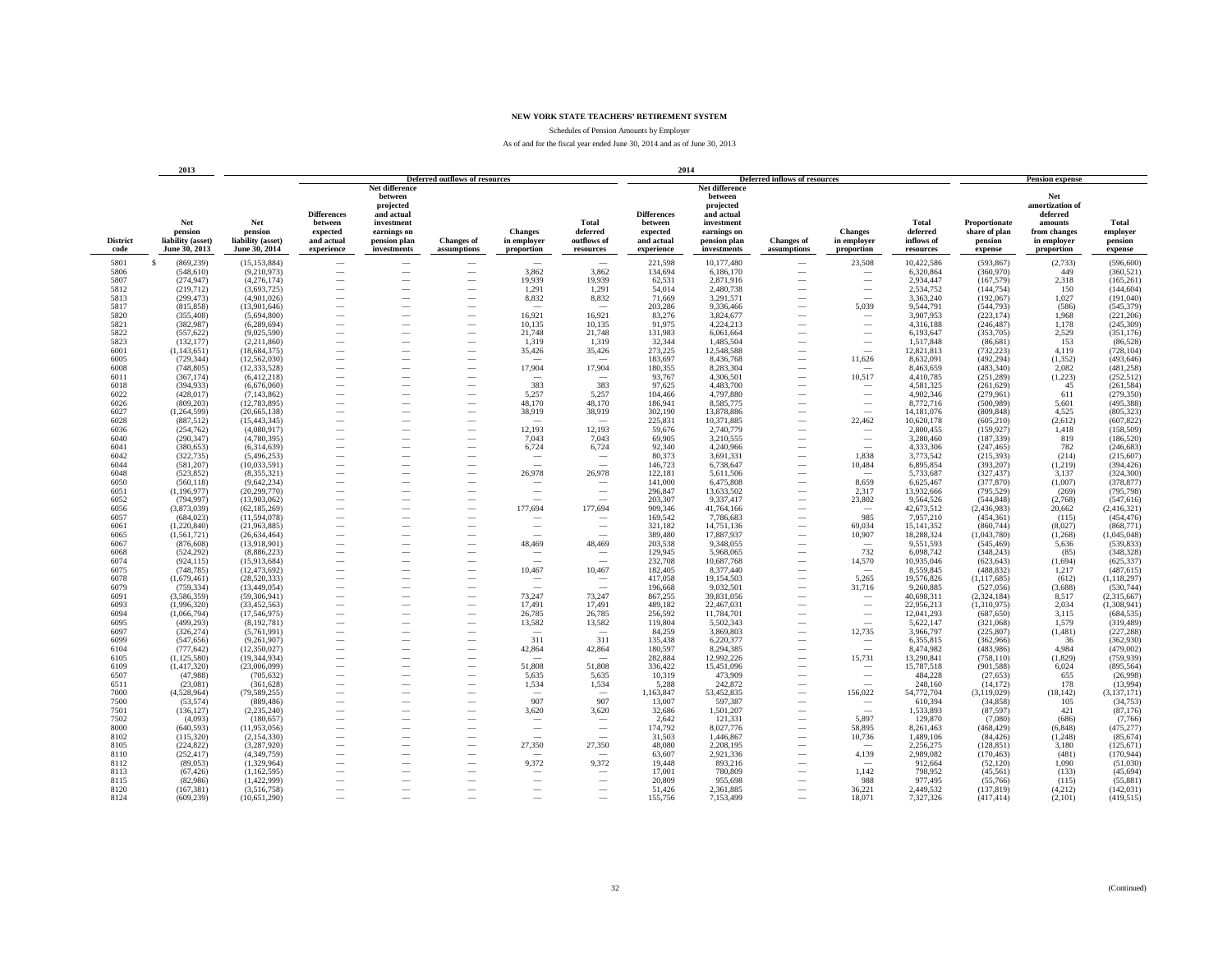Schedules of Pension Amounts by Employer

#### As of and for the fiscal year ended June 30, 2014 and as of June 30, 2013

|                         | 2013                                                 |                                                      | 2014                                                                  |                                                                                                                  |                                                      |                                             |                                                      |                                                                       |                                                                                                                  |                                                                                                       |                                             |                                                     |                                                      |                                                                                            |                                                |
|-------------------------|------------------------------------------------------|------------------------------------------------------|-----------------------------------------------------------------------|------------------------------------------------------------------------------------------------------------------|------------------------------------------------------|---------------------------------------------|------------------------------------------------------|-----------------------------------------------------------------------|------------------------------------------------------------------------------------------------------------------|-------------------------------------------------------------------------------------------------------|---------------------------------------------|-----------------------------------------------------|------------------------------------------------------|--------------------------------------------------------------------------------------------|------------------------------------------------|
|                         |                                                      |                                                      |                                                                       |                                                                                                                  | <b>Deferred outflows of resources</b>                |                                             |                                                      |                                                                       |                                                                                                                  | <b>Deferred inflows of resources</b>                                                                  |                                             |                                                     |                                                      | <b>Pension expense</b>                                                                     |                                                |
| <b>District</b><br>code | Net<br>pension<br>liability (asset)<br>June 30, 2013 | Net<br>pension<br>liability (asset)<br>June 30, 2014 | <b>Differences</b><br>between<br>expected<br>and actual<br>experience | Net difference<br>between<br>projected<br>and actual<br>investment<br>earnings on<br>pension plan<br>investments | <b>Changes of</b><br>assumptions                     | <b>Changes</b><br>in employer<br>proportion | <b>Total</b><br>deferred<br>outflows of<br>resources | <b>Differences</b><br>between<br>expected<br>and actual<br>experience | Net difference<br>between<br>projected<br>and actual<br>investment<br>earnings on<br>pension plan<br>investments | <b>Changes</b> of<br>assumptions                                                                      | <b>Changes</b><br>in employer<br>proportion | <b>Total</b><br>deferred<br>inflows of<br>resources | Proportionate<br>share of plan<br>pension<br>expense | Net<br>amortization of<br>deferred<br>amounts<br>from changes<br>in employer<br>proportion | <b>Total</b><br>employer<br>pension<br>expense |
| 8129                    | -S<br>(220, 490)                                     | (3,736,123)                                          | $\overline{\phantom{a}}$                                              | $\overline{\phantom{a}}$                                                                                         | $\overline{\phantom{a}}$                             | $\overline{\phantom{a}}$                    | $\overline{\phantom{a}}$                             | 54.634                                                                | 2,509,212                                                                                                        | $\overline{\phantom{a}}$                                                                              | 257                                         | 2,564,103                                           | (146, 415)                                           | (30)                                                                                       | (146, 445)                                     |
| 8130                    | (936, 596)                                           | (15,781,117)                                         | $\overline{\phantom{a}}$                                              | $\overline{\phantom{a}}$                                                                                         | $\overline{\phantom{a}}$                             | 3,628                                       | 3,628                                                | 230,770                                                               | 10,598,735                                                                                                       | $\overline{\phantom{a}}$                                                                              | $\overline{\phantom{a}}$                    | 10,829,505                                          | (618, 447)                                           | 422                                                                                        | (618, 025)                                     |
| 8131                    | (118,699)                                            | (2,013,732)                                          | $\overline{\phantom{a}}$                                              | $\overline{\phantom{a}}$                                                                                         | $\overline{\phantom{a}}$                             | $\overline{\phantom{a}}$                    | $\sim$                                               | 29,447                                                                | 1,352,440                                                                                                        | $\overline{\phantom{a}}$                                                                              | 267                                         | 1,382,154                                           | (78,916)                                             | (31)                                                                                       | (78, 947)                                      |
| 8133                    | (174, 290)                                           | (3,064,334)                                          | $\overline{\phantom{a}}$                                              | -                                                                                                                | $\overline{\phantom{a}}$                             | $\overline{\phantom{a}}$                    | $\hspace{0.1mm}-\hspace{0.1mm}$                      | 44,810                                                                | 2,058,033                                                                                                        | $\overline{\phantom{a}}$                                                                              | 6,082                                       | 2,108,925                                           | (120,088)                                            | (707)                                                                                      | (120, 795)                                     |
| 8134                    | (106, 073)                                           | (1,664,889)                                          |                                                                       |                                                                                                                  |                                                      | 6.890                                       | 6.890                                                | 24.346                                                                | 1.118.154                                                                                                        |                                                                                                       | $\qquad \qquad -$                           | 1.142.500                                           | (65.245)                                             | 801                                                                                        | (64, 444)                                      |
| 8135                    | (479, 637)                                           | (7,862,345)                                          |                                                                       |                                                                                                                  |                                                      | 13,466                                      | 13,466                                               | 114.972                                                               | 5.280.419                                                                                                        |                                                                                                       | $\qquad \qquad -$                           | 5.395.391                                           | (308.118)                                            | 1.566                                                                                      | (306, 552)                                     |
| 8140                    | (101, 352)                                           | (1,738,426)                                          |                                                                       |                                                                                                                  |                                                      | $\overline{\phantom{a}}$                    | $\overline{\phantom{a}}$                             | 25,421                                                                | 1.167.542                                                                                                        |                                                                                                       | 1.233                                       | 1.194.196                                           | (68, 127)                                            | (143)                                                                                      | (68,270)                                       |
| 8142                    | (194, 124)                                           | (3,451,010)                                          |                                                                       |                                                                                                                  |                                                      | $\overline{\phantom{a}}$                    | $\overline{\phantom{a}}$                             | 50.465                                                                | 2,317,728                                                                                                        |                                                                                                       | 8.783                                       | 2,376,976                                           | (135, 242)                                           | (1,021)                                                                                    | (136, 263)                                     |
| 8145                    | (158,906)<br>(450, 421)                              | (2,875,840)                                          |                                                                       | -                                                                                                                |                                                      | $\overline{\phantom{a}}$                    | $\overline{\phantom{m}}$                             | 42.054                                                                | 1,931,439<br>5,288,733                                                                                           | $\overline{\phantom{a}}$                                                                              | 9.885<br>13,362                             | 1,983,378                                           | (112,702)<br>(308, 603)                              | (1,149)                                                                                    | (113, 851)                                     |
| 8146<br>8149            | (73, 621)                                            | (7,874,724)<br>(1,234,977)                           | $\overline{\phantom{a}}$<br>$\overline{\phantom{a}}$                  | $\overline{\phantom{a}}$                                                                                         | $\overline{\phantom{a}}$<br>$\overline{\phantom{a}}$ | $\qquad \qquad -$<br>576                    | $\overline{\phantom{a}}$<br>576                      | 115,153<br>18,059                                                     | 829,421                                                                                                          | $\overline{\phantom{a}}$<br>$\overline{\phantom{a}}$                                                  | $\hspace{0.1mm}-\hspace{0.1mm}$             | 5,417,248<br>847,480                                | (48,398)                                             | (1, 554)<br>67                                                                             | (310, 157)<br>(48, 331)                        |
| 8150                    | (905, 798)                                           | (15, 462, 895)                                       |                                                                       | -                                                                                                                | $\overline{\phantom{a}}$                             | $\overline{\phantom{m}}$                    | $\overline{\phantom{a}}$                             | 226.117                                                               | 10.385.014                                                                                                       |                                                                                                       | 7.116                                       | 10,618,247                                          | (605.977)                                            | (827)                                                                                      | (606, 804)                                     |
| 8151                    | (413, 128)                                           | (7,371,693)                                          |                                                                       |                                                                                                                  | $\overline{\phantom{a}}$                             | $\overline{\phantom{a}}$                    | $\overline{\phantom{m}}$                             | 107,798                                                               | 4,950,893                                                                                                        | $\overline{\phantom{a}}$                                                                              | 20,142                                      | 5,078,833                                           | (288, 890)                                           | (2, 342)                                                                                   | (291, 232)                                     |
| 8153                    | (147, 231)                                           | (2.498.446)                                          | $\overline{\phantom{a}}$                                              | -                                                                                                                |                                                      | $\overline{\phantom{a}}$                    | $\overline{\phantom{a}}$                             | 36,535                                                                | 1,677,978                                                                                                        | $\overline{\phantom{a}}$                                                                              | 366                                         | 1,714,879                                           | (97.912)                                             | (43)                                                                                       | (97, 955)                                      |
| 8155                    | (260, 135)                                           | (4,351,293)                                          | $\overline{\phantom{a}}$                                              | -                                                                                                                | $\overline{\phantom{a}}$                             | 2,693                                       | 2,693                                                | 63,630                                                                | 2,922,366                                                                                                        | $\overline{\phantom{a}}$                                                                              | $\hspace{0.1mm}-\hspace{0.1mm}$             | 2,985,996                                           | (170, 523)                                           | 313                                                                                        | (170, 210)                                     |
| 8160                    | (251, 500)                                           | (4,286,444)                                          | $\overline{\phantom{a}}$                                              | $\overline{\phantom{a}}$                                                                                         | $\overline{\phantom{a}}$                             | $\overline{\phantom{a}}$                    | $\overline{\phantom{a}}$                             | 62,681                                                                | 2,878,813                                                                                                        | $\overline{\phantom{a}}$                                                                              | 1.609                                       | 2,943,103                                           | (167,982)                                            | (187)                                                                                      | (168, 169)                                     |
| 8162                    | (69, 917)                                            | (1,273,007)                                          | $\overline{\phantom{a}}$                                              | $\overline{\phantom{a}}$                                                                                         |                                                      | $\overline{\phantom{a}}$                    | $\overline{\phantom{a}}$                             | 18,615                                                                | 854,963                                                                                                          | $\overline{\phantom{a}}$                                                                              | 4,755                                       | 878,333                                             | (49, 888)                                            | (553)                                                                                      | (50, 441)                                      |
| 8166                    | (1,071,020)                                          | (19,068,945)                                         | $\overline{\phantom{a}}$                                              | $\overline{\phantom{a}}$                                                                                         | $\overline{\phantom{a}}$                             | $\sim$                                      | $\overline{\phantom{a}}$                             | 278,848                                                               | 12,806,869                                                                                                       | $\overline{\phantom{a}}$                                                                              | 49,998                                      | 13,135,715                                          | (747, 294)                                           | (5,814)                                                                                    | (753, 108)                                     |
| 8167                    | (51, 161)                                            | (902, 178)                                           | $\overline{\phantom{a}}$                                              | $\overline{\phantom{a}}$                                                                                         | $\overline{\phantom{a}}$                             | $\sim$                                      | $\overline{\phantom{a}}$                             | 13,193                                                                | 605,910                                                                                                          | $\overline{\phantom{a}}$                                                                              | 1,927                                       | 621,030                                             | (35, 356)                                            | (224)                                                                                      | (35,580)                                       |
| 8168                    | (68, 545)                                            | (1,281,129)                                          | $\overline{\phantom{a}}$                                              |                                                                                                                  | $\overline{\phantom{a}}$                             | $\sim$                                      | -                                                    | 18,734                                                                | 860,417                                                                                                          | $\overline{\phantom{a}}$                                                                              | 6,415                                       | 885,566                                             | (50, 206)                                            | (746)                                                                                      | (50, 952)                                      |
| 8169                    | (91, 796)                                            | (1,598,062)                                          | $\overline{\phantom{a}}$                                              |                                                                                                                  | $\overline{\phantom{a}}$                             | $\sim$                                      | $\overline{\phantom{a}}$                             | 23,369                                                                | 1,073,272                                                                                                        | $\overline{\phantom{a}}$                                                                              | 2,362                                       | 1,099,003                                           | (62, 627)                                            | (275)                                                                                      | (62,902)                                       |
| 8170                    | (362, 741)                                           | (6,365,581)                                          | $\overline{\phantom{a}}$                                              | -                                                                                                                | $\overline{\phantom{a}}$                             | $\sim$                                      | $\overline{\phantom{a}}$                             | 93,085                                                                | 4,275,179                                                                                                        | $\overline{\phantom{a}}$                                                                              | 12,019                                      | 4,380,283                                           | (249, 461)                                           | (1,398)                                                                                    | (250, 859)                                     |
| 8400                    | (156, 708)                                           | (2,621,334)                                          | $\overline{\phantom{a}}$                                              | -                                                                                                                | $\overline{\phantom{a}}$                             | 1,618                                       | 1,618                                                | 38,332                                                                | 1,760,511                                                                                                        | $\overline{\phantom{a}}$                                                                              | $\overline{\phantom{a}}$                    | 1,798,843                                           | (102, 728)                                           | 188                                                                                        | (102, 540)                                     |
| 8402                    | (81, 330)                                            | (1,416,253)                                          | $\overline{\phantom{a}}$                                              | -                                                                                                                | $\overline{\phantom{a}}$                             | $\overline{\phantom{a}}$                    | $\sim$                                               | 20,710                                                                | 951,168                                                                                                          | $\overline{\phantom{a}}$                                                                              | 2,114                                       | 973,992                                             | (55,502)                                             | (246)                                                                                      | (55,748)                                       |
| 8403                    | (59, 351)                                            | (1,178,510)                                          | $\overline{\phantom{a}}$                                              | -                                                                                                                | $\overline{\phantom{a}}$                             | $\overline{\phantom{a}}$                    | $\overline{\phantom{a}}$                             | 17,234                                                                | 791,498                                                                                                          | $\overline{\phantom{a}}$                                                                              | 9,219                                       | 817,951                                             | (46, 185)                                            | (1,072)                                                                                    | (47, 257)                                      |
| 8405                    | (73, 367)                                            | (1,267,390)                                          | $\overline{\phantom{a}}$                                              | -                                                                                                                | $\overline{\phantom{a}}$                             | $\overline{\phantom{a}}$                    | $\overline{\phantom{a}}$                             | 18,533                                                                | 851,190                                                                                                          | $\overline{\phantom{a}}$                                                                              | 1,367                                       | 871,090                                             | (49,668)                                             | (159)                                                                                      | (49, 827)                                      |
| 8406                    | (58,908)                                             | (1,013,788)                                          | $\overline{\phantom{a}}$                                              |                                                                                                                  | $\overline{\phantom{a}}$                             | $\overline{\phantom{a}}$                    | $\overline{\phantom{a}}$                             | 14.825                                                                | 680,869                                                                                                          | $\overline{\phantom{a}}$                                                                              | 895                                         | 696,589                                             | (39.729)                                             | (104)                                                                                      | (39, 833)                                      |
| 8407                    | (352, 809)                                           | (5,468,726)                                          | $\sim$                                                                |                                                                                                                  | $\overline{\phantom{a}}$                             | 26,560                                      | 26.560                                               | 79,970                                                                | 3.672.844                                                                                                        |                                                                                                       | $\overline{\phantom{a}}$                    | 3.752.814                                           | (214, 314)                                           | 3.088                                                                                      | (211, 226)                                     |
| 8409                    | (201, 405)                                           | (3,385,624)                                          | -                                                                     |                                                                                                                  | $\overline{\phantom{a}}$                             | 1,200                                       | 1,200                                                | 49,509                                                                | 2,273,815                                                                                                        | $\sim$                                                                                                | $\qquad \qquad -$                           | 2,323,324                                           | (132,679)                                            | 140                                                                                        | (132, 539)                                     |
| 8410                    | (73, 221)                                            | (1,302,821)                                          | -                                                                     | -                                                                                                                | $\overline{\phantom{a}}$                             | $\overline{\phantom{a}}$                    | $\qquad \qquad -$                                    | 19,051                                                                | 874,986                                                                                                          | $\overline{\phantom{a}}$                                                                              | 3,374                                       | 897,411                                             | (51,056)                                             | (392)                                                                                      | (51, 448)                                      |
| 8412                    | (174, 756)                                           | (3,161,553)                                          | $\overline{\phantom{a}}$                                              |                                                                                                                  | $\overline{\phantom{a}}$                             | $\overline{\phantom{a}}$                    | $\overline{\phantom{a}}$                             | 46,232                                                                | 2,123,326                                                                                                        | $\overline{\phantom{a}}$                                                                              | 10,811                                      | 2,180,369                                           | (123, 898)                                           | (1,257)                                                                                    | (125, 155)                                     |
| 8413<br>8414            | (41, 627)<br>(72, 526)                               | (682, 725)                                           | $\overline{\phantom{a}}$                                              | -                                                                                                                | $\overline{\phantom{a}}$                             | 1.149                                       | 1.149                                                | 9.984<br>22.083                                                       | 458,524<br>1.014.220                                                                                             | $\overline{\phantom{a}}$                                                                              | $\qquad \qquad -$<br>14.970                 | 468,508<br>1,051,273                                | (26, 755)<br>(59.181)                                | 134<br>(1,741)                                                                             | (26, 621)<br>(60, 922)                         |
| 8415                    | (133, 626)                                           | (1,510,136)<br>(2,263,557)                           | $\overline{\phantom{a}}$                                              | -                                                                                                                |                                                      | $\overline{\phantom{a}}$                    | $\overline{\phantom{a}}$                             | 33.100                                                                | 1.520.224                                                                                                        | $\overline{\phantom{a}}$                                                                              | 119                                         | 1,553,443                                           | (88,707)                                             | (14)                                                                                       | (88, 721)                                      |
| 8416                    | (86, 545)                                            | (1,512,107)                                          | $\overline{\phantom{a}}$<br>$\overline{\phantom{a}}$                  | -                                                                                                                | $\overline{\phantom{a}}$                             | $\overline{\phantom{a}}$<br>$\sim$          | $\hspace{0.1mm}-\hspace{0.1mm}$<br>-                 | 22,112                                                                | 1,015,544                                                                                                        | $\hspace{1.0cm} \rule{1.5cm}{0.15cm} \hspace{1.0cm} \rule{1.5cm}{0.15cm}$<br>$\overline{\phantom{a}}$ | 2,517                                       | 1,040,173                                           | (59.258)                                             | (293)                                                                                      | (59, 551)                                      |
| 8417                    | (159, 344)                                           | (486,986)                                            | $\overline{\phantom{a}}$                                              |                                                                                                                  | $\overline{\phantom{a}}$                             | 116,966                                     | 116,966                                              | 7,121                                                                 | 327,064                                                                                                          | $\overline{\phantom{a}}$                                                                              | $\overline{\phantom{a}}$                    | 334,185                                             | (19,085)                                             | 13,601                                                                                     | (5,484)                                        |
| 8419                    | (96, 282)                                            | (1,582,185)                                          | $\overline{\phantom{a}}$                                              | $\overline{\phantom{a}}$                                                                                         | $\overline{\phantom{a}}$                             | 2,496                                       | 2,496                                                | 23,137                                                                | 1,062,609                                                                                                        | $\overline{\phantom{a}}$                                                                              | $\overline{\phantom{a}}$                    | 1,085,746                                           | (62,004)                                             | 290                                                                                        | (61, 714)                                      |
| 8420                    | (126, 785)                                           | (2,384,909)                                          | $\overline{\phantom{a}}$                                              | $\overline{\phantom{a}}$                                                                                         | $\overline{\phantom{a}}$                             | $\overline{\phantom{a}}$                    | $\overline{\phantom{a}}$                             | 34,875                                                                | 1,601,726                                                                                                        | $\overline{\phantom{a}}$                                                                              | 12,672                                      | 1,649,273                                           | (93, 462)                                            | (1, 473)                                                                                   | (94, 935)                                      |
| 8421                    | (87,306)                                             | (1,474,333)                                          | $\overline{\phantom{a}}$                                              | -                                                                                                                | $\overline{\phantom{a}}$                             | 165                                         | 165                                                  | 21,559                                                                | 990,175                                                                                                          | $\overline{\phantom{a}}$                                                                              | $\overline{\phantom{a}}$                    | 1,011,734                                           | (57, 778)                                            | 19                                                                                         | (57, 759)                                      |
| 8422                    | (63,991)                                             | (1,270,050)                                          | $\overline{\phantom{a}}$                                              | -                                                                                                                | $\overline{\phantom{a}}$                             | $\overline{\phantom{m}}$                    | $\overline{\phantom{a}}$                             | 18,572                                                                | 852,977                                                                                                          | $\overline{\phantom{a}}$                                                                              | 9,907                                       | 881,456                                             | (49,772)                                             | (1, 152)                                                                                   | (50, 924)                                      |
| 8423                    | (63,710)                                             | (1,129,949)                                          | $\overline{\phantom{a}}$                                              | $\overline{\phantom{a}}$                                                                                         | $\overline{\phantom{a}}$                             | $\overline{\phantom{a}}$                    | $\sim$                                               | 16,523                                                                | 758,884                                                                                                          | $\overline{\phantom{a}}$                                                                              | 2,742                                       | 778,149                                             | (44, 282)                                            | (319)                                                                                      | (44, 601)                                      |
| 8424                    | (42, 578)                                            | (658,086)                                            | $\overline{\phantom{a}}$                                              | -                                                                                                                | $\overline{\phantom{a}}$                             | 3.306                                       | 3,306                                                | 9,623                                                                 | 441,976                                                                                                          | $\overline{\phantom{a}}$                                                                              | $\overline{\phantom{a}}$                    | 451,599                                             | (25,790)                                             | 384                                                                                        | (25, 406)                                      |
| 8425                    | (61, 283)                                            | (1,243,756)                                          | $\overline{\phantom{a}}$                                              |                                                                                                                  | $\overline{\phantom{a}}$                             | $\overline{\phantom{a}}$                    | $\sim$                                               | 18,188                                                                | 835,317                                                                                                          | $\sim$                                                                                                | 10,942                                      | 864,447                                             | (48, 742)                                            | (1,272)                                                                                    | (50, 014)                                      |
| 8426                    | (50,004)                                             | (1,033,439)                                          | -                                                                     |                                                                                                                  | $\overline{\phantom{a}}$                             | $\sim$                                      |                                                      | 15,112                                                                | 694,067                                                                                                          | $\overline{\phantom{a}}$                                                                              | 9,912                                       | 719,091                                             | (40,500)                                             | (1, 153)                                                                                   | (41, 653)                                      |
| 8427                    | (35, 182)                                            | (558,715)                                            | $\overline{\phantom{a}}$                                              |                                                                                                                  | $\overline{\phantom{a}}$                             | 1,940                                       | 1,940                                                | 8,170                                                                 | 375,238                                                                                                          | $\overline{\phantom{a}}$                                                                              | $\overline{\phantom{a}}$                    | 383,408                                             | (21,896)                                             | 226                                                                                        | (21,670)                                       |
| 8428                    | (129, 780)                                           | (2,296,090)                                          |                                                                       |                                                                                                                  | $\overline{\phantom{a}}$                             | $\overline{\phantom{a}}$                    | $\overline{\phantom{a}}$                             | 33,576                                                                | 1,542,074                                                                                                        | $\sim$                                                                                                | 5,287                                       | 1,580,937                                           | (89,982)                                             | (615)                                                                                      | (90, 597)                                      |
| 8429                    | (41, 272)                                            | (793, 578)                                           | $\sim$                                                                |                                                                                                                  | $\overline{\phantom{a}}$                             | $\overline{\phantom{a}}$                    |                                                      | 11.605                                                                | 532.974                                                                                                          |                                                                                                       | 5.037                                       | 549,616                                             | (31.100)                                             | (586)                                                                                      | (31,686)                                       |
| 8430                    | (27,960)                                             | (752, 675)                                           | $\overline{\phantom{a}}$                                              |                                                                                                                  | $\overline{\phantom{a}}$                             | $\overline{\phantom{a}}$                    | -                                                    | 11,006                                                                | 505,503                                                                                                          | $\overline{\phantom{a}}$                                                                              | 14.797                                      | 531,306                                             | (29.497)                                             | (1,721)                                                                                    | (31,218)                                       |
| 8431                    |                                                      | (512, 195)                                           |                                                                       |                                                                                                                  |                                                      |                                             |                                                      | 7.490                                                                 | 343.995                                                                                                          |                                                                                                       | 27.114                                      | 378,599                                             | (20.072)                                             | (3,153)                                                                                    | (23, 225)                                      |

See accompanying notes to schedules of employer allocations and schedules of pension amounts by employer.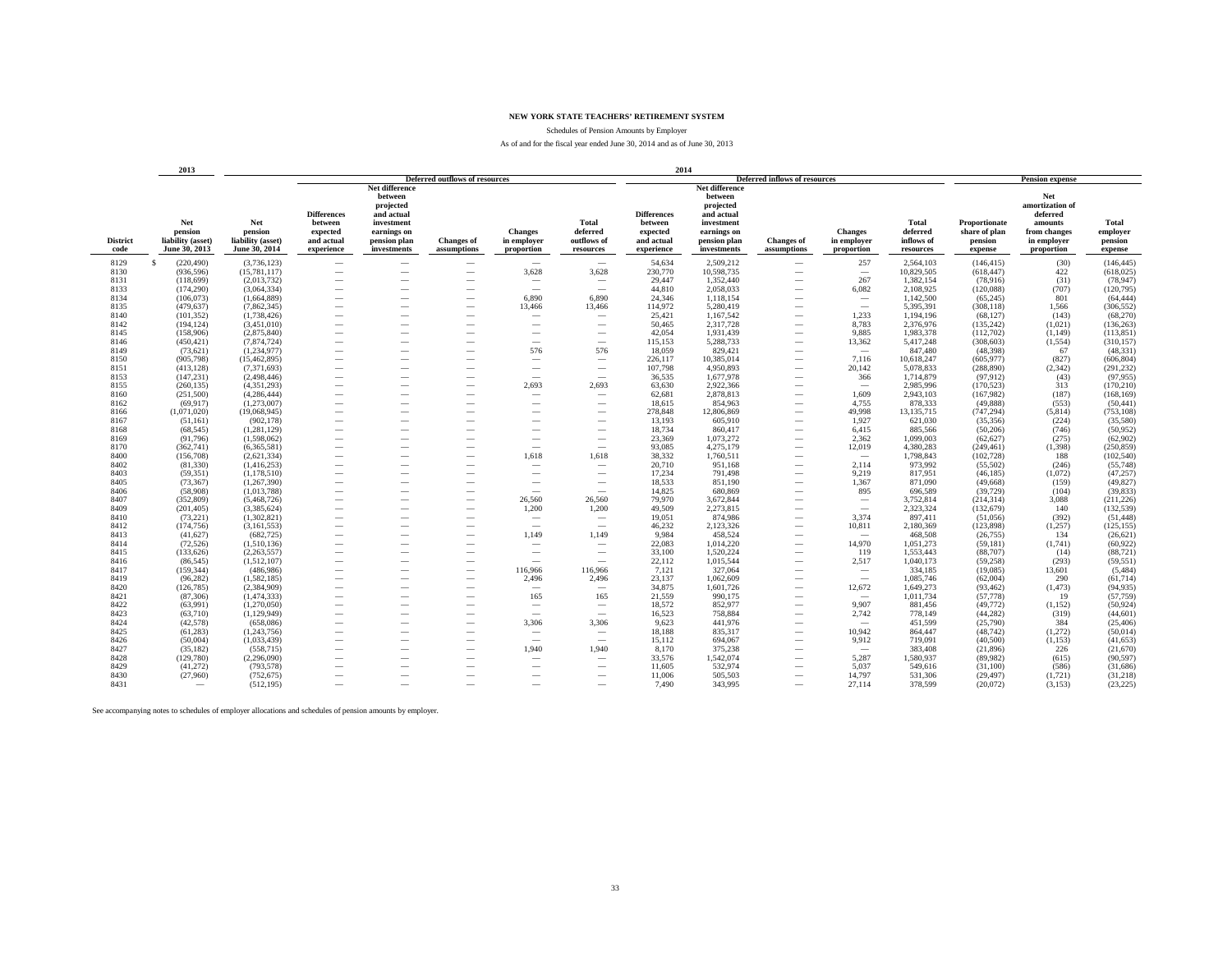Notes to Schedules of Employer Allocations and Schedules of Pension Amounts by Employer

June 30, 2014 and 2013

# **(1) Plan Description**

The New York State Teachers' Retirement System (NYSTRS or the System) was created and exists pursuant to Article 11 of the New York State Education Law. The System is the administrator of a cost-sharing, multiple-employer public employee retirement system (PERS), administered by a 10-member Board to provide pension and ancillary benefits to teachers employed by participating employers in the State of New York, excluding New York City. For additional Plan information please refer to the NYSTRS Comprehensive Annual Financial Report which can be found on the System's website located at www.nystrs.org.

# *(a) Benefits*

The benefits provided to members of the System are established by New York State law and may be amended only by the Legislature with the Governor's approval. Benefit provisions vary depending on date of membership and are subdivided into the following six classes:

# **Tier 1**

Members who last joined prior to July 1, 1973 are covered by the provisions of Article 11 of the Education Law.

# **Tier 2**

Members who last joined on or after July 1, 1973 and prior to July 27, 1976 are covered by the provisions of Article 11 of the Education Law and Article 11 of the Retirement and Social Security Law.

# **Tier 3**

Members who last joined on or after July 27, 1976 and prior to September 1, 1983 are covered by the provisions of Article 14 and Article 15 of the Retirement and Social Security Law.

# **Tier 4**

Members who last joined on or after September 1, 1983 and prior to January 1, 2010 are covered by the provisions of Article 15 of the Retirement and Social Security Law.

# **Tier 5**

Members who joined on or after January 1, 2010 and prior to April 1, 2012 are covered by the provisions of Article 15 of the Retirement and Social Security Law.

# **Tier 6**

Members who joined on or after April 1, 2012 are covered by the provisions of Article 15 of the Retirement and Social Security Law.

### *(b) Service Retirements*

Tier 1 members are eligible, beginning at age 55, for a service retirement allowance of approximately 2% per year of credited service times final average salary.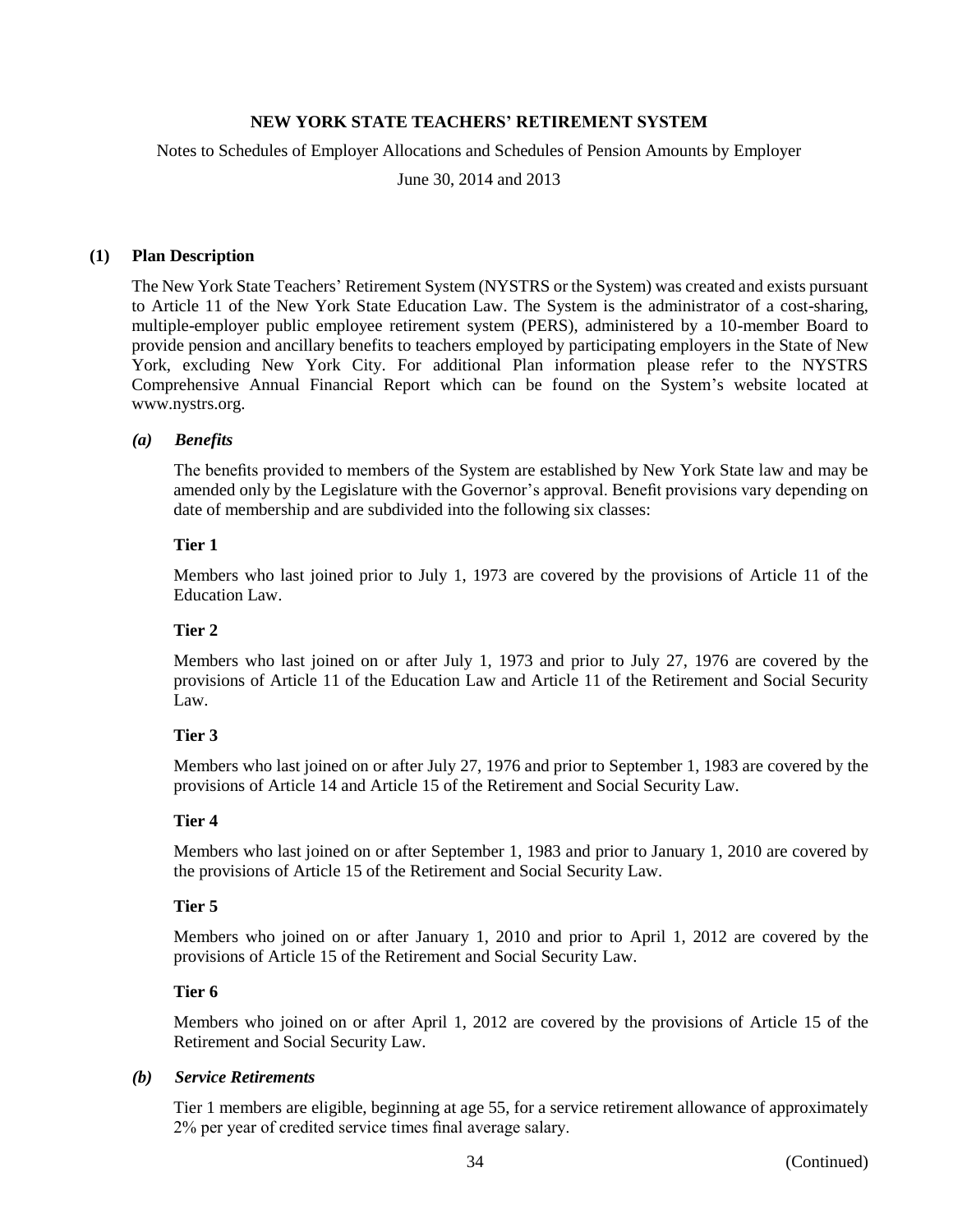Notes to Schedules of Employer Allocations and Schedules of Pension Amounts by Employer

June 30, 2014 and 2013

Tiers 2 through 5 are eligible for the same but with the following limitations: (1) Tiers 2 through 4 members receive an unreduced benefit for retirement at age 62 or retirement at ages 55 through 61 with 30 years of service or a reduced benefit for retirement at ages 55 through 61 with less than 30 years of service. (2) Tier 5 members receive an unreduced benefit for retirement at age 62 or retirement at ages 57 through 61 with 30 years of service. They receive a reduced benefit for retirement at ages 55-56 regardless of service credit, or 57 through 61 with less than 30 years of service.

Tier 6 members are eligible for a service retirement allowance of 1.75% per year of credited service for the first 20 years of service plus 2% per year for years of service in excess of 20 years times final average salary. Tier 6 members receive an unreduced benefit for retirement at age 63. They receive a reduced benefit at ages 55-62 regardless of service credit.

# *(c) Vested Benefits*

Retirement benefits vest after 5 years of credited service except for Tiers 5 and 6 where 10 years of credited service are required. Benefits are payable at age 55 or greater with the limitations noted for service retirements above.

### *(d) Disability Retirement*

Members are eligible for disability retirement benefits after 10 years of credited New York State service except for Tier 3 where disability retirement is permissible after 5 years of credited New York State service pursuant to the provisions of Article 14 of the Retirement and Social Security Law. The Tier 3 benefit is integrated with Social Security.

# *(e) Death Benefits*

Death benefits are paid to the beneficiary of active members who die in service. The benefit is based on final salary and the number of years of credited service.

# *(f) Prior Service*

After 2 years of membership, members of all tiers may claim and receive credit for prior New York State public or teaching service. Only Tiers 1 and 2 members may, under certain conditions, claim out of state service.

### *(g) Tier Reinstatement*

In accordance with Chapter 640 of the Laws of 1998, any active member who had a prior membership may elect to be reinstated to their original date and tier of membership.

### *(h) Article 19 Benefit Enhancement*

Article 19 of the Retirement and Social Security Law allows eligible Tiers 1 and 2 members to receive additional service credit of one twelfth of a year for each year of retirement credit as of the date of retirement or death up to a maximum of two additional years. Effective October 2000, Tier 3 and 4 members are no longer required to make 3% contributions after obtaining the earlier of 10 or more years of service credit or 10 or more years of membership.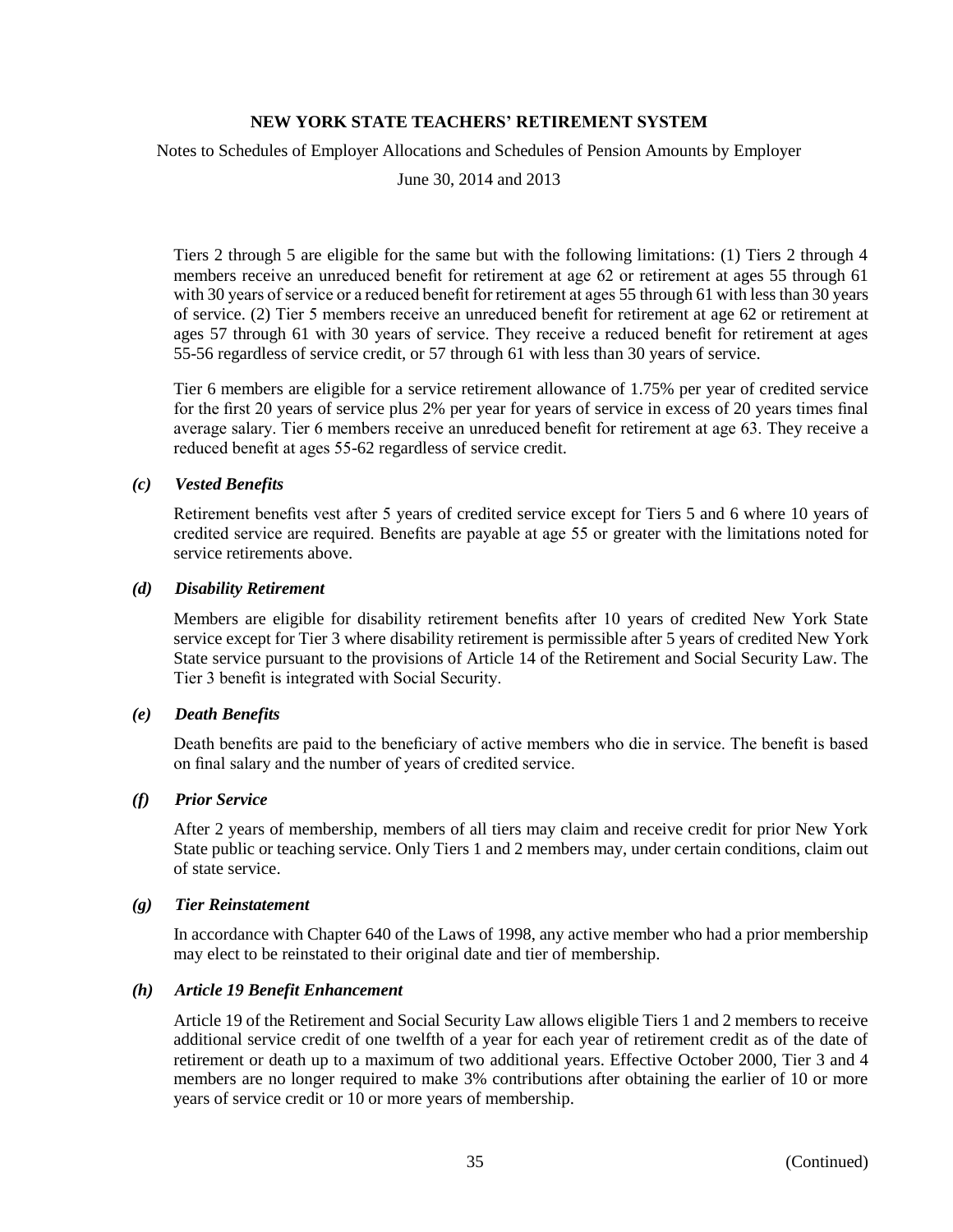Notes to Schedules of Employer Allocations and Schedules of Pension Amounts by Employer

June 30, 2014 and 2013

### *(i) Permanent Cost of Living Adjustment (COLA)*

Section 532-a of the Education Law provides a permanent cost-of-living benefit to both current and future retired members. This benefit will be paid commencing September of each year to retired members who have attained age 62 and have been retired for 5 years or attained age 55 and have been retired for 10 years. Disability retirees must have been retired for 5 years, regardless of age, to be eligible. The annual COLA percentage is equal to 50% of the increase in the consumer price index, not to exceed 3% nor be lower than 1%. It is applied to the first eighteen thousand dollars of the annual benefit. The applicable percentage payable beginning September 2014 is 1.0%, remaining unchanged from the 1.0% paid beginning September 2013.

Members who retired prior to July 1, 1970 are eligible for a minimum benefit of seventeen thousand five hundred dollars for 35 years of credited full-time New York State service. Certain members who retire pursuant to the provisions of Article 14 of the Retirement and Social Security Law are eligible for automatic cost-of-living supplementation based on the increase in the consumer price index with a maximum per annum increase of 3%.

# **(2) Contributions**

#### *(a) Employer Contributions*

Pursuant to Article 11 of the New York State Education Law, employers are required to contribute at an actuarially determined rate applicable to member salaries and adopted annually by the Retirement Board. The actuarially determined contribution rate applicable to 2013-14 and 2012-13 member salaries was 16.25% and 11.84%, respectively. A reconciliation of total required employer contributions presented in the Schedules of Employer Allocations and additions from employer contributions per the System's Statements of Changes in Fiduciary Net Position for fiscal years 2014 and 2013 is as follows:

|                                                                            |                                            | <b>June 30</b> |               |
|----------------------------------------------------------------------------|--------------------------------------------|----------------|---------------|
|                                                                            | 2014                                       |                | 2013          |
| Total required employer contributions<br>Miscellaneous billing adjustments | $$2,400,377,985$ $$1,734,303,017$<br>8.226 |                | 605.364       |
| Additions from employer contributions                                      | 2,400,386,211                              | S.             | 1,734,908,381 |

#### *(b) Member Contributions*

Tier 3 and Tier 4 members who have less than 10 years of service or membership are required by law to contribute 3% of salary to the System. Tier 5 members are required by law to contribute 3.5% of salary throughout their active membership. Tier 6 members are required by law to contribute between 3% and 6% of salary throughout their active membership in accordance with a schedule based upon salary earned. Pursuant to Article 14 and Article 15 of the Retirement and Social Security Law, those member contributions are used to help fund the benefits provided by the System. However, if a member dies or leaves covered employment with less than 5 years of credited service for Tiers 3 and 4, or 10 years of credited service for Tiers 5 and 6, the member contributions with interest calculated at 5% per annum are refunded to the employee or designated beneficiary. Eligible Tier 1 and Tier 2 members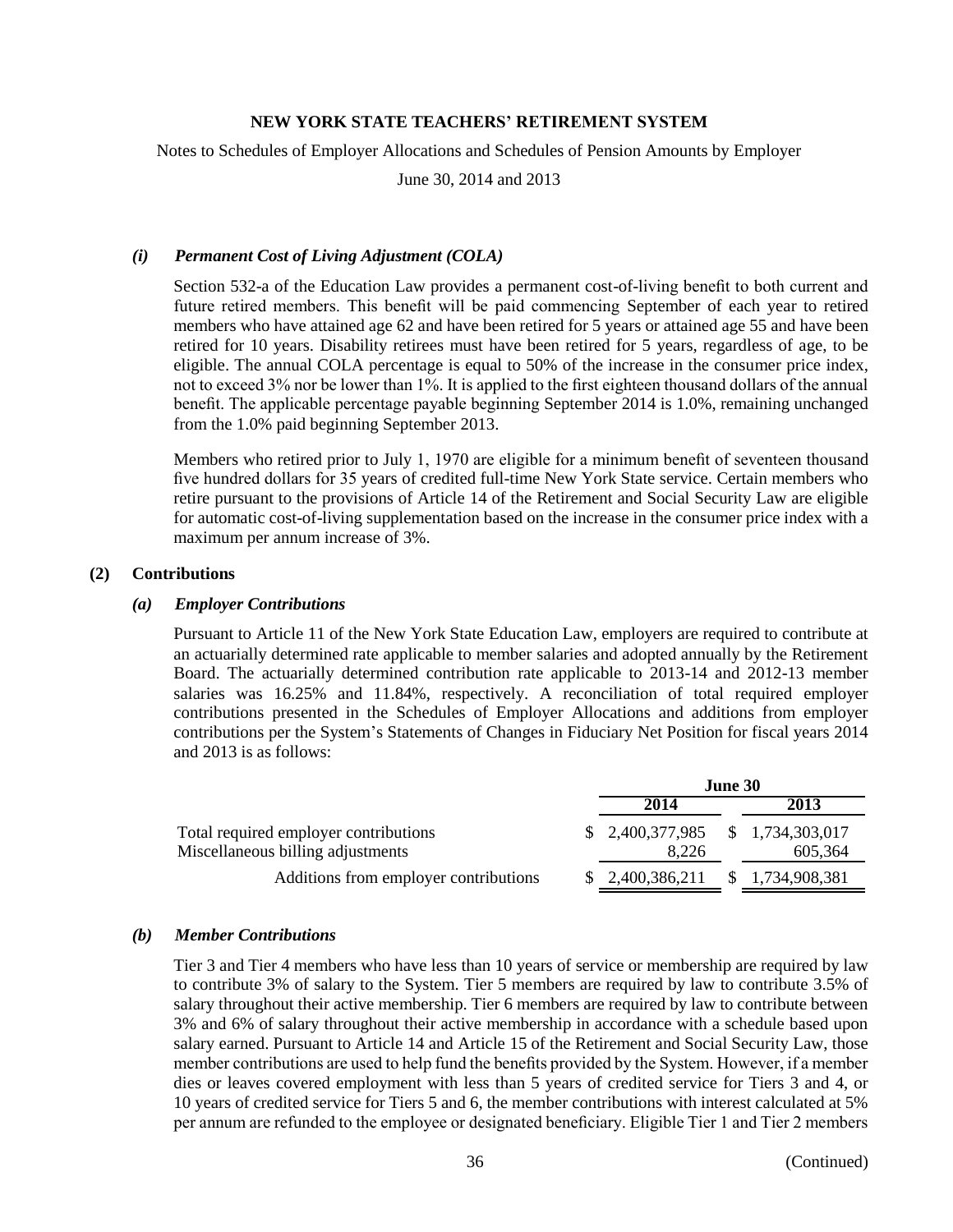Notes to Schedules of Employer Allocations and Schedules of Pension Amounts by Employer

June 30, 2014 and 2013

may make member contributions under certain conditions pursuant to the provisions of Article 11 of the Education Law and Article 11 of the Retirement and Social Security Law. Upon termination of membership, such accumulated member contributions are refunded. At retirement, such accumulated member contributions can be withdrawn or are paid as a life annuity.

# **(3) Basis of Presentation**

The Schedules of Employer Allocations and Schedules of Pension Amounts by Employer (collectively, "the Schedules) present amounts that are elements of the financial statements of the System or of its participating employers. Accordingly, they do not purport to be a complete presentation of the financial position or changes in financial position of either the System or its participating employers. The amounts presented in the Schedules were prepared in accordance with accounting principles generally accepted in the United States of America. Such preparation requires management of the System to make a number of estimates and assumptions relating to the reported amounts. Due to the inherent nature of these estimates, actual results could differ from those estimates.

#### **(4) Employer Allocation Percentages**

The employer allocation percentages presented in the Schedules of Employer Allocations and applied to amounts presented in the Schedules of Pension Amounts by Employer are based on the ratio of each employer's actuarially determined contribution to the System's total actuarially determined employer contribution as of and for the fiscal years ended June 30, 2014 and June 30, 2013. The employer allocation percentages have been rounded for presentation purposes. Therefore, use of these percentages to recalculate individual employer amounts presented in the Schedules of Pension Amounts by Employer may result in immaterial differences due to this rounding.

# **(5) Summary of Significant Accounting Policies**

The System's financial statements from which the System's fiduciary net position is determined are prepared using the accrual basis of accounting. Plan member contributions are recognized in the period in which the contributions are due. Employer contributions are recognized when due and the employer has a legal requirement to provide the contributions. Benefits and refunds are recognized when due and payable in accordance with the terms of the plan. Plan investments are reported at fair value. For detailed information on how investments are valued, please refer to the System's annual report.

### **(6) Collective Net Pension Liability (Asset) and Actuarial Information**

The components of the collective net pension liability (asset) of the participating school districts at June 30, 2014 and 2013 were as follows:

|                                                                             | 2014                              | 2013                                  |
|-----------------------------------------------------------------------------|-----------------------------------|---------------------------------------|
| Total pension liability<br>System fiduciary net position                    | 97,015,706,548<br>108,155,083,127 | \$94,708,766,986<br>95, 367, 020, 518 |
| School districts' net pension liability (asset)                             | \$(11,139,376,579)                | (658,253,532)                         |
| System fiduciary net position as a percentage of<br>total pension liability | 111.48%                           | 100.70%                               |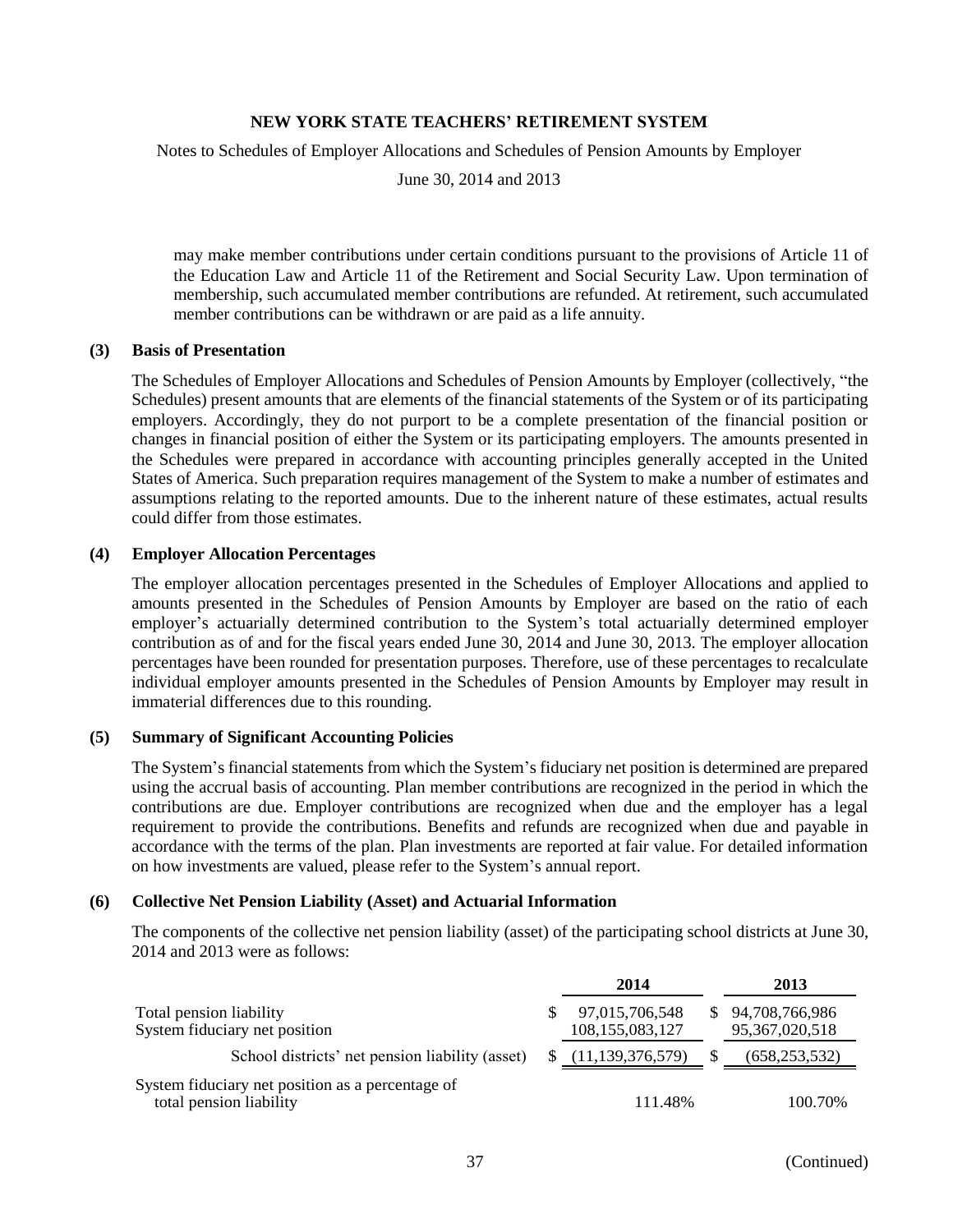Notes to Schedules of Employer Allocations and Schedules of Pension Amounts by Employer

June 30, 2014 and 2013

#### *(a) Actuarial Assumptions*

The total pension liability for the June 30, 2014 measurement date was determined by an actuarial valuation as of June 30, 2013, with update procedures used to roll forward the total pension liability to June 30, 2014. Total pension liability for the June 30, 2013 measurement date was determined by an actuarial valuation as of June 30, 2012, with update procedures used to roll forward the total pension liability to June 30, 2013. These actuarial valuations used the following actuarial assumptions:

| Inflation                  | 3.0%                                              |
|----------------------------|---------------------------------------------------|
| Projected salary increases | Rates of increase differ based on age and gender. |
|                            | They have been calculated based upon recent       |

|  | NYSTRS member experience. |
|--|---------------------------|
|  |                           |

|                           | Age                                                                         | <b>Female</b> | Male   |  |  |
|---------------------------|-----------------------------------------------------------------------------|---------------|--------|--|--|
|                           | 25                                                                          | 10.35%        | 10.91% |  |  |
|                           | 35                                                                          | 6.26          | 6.27   |  |  |
|                           | 45                                                                          | 5.39          | 5.04   |  |  |
|                           | 55                                                                          | 4.42          | 4.01   |  |  |
| Projected COLAs           | 1.625% compounded annually<br>8.0% compounded annually, net of pension plan |               |        |  |  |
| Investment rate of return |                                                                             |               |        |  |  |
|                           | investment expense, including inflation                                     |               |        |  |  |

Annuitant mortality rates are based on plan member experience, with adjustments for mortality improvements based on Society of Actuaries Scale AA.

The actuarial assumptions used in the June 30, 2013 and 2012 valuations were based on the results of an actuarial experience study for the period July 1, 2005 to June 30, 2010.

The long-term expected rate of return on pension plan investments was determined in accordance with Actuarial Standard of Practice (ASOP) No. 27, *Selection of Economic Assumptions for Measuring Pension Obligations*. ASOP No. 27 provides guidance on the selection of an appropriate assumed investment rate of return. Consideration was given to expected future real rates of return (expected returns, net of pension plan investment expense and inflation) for each major asset class as well as historical investment data and plan performance.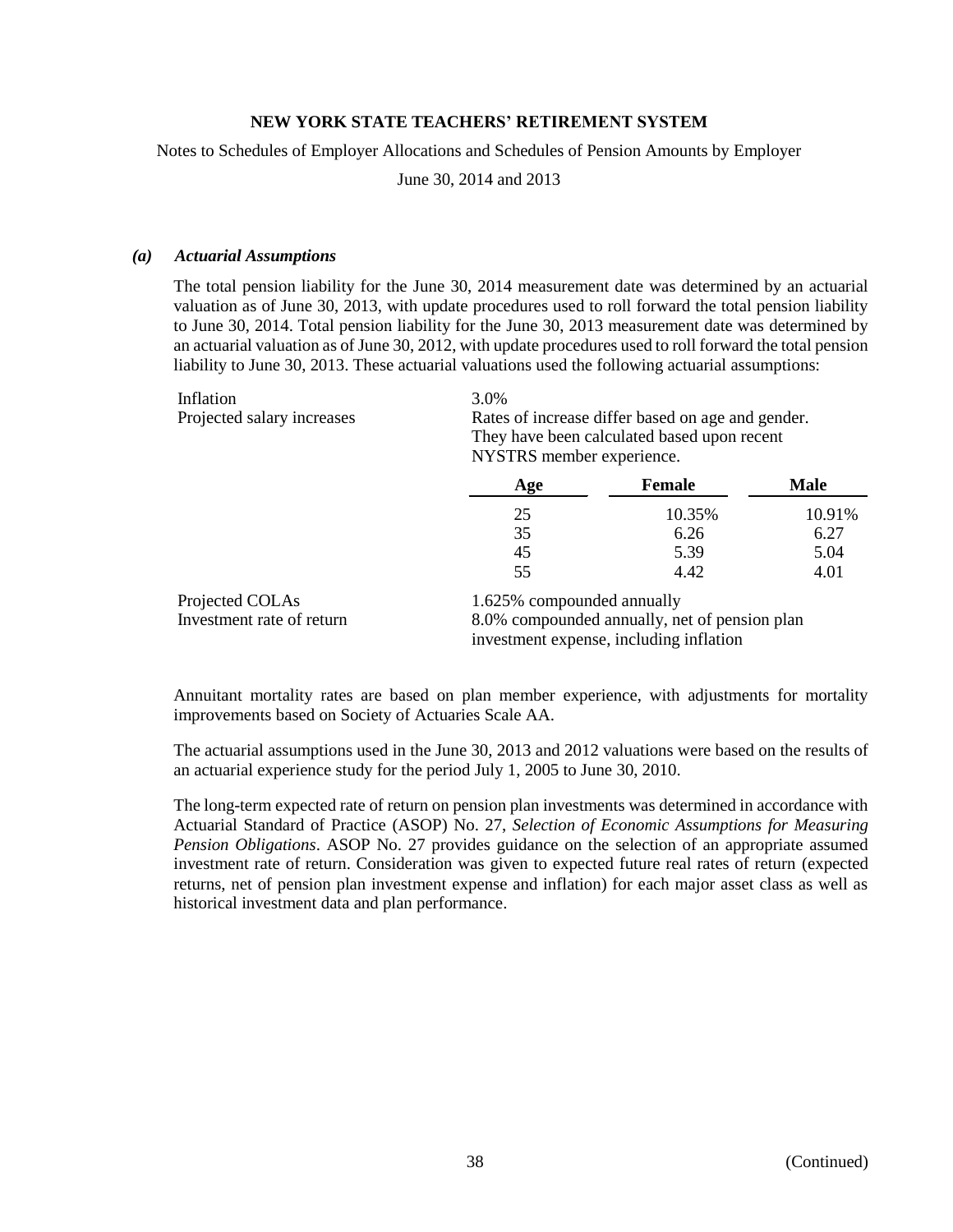Notes to Schedules of Employer Allocations and Schedules of Pension Amounts by Employer

June 30, 2014 and 2013

Best estimates of arithmetic real rates of return for each major asset class included in the System's target asset allocation as of the valuation dates of June 30, 2013 and June 30, 2012 are summarized in the following table:

|                                  |                          |      | Long-term expected   |      |  |  |
|----------------------------------|--------------------------|------|----------------------|------|--|--|
|                                  | <b>Target allocation</b> |      | real rate of return* |      |  |  |
|                                  | 2013                     | 2012 | 2013                 | 2012 |  |  |
| Asset class:                     |                          |      |                      |      |  |  |
| Domestic equities                | 37%                      | 37%  | 7.3%                 | 7.0% |  |  |
| International equities           | 18                       | 18   | 8.5                  | 9.1  |  |  |
| Real estate                      | 10                       | 10   | 5.0                  | 4.9  |  |  |
| Alternative investments          |                          |      | 11.0                 | 10.2 |  |  |
| Total equities                   | 72                       | 72   |                      |      |  |  |
| Domestic fixed income securities | 18                       | 18   | 1.5                  | 2.0  |  |  |
| Global fixed income securities   | 2                        | 2    | 1.4                  | 1.7  |  |  |
| Mortgages                        | 8                        | 8    | 3.4                  | 4.0  |  |  |
| Short-term                       |                          |      | 0.8                  | 1.2  |  |  |
| Total fixed income               | 28                       | 28   |                      |      |  |  |
| Total                            | 100%                     | 100% |                      |      |  |  |

\* Real rates of return are net of the long-term inflation assumption of 2.3% for 2013 and 2012.

### *(b) Discount Rate*

The discount rate used to measure the total pension liability was 8.0%. The projection of cash flows used to determine the discount rate assumed that contributions from plan members will be made at the current member contribution rates and that contributions from school districts will be made at statutorily required rates, actuarially determined. Based on those assumptions, the System's fiduciary net position was projected to be available to make all projected future benefit payments of current plan members. Therefore, the long-term expected rate of return on pension plan investments was applied to all periods of projected benefit payments to determine the total pension liability.

#### *(c) Sensitivity of the Collective Net Pension Liability (Asset) to Changes in the Discount Rate*

The following presents the collective net pension liability (asset) of the school districts calculated using the discount rate of 8.0%, as well as what the school districts' net pension liability (asset) would be if it were calculated using a discount rate that is 1-percentage-point lower (7.0%) or 1-percentage-point higher (9.0%) than the current rate:

|               | 1% Decrease<br>$(7.0\%)$ | <b>Current Discount</b><br><b>Rate</b> $(8.0\%)$ | 1% Increase<br>$(9.0\%)$                  |
|---------------|--------------------------|--------------------------------------------------|-------------------------------------------|
| June 30, 2014 | $(240.291.968)$ S        | $(11, 139, 376, 579)$ \$ $(20, 426, 910, 263)$   |                                           |
| June 30, 2013 | \$10,046,416,533         |                                                  | $(658, 253, 532)$ \$ $(9, 772, 304, 450)$ |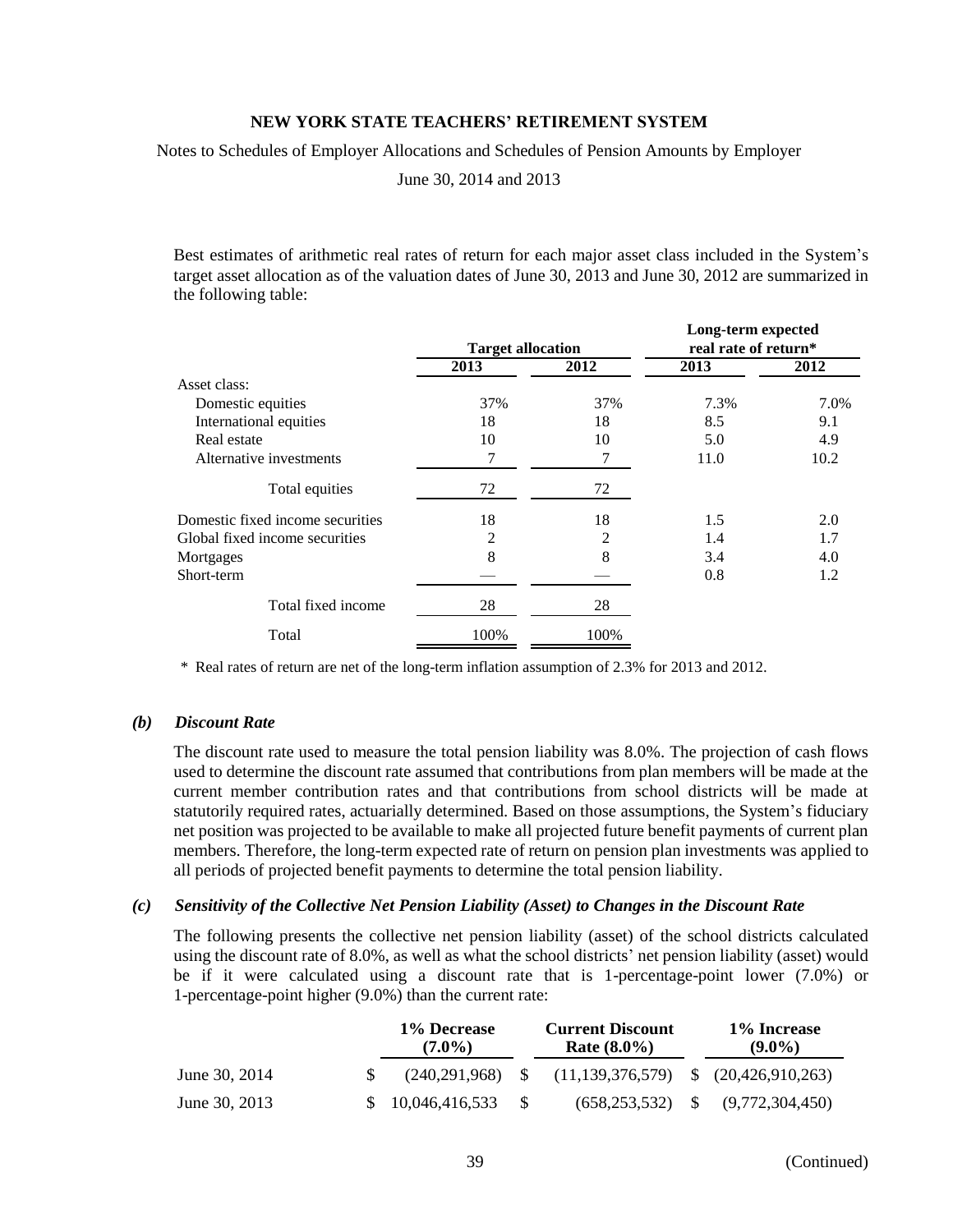Notes to Schedules of Employer Allocations and Schedules of Pension Amounts by Employer

June 30, 2014 and 2013

# **(7) Collective Deferred Outflows of Resources and Deferred Inflows of Resources**

#### *(a) Differences Between Expected and Actual Experience*

Differences between expected and actual experience with regard to economic and demographic factors are amortized over a closed period equal to the average of the expected service lives of all employees that are provided with pension benefits. The average of the expected remaining service lives of all employees that are provided with pension benefits through the System determined as of July 1, 2013 (the beginning of the measurement period ended June 30, 2014) is 9.6 years. The difference between expected and actual experience with regard to economic and demographic factors during the measurement period beginning July 1, 2013 is \$(181,834,018) of which \$(18,941,044) was recognized in pension expense for the fiscal year ended June 30, 2014. The amounts to be recognized in pension expense in future fiscal years are as follows:

| (18,941,044)   |
|----------------|
| (18,941,044)   |
| (18,941,044)   |
| (18,941,044)   |
| (18,941,044)   |
| (68, 187, 754) |
|                |

#### *(b) Changes of Assumptions*

Changes of assumptions about future economic or demographic factors or other inputs are amortized over a closed period equal to the average of the expected service lives of all employees that are provided with pension benefits. During the measurement period beginning July 1, 2013, there were no changes of assumptions.

#### *(c) Net Difference Between Projected and Actual Earnings on Pension Plan Investments*

Differences between projected and actual earnings on pension plan investments are amortized over a closed 5-year period. The difference between the projected and actual earnings on pension plan investments during the measurement period beginning July 1, 2013 is \$(9,351,627,483) of which \$(1,870,325,497) was recognized in pension expense for the fiscal year ended June 30, 2014. The amounts to be recognized in pension expense in future fiscal years are as follows:

| Year ended June 30: |                 |
|---------------------|-----------------|
| 2015                | (1,870,325,497) |
| 2016                | (1,870,325,496) |
| 2017                | (1,870,325,497) |
| 2018                | (1,870,325,496) |
|                     |                 |